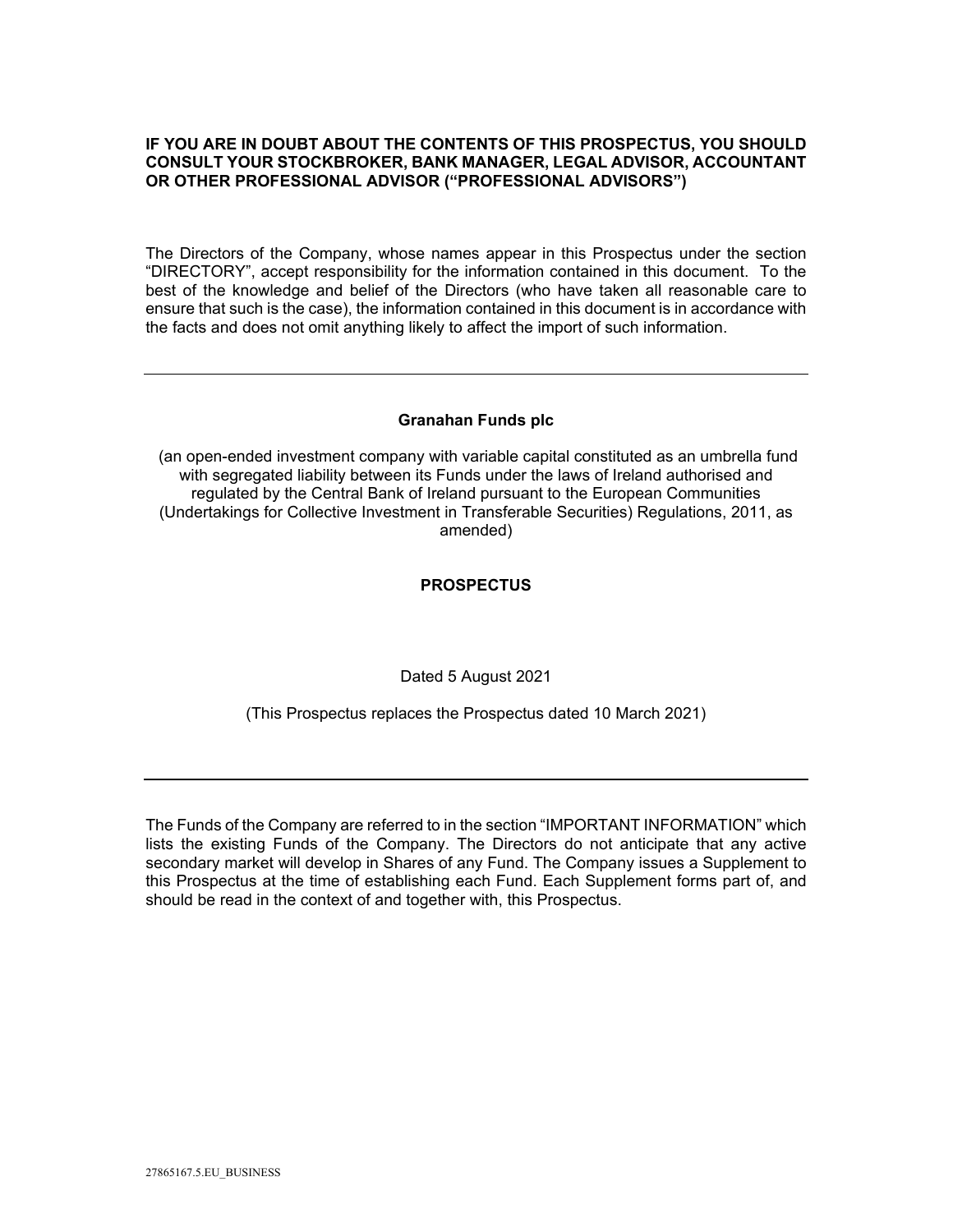## **IMPORTANT INFORMATION**

All capitalised terms used in this Prospectus shall have the meanings given to them in the section "DEFINITIONS" unless the context requires otherwise.

#### **Investor Responsibility**

Prospective investors should review this Prospectus carefully and in its entirety and should consult with their professional advisors in relation to (i) the legal requirements in their own countries for the purchase, holding, exchanging, redeeming or disposing of Shares; (ii) any foreign exchange restrictions to which they are subject; (iii) the legal, tax, financial or other consequences of subscribing for, purchasing, holding, exchanging, redeeming, or disposing of Shares; and (iv) the provisions of this Prospectus.

#### **Central Bank Authorisation**

The Company is both authorised and supervised by the Central Bank. Authorisation does not constitute a warranty by the Central Bank and the Central Bank shall not be liable for the performance or default of the Company. The authorisation of the Company is not an endorsement or guarantee of the Company by the Central Bank nor is the Central Bank responsible for the contents of the Prospectus.

#### **Investment Risks**

The price of Shares and the income from them may go down as well as up and investors may not get back the amount invested. There can be no assurance that any Fund will achieve its investment objective. Investors should consider the investment risks described in the section "INVESTMENT RISKS AND SPECIAL CONSIDERATIONS" before investing in the Company or any Fund.

#### **Investors' Reliance on US Federal Tax Advice in this Prospectus**

The discussion contained in this Prospectus as to US federal tax considerations is not intended or written to be used, and cannot be used, for the purpose of avoiding penalties. Such discussion is written to support the promotion or marketing of the transactions or matters addressed in this Prospectus. Each taxpayer should seek US federal tax advice based on the taxpayer's particular circumstances from an independent tax advisor.

#### **Key Investor Information Documents**

A Key Investor Information Document is available for the Funds of the Company. In addition to summarising some important information in this Prospectus, the Key Investor Information Documents may contain information on the historical performance and the ongoing charges for each of the Funds. The Key Investor Information Documents can be obtained, from the registered office of the Company which is set out in the section "DIRECTORY" or at www.granahanfunds.com prior to a subscription in any Fund.

#### **Restrictions on Distribution and Sale of Shares**

The distribution of this Prospectus and the offering or purchase of the Shares may be restricted in certain jurisdictions. This Prospectus does not constitute an offer or solicitation by or to anyone in any jurisdiction in which such offer or solicitation is not lawful or in which the person making such offer or solicitation is not qualified to do so or to anyone to whom it is unlawful to make such offer or solicitation.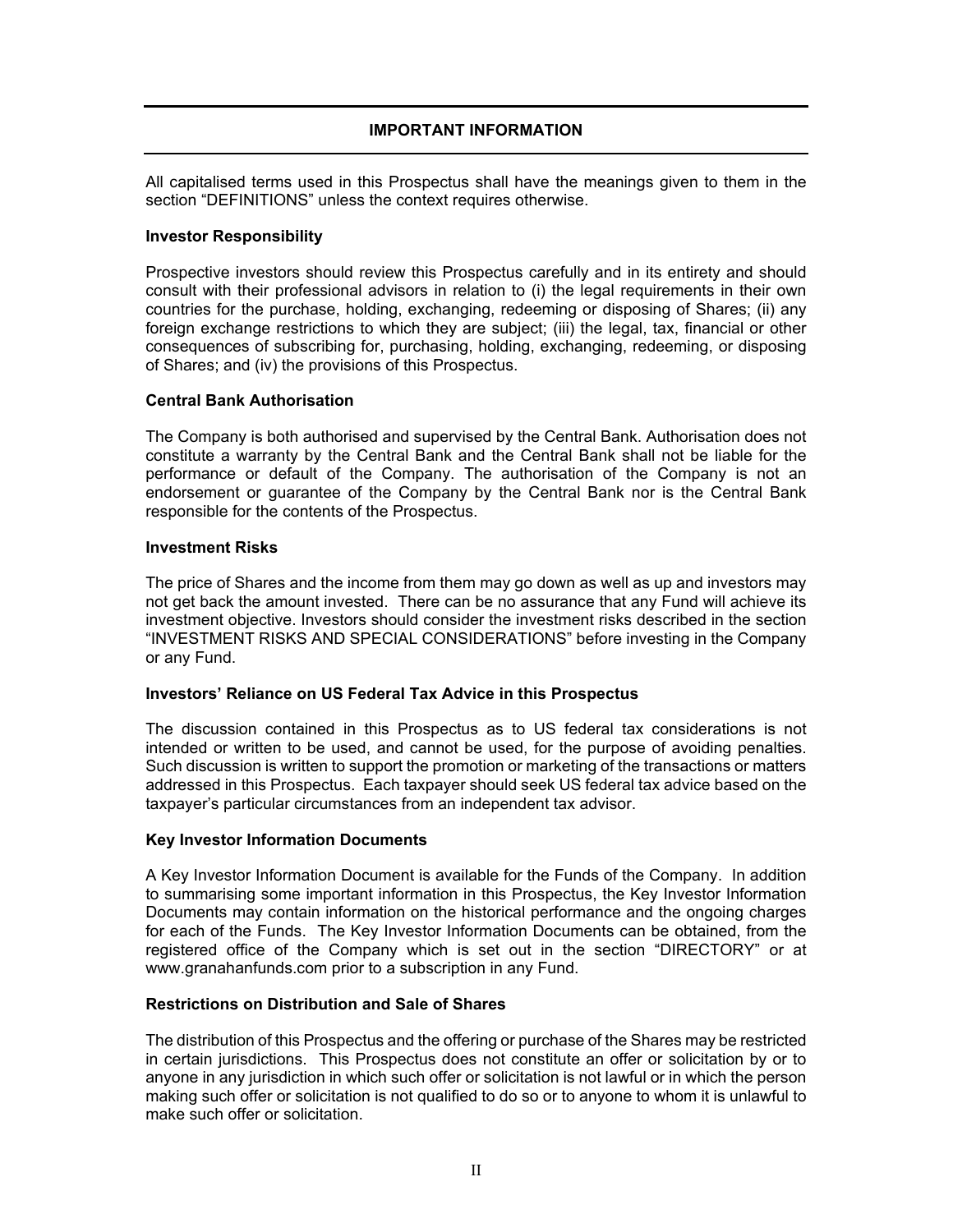Shares are offered only on the basis of the information contained in this Prospectus and the latest audited annual accounts and any subsequent half-yearly report when available. The Prospectus, the latest audited annual accounts and any subsequent half-yearly reports will be made available to the public at the office of the Administrator.

Any further information or representations given or made by any person should be disregarded and accordingly, should not be relied upon.

No person has been authorised to issue any advertisement or to give any information, or to make any representations in connection with the offering, placing, subscription, sale or redemption of the Shares other than those contained in this Prospectus, the relevant KIID, the relevant Application Form(s) and, once published, the latest published annual report and accounts of the Company and any such advertisement, information or representations, if given or made, must not be relied upon as having been authorised by the Company.

Neither the delivery of this Prospectus, the latest published annual report or accounts of the Company (once published) nor the offer, placement, allotment or issue of any of the Shares shall under any circumstances create any implication or constitute a representation that the information given in this Prospectus or in any such report is correct as of any time subsequent to the date thereof or that the affairs of the Company have not changed since the date thereof.

Statements in this Prospectus are based on law and practice currently in force in Ireland and are made as at the date of this Prospectus and are subject to change.

No information or advice herein contained shall constitute advice to a proposed investor in respect of his personal position. Accordingly, no representations or warranties of any kind are intended or should be inferred with respect to the economic return or the tax consequences of an investment in the Company. No assurance can be given that existing laws will not be changed or interpreted adversely. Prospective investors are not to construe this document as legal or tax advice.

The Shares are not, and are not expected to be liquid, except as described in this Prospectus

The distribution of this Prospectus in some jurisdictions may require the translation of this Prospectus into other languages specified by the regulatory authorities of those jurisdictions provided that any such translation shall be a direct translation of the English text. In the event of any inconsistency or ambiguity in relation to the meaning of any word or phrase in translation, the English text shall prevail and all disputes as to the terms thereof shall be governed by, and construed in accordance with, the law of Ireland.

This Prospectus should be read in its entirety before making an application for Shares.

#### **Other Jurisdictions**

The Company may make an application to register and distribute its Shares in jurisdictions outside Ireland as determined by the Investment Manager. In the event that such registrations take place, the Company may appoint or be required to appoint paying agents, representatives, distributors or other agents in the relevant jurisdictions.

#### **United Kingdom**

The Company is registered as a "recognised scheme" for the purposes of Section 264 of the UK Financial Services and Markets Act 2000 (the "FSMA") and may be promoted and sold directly to the public in the UK subject to compliance with the FSMA and applicable regulations made thereunder and is open for investment by any resident of the UK.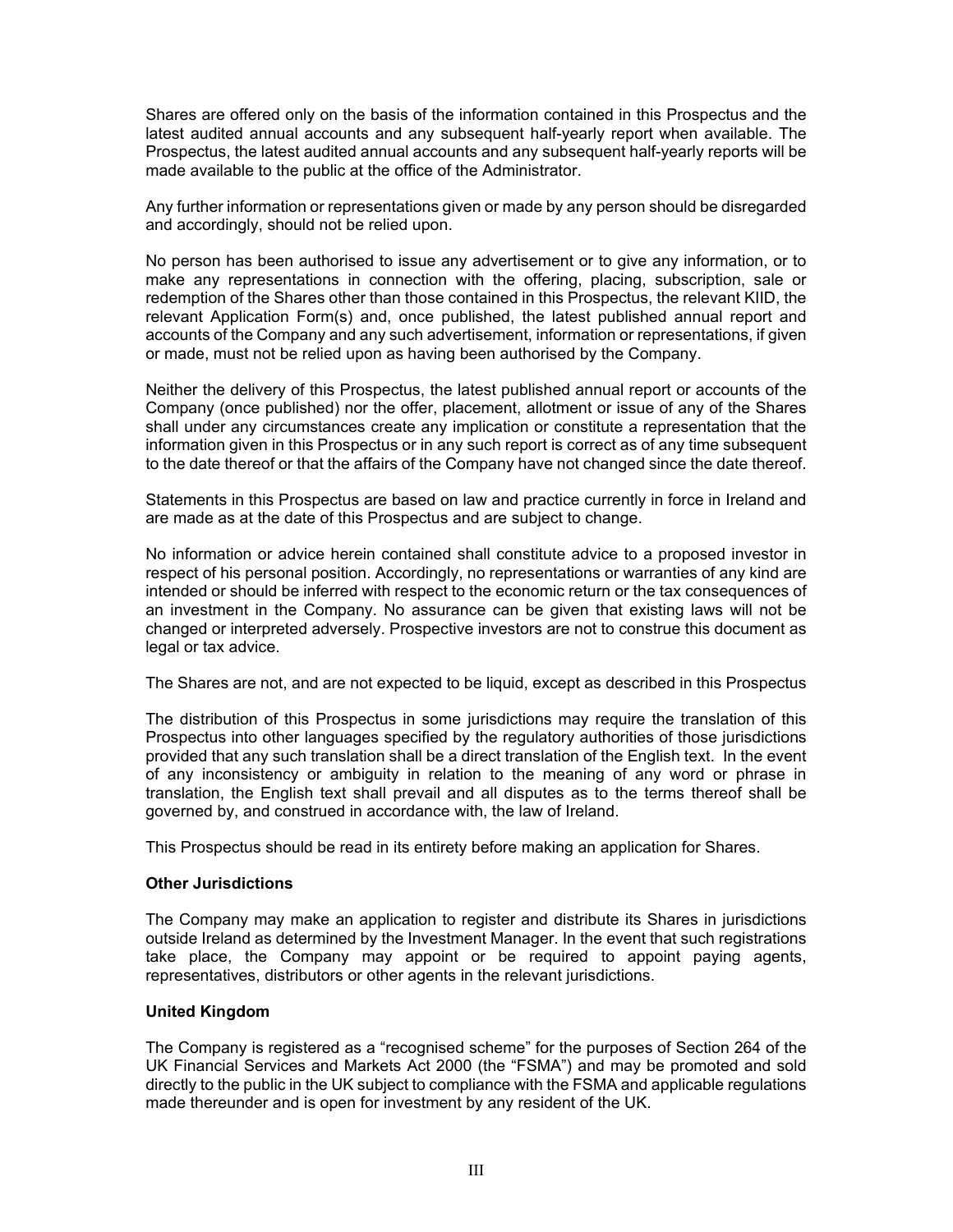Potential investors in the UK should be aware that some or all of the rules made under the FSMA for the protection of retail clients will not apply to an investment in the Company, and compensation under the Financial Services Compensation Scheme of the UK will not be available.

#### **United States**

The Shares have not been, and will not be, registered under the 1933 Act or qualified under any applicable state statutes, and the Shares may not be transferred, offered or sold in the United States of America (including its territories and possessions) or to or for the benefit of, directly or indirectly, any U.S. Person or U.S. Taxpayer (as defined in Schedule III), except pursuant to registration or an applicable exemption. The Company has not, and will not be, registered under the 1940 Act, and investors will not be entitled to the benefits of such registration. Any re-sales or transfers of the Shares in the U.S. or to U.S. Persons may constitute a violation of U.S. law and requires the prior written consent of the Company. The Company, however, reserves the right to make a private placement of its Shares to a limited number or category of U.S. Persons. Any re-sales or transfers of the Shares in the U.S. or to U.S. Persons may constitute a violation of U.S. law and requires the prior written consent of the Company. Applicants for Shares will be required to certify whether they are a U.S. Person and will be required to declare whether they are Irish Residents.

The Directors have the power to impose restrictions on the shareholdings by (and consequently to redeem Shares held by), or the transfer of Shares to, any U.S. Person (unless permitted under certain exceptions under the laws of the United States), or by any person who appears to be in breach of the laws or requirements of any country or government authority, or by any person or persons in circumstances (whether directly or indirectly affecting such person or persons, and whether taken alone or in conjunction with any other persons, connected or not, or any other circumstances appearing to the Directors to be relevant) which, in the opinion of the Directors, might result in the Company incurring any liability to taxation or suffering any other pecuniary disadvantage which the Company might not otherwise have incurred or suffered. See the section "ADMINISTRATION OF THE COMPANY: Compulsory Redemption or Transfer".

The Shares have not been approved or disapproved by the SEC, any state securities commission or other U.S. regulatory authority, nor have any of the foregoing authorities passed upon or endorsed the merits of this offering or the accuracy or adequacy of these offering materials. Any representation to the contrary is unlawful.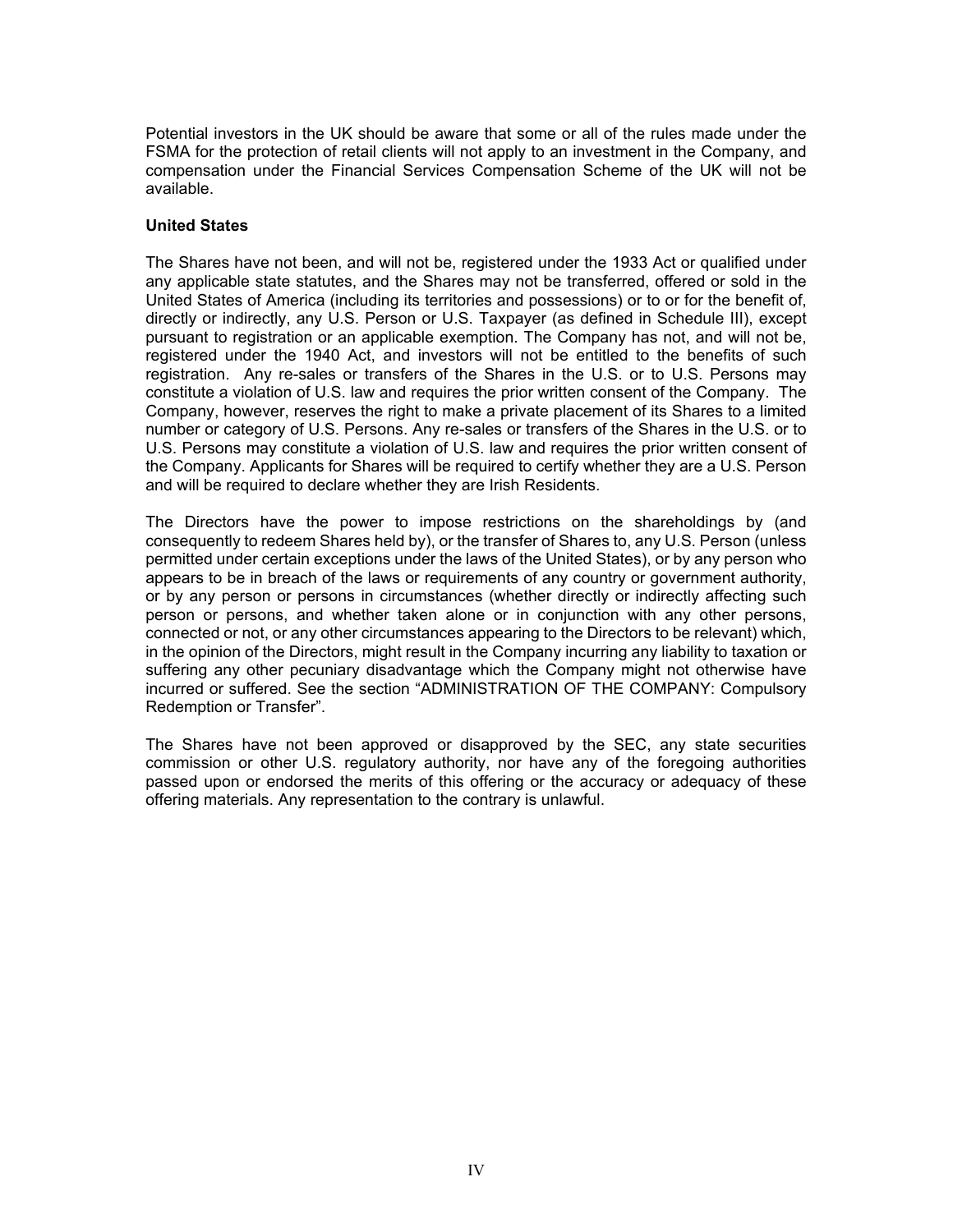# **TABLE OF CONTENTS**

| SCHEDULE II INVESTMENT RESTRICTIONS APPLICABLE TO THE FUNDS  97        |
|------------------------------------------------------------------------|
| SCHEDULE III DEFINITION OF U.S. PERSON AND U.S. REPORTABLE PERSON  102 |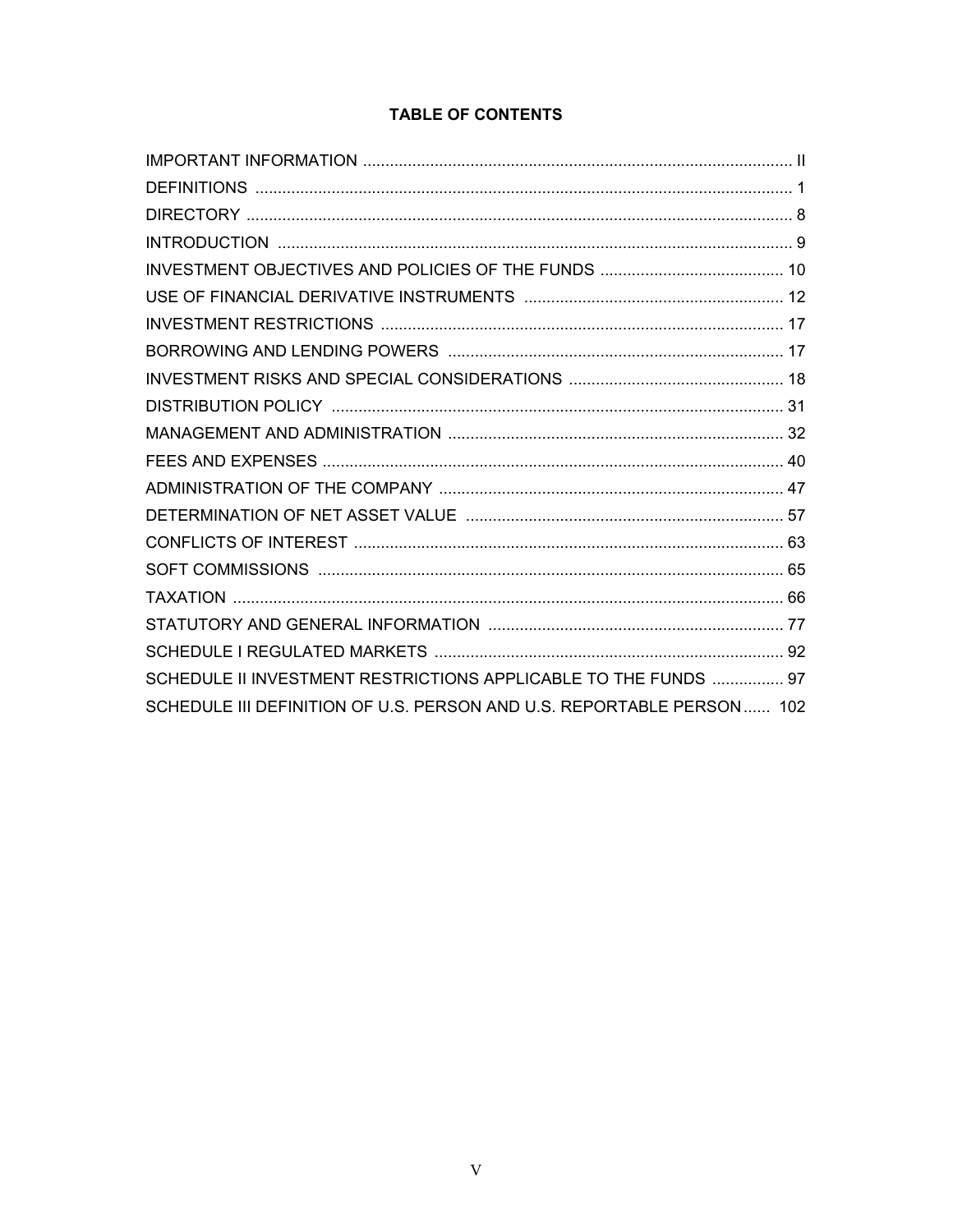### **DEFINITIONS**

**In this Prospectus, the following words and phrases shall have the meanings indicated below:-** 

| "1933 Act"                 | the U.S. Securities Act of 1933 (as amended);                                                                                                                                                                                                                                                                                                            |
|----------------------------|----------------------------------------------------------------------------------------------------------------------------------------------------------------------------------------------------------------------------------------------------------------------------------------------------------------------------------------------------------|
| "1940 Act"                 | the U.S. Investment Company Act of 1940 (as<br>amended);                                                                                                                                                                                                                                                                                                 |
| "Accounting Date"          | 31 December in each subsequent year;                                                                                                                                                                                                                                                                                                                     |
| "Accounting Period"        | a period ending on the Accounting Date and<br>commencing, in the case of the first such period, on<br>the date of incorporation of the Company and, in<br>subsequent such periods, on the day following expiry<br>of the last Accounting Period;                                                                                                         |
| "Accumulating Classes"     | Classes in which the Directors intend to accumulate<br>and to automatically reinvest all earnings, dividends<br>and other distributions of whatever kind pursuant to<br>the investment objectives of the relevant Fund for the<br>benefit of Shareholders in the relevant Fund and<br>which are identified by the word "Accumulating" in<br>their title; |
| "Administration Agreement" | the amended and restated administration agreement<br>dated 25 May 2020 between the Company, the<br>Manager and the Administrator as may be amended<br>from time to time;                                                                                                                                                                                 |
| "Administrator"            | RBC Investor Services Ireland Limited, or such other<br>person as may be appointed in accordance with the<br>requirements of the Central Bank to provide<br>administration services to the Company.                                                                                                                                                      |
| "ADR"                      | American Depositary Receipt, a negotiable certificate<br>issued by a U.S. bank representing a specified<br>number of shares (or one share) in a foreign stock that<br>is traded on a U.S. exchange;                                                                                                                                                      |
| "Anti-Dilution Levy"       | an adjustment in a Fund's Net Asset Value to cover<br>dealing costs relating to the acquisition or disposal of<br>assets and to preserve the value of the underlying<br>assets of a Fund:                                                                                                                                                                |
| "Application Form"         | form,<br>the<br>application<br>obtainable<br>from<br>the<br>Administrator, to be completed by subscribers for<br>Shares of any Fund or Class as prescribed by the<br>Company from time to time;                                                                                                                                                          |
| "Auditor"                  | Deloitte & Touche or such other person as may be<br>appointed from time to time in accordance with the                                                                                                                                                                                                                                                   |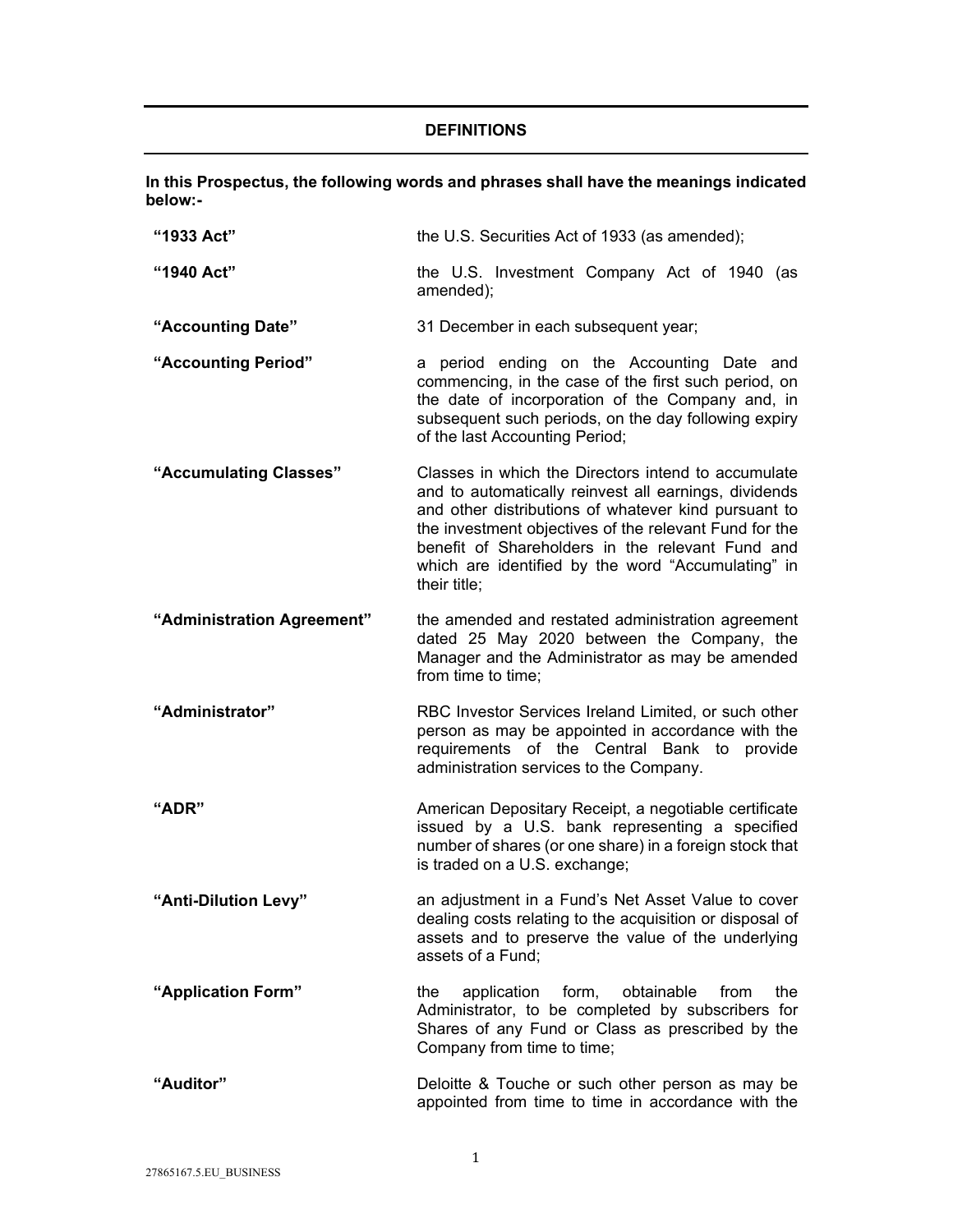requirements of the Central Bank to act as auditor to the Company;

- **"Base Currency"** the base currency of account of a Fund as determined by the Directors and set out in this Prospectus and/or Supplement for the relevant Fund;
- **"Benchmark Regulations"** Regulation (EU) 2016/1011 of the European Parliament and of the Council of 8 June 2016 on indices used as benchmarks in financial instruments and financial contracts or to measure the performance of investment funds and amending Directives 2008/48/EC and 2014/17/EU and Regulation (EU) No 596/2014;
- **"Business Day"** each day (except Saturdays and Sundays and normal bank holidays) on which banks in Dublin and New York are open for regular business and such other day or days as may be determined by the Directors with prior notice to the Manager;

**"Central Bank"** the Central Bank of Ireland or any successor regulatory authority with responsibility for the authorisation and supervision of the Company;

**"Central Bank UCITS Regulations"**  the Central Bank (Supervision and Enforcement) Act 2013 (Section 48(1)) (Undertakings for Collective Investment in Transferable Securities) Regulations 2019 as may be amended or consolidated from time to time;

**"Class"** any class of Shares each representing interests in a Fund;

**"Code"** the U.S. Internal Revenue Code of 1986, as amended;

**"Companies Act"** Irish Companies Act 2014 as amended, consolidated, supplemented or re-enacted from time to time including any regulations issued pursuant thereto, insofar as they apply to open-ended investment companies with variable capital;

**"Company"** Granahan Funds plc;

**"Company Secretary"** Dechert Secretarial Limited, the secretary of the Company or such other persons as may be appointed by the Company in accordance with the requirements of the Companies Act;

**"Constitution"** the memorandum and articles of association of the Company for the time being in force and as may be modified from time to time;

**"Currency Class"** the currency of denomination of a Class;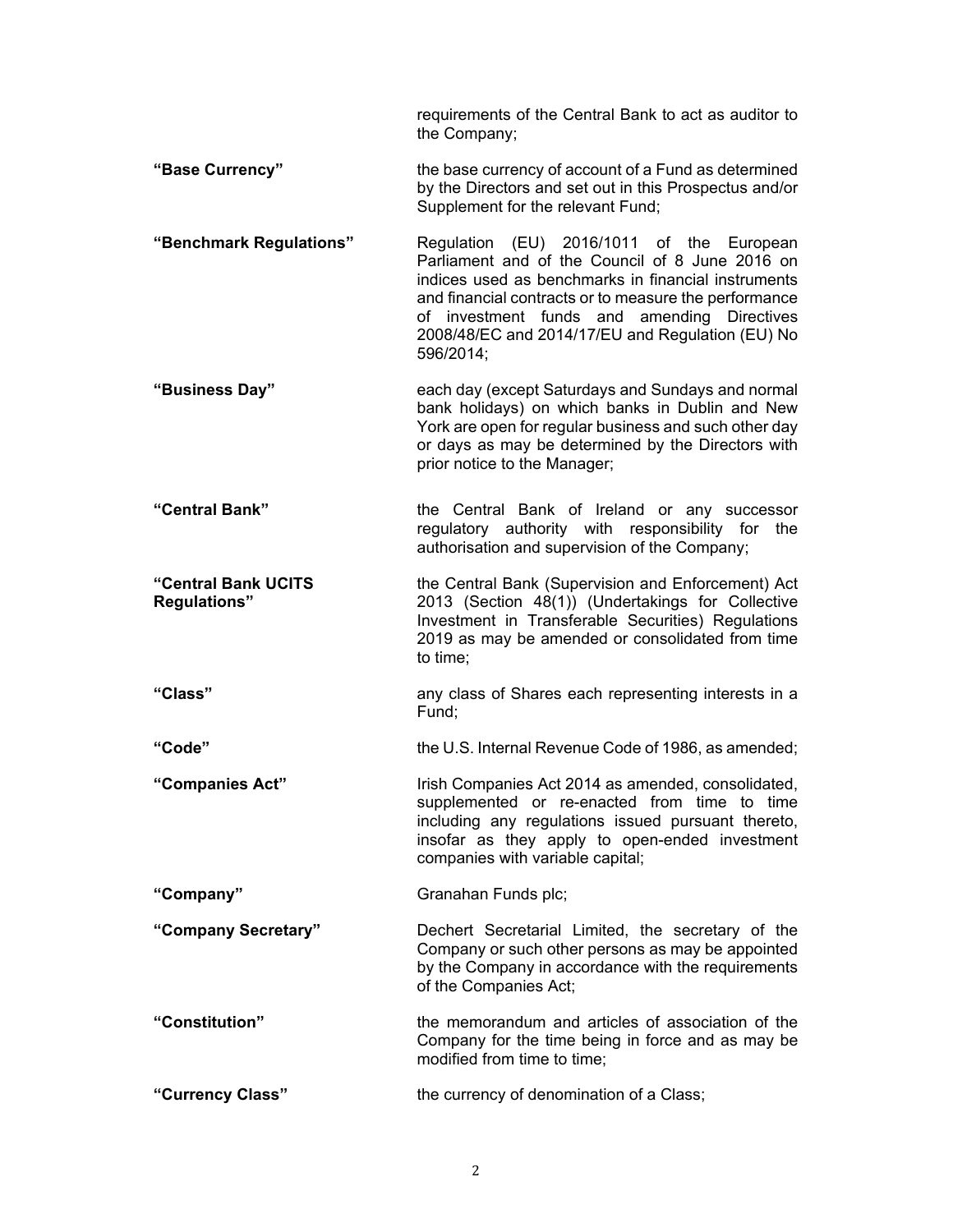| "Depositary"            | RBC Investors Services Bank S.A., Dublin Branch, the<br>depositary to the Company or such other person as<br>be<br>appointed in accordance<br>with<br>may<br>the<br>requirements of the Central Bank;                                                                                                                                                                                                                                                                                                                                                                                                                                                                                                                                                                                                                                                                                                                                                                                               |
|-------------------------|-----------------------------------------------------------------------------------------------------------------------------------------------------------------------------------------------------------------------------------------------------------------------------------------------------------------------------------------------------------------------------------------------------------------------------------------------------------------------------------------------------------------------------------------------------------------------------------------------------------------------------------------------------------------------------------------------------------------------------------------------------------------------------------------------------------------------------------------------------------------------------------------------------------------------------------------------------------------------------------------------------|
| "Depositary Agreement"  | the amended and restated depositary agreement<br>dated 25 May 2020 between the Company, the<br>Manager and the Depositary;                                                                                                                                                                                                                                                                                                                                                                                                                                                                                                                                                                                                                                                                                                                                                                                                                                                                          |
| "Dealing Day"           | each Business Day, or such other Business Day as<br>the Directors may determine, in consultation with the<br>Manager, and notify in advance to Shareholders<br>provided that there shall be at least two Dealing Days<br>in each calendar month carried out at regular intervals;                                                                                                                                                                                                                                                                                                                                                                                                                                                                                                                                                                                                                                                                                                                   |
| "Dealing Deadline"      | in the case of subscriptions and redemptions, 5 pm<br>(Irish time) on the Business Day immediately<br>preceding the relevant Dealing Day;                                                                                                                                                                                                                                                                                                                                                                                                                                                                                                                                                                                                                                                                                                                                                                                                                                                           |
| "Delegated Regulations" | the Commission Delegated Regulation (EU) 2016/438<br>supplementing Directive 2009/65/EU as amended by<br>Directive 2014/91 of the European Parliament and of<br>the Council of 17 December 2015;                                                                                                                                                                                                                                                                                                                                                                                                                                                                                                                                                                                                                                                                                                                                                                                                    |
| "Directors"             | the directors of the Company for the time being and<br>any duly constituted committee thereof;                                                                                                                                                                                                                                                                                                                                                                                                                                                                                                                                                                                                                                                                                                                                                                                                                                                                                                      |
| "Distributing Classes"  | Classes in which the Directors intend to declare a<br>dividend in respect of the Shares and which are<br>identified by the word "Distributing" in their title;                                                                                                                                                                                                                                                                                                                                                                                                                                                                                                                                                                                                                                                                                                                                                                                                                                      |
| "Duties and Charges"    | all stamp and other duties, taxes, governmental<br>charges, brokerage, bank charges, foreign exchange<br>and/or other dealing spreads, interest, transfer fees,<br>registration fees and other duties and charges<br>whether in connection with the original acquisition or<br>increase of the assets of the Company or the creation,<br>issue, sale, switch or redemption of shares or the<br>purchase or sale of investments or in respect of<br>certificates or otherwise which may have become or<br>may be payable in respect of or prior to or in<br>connection with or arising out of or upon the occasion<br>or in the event of the transaction or dealing in respect<br>of which such duties and charges are, or may be,<br>payable, which may include, when calculating<br>Subscription Prices and Redemption Prices, any<br>provision for spreads (to take into account the<br>difference between the price at which assets may be<br>slued for the purpose of coloulating the Net Accet |

valued for the purpose of calculating the Net Asset Value and the price at which such assets may be acquired or may be sold or realised), but shall not include any commission payable to agents on sales and purchases of Shares or any commission, taxes,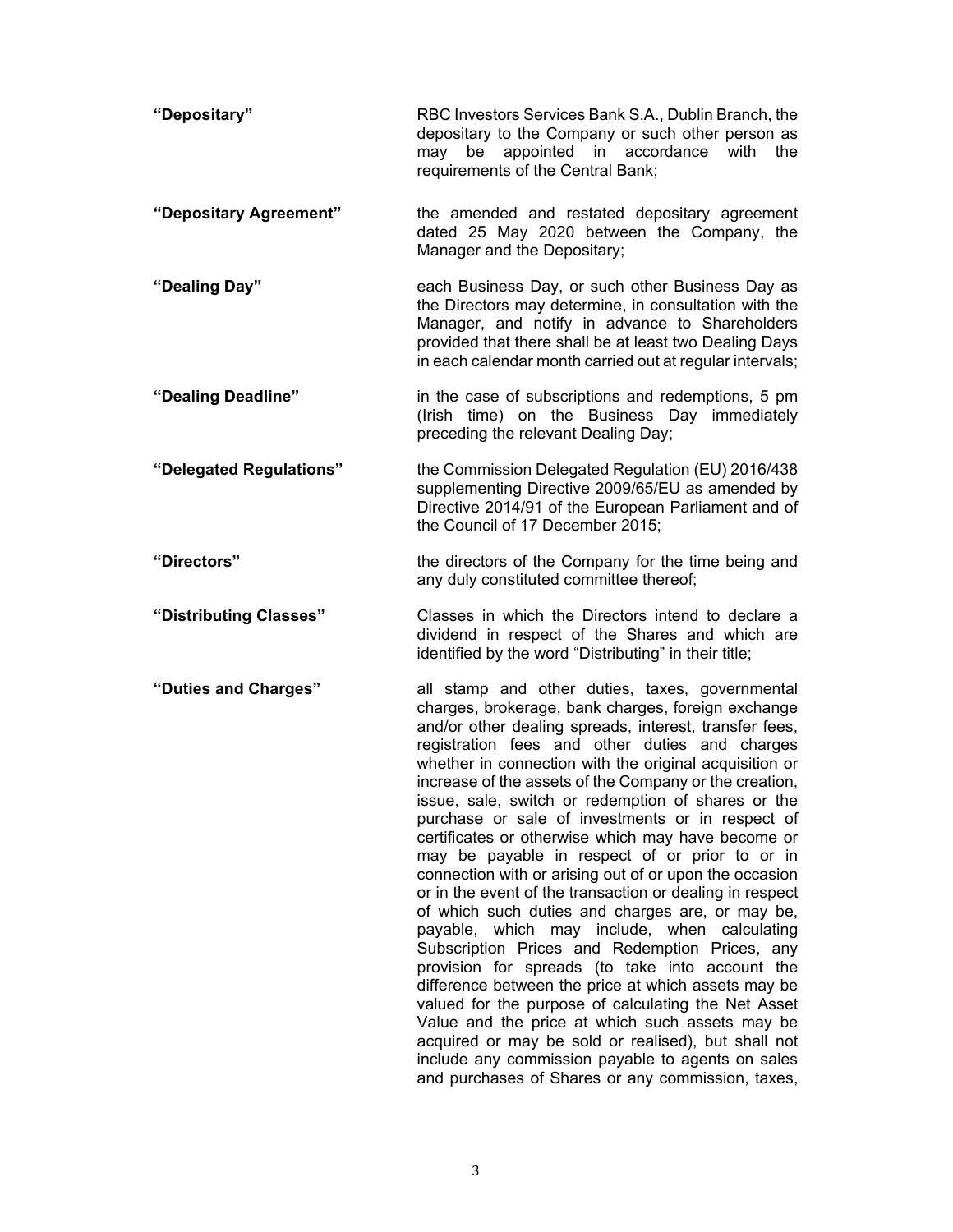|                                                           | charges or costs which may have been taken into<br>account in ascertaining the Net Asset Value of Shares;                                                                                                                                                                                                                                                                                                            |
|-----------------------------------------------------------|----------------------------------------------------------------------------------------------------------------------------------------------------------------------------------------------------------------------------------------------------------------------------------------------------------------------------------------------------------------------------------------------------------------------|
| "EEA"                                                     | the European Economic Area, comprising the Member<br>States, Norway, Iceland and Liechtenstein;                                                                                                                                                                                                                                                                                                                      |
| "ESMA"                                                    | the European Securities and Market Authority.                                                                                                                                                                                                                                                                                                                                                                        |
| <b>"EU"</b>                                               | the European Union;                                                                                                                                                                                                                                                                                                                                                                                                  |
| "FATCA" or "Foreign Account<br><b>Tax Compliance Act"</b> | sections 1471 through 1474 of the Code, any current<br>or future regulations or official interpretations thereof,<br>and any agreement entered into pursuant to Section<br>1471(b) of the Code, or any fiscal or regulatory<br>legislation, rules or practices adopted pursuant to any<br>intergovernmental agreement entered<br>into<br>in.<br>connection with the implementation of these sections<br>of the Code; |
| "FDIs"                                                    | financial derivative instruments;                                                                                                                                                                                                                                                                                                                                                                                    |
| "Financial Account"                                       | "Financial<br>Account"<br>the<br>a<br>as<br>used<br><i>in</i><br>intergovernmental agreement between the U.S. and<br>Ireland for the purposes of FATCA;                                                                                                                                                                                                                                                              |
| "Financial Institution"                                   | a "Financial Institution" as defined in FATCA;                                                                                                                                                                                                                                                                                                                                                                       |
| "Fund" or "Funds"                                         | a portfolio of assets established by the Directors (with<br>the prior approval of the Central Bank) and<br>constituting a separate Fund invested in accordance<br>with the investment objective and policies applicable<br>to such Fund as specified in this Prospectus or any<br>supplement thereto;                                                                                                                |
| "GDR"                                                     | Global Depositary Receipt, a bank certificate issued in<br>more than one country for shares in a foreign<br>company. The shares are held by a foreign branch of<br>an international bank. The shares trade as domestic<br>shares, but are offered for sale globally through the<br>various bank branches;                                                                                                            |
| "Initial Offer Price"                                     | the price at which a Class of Shares is first offered or<br>at which it is reoffered as specified in the section<br>"ADMINISTRATION OF THE COMPANY: How to<br>Purchase Shares";                                                                                                                                                                                                                                      |
| "Investment Management<br>Agreement"                      | the amended and restated investment management<br>agreement dated 25 May 2020 between the<br>Company, the Manager and the Investment Manager;                                                                                                                                                                                                                                                                        |
| "Investment Manager"                                      | Granahan Investment Management, Inc.                                                                                                                                                                                                                                                                                                                                                                                 |
| "Management Agreement"                                    | means the management agreement dated 25 May<br>2020 between the Company and the Manager as may<br>be amended, supplemented or otherwise modified                                                                                                                                                                                                                                                                     |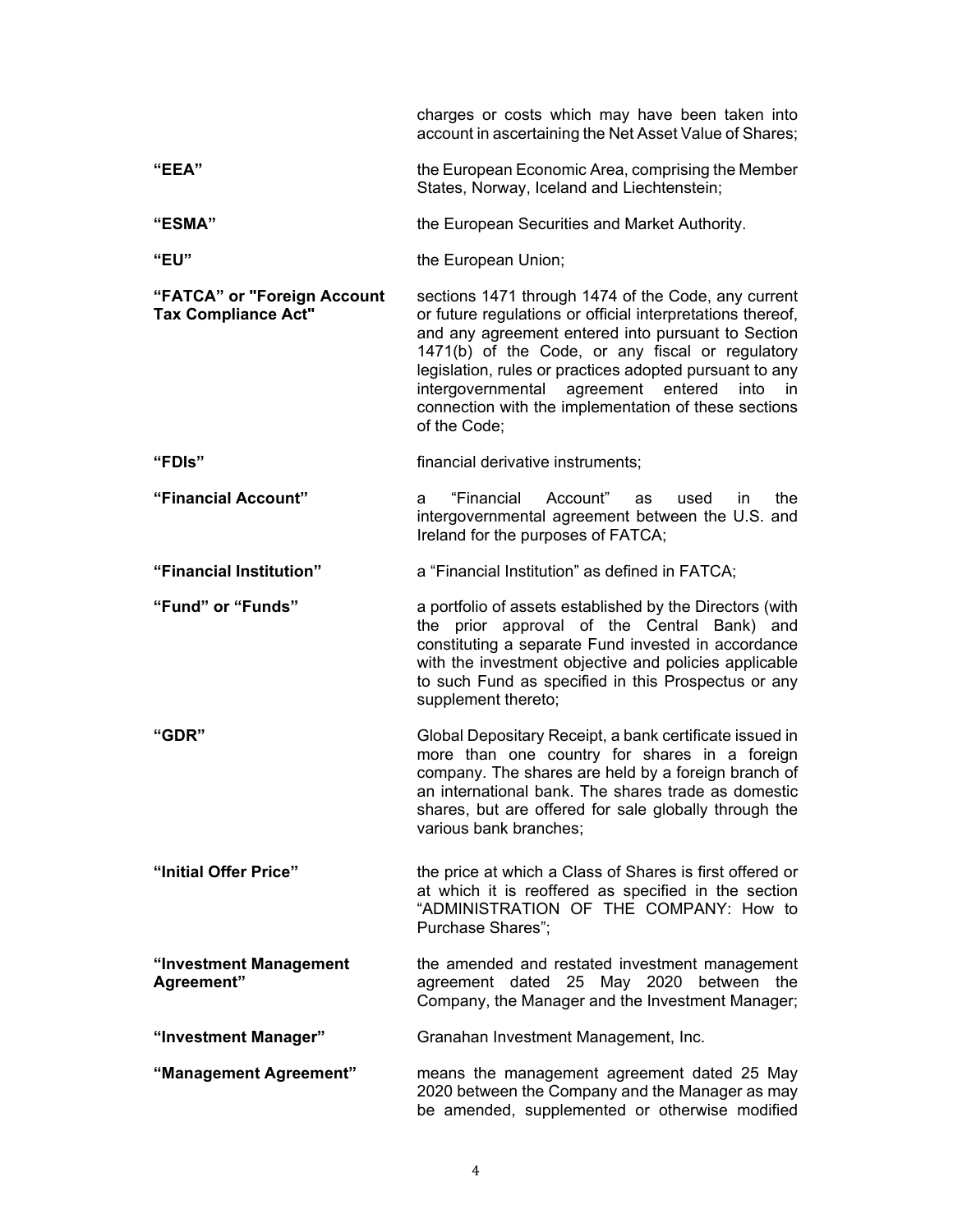|                             | from time to time in accordance with the requirements<br>of the Central Bank;                                                                                                                                                                                                                                                                                    |
|-----------------------------|------------------------------------------------------------------------------------------------------------------------------------------------------------------------------------------------------------------------------------------------------------------------------------------------------------------------------------------------------------------|
| "Manager"                   | means KBA Consulting Management Limited or any<br>successor thereto duly appointed in accordance with<br>the requirements of the Central Bank;                                                                                                                                                                                                                   |
| "Member"                    | a Shareholder, or a person who is registered as the<br>holder of one or more Non-Participating Shares;                                                                                                                                                                                                                                                           |
| "Member State"              | a member state of the EU;                                                                                                                                                                                                                                                                                                                                        |
| "MiFID II"                  | collectively, Directive 2014/65/EU of the European<br>Parliament and of the Council of 15 May 2014 on<br>markets in financial instruments and amending<br>Directive 2002/92/EC and Directive 2011/61/EU, the<br>Commission Delegated Directive (EU) 2017/593 of 7<br>April 2016 and the Markets in Financial Instruments<br>(MiFIR) Regulation (EU) No 600/2014; |
| "MiFID Regulations"         | S.I. No 375 of 2017 European Union (Markets in<br>Financial Instruments) Regulations 2017, as amended<br>from time to time and any regulations or conditions<br>made thereunder by the Central Bank;                                                                                                                                                             |
| "Money Market Instrument"   | instruments normally dealt in on the money markets<br>which are liquid, have a value which can be accurately<br>determined at any time and include, but are not limited<br>to, government debt, commercial paper, bankers<br>acceptances, certificates of deposit and other short<br>term debt securities as ancillary liquid assets;                            |
| "Net Asset Value" or "NAV"  | the Net Asset Value of the Company or of a Fund or<br>Class, as appropriate, calculated as in the section<br>"DETERMINATION OF NET ASSET VALUE";                                                                                                                                                                                                                 |
| "Net Asset Value per Share" | in respect of any Shares, the Net Asset Value<br>attributable to the Shares issued in respect of a Fund<br>or Class, divided by the number of Shares in issue in<br>respect of the Fund or Class;                                                                                                                                                                |
| "Non-Participating Shares"  | a redeemable non-participating share in the capital of<br>the Company issued in accordance with, and having<br>rights provided for, in the Constitution;                                                                                                                                                                                                         |
| "OECD"                      | the Organisation for Economic Co-Operation and<br>Development;                                                                                                                                                                                                                                                                                                   |
| "Prospectus"                | this document and any Supplements or addenda<br>thereto, issued by the Company in accordance with<br>the requirements of the Central Bank;                                                                                                                                                                                                                       |
| "Redemption Price"          | the price payable in respect of redeemed Shares as<br>specified<br>section<br>"CALCULATION<br>in.<br>the<br>OF.                                                                                                                                                                                                                                                  |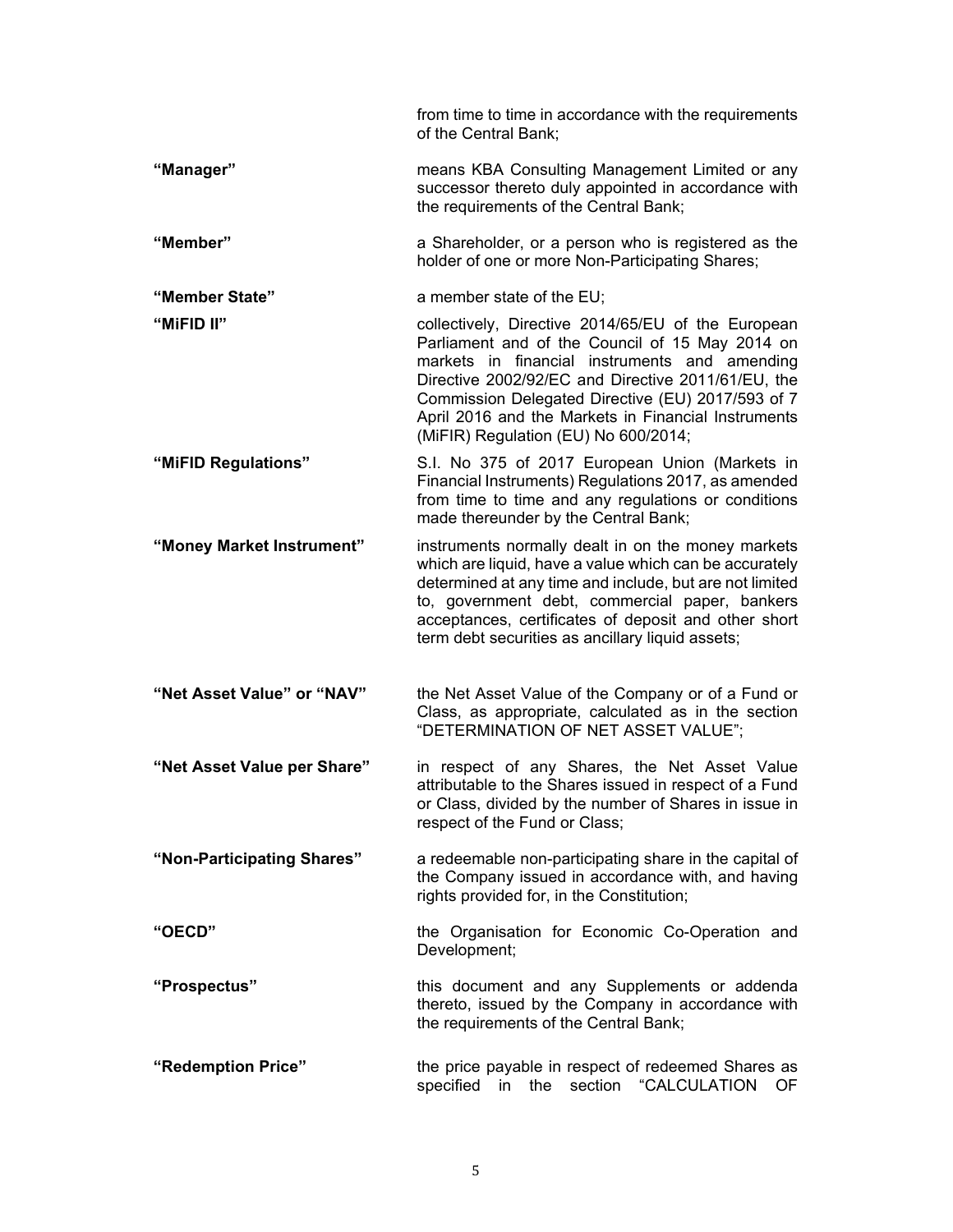SUBSCRIPTION AND REDEMPTION PRICES: Redemption Price";

- **"Regulated Market"** a regulated market as set out in Schedule I or otherwise determined in accordance with guidance from the Central Bank;
- **"SEC"** the Securities and Exchange Commission in the U.S.;
- **"Share" or "Shares"** a participating share or shares in the Company or a Fund, as the context so requires;
- **"Shareholders"** holders of Shares and each a "Shareholder";
- **"Subscription Price"** the subscription price in respect of Shares of any Class on any Dealing Day as specified in the section "DETERMINATION OF NET ASSET VALUE: Calculation of Subscription and Redemption Prices";
- **"Supplement"** a supplement including any addenda thereto, which is supplemental to this Prospectus setting out information specific to a Fund;

**"UCITS"** an undertaking for collective investment in transferable securities within the meaning of the UCITS Regulations;

**"UCITS Regulation" or "UCITS Regulations"**  the European Communities (Undertakings for Collective Investment in Transferable Securities) Regulations 2011 as amended by the European Union (Undertakings for Collective Investment in Transferable Securities) (Amendment) Regulations 2019, as may be amended, supplemented or consolidated from time to time;

- **"UCITS Rules"** the Central Bank UCITS Regulations and any guidance or Q&A document issued by the Central Bank from time to time pursuant to the Central Bank UCITS Regulations; or any document published by the Central Bank which sets down all of the conditions which the Central Bank imposes on UCITS, their management companies and depositaries;
- **"Umbrella Cash Account"** an account maintained at the level of the Company;
- **"Underlying Collective Investment Scheme"**  any collective investment scheme which meets the requirements of the UCITS Regulations for investment by a UCITS, pursuant to the restrictions set out therein and, for the avoidance of doubt, includes other Funds, regulated collective investment schemes and regulated non-UCITS domiciled in the EU, EEA, Guernsey, Jersey, the Isle of Man or the United Kingdom;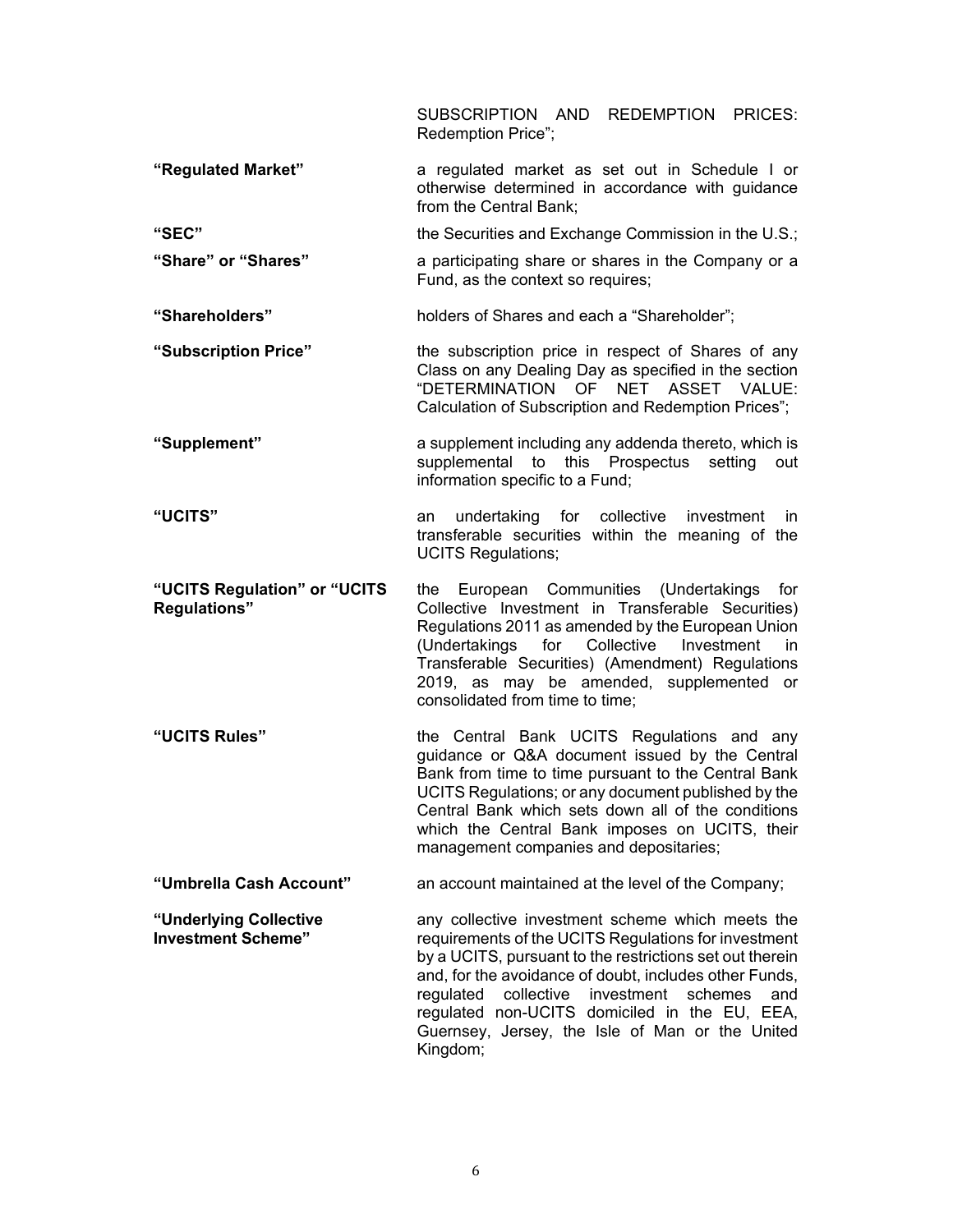| "U.S."                    | the United States of America (including the States and<br>the District of Columbia), its territories, possessions<br>and all other areas subject to its jurisdiction;                                                                                                                                              |
|---------------------------|--------------------------------------------------------------------------------------------------------------------------------------------------------------------------------------------------------------------------------------------------------------------------------------------------------------------|
| "U.S. Taxpayer"           | a "U.S. Taxpayer" as defined in Schedule III herein;                                                                                                                                                                                                                                                               |
| "U.S. Reportable Account" | A Financial Account held by a U.S. Reportable<br>Person;                                                                                                                                                                                                                                                           |
| "U.S. Reportable Person"  | (i) a "U.S. Taxpayer" who is not an Excluded U.S.<br>Taxpayer or (ii) a Passive U.S. Controlled Foreign<br>Entity. See Schedule III herein for a complete<br>definition of U.S. Reportable Person, Excluded U.S.<br>Taxpayer, and Passive U.S. Controlled Foreign Entity;                                          |
| "Valuation Point"         | the day and time(s) with reference to which the assets<br>and liabilities of each Fund will be valued for the<br>purpose of calculating the Net Asset Value and the<br>Net Asset Value per Share. The Valuation Point shall<br>be close of business of the New York Stock Exchange<br>on the relevant Dealing Day. |

In this Prospectus, all references to the "Euro" or "EUR" or "€" are to the currency referred to in the second sentence of Article 2 of the Council Regulation (EC) No. 974/98 of 3 May 1998 and as adopted as the single currency of the participating member states of the European Union and any successor currency as determined at the discretion of the Directors, all references to "US Dollars" or "\$" or "US\$" or "USD" are to the lawful currency of the United States of America and all references to "Pounds" or "Pounds Sterling" or "GBP" are to the lawful currency of the United Kingdom.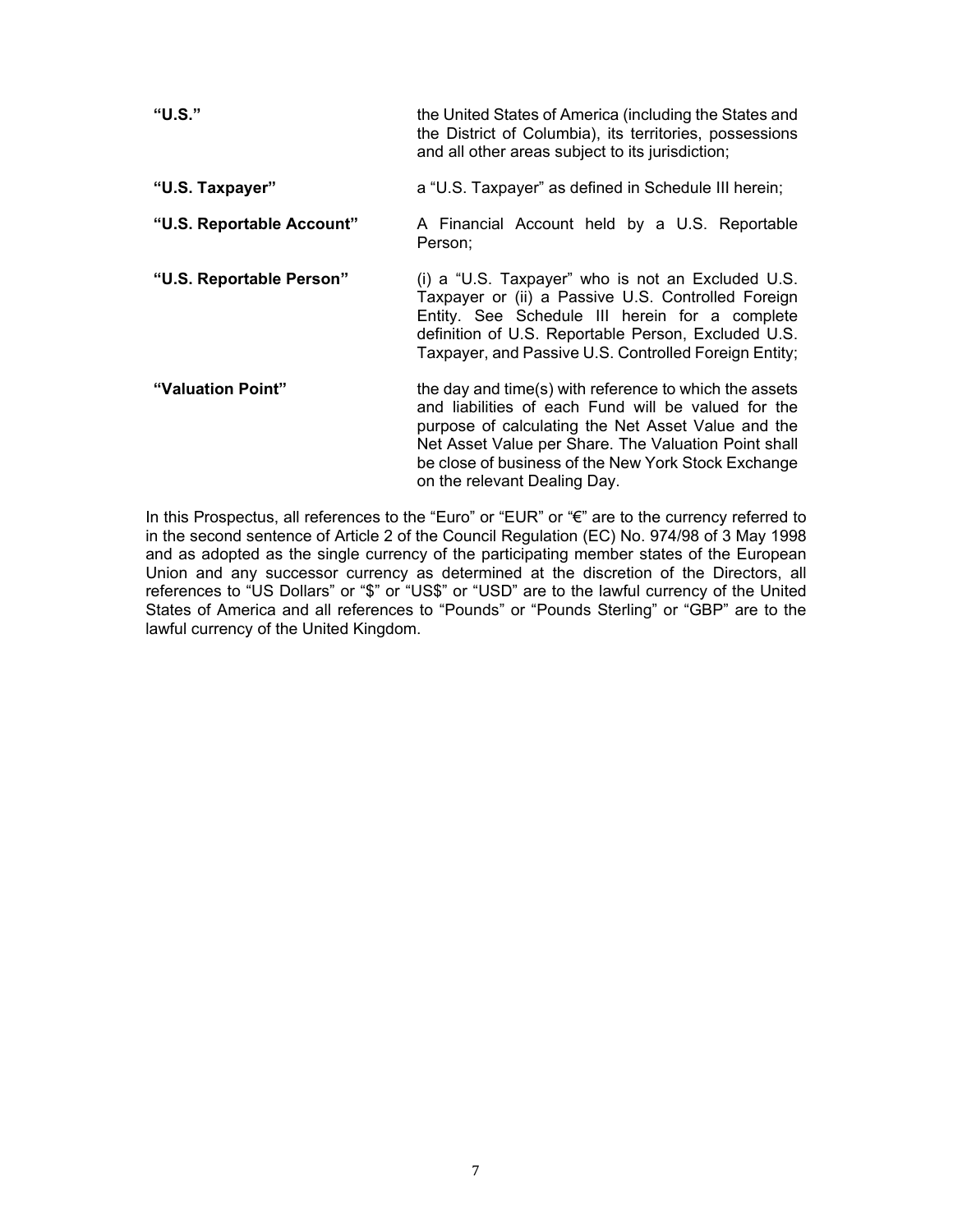## **DIRECTORY**

## **Board of Directors Contracts Manager**

Jane M. White (U.S. Resident) Brian S. Granahan (U.S. Resident) Vincent Dodd (Irish Resident) Lisa Martensson (Irish Resident)

Granahan Investment Management, Inc. 404 Wyman Street Suite 460 Waltham Massachusetts 02451 U.S.A

#### *Administrator, Registrar and Transfer Agent*

RBC Investor Services Ireland Limited 4<sup>th</sup> Floor One George's Quay Plaza George's Quay Dublin 2 Ireland

#### *Legal Advisors as to Irish law Legal Advisors as to US law*

**Dechert** Second Floor 5 Earlsfort Terrace Dublin 2 Ireland

Clifton Fund Consulting Limited 5 George's Dock I.F.S.C. Dublin 1,Dublin D01 X8N7

KBA Consulting Management Limited 5 George's Dock **IFSC** Dublin D01 X8N7 Ireland

#### **Investment Manager**  Independent Auditors

Deloitte & Touche Deloitte & Touche House Earlsfort Terrace Dublin D02 AY28 Ireland

# *Depositary*

RBC Investors Services Bank S.A., Dublin Branch 4<sup>th</sup> Floor One George's Quay Plaza George's Quay Dublin 2 Ireland

Dechert LLP One International Place 40th Floor 100 Oliver Street Boston Massachusetts 02110-2605 U.S.A

#### *Company Secretary Registered Office of the Company*

5 George's Dock IFSC Dublin D01 X8N7 Ireland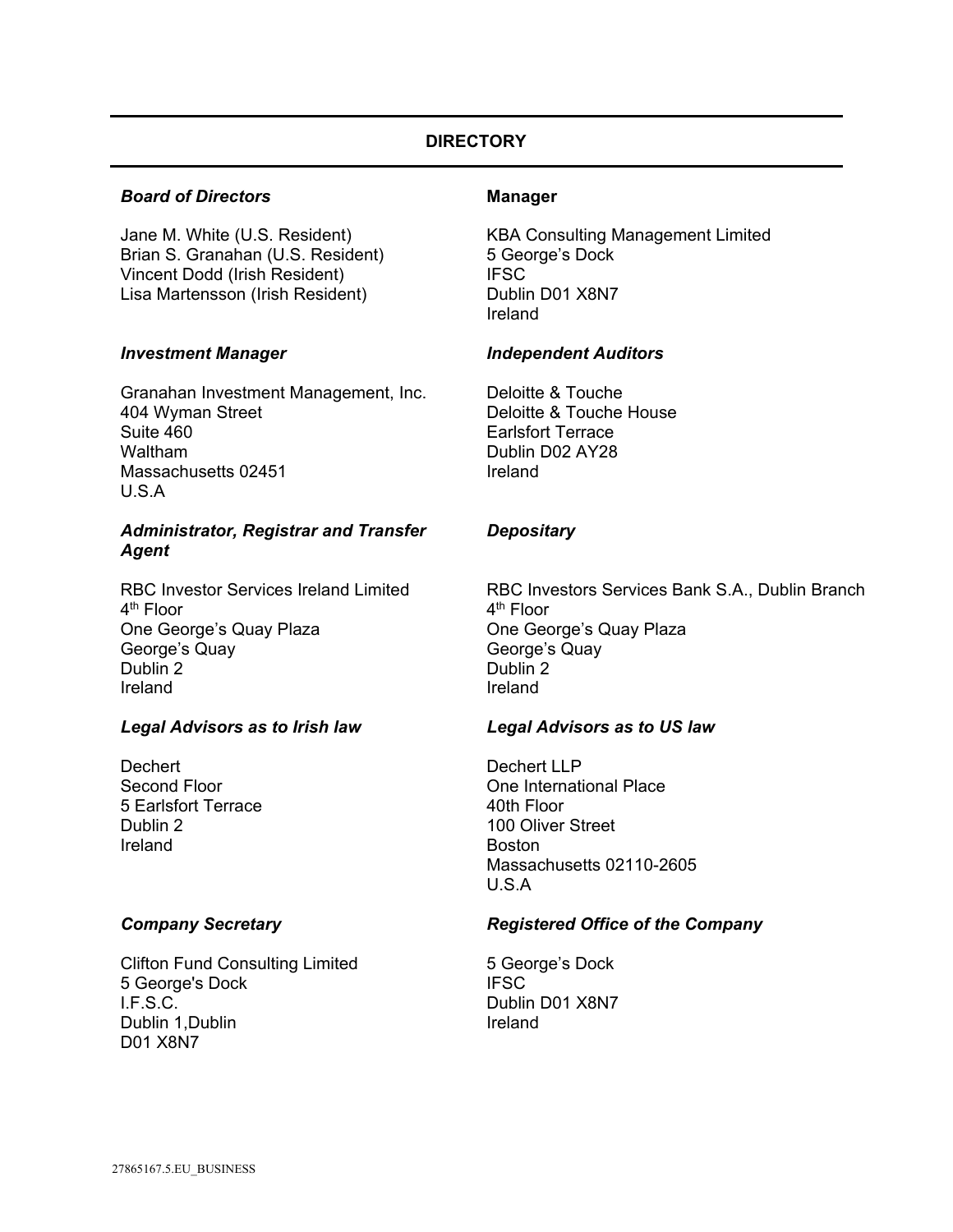# **INTRODUCTION**

## **Establishment and Incorporation**

The Company is an open-ended umbrella investment company with variable capital and segregated liability between its Funds and is organised under the laws of Ireland as a public limited company pursuant to the Companies Act. The Company is authorised by the Central Bank pursuant to the UCITS Regulations. The Company was incorporated on 3 October 2013 under registration number 533587.

The life of the Company is unlimited.

The activities of the Company are governed by its Constitution and this Prospectus and the details concerning the Company contained herein.

The Constitution provides that the Company may offer separate Classes of Shares, each representing interests in a Fund, with each Fund comprising a separate and distinct portfolio of investments. The assets of each Fund will be invested separately on behalf of each Fund in accordance with the investment objective and policies of each Fund and the assets and liabilities of each Fund are segregated as a matter of Irish law**.** The value of the Shares of each Fund shall at all times equal their Net Asset Value. The Base Currency of each Fund will be determined by the Directors and will be set out in the Prospectus and/or Supplement for the relevant Fund.

The Company has obtained the approval of the Central Bank for the establishment of three Funds:

- Granahan US Focused Growth Fund;
- Granahan US Small Cap Discoveries Fund; and
- Granahan US SMID Select Fund

Additional Funds may be established by the Company with the prior approval of the Central Bank.

### **Share Classes**

A Fund may consist of one or more Classes of Shares. A separate pool of assets will not be maintained for each Class within a Fund. The Shares of each Class allocated to a Fund will rank pari passu with each other in all respects provided that Classes may differ as to certain matters including, without limitation as to all or any of the following: currency of denomination of the Class, distribution policy, the amount of fees and expenses to be charged (including any Share Class specific expenses) and the minimum subscription and redemption amounts. The Classes of Shares are more fully described in the section "SHARE CLASSES" and disclosed in the Supplement for the relevant Fund.

Further classes of Shares may be issued with the prior approval of the Central Bank.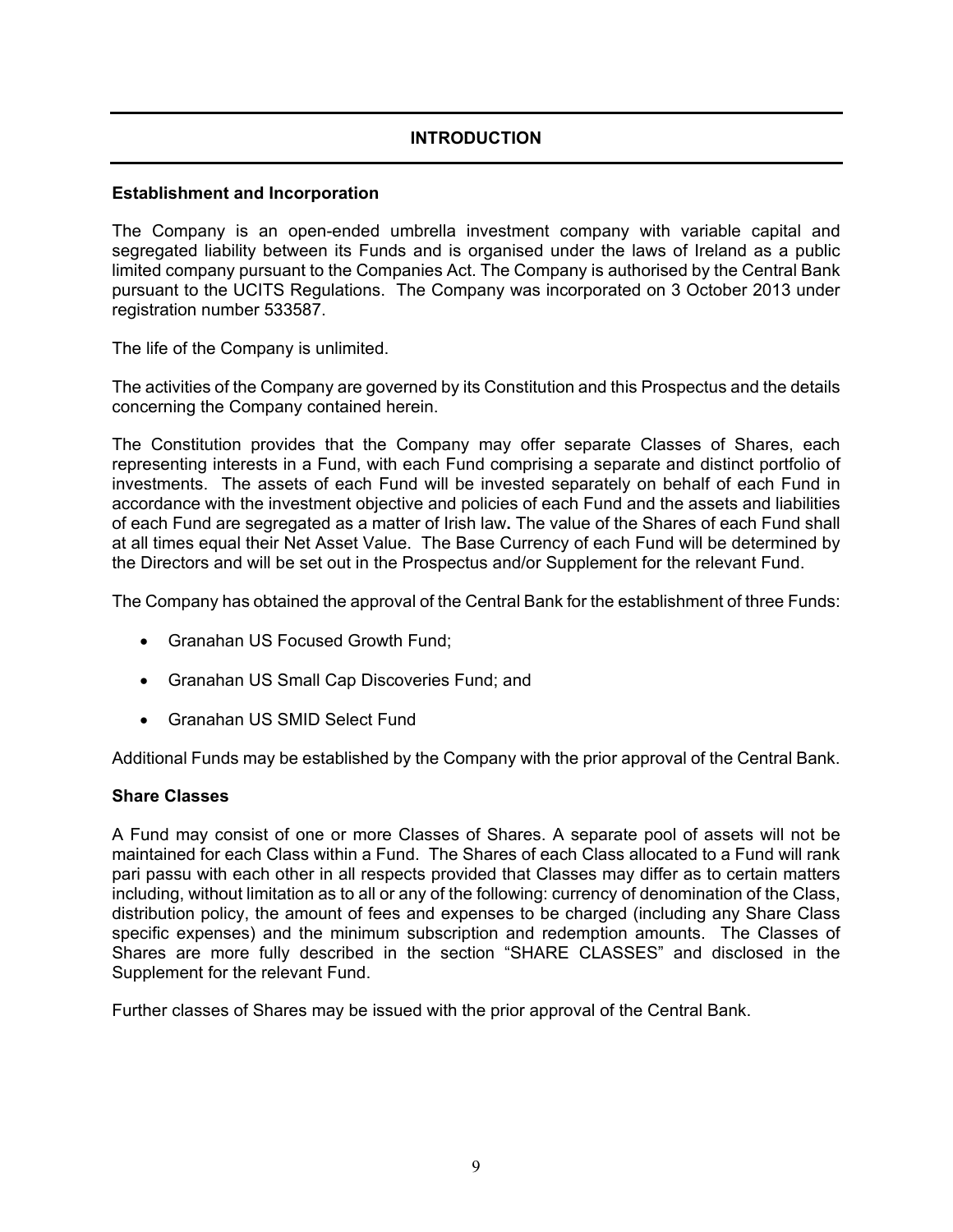# **Authorised Share Capital**

The authorised share capital of the Company at the date of this Prospectus is 500,000,000,000 Shares of no par value and 300,002 redeemable Non-Participating Shares of €1.00 each. Non-Participating Shares do not entitle the holders thereof to any dividend. On a winding up, the Non-Participating Shares entitle the holders thereof to receive the amount paid up thereon but do not otherwise entitle them to participate in the assets of the Company. The Non-Participating Shares are held on behalf of Granahan Investment Management, Inc.

# **INVESTMENT OBJECTIVES AND POLICIES OF THE FUNDS**

The Company intends to provide investors with a choice of Funds offering an array of investment objectives. Each Fund aims to achieve its investment objective while spreading investment risks through investment in transferable securities or liquid financial assets or Underlying Collective Investment Schemes or other permitted investments in accordance with the UCITS Regulations. The transferable securities and liquid financial assets in which a Fund may invest must generally be listed and/or traded on a Regulated Market except that up to 10% of the Net Asset Value of a Fund may be invested in transferable securities and liquid financial assets which are not so listed, traded or dealt. Details of the range of investments permitted under the UCITS Regulations and the applicable restrictions are set out in SCHEDULE II. The Regulated Markets in which a Fund's investments will be traded are set out in Schedule I.

The assets of each Fund will be invested separately in accordance with the investment objective and policies of the Fund and which are set out in the relevant Supplement.

The investment return to Shareholders in a particular Fund is related to the Net Asset Value of that Fund which in turn is primarily determined by the performance of the portfolio of investments held by that Fund.

Subject to the requirements of the Central Bank, each Fund may invest its cash balance or may invest up to 20% of its Net Asset Value for temporary defensive purposes in cash deposits, Money Market Instruments and in short-term securities such as commercial paper, bankers' acceptances, certificates of deposit, and government securities issued by an OECD member country or by any supranational entity provided that the securities are listed, traded or dealt in on a Regulated Market in an OECD member country and are rated investment grade or better by Moody's or by Standard & Poor's.

# **ESG and Sustainable Investments Integration**

Unlike investment vehicles which specifically promote environmental, social and governance ("**ESG**") characteristics or with a specific sustainability or impact objective that may have a constrained investment universe, the Funds are primarily aimed at maximising financial performance. ESG factors are input factors within the investment process that the Investment Manager considers appropriate to pursue the Funds' investment objective. The Investment Manager is a signatory to the United Nations' Principles for Responsible Investment and as such does fundamental research on companies that will be on the right side of environmental and social objectives, believing that these companies will be able to maximise growth over the long term. These companies will likely have sustainable models that will maximise financial performance for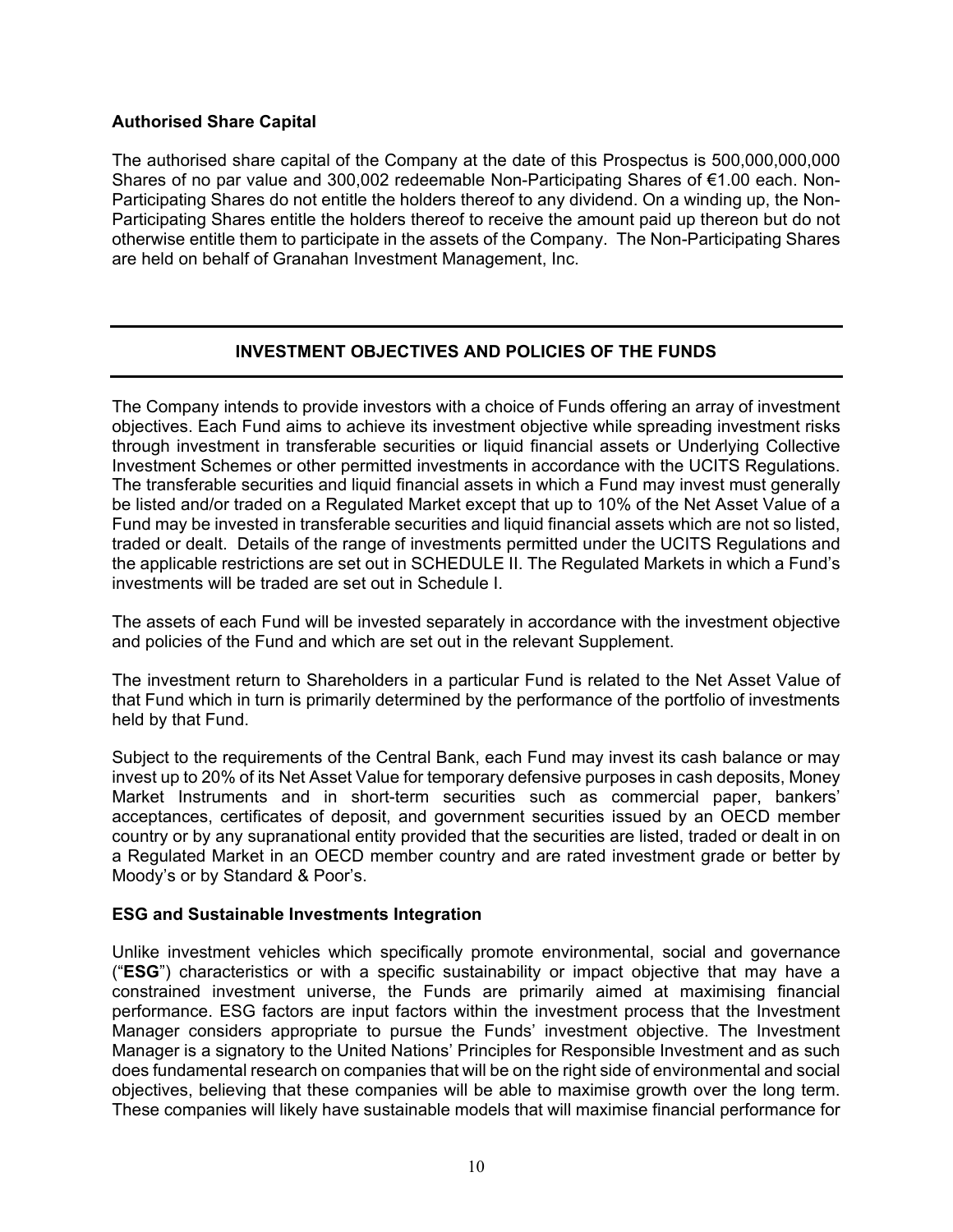our clients. ESG analysis is included as a section of the Investment Manager's standard review process. As part of the process, the Investment Manager reviews the ESG ratings from its thirdparty vendor, ISS ESG, and supplements the ESG ratings provided by ISS ESG by using its own internal qualitative fundamental analysis that is aligned with the Investment Manager's views on the ESG factors that can affect a company performance.

Environmental areas of focus include climate change, natural resources stewardship, pollution and waste management. Social considerations include human capital management, customer well-being, supply chain management, cost reducing healthcare that also improves health outcomes, positive industry innovation, peace, justice and social opportunities initiatives and community relations. From a governance perspective, the key focus is on board composition, minority shareholder treatment, management incentives, corporate culture and management and board commitment to sustainability objectives.

The Investment Manager seeks to avoid investing in companies that do not respect global norms and conventions, and companies that derive a significant portion of their revenues from activities that the Investment Manager deems not to be compliant with sustainable investment principles, including, but not limited to revenues drawn from:

- for the Granahan US Focused Growth Fund tobacco, alcohol, conventional weapons, and fossil fuel enterprises; and
- for the Granahan US SMID Select Fund and the Granahan US Small Cap Discoveries Fund - tobacco, alcohol, conventional weapons, and companies whose products are particularly harmful to the environment.

Companies that are subject to sanctions or that manufacture cluster munitions are also excluded. In determining whether or not to invest based upon these principles, the Investment Manager will incorporate industry accepted screening tools from vendors that it deems to be reliable.

In addition, ESG factors and risks are also covered across the Investment Manager's broader and ongoing assessment of a company's competitive positioning; its relationship with various constituents including suppliers, customers, employees and regulators; as well as an evaluation of the risks of the businesses they are in. As set out above, governance in particular has always been core to the Investment Manager's investment process, long before it began incorporating third-party ESG services.

As part of its ongoing monitoring of ESG integration, the Investment Manager receives information in respect of any changes to ESG ratings of companies within its portfolio from ISS ESG. The Investment Manager will consider the changes to a company's ESG rating and may divest from such holdings if it believes that the reason for the change to the rating is inconsistent with the Investment Manager's fundamental approach to ESG integration. However, because data is generally unavailable, US small companies do not have strong ESG ratings. For example, the Russell 2000 Growth Index has an average company rating of "C-".

In addition to the investment restrictions set out above, the Investment Manager may adopt certain additional internal investment criteria which may further restrict investments, such as internal policies limiting or prohibiting investments in businesses that engage in certain types of natural resource activities or are identified as failing to meet certain criteria put forth by the United Nations or other global organisations (including "sanctions" lists).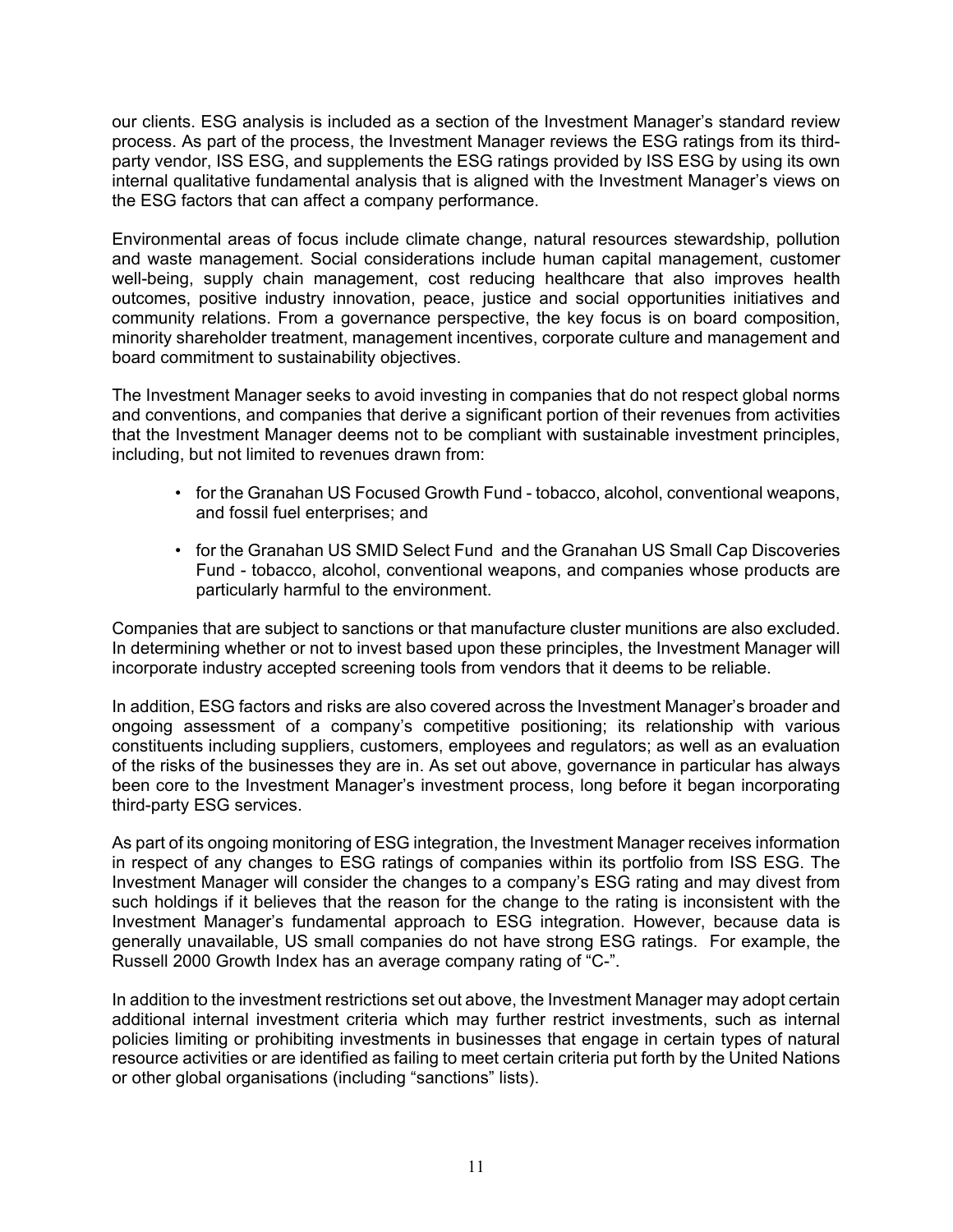As quality data becomes more accessible, the Investment Manager will incorporate that data into its fundamental research process. Currently there is no universal approach for companies to determine the best reporting standards to apply and also there is little to determine the materiality level of these issues. The number of rating agencies has grown over the years, together with the number of different rating systems. The lack of standardisation and transparency in the data collection and scoring methodologies pose enormous challenges, particularly in the US small cap arena. Drawing comparisons among the companies that are rated is a daunting task as the agency scores often conflict.

The Investment Manager analyses ESG related risks to determine if its clients will be appropriately compensated. If the Investment Manager determines any risk – including those related to ESG – is too significant and could present significant downside exposure, it would typically not invest.

# *No Consideration of Adverse Impacts on Sustainability Factors*

Given the investment objectives and policies of the Funds and the nature and scale of the Investment Manager's business, the Investment Manager does not currently consider the adverse impacts of investment decisions on sustainability factors as it believes focusing on the selection of investment opportunities for the Funds to be a greater use of its resources. The decision whether to consider adverse impacts of investment decisions on sustainability factors will be reviewed periodically.

## **Changes to the Investment Objective or Investment Policies of a Fund**

Any change in the investment objective or a material change in the investment policies of a Fund will be subject to prior approval on the basis of a majority of votes cast by an ordinary resolution of Shareholders of the relevant Fund passed at a general meeting or by all of the Shareholders of the relevant Fund by way of a written resolution.

Subject thereto, non-material changes to the policy of a Fund may be amended from time to time by the Directors, following consultation with the Manager, if they shall deem it to be in the best interest of the relevant Fund to do so. In the event of a change of investment objective and/or policies, the relevant Supplement will be updated and a reasonable notification period will be provided to Shareholders to enable them to redeem their Shares prior to the implementation of such a change.

# **USE OF FINANCIAL DERIVATIVE INSTRUMENTS**

# **Use of FDIs**

#### *Efficient Portfolio Management*

Each Fund may, subject to the conditions and within the limits laid down by the Central Bank use techniques and instruments relating to transferable securities provided that such techniques and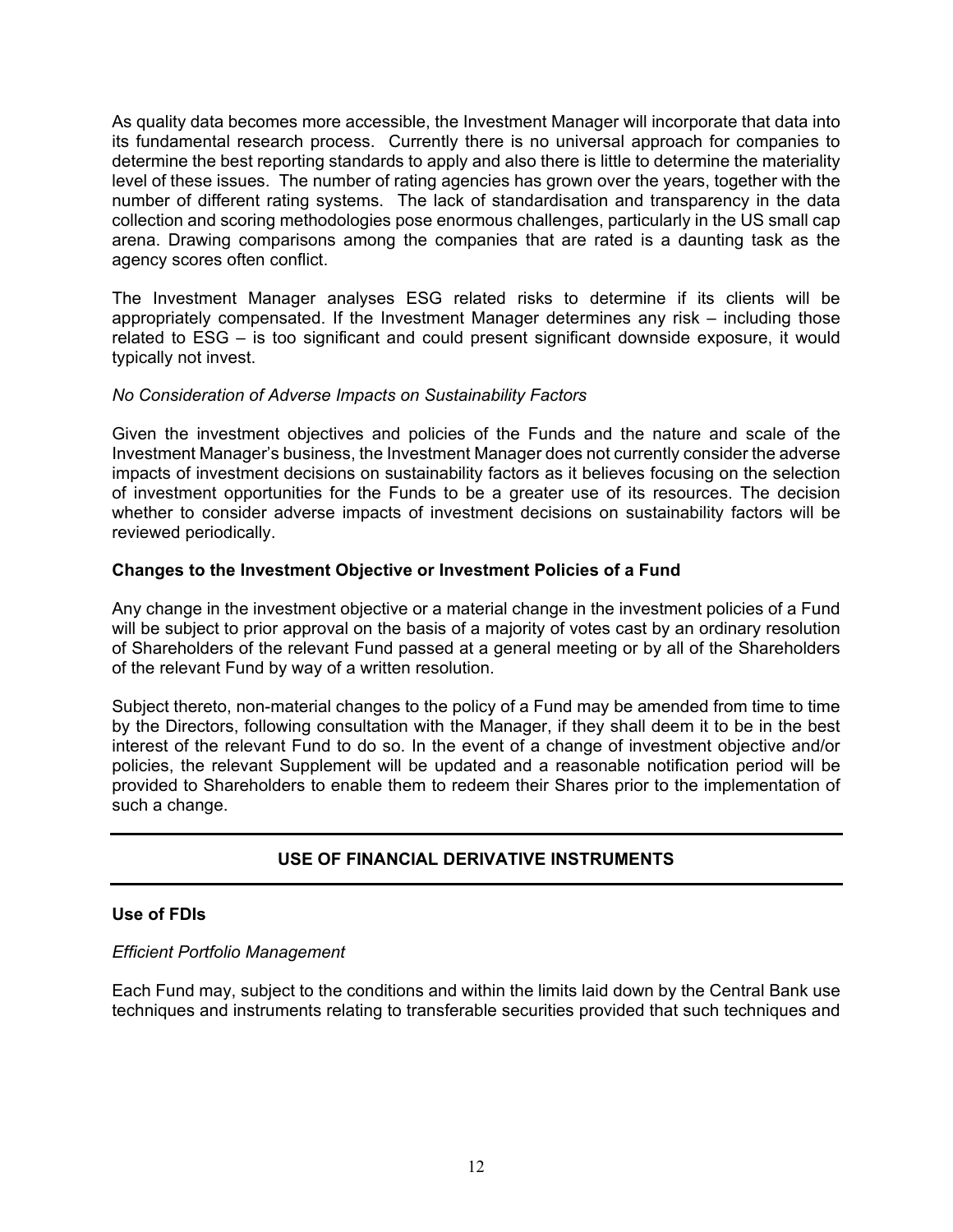instruments are used for efficient portfolio management purposes or to provide protection against exchange risk.

The use of techniques for efficient portfolio management is not expected to raise the risk profile of a Fund or result in higher volatility.

As is required to be disclosed in this Prospectus by Regulation 58(1) (c) of the Central Bank UCITS Regulations, a responsible person shall ensure that all revenues from efficient portfolio management techniques, net of direct and indirect operational costs, will be returned to the relevant Fund. Direct and indirect operational costs and fees arising from efficient portfolio management techniques (which shall not include hidden revenue) will be paid to the securities lending agent or counterparty to the relevant agreement, who shall not be related to the Company, Manager, Investment Manager or the Depositary. The identity of the counterparties will be disclosed in the annual accounts of the Company.

Currently, the Funds only intend to utilise currency forward contracts to provide protection against foreign exchange risk at Share Class level. The Funds will not hedge currency exposure at portfolio level.

Forward contracts are over the counter ("OTC") agreements between two parties to buy or sell an asset at a specified price on a future date.

A Fund may use currency forward contracts for Class Currency hedging purposes only as further described in the section "Class Currency Hedging" below. Generally, these instruments allow a Fund to lock in a specified exchange rate for a period of time.

A Fund may also use futures contracts to hedge against market risk, to change a Fund's interest rate sensitivity or to gain exposure to an index or underlying market as described further in the section "Futures" below.

Further details on the use of FDI by any Fund will be set out in the relevant Supplement. Where a Fund does not use FDI, the Supplement will confirm this.

#### *Risk Management*

The Investment Manager operates a risk management process on behalf of each Fund in relation to the use of FDIs which allows it to accurately measure, monitor and manage the various risks associated with FDIs and other investments, and which is intended to ensure that the Fund's investments including FDI exposure remains within the limits described below. This risk management process also takes into account any exposure created through FDIs embedded in investments held by the Funds. In particular, the Investment Manager will manage exposure risk using either the commitment approach or an absolute Value at Risk ("VaR") methodology in accordance with the Central Bank's requirements. The risk management process is described in a statement, a copy of which has been filed with the Central Bank, and which will be updated from time to time to include any additional FDIs which the Investment Manager proposes to employ on behalf of the Funds ("Risk Management Process"). Until such time as an updated risk management statement has been approved by the Central Bank, however, the Investment Manager will not use any FDI which is not for the time being included in the Risk Management Process. The Funds will utilise the commitment approach. The commitment approach is a mathematical measure used to calculate the global exposure of the relevant Fund in respect of derivative use at a given time which may not exceed the Net Asset Value of that Fund.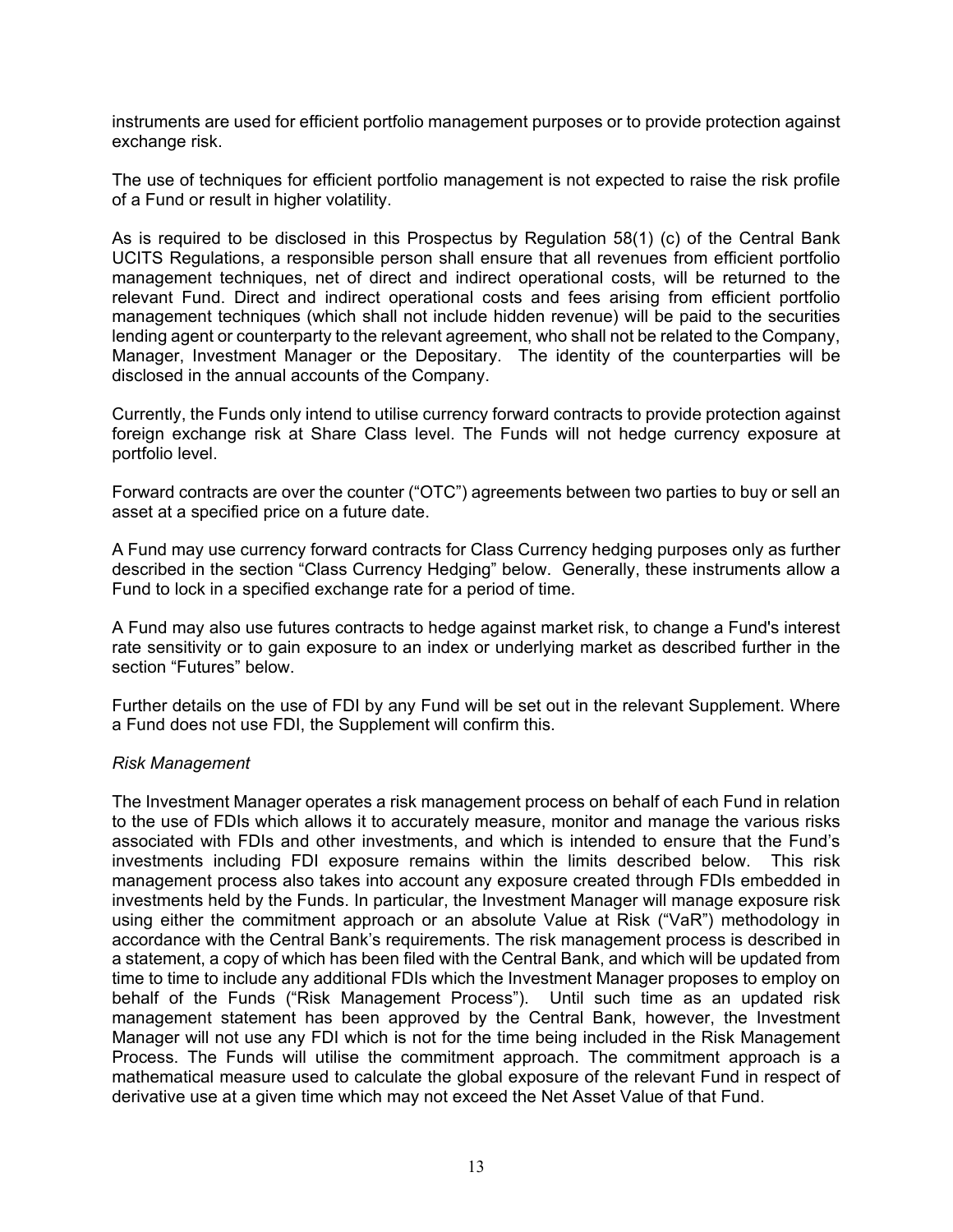## *Class Currency Hedging*

The Company may enter into certain transactions in order to hedge the currency exposure of the assets of a Fund attributable to a particular Class designated as a hedged Class into the relevant Class Currency for the purposes of efficient portfolio management. While not the intention, overhedged or under-hedged positions may arise due to factors outside of the control of the Company. Each Fund may employ such techniques and instruments provided that the level of the currency exposure hedged does not exceed 105% of the Net Asset Value of a Class. Hedged positions will be kept under review to ensure that over-hedged positions do not exceed this level and that positions materially in excess of 100% of the Net Asset Value of a Class are not carried forward from month to month. Over-hedged positions will not be permitted to exceed 105% of the Net Asset Value of the Class. All over-hedged positions will be included in the calculation of a Fund's global exposure in accordance with Regulation 26(3) of the Central Bank UCITS Regulations. Otherwise, a Fund will not be leveraged as a result of the transactions entered into for the purposes of hedging. Under-hedged positions will not be permitted to fall short of 95% of the portion of Net Asset Value of the Class which is to be hedged and will be kept under review to ensure that any under-hedged position will not be carried forward from month to month. While the Company may attempt to hedge against currency exposure at a Class level, there can be no guarantee that the value of a Class will not be affected by fluctuations in the value of the Base Currency relative to the Class Currency (if different). Any costs related to such hedging shall be borne separately by the relevant Class. All gains/losses which may be made by any Class of any Fund as a result of such hedging transactions shall accrue to the relevant Class of Shares. Hedging transactions shall be clearly attributable to the relevant Class of Shares. Any currency exposure of a Class may not be combined with or offset against that of any other Class of a Fund. The currency exposure of the assets attributable to a Class may not be allocated to other Classes. The use of Class hedging strategies may substantially limit holders of Shares in the relevant Class from benefiting if the Class Currency falls against the Base Currency and/or the currency in which the assets of the relevant Fund are denominated.

In the case of Classes designated as unhedged Classes, a currency conversion will take place on subscription, redemption and conversion and any distributions at prevailing exchange rates. The value of a Class Currency denominated in a currency other than the Base Currency will be subject to share currency designation risk in relation to the Base Currency.

#### *Futures*

The Company or a Fund may enter into futures contracts, which involve the purchase or sale of a contract to buy or sell a specified security or other financial instrument at a specific future date and price on an exchange or over-the-counter (OTC) market. A Fund may enter into such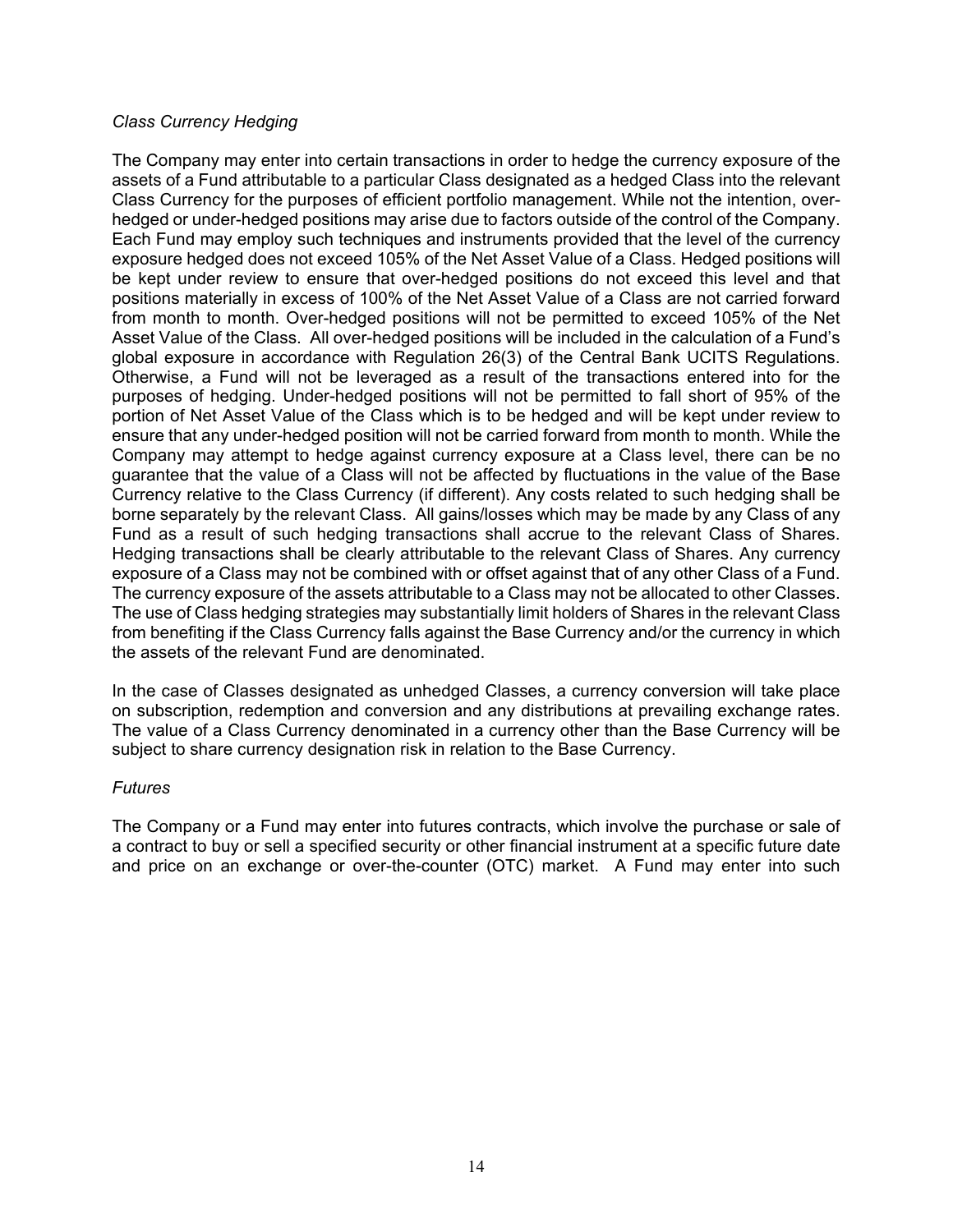contracts to hedge against market risk, to change the Fund's interest rate sensitivity or to gain exposure to an index or underlying market.

#### *Warrants and Rights*

Warrants and rights may be passively acquired, for example, as a result of corporate action or may be acquired on the secondary market as an alternative to purchasing the underlying reference securities.

## *Collateral Policy*

For the purposes of limiting the Funds' credit risk in respect of OTC transactions, collateral may be received from, or posted to, counterparties on behalf of the Funds. Collateral will normally comprise cash and/or securities issued or guaranteed by certain member states of the OECD or by their public or local authorities or by their supranational institutions and organisations provided such collateral complies with the requirements of the Central Bank.

Where collateral is received it will comply with the requirements set out below:

- Liquidity: Collateral received, other than cash, should be highly liquid and traded on a regulated market or multilateral trading facility with transparent pricing in order that it can be sold quickly at a price that is close to its pre-sale valuation. Collateral that is received should also comply with the provisions of Regulation 74 of the UCITS Regulations;
- Valuation: Collateral received should be valued on at least a daily basis and assets that exhibit high price volatility will not be accepted as collateral unless suitably conservative haircuts are in place;
- Issuer credit quality: Collateral received must be of high quality and will be evaluated in accordance with the issuer credit assessment process requirements as set out in the Central Bank UCITS Regulations.
- Correlation: Collateral received must be issued by an entity that is independent from the counterparty and is not expected, on reasonable grounds, to display a high correlation with the performance of the counterparty;
- Diversification (asset concentration): Collateral should be sufficiently diversified in terms of country, markets and issuers with a maximum exposure to a given issuer of 20% of the Net Asset Value of a Fund. When a Funds is exposed to different counterparties, the different baskets of collateral should be aggregated to calculate the 20% limit of exposure to a single issuer;

The Funds may be fully collateralised using transferable securities and money market instruments issued or guaranteed by any Member State, one or more of its local authorities, a third country or a public international body of which one or more Member States belongs provided the Funds should receive securities from at least 6 different issues and securities from any single issue shall not account for more than 30% of the relevant Fund's net asset value. It is expected that the Funds will receive collateral of more than 20% of the net asset value of each Fund in transferable securities or money market instruments issued by the U.S. Government and EU Member State Governments.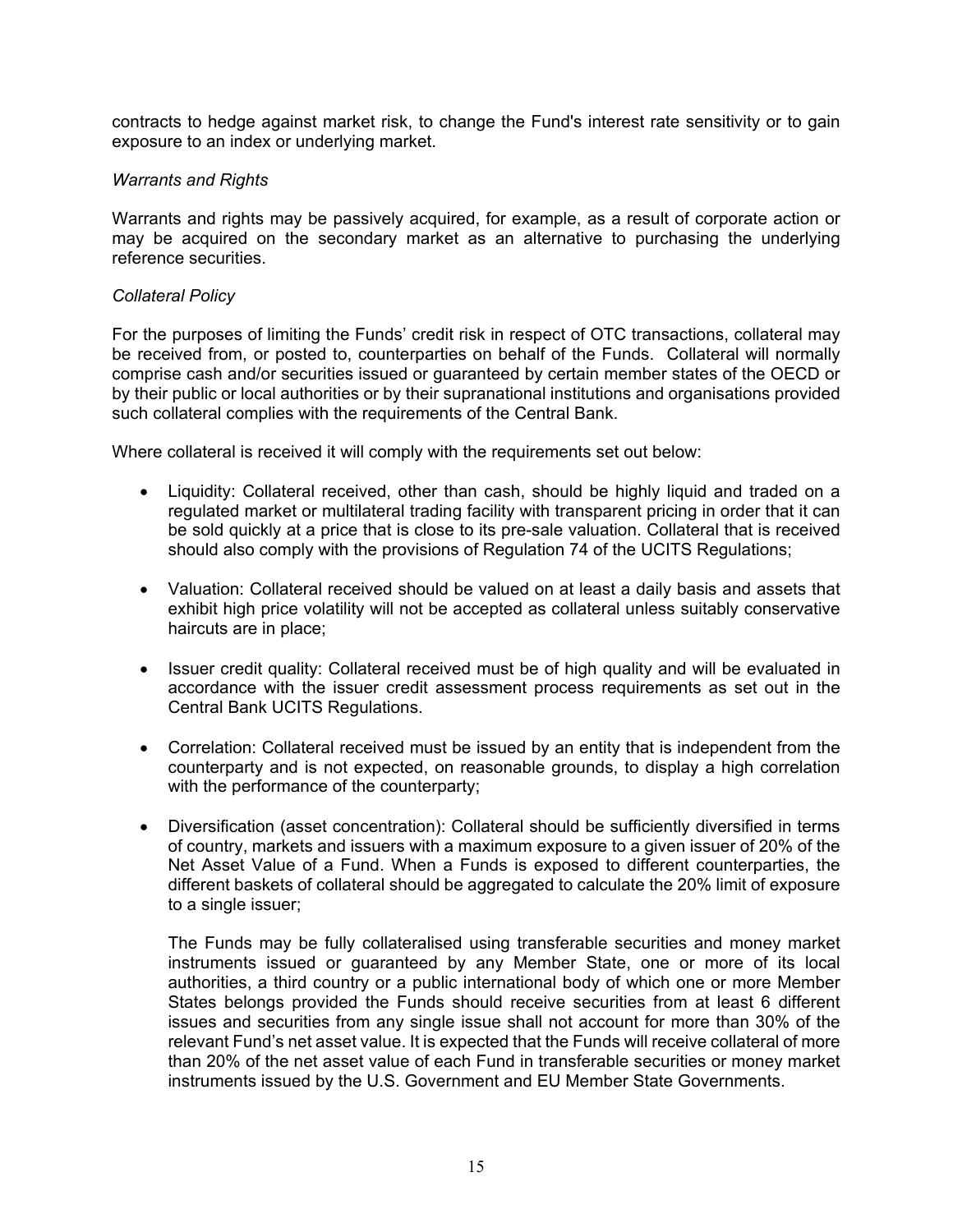- Immediately available: Collateral received should be capable of being fully enforced by the Fund at any time without reference to or approval from the counterparty.
- Safekeeping: Collateral received on a title transfer basis should be held by the Depositary. For other types of collateral arrangement, the collateral can be held by a third party custodian which is subject to prudential supervision, and which is unrelated to the provider of the collateral

Non-cash collateral cannot be sold, pledged or re-invested.

Cash collateral may not be invested other than in the following:

- (a) deposits with relevant institutions;
- (b) high-quality government bonds;
- (c) reverse repurchase agreements provided the transactions are with credit institutions subject to prudential supervision and the Fund is able to recall at any time the full amount of cash on an accrued basis;
- (d) short-term money market funds as defined in the ESMA Guidelines on a Common Definition of European Money Market Funds

In accordance with the Central Bank UCITS Regulations, invested cash collateral should be diversified in accordance with the diversification requirement applicable to non-cash collateral. Invested cash collateral may not be placed on deposit with the counterparty or a related entity.

Where a Fund receives collateral for at least 30% of its assets, it will put in place an appropriate stress testing policy, to ensure regular stress tests are carried out under normal and exceptional liquidity conditions to enable the Fund to assess the liquidity risk attached to the collateral. The liquidity stress testing policy should at least prescribe the following:

- design of stress test scenario analysis including calibration, certification and sensitivity analysis;
- empirical approach to impact assessment, including back-testing of liquidity risk estimates;
- reporting frequency and limit/loss tolerance threshold/s; and
- mitigation actions to reduce loss including haircut policy and gap risk protection.

A Fund will have in place a clear haircut policy adapted for each class of assets received as collateral. When devising the haircut policy, a Fund should take into account the characteristics of the assets such as the credit standing or the price volatility, as well as the outcome of the stress tests performed in accordance with the above paragraph. This policy will be documented and will justify each decision to apply a specific haircut, or to refrain from applying any haircut, to a certain class of assets.

From time to time and subject to the above requirements, the policy levels of collateral required and haircuts may be adjusted, at the discretion of the Investment Manager, where this is determined to be appropriate in the context of the specific counterparty, the characteristics of the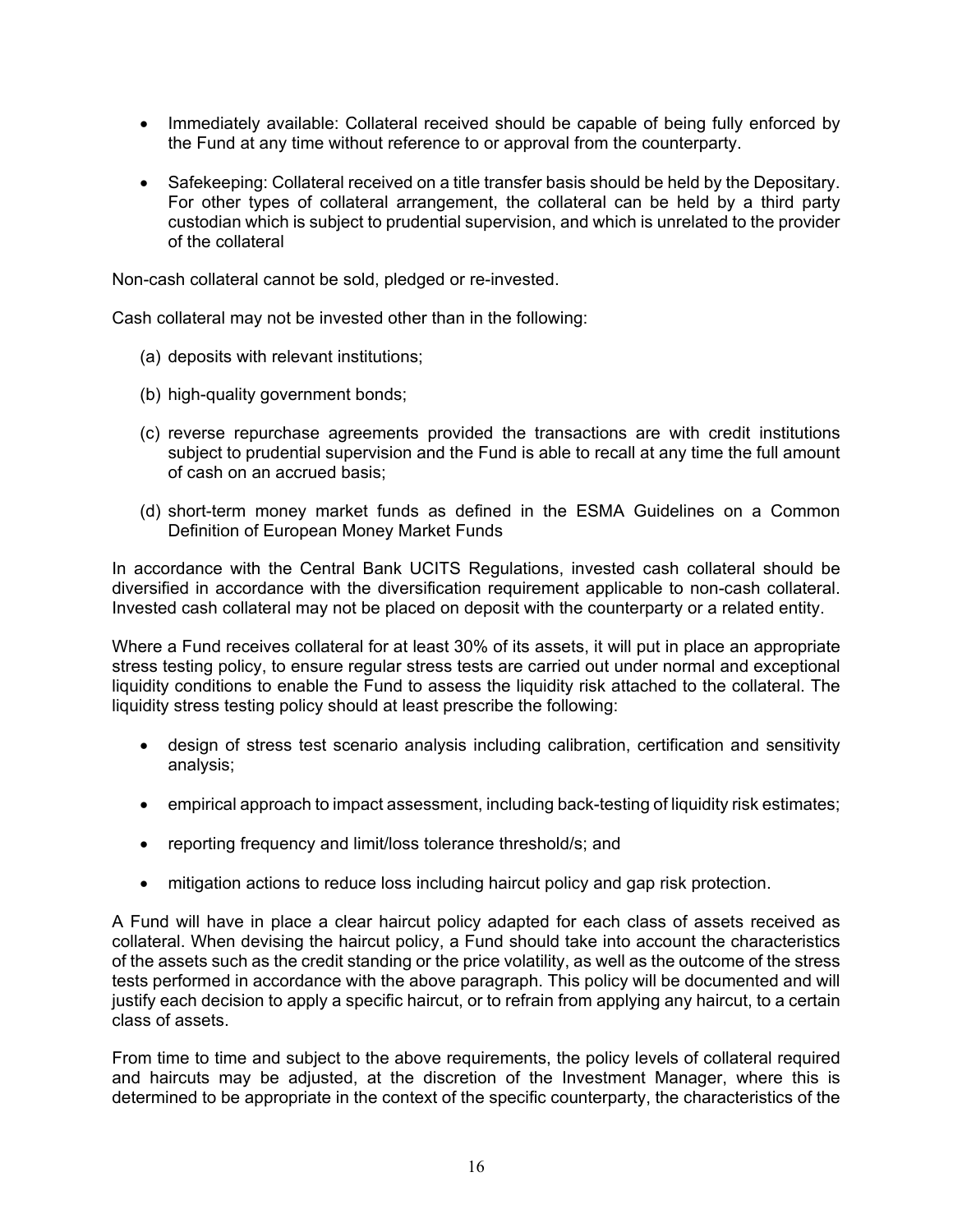asset received as collateral, market conditions or other circumstances. The haircuts applied (if any) by the Investment Manager, are adapted for each class of assets received as collateral, taking into account the characteristics of the assets such as the credit standing and/or the price volatility, as well as the outcome of any stress tests performed in accordance with the requirements set out above. Each decision to apply a specific haircut, or to refrain from applying any haircut, to a certain class of assets will be justified on the basis of this policy.

The Investment Manager will liaise with the Depositary in order to manage all aspects of the counterparty collateral process.

# *Reference to Ratings*

The European Union (Alternative Investment Fund Managers) (Amendment) Regulations 2014 (S.I. No. 379 of 2014) (the "Amending Regulations") transpose the requirements of the Credit Ratings Agencies Directive (2013/14/EU) ("CRAD") into Irish Law. CRAD aims to restrict the reliance on ratings provided by credit rating agencies and to clarify the obligations for risk management. In accordance with the Amending Regulations and the CRAD, notwithstanding anything else in this Prospectus, the Investment Manager shall not solely or mechanistically rely on credit ratings in determining the credit quality of an issuer or counterparty.

# **INVESTMENT RESTRICTIONS**

Each of the Fund's investments will be limited to investments permitted by the UCITS Regulations, as set out in Schedule II. If the UCITS Regulations are altered during the life of the Company, the investment restrictions may be changed to take account of any such alterations. Changes to the investment restrictions shall be in accordance with the requirements of the Central Bank and may be subject to prior approval and/or notification of Shareholders. Shareholders will be advised of such changes in the next succeeding annual or half-yearly report of the Company.

# **BORROWING AND LENDING POWERS**

The Company may borrow up to 10% of a Fund's Net Asset Value at any time for the account of any Fund and the Directors may instruct the Depositary to charge the assets of such Fund as security for any such borrowing, provided that such borrowing is only for temporary purposes. Credit balances (for example, cash) may not be offset against borrowings when determining the percentage of borrowings outstanding. Without prejudice to the powers of the Company to invest in transferable securities, Money Market Instruments and other financial instruments referred to in paragraph 1 of Schedule II, the Company may not lend to, or act as guarantor on behalf of, third parties.

The Company may acquire foreign currency by means of a back to back loan agreement(s). Foreign currency obtained in this manner is not classified as borrowing for the purposes of the UCITS Regulations, provided that the offsetting deposit equals or exceeds the value of the foreign currency loan outstanding.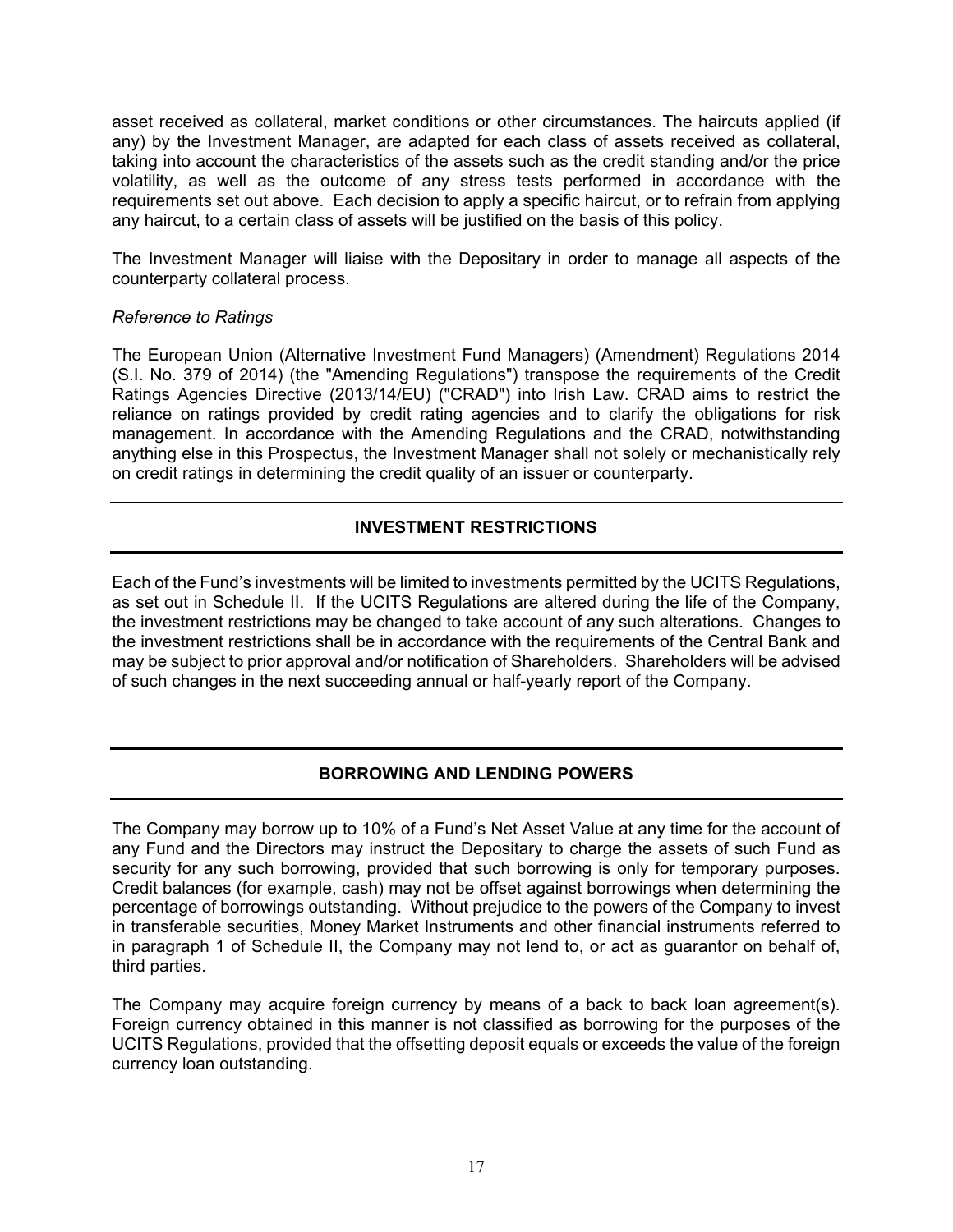# **INVESTMENT RISKS AND SPECIAL CONSIDERATIONS**

## **General**

**The risks described in this Prospectus should not be considered to be an exhaustive list of the risks which potential investors should consider before investing in a Fund. Potential investors should be aware that an investment in a Fund may be exposed to other risks of an exceptional nature from time to time. Investment in the Company carries with it a degree of risk. There can be no assurance that a Fund will achieve its investment objective. Different risks may apply to different Funds and/or Classes. Prospective investors should review this Prospectus carefully and in its entirety and consult with their professional advisors before making an application for Shares.**

**On its own an investment in a Fund may be deemed speculative and is not intended as a complete investment program. A subscription for Shares should be considered only by persons financially able to maintain their investment and who can bear the risk of loss associated with an investment in a Fund. Investors should review closely the investment objectives and investment strategies to be utilised by the relevant Fund as outlined herein and in the relevant Supplement to familiarise themselves with the risk associated with an investment in a Fund. There is no assurance that a Fund will be able to achieve its investment objective or that a Fund will generate a profit. There is potential for an investor to lose some of all of its investment in the Company.** 

**The securities and instruments in which the Company invests are subject to normal market fluctuations and other risks inherent in investing in such investments and there can be no assurance that any appreciation in value will occur.** 

**In addition, the Company will, on request, provide supplementary information to Shareholders relating to the risk management methods employed including the quantitative limits that are applied and recent developments in the risk and yield characteristics of the main categories of investments applicable to the relevant Fund.** 

**Prospective investors should consider, among others, the following factors before subscribing for Shares in a Fund:** 

#### **Lack of Operating History Risk**

The past investment performance of the Investment Manager cannot be construed as an indication of the future results of an investment in a Fund and its Shares. Investors should be aware that the past performance by those involved in the investment management of a Fund should not be considered as an indication of future results.

#### **Income Risk**

An investment in a Fund is not suitable for an investor seeking an income from such investment.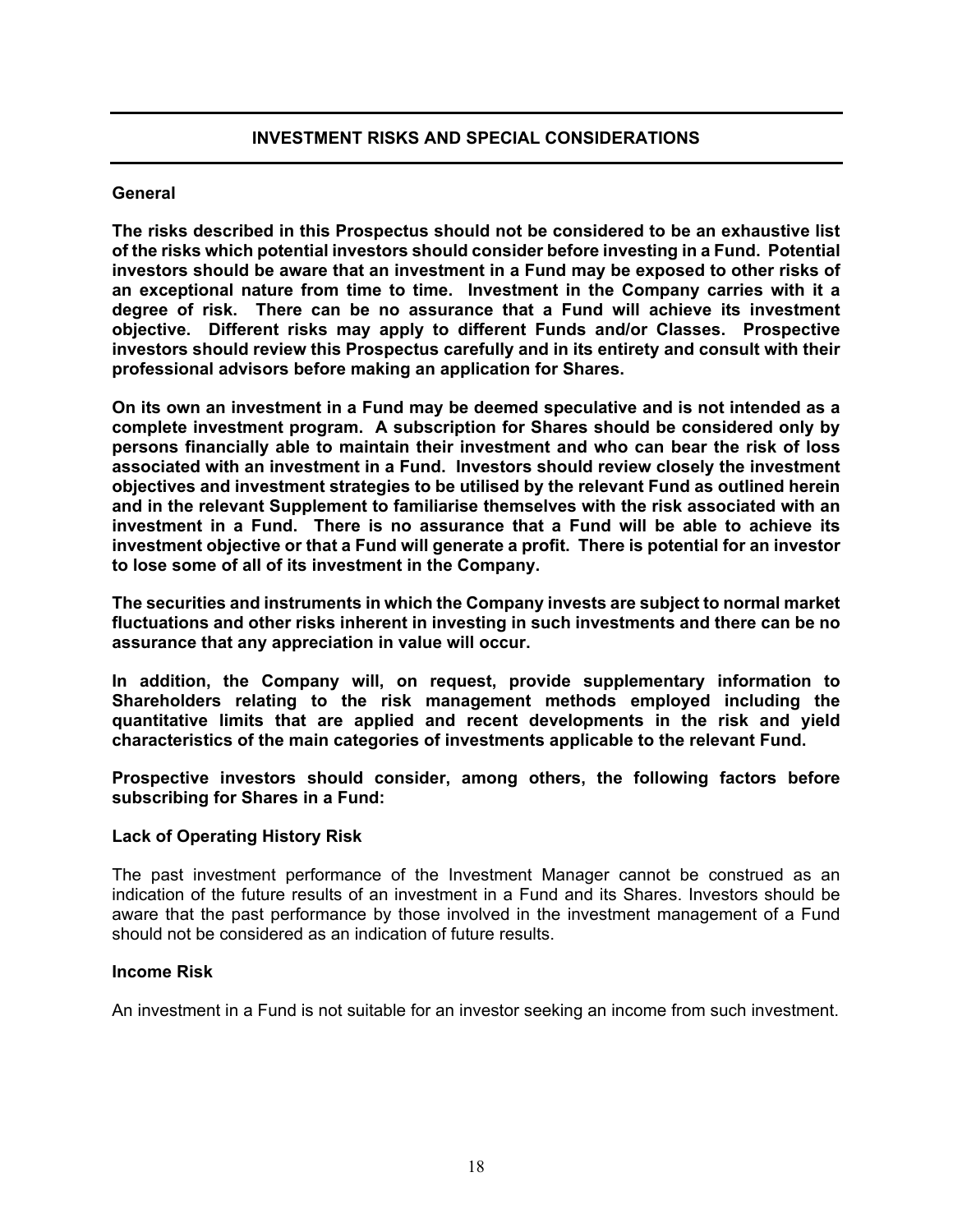### **Business Risk**

**The investment results of each Fund will be reliant on the success of the Investment Manager.** Past performance may not necessarily be repeated and is no guarantee or projection of future results.

## **United Kingdom's Withdrawal from the European Union**

*United Kingdom's Withdrawal from the European Union* – The United Kingdom (the "**UK**") withdrew from the EU and the EEA on 31 January 2020.

Following withdrawal from the EU, the UK has entered a transition period, during which EU law will continue to apply in the UK. New EU legislation that takes effect before the end of the transition period will also apply to the UK. The transition period will last until 31 December 2020 but may be extended. During and following the transition period, there is likely to be considerable uncertainty as to the UK's post-transition framework, and in particular as to the arrangements which will apply to its relationships with the EU and with other countries.

This process and/or the uncertainty associated with it may, at any stage, adversely affect the Company and its investments. There may be detrimental implications for the value of the Company's investments and/or its ability to implement its investment programme. This may be due to, among other things:

- (i) increased uncertainty and volatility in UK., EU and other financial markets;
- (ii) fluctuations in asset values;
- (iii) fluctuations in exchange rates;
- (iv) increased illiquidity of investments located, listed or traded within the U.K., the EU or elsewhere;
- (v) changes in the willingness or ability of financial and other counterparties to enter into transactions, or the price at which and terms on which they are prepared to transact; and/or
- (vi) changes in legal and regulatory regimes to which the Company, certain of its assets and/or service providers are or become subject.

The UK's vote to leave the EU has created a degree of political uncertainty, as well as uncertainty in monetary and fiscal policy, which is expected to continue during the transition period. It may have a destabilising effect on some of the remaining members of the EU, the effects of which may be felt particularly acutely by Member States within the Eurozone.

The withdrawal of the UK from the EU could have a material impact on the UK's economy and its future growth, impacting adversely the Company's investments in the UK.. It could also result in prolonged uncertainty regarding aspects of the UK economy and damage customers' and investors' confidence. Any of these events could have a material adverse effect on the Company.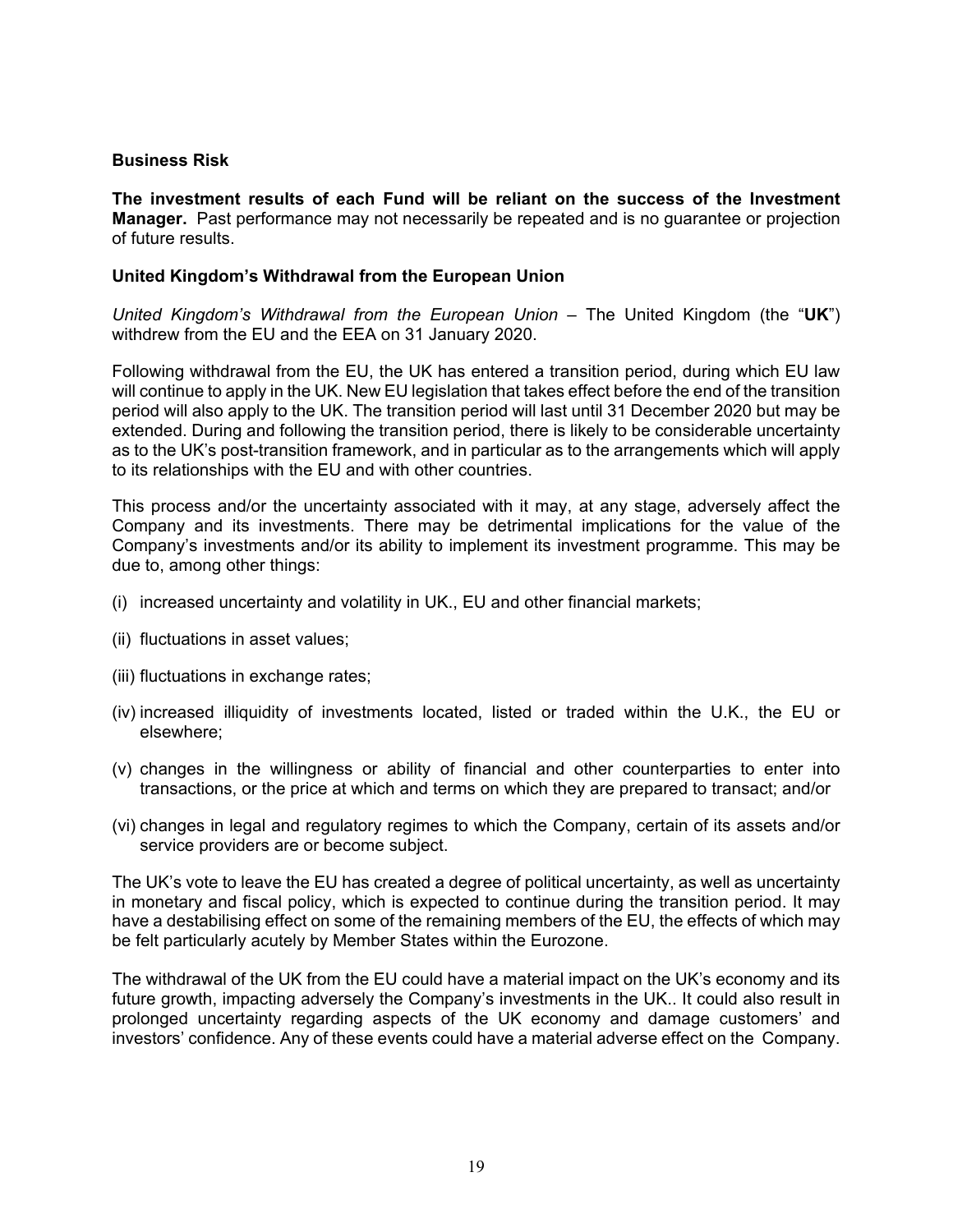# **Management Risk**

Any actively managed investment portfolio is subject to the risk that its investment manager will make poor investment decisions. The Investment Manager will apply its investment techniques and risk analysis in making investment decisions for a Fund, but there can be no guarantee that they will produce the desired results, generally or in any period.

# **Sustainability Risk**

The Investment Manager considers that sustainability risks are relevant to the returns of each Fund.

A 'sustainability risk' means an ESG event or condition that, if it occurs, could cause an actual or a potential material negative impact on the value of the investment. If a sustainability risk associated with an investment materialises, it could lead to the loss in value of an investment.

Sustainability risks may vary from investment to investments and could include, but are not limited to, risks of environmental damage, social risks (including public health, safety and human rights violations and exploitation), governance risks (inadequate oversight and internal governance of the companies, including management and board structure, compensation and approach to antibribery and anti-corruption), litigation risks linked to ESG issues, as well as the risk of political and regulatory changes on investments related to each of the foregoing.

In addition, sustainability risks can either represent a risk of their own or have an impact on other risks and may contribute significantly to risks such as market risks, operational risks, liquidity risks or counterparty risks.

The Investment Manager integrates sustainability risks into investment decisions made in relation to the Funds by following the process outlined in the "ESG and Sustainable Investments Integration" section of this Prospectus. The Investment Manager expects the impact of sustainability risks on the Funds' returns to be low.

# **Currency Risk**

The Net Asset Value per Share will be computed in the Base Currency of the relevant Fund, whereas each Fund's investments may be acquired in a wide range of currencies, some of which may be affected by currency movements of a more volatile nature than those of developed countries and some of which may not be freely convertible. The Investment Manager will not engage in currency hedging transactions at Fund level, but may do so at currency class level. As a result, Shareholders should be aware that investments may go up or down solely as a result of changes in currency exchange rates.

# **Forward Foreign Currency Contract Risk**

Forward foreign currency contracts are contractual agreements to purchase or sell a specified currency at a specified future date (or within a specified time period) at a price set at the time of the contract. A Fund may not fully benefit from, or may lose money on, forward foreign currency transactions if changes in currency exchange rates do not occur as anticipated or do not correspond accurately to changes in the value of a Fund's holdings. A Fund's ability to use forward foreign currency transactions successfully depends on a number of factors, including the forward foreign currency transactions being available at attractive prices, the availability of liquid markets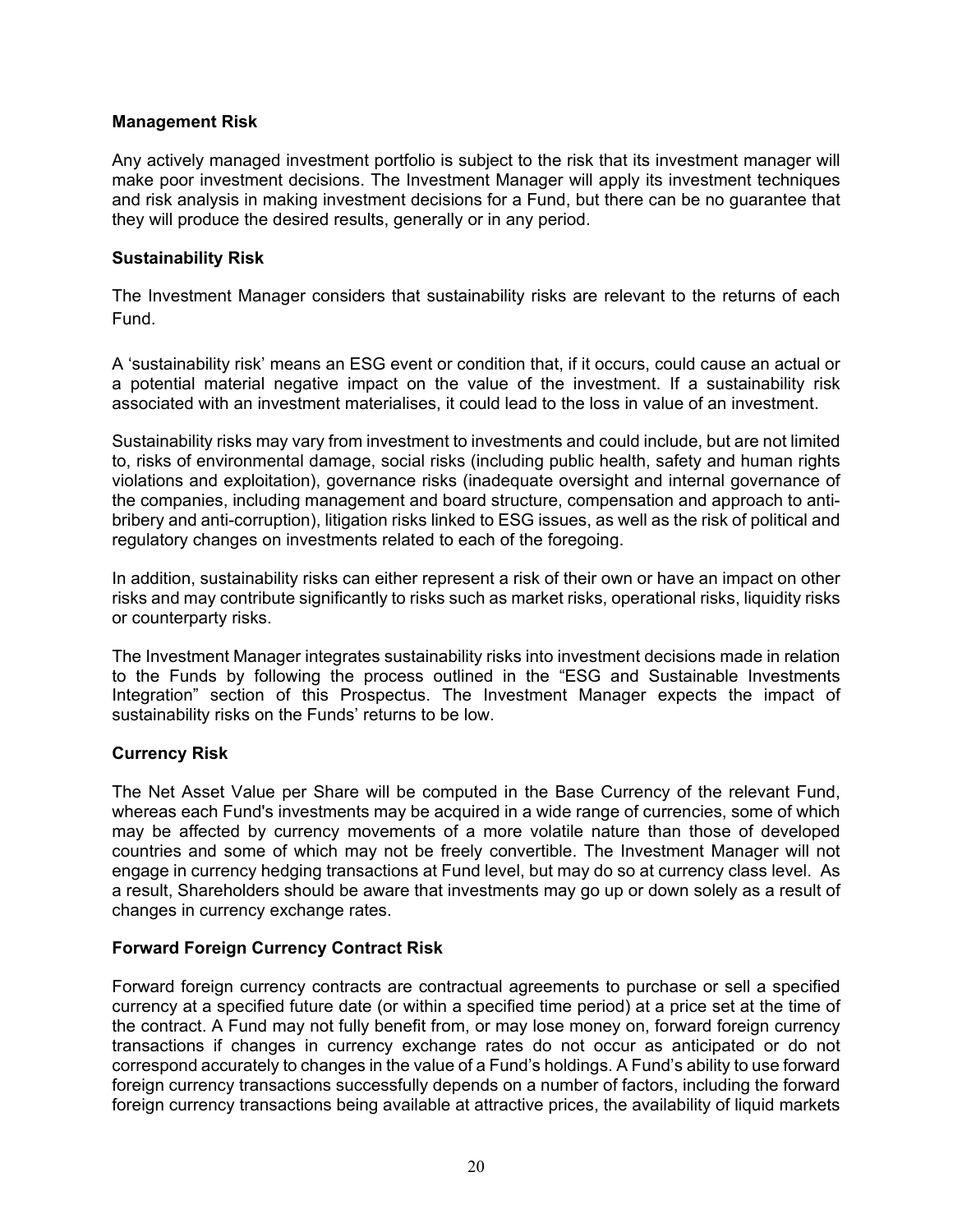and the ability of the portfolio managers to accurately predict the direction of changes in currency exchange rates. Currency exchange rates may be volatile and may be affected by, among other factors, the general economics of a country, the actions of U.S. and foreign governments or central banks, the imposition of currency controls and speculation. Currency transactions are also subject to the risk that the other party in the transaction will default its contractual obligation, which would deprive a Fund of unrealized profits or force a Fund to cover its commitments for purchase or sale of a currency, if any, at the current market price.

# **Potential Indemnification Obligations Risk**

Under certain circumstances, a Fund might be subject to significant indemnification obligations in favour of the Investment Manager and other service providers. The Fund will not carry any insurance to cover such potential obligations and, to the Investment Manager's knowledge, none of the foregoing parties will be insured for losses for which the Fund has agreed to indemnify them. Any indemnification paid by the Fund would reduce the Net Asset Value of the Fund and, by extension, the value of the Shares.

# **US Foreign Account Tax Compliance Act** ("**FATCA**") **Risk**

Pursuant to FATCA, the Company (and each Fund) will be required to comply with extensive new reporting and withholding requirements designed to inform the US Department of the Treasury of US-owned foreign investment accounts. Failure to comply (or be deemed compliant) with these requirements will subject the Fund/Funds of the Company to U.S. withholding taxes on certain US-sourced income and (effective 1 January 2017) gross proceeds. Pursuant to an intergovernmental agreement between the United States and Ireland, the Fund/Funds of the Company may be deemed compliant, and therefore not subject to the withholding tax, if it identifies and reports US taxpayer information directly to the government of Ireland. Shareholders may be requested to provide additional information to the Fund/Funds of the Company or its agents to enable the Fund/Funds of the Company to satisfy these obligations. Failure to provide requested information or (if applicable) satisfy its own FATCA obligations may subject a Shareholder to liability for any resulting US withholding taxes, US tax information reporting and/or mandatory redemption, transfer or other termination of the Shareholder's investment in Shares of the Fund/Funds of the Company. The Company may be unable to comply with its FATCA obligations if Shareholders do not provide the required certifications or information. In such circumstances, the Company could become subject to US FATCA withholding tax in respect of its U.S. source income if the U.S. Internal Revenue Service specifically identified the Company as being a 'non-participating financial institution' for FATCA purposes. Any such U.S. FATCA withholding tax would negatively impact the financial performance of the Company and all Shareholders may be adversely affected in such circumstances. Detailed guidance as to the mechanics and scope of this new reporting and withholding regime is continuing to develop. There can be no assurance as to the timing or impact of any such guidance on future operations of the Company (and each Fund). The administrative cost of compliance with FATCA may cause the operating expenses of the Company (and each Fund) to increase, thereby reducing returns to investors. FATCA may also require the Company (or each Fund) to provide to the Irish government (for exchange with the U.S. Internal Revenue Service) private and confidential information relating to certain investors. See section headed "Taxation."

# **Common Reporting Standards** ("**CRS**") **Risk**

Ireland has implemented the Common Reporting Standards ("CRS") and, as such, the Company is be required to comply with CRS due diligence and reporting requirements. Failure to provide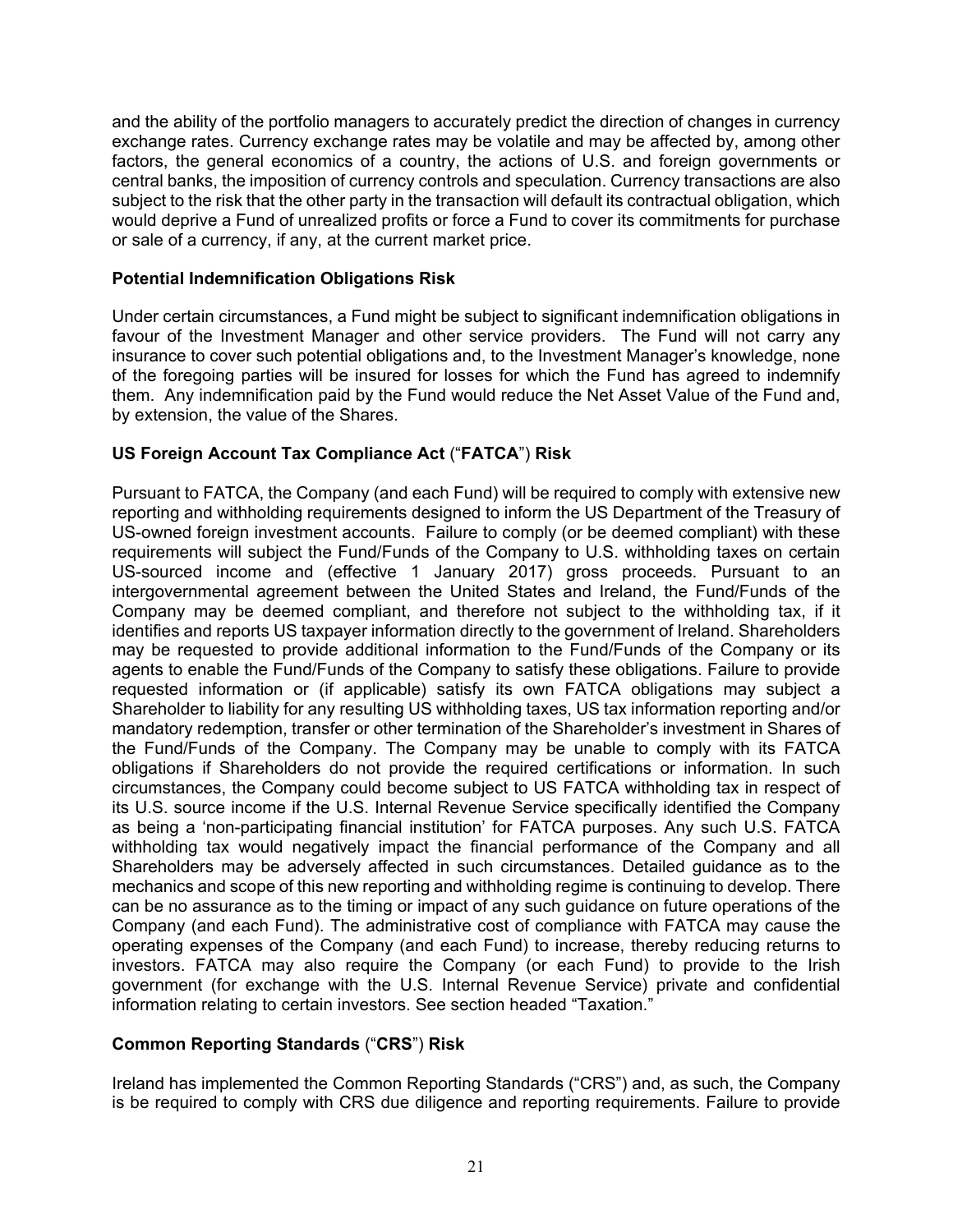the additional information to enable the Company to comply (or be deemed compliant) with the CRS will subject the Company (or a Fund) to withholding taxes in other jurisdictions on certain income sourced outside of Ireland and gross proceeds. Shareholders may be required to provide additional personal information to allow the Company to fulfil its reporting requirements. Failure to provide requested information or (if applicable) satisfy its own CRS obligations may subject a Shareholder to liability for any resulting withholding taxes, tax information reporting and/or mandatory redemption, transfer or other termination of the Shareholder's interest in its Shares. The Company may be unable to comply with its CRS obligations if Shareholders do not provide the required certifications or information. In such circumstances, the Company could become subject to withholding tax in respect of its foreign source income which would negatively impact the performance of the Fund. Detailed guidance as to the mechanics and scope of this new reporting and withholding regime is continuing to develop. The administrative cost of compliance with CRS may cause the operating expenses of the Company (and each Fund) to increase, thereby reducing returns to investors. CRS may also require the Company (or each Fund) to provide to the Irish government (for exchange with other revenue services globally) private and confidential information relating to certain investors.

# **Lack of Independent Experts Representing Shareholders**

Each of the Funds and the Investment Manager have consulted with a single legal counsel regarding the formation and terms of the Fund and the offering of the Shares. Shareholders have not, however, been independently represented. Therefore, to the extent that a Fund, Shareholders or this offering could benefit by further independent review, such benefit will not be available. Each prospective investor should consult his or her own legal, tax and financial advisors regarding the desirability of purchasing Shares and the suitability of investing in a Fund.

# **American Depositary Receipts / Global Depositary Receipts**

American depositary receipts and global depositary receipts are a representation of a stock, rather than an actual holding in the company and are subject to particular risks such as currency risks, political risk and inflation risk. For example, if the value of the US Dollar rises against the value of the company's home currency, a good deal of the company's intrinsic profit might be wiped out in the transaction. ADR/GDR status does not insulate a company's stock from the inherent risk of its home country's political stability. Revolution, nationalisation, currency collapse or other potential disasters may be greater risk factors in other parts of the world than in the U.S., and those risks will be clearly translated through any ADR/GDR that originates in an affected nation. Countries around the globe may be more or less prone to inflation than the US economy is at any given time.

# **Equity Investments Risk**

Equity investments are subject to greater fluctuations in market value than other asset classes as a result of such factors as a company's business performance, investor perceptions, stock market trends and general economic conditions. A Fund's Net Asset Value may be correspondingly impacted.

# **Liquidity and Settlement Risk**

A Fund will be exposed to a credit risk on parties with whom it trades and may also bear the risk of settlement default. Some of the markets in which a Fund will invest may be less liquid and more volatile than the world's leading stock markets and this may result in fluctuations in the price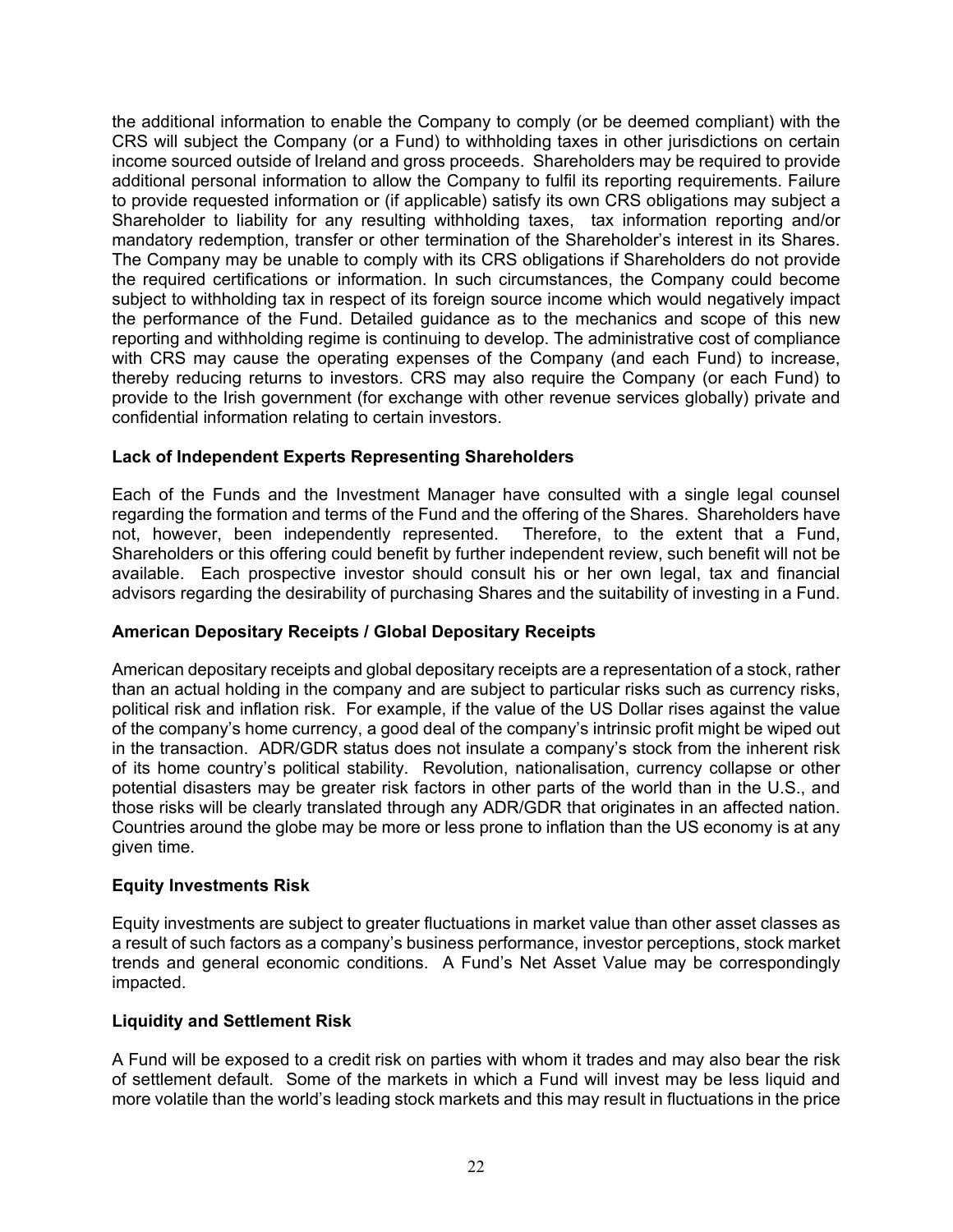of the Shares. In addition, market practices in relation to the settlement of securities transactions and the custody of assets could provide increased risks. The Shares in the Funds will not be traded on Regulated Markets.

## **FDI Risk**

Certain risks associated with the use of FDIs are as follows:

## *Market Risk*

This is a general risk that the value of a particular FDI may change in a way which may be detrimental to a Fund's interests and the use of FDI techniques may not always be an effective means of, and sometimes could be counter-productive to achieving a Fund's investment objective.

## *Control and Monitoring*

FDIs are highly specialised and require specific techniques and risk analysis. In particular, the use and complexity of FDI require the maintenance of adequate controls to monitor the transactions entered into, the ability to assess the risk that a FDI may add to a Fund and the ability to forecast the relative price, interest rate or currency rate movements correctly.

# *Liquidity Risk*

Liquidity risk exists when a particular instrument is difficult to purchase or sell. If an FDI transaction is particularly large or if the relevant market is illiquid (as is the case with many privately negotiated FDIs), it may not be possible to initiate a transaction to liquidate a position at an advantageous price, to assess or value a position or to assess the exposure to risk. An adverse price movement in a FDIs position may also require a cash payment to counterparties that might in turn require, if there is insufficient cash available in a Fund, the sale of investments under disadvantageous conditions.

#### *Counterparty and Settlement Risk*

A Fund may enter into FDI transactions in over-the-counter markets, which will expose the Fund to the credit of its counterparties and their ability to satisfy the terms of such contracts. A Fund may be exposed to the risk that the counterparty may default on its obligations to perform under the relevant contract. In the event of the bankruptcy or insolvency of a counterparty, a Fund could experience delays in liquidating the position as well as significant losses, including declines in value during the period in which the Fund seeks to enforce its rights, the inability to realise any gains during such period and fees and expenses incurred in enforcing its rights. The fact that the FDI may be entered into over-the-counter, rather than on a Regulated Market, may increase the potential for loss by a Fund.

# *Legal Risk*

There is a possibility that the agreements governing the FDI techniques may be terminated due, for instance, to supervening illegality or change in the tax or accounting laws relative to those at the time the agreement was originated. There is also a risk if such agreements are not legally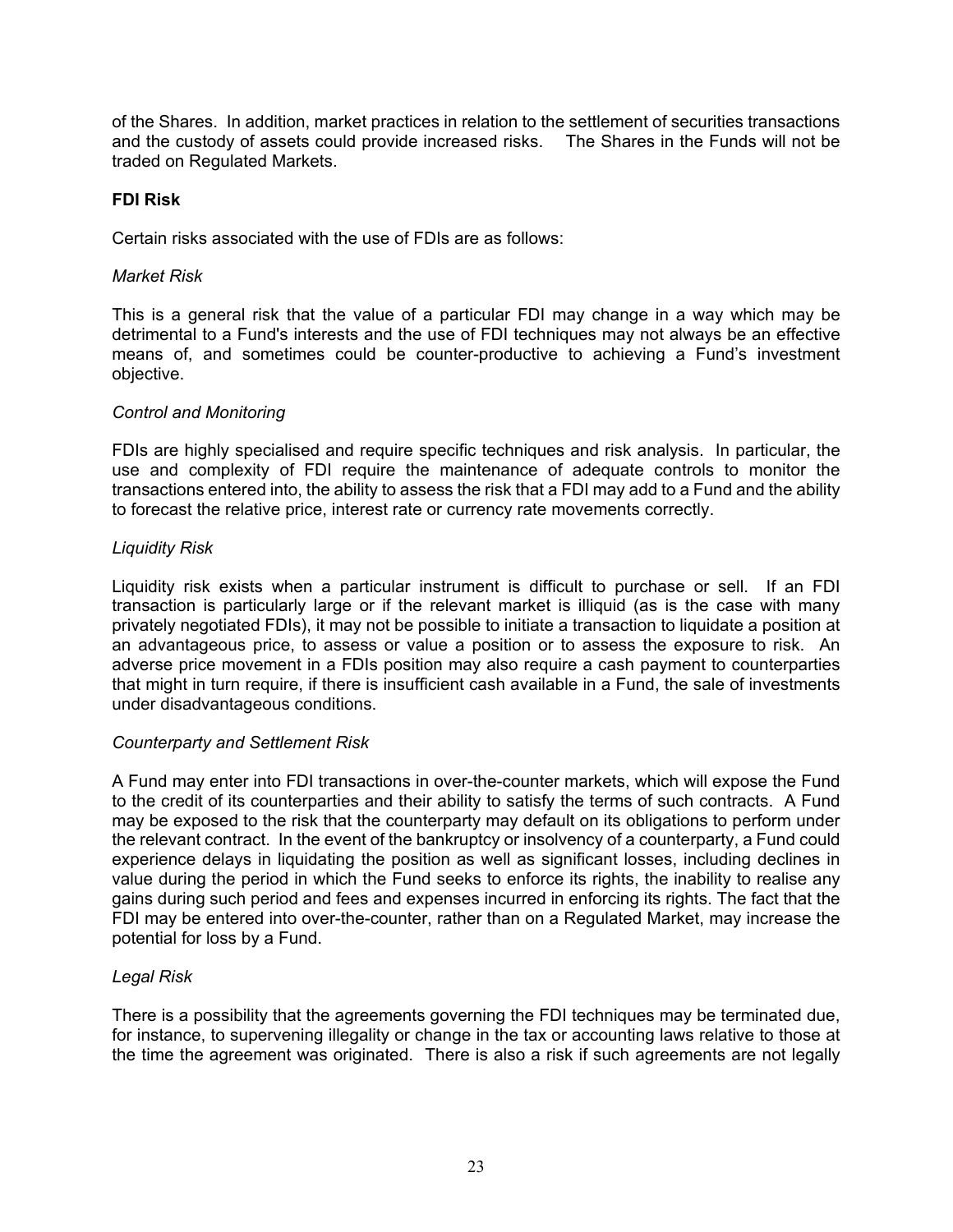enforceable or if the derivative transactions are not documented correctly.

# *Other Risks*

Other risks in using FDIs include the risk of differing valuations of FDIs arising out of different permitted valuation methods and the inability of FDIs to correlate perfectly with underlying securities, rates and indices. Many FDIs, in particular over-the-counter FDIs, are complex and often valued subjectively and the valuation can only be provided by a limited number of market professionals which often are acting as counterparties to the transaction to be valued. Inaccurate valuations can result in an increased cash payment to counterparties or a loss of value to a Fund. FDIs do not always perfectly or even highly correlate or track the value of the securities, rates or indices they are designed to track.

# **Collateral Management Risk**

In seeking to reduce credit risk through the posting or receiving of collateral in OTC transactions, securities lending agreements and repurchase/reverse repurchase agreements, the management of the collateral posted/received will be subject to liquidity and counterparty risks associated with the relevant collateral instruments. Collateral is also subject to other types of risks as set out below:

- Operational risks: including that the valuation of the underlying instrument for which it is posted is inaccurate due to inadequate or failed internal processes, people or systems which may cause the relevant Fund to have an incorrect level of margin posted or received.
- Legal risks: including risks associated with contracts and change of regulations in the relevant jurisdiction, etc. as well as the risk that collateral provided in cross-border transactions could result in conflicts of law preventing the Fund from recovering collateral lost or from enforcing its rights in relation to collateral received.
- Custody risk: collateral received by the Funds on a title transfer basis will be safekept by the Depositary and will be subject to custody risks associated with those entities. Collateral pledged by the Funds will continue to be safekept by the Depositary.
- Reinvestment of Cash Collateral: cash collateral that is reinvested may realize a loss, which would reduce the value of the collateral and result in the relevant Fund being less protected if there is a counterparty default.

While commercially reasonable efforts are utilised to ensure that collateral management is effective, such risks cannot be eliminated.

# **Custodial Risk**

If a Fund invests in assets that are financial instruments that can be held in custody ("**Custody Assets**"), the Depositary is required to perform full safekeeping functions and will be liable for any loss of such assets held in custody unless it can prove that the loss has arisen as a result of an external event beyond its reasonable control, the consequences of which would have been unavoidable despite all reasonable efforts to the contrary.

In the event of such a loss (and the absence of proof of the loss being caused by such an external event), the Depositary is required to return identical assets to those lost or a corresponding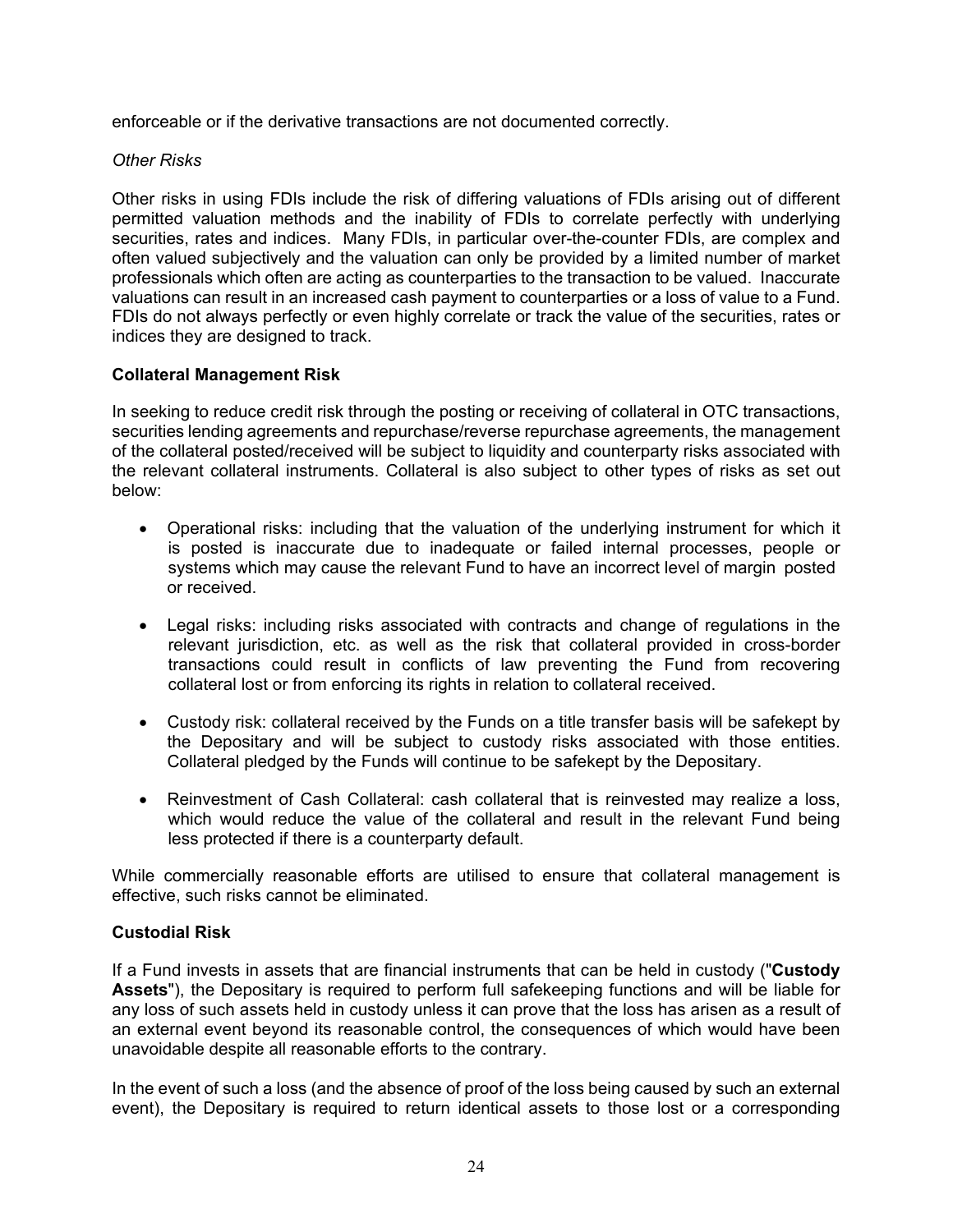amount to the Fund without undue delay. If a Fund invests in assets that are not financial instruments that can be held in custody ("**Non-Custody Assets**"), the Depositary is only required to verify the Fund's ownership of such assets and to maintain a record of those assets which the Depositary is satisfied that the Fund holds ownership of. In the event of any loss of such assets, the Depositary will only be liable to the extent the loss has occurred due to its negligent or intentional failure to properly fulfil its obligations pursuant to the Depositary Agreement.

As it is likely that the Funds may each invest in both Custody Assets and Non-Custody Assets, it should be noted that the safekeeping functions of the Depositary in relation to the respective categories of assets and the corresponding standard of liability of the Depositary applicable to such functions differs significantly.

The Funds enjoy a strong level of protection in terms of Depositary liability for the safekeeping of Custody Assets. However, the level of protection for Non-Custody Assets is significantly lower. Accordingly, the greater the proportion of a Fund invested in categories of Non-Custody Assets, the greater the risk that any loss of such assets that may occur may not be recoverable. While it will be determined on a case-by-case whether a specific investment by the Fund is a Custody Asset or a Non-Custody Asset, generally it should be noted that derivatives traded by a Fund over-the-counter will be Non-Custody Assets. There may also be other asset types that a Fund invests in from time to time that would be treated similarly. Given the framework of Depositary liability under the UCITS Regulations, these Non-Custody Assets, from a safekeeping perspective, expose the Fund to a greater degree of risk than Custody Assets, such as publicly traded equities and bonds.

# **Fees and Expenses Risk**

The Company and each Fund will pay fees and expenses regardless of whether it experiences any profits. In addition to the fees and expenses of the Manager, Investment Manager, the Administrator, the Depositary, the Company Secretary and the Directors, each Fund will bear costs of brokerage commissions, option premiums and other transaction costs. These fees and expenses will arise regardless of whether the Company realises any profits.

Please refer to the section "FEES AND EXPENSES" for more details.

# **Tax Risk**

Each of the Funds may invest in securities that produce income or capital gains that is subject to withholding and other taxes in respect of income or gains derived from its investments in underlying investee countries. Shareholders and potential investors are advised to consult their Professional Advisors concerning possible taxation or other consequences of subscribing, holding, selling, converting or otherwise disposing of Shares in the Funds under the laws of jurisdictions in which they may be subject to tax. Taxation law and practice and the levels and bases of and reliefs from taxation relating to the Funds and to its investors may change from time to time. In addition, developing or emerging countries typically have less well defined tax laws and procedures and such laws may permit retroactive taxation so that a Fund could in the future become subject to local tax liabilities it could not have reasonably anticipated in conducting its investment activities or valuing its interests. A summary of some of the Irish tax consequences applicable to the Company is set out in the section "TAXATION". However, Shareholders and potential investors should note that the information contained in that section does not purport to deal with all of the tax consequences applicable to the Company or all categories of investors, some of whom may be subject to special rules.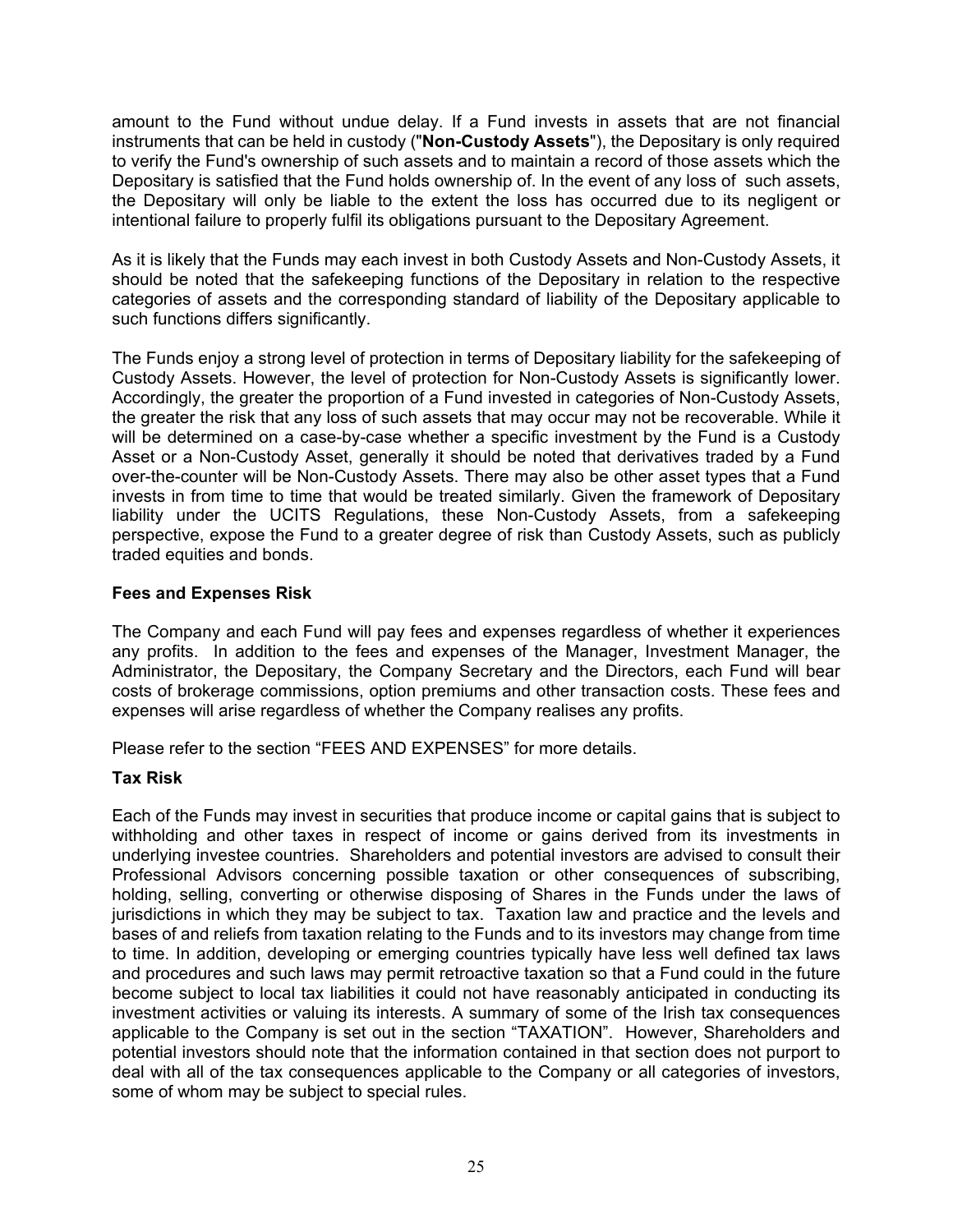# **Dependence on Key Personnel**

Trading decisions made by the Investment Manager are based on a combination of fundamental factors supported by technical analysis and the judgment of certain key employees of the Investment Manager. No assurance can be given that the Investment Manager's trading methods and strategies and its trading decisions for the Funds will be successful under all or any market conditions. Moreover, if such certain key employees were to die or become disabled or otherwise terminate their relationship with the Investment Manager, or if the Investment Manager were to terminate its relationship with the Company, such event could have a material adverse effect on the performance of the Funds**.** 

# **Recent Developments in Financial Markets Risk**

Recent developments in the global financial markets illustrate that the current environment is one of extraordinary and possibly unprecedented uncertainty. In light of such recent market turmoil and the overall weakening of the financial services industry, the Company, the Investment Manager and other financial institutions' financial condition may be adversely affected and they may become subject to legal, regulatory, reputational and other unforeseen risks that could have a material adverse effect on the Company's business and operations.

# **Financial Markets and Regulatory Change Risk**

The laws and regulations affecting businesses continue to evolve in an unpredictable manner. Laws and regulations, particularly those involving taxation, investment and trade, applicable to the Company's activities can change quickly and unpredictably, and may at any time be amended, modified, repealed or replaced in a manner adverse to the interests of the Company. The Company and the Investment Manager may be or may become subject to unduly burdensome and restrictive regulation. In particular, in response to significant recent events in international financial markets, governmental intervention and certain regulatory measures have been or may be adopted in certain jurisdictions, including restrictions on short selling of certain securities in certain jurisdictions; restrictions on leverage or other activities of funds; increased disclosure requirements; requirements as regards appointment of service providers; and requirements as regards valuations. The extent to which the underlying causes of these recent events are pervasive throughout global financial markets and have the potential to cause further instability is not yet clear. These recent events, and their underlying causes, are likely to be the catalyst for changes in global financial regulation for some time, and may result in major and unavoidable losses to the Company.

# **Change of Law Risk**

The Company must comply with regulatory constraints, such as a change in the laws affecting the applicable investment restrictions, which might require a change in the investment policy and objectives followed by a Fund.

# **EU General Data Protection Regulation**

The EU General Data Protection Regulation (the "GDPR") which came into effect on 25 May 2018 introduces new obligations on data controllers and rights for data subjects, including, among others: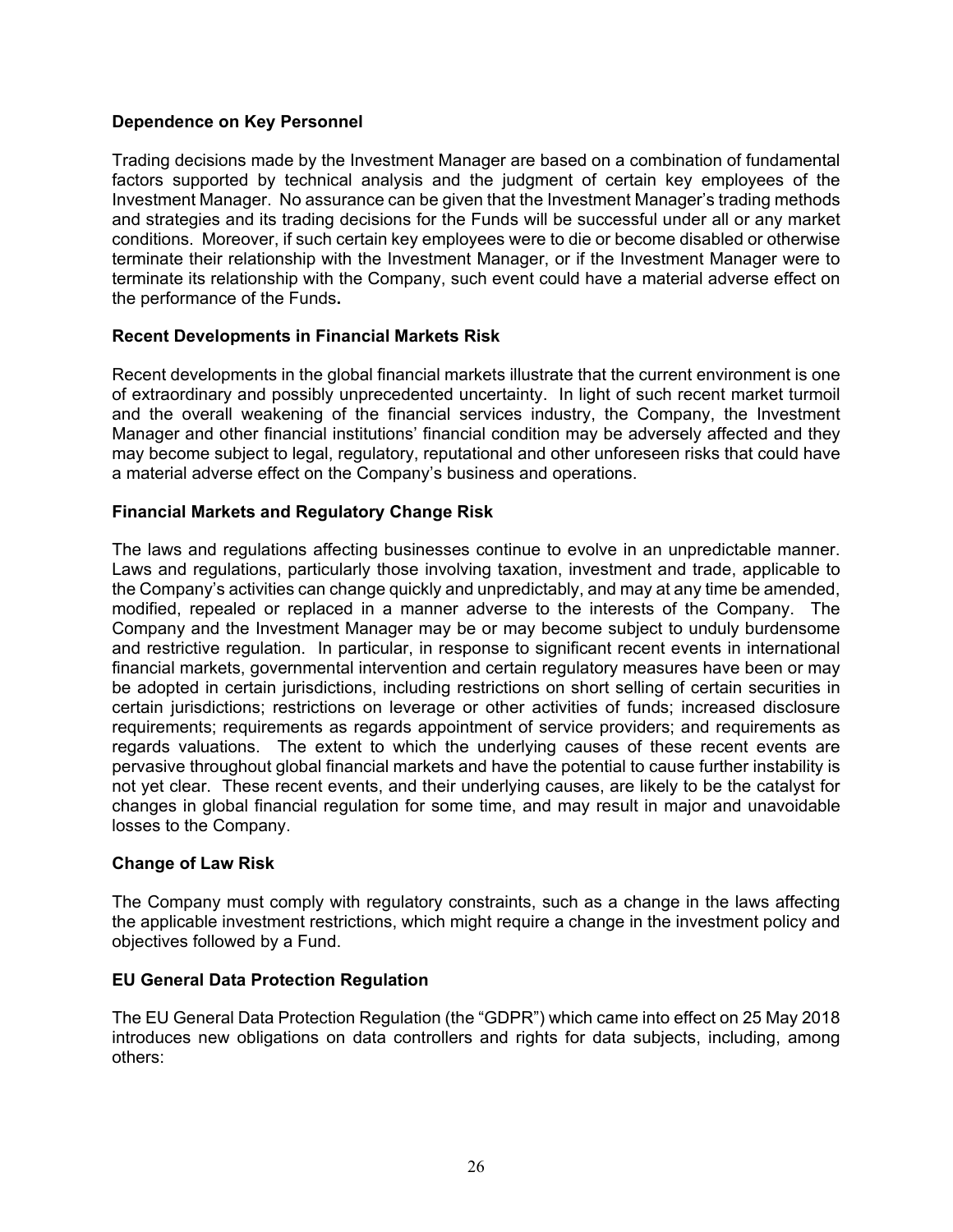- accountability and transparency requirements, which will require data controllers to demonstrate and record compliance with the GDPR and to provide more detailed information to data subjects regarding processing;
- enhanced data consent requirements, which includes "explicit" consent in relation to the processing of sensitive data;
- obligations to consider data privacy as any new products or services are developed and limit the amount of information collected, processed, stored and its accessibility;
- constraints on using data to profile data subjects;
- providing data subjects with personal data in a useable format on request and erasing personal data in certain circumstances; and
- reporting of breaches without undue delay (72 hours where feasible).

A breach of the GDPR could expose the Company or relevant service provider to regulatory sanction including potentially significant fines. The GDPR identifies a list of points to consider when imposing fines (including the nature, gravity and duration of the infringement).

The implementation of the GDPR will require substantial amendments to the Company's policies and procedures. The changes could adversely impact the Company's business by increasing its operational and compliance costs. Further, there is a risk that the measures will not be implemented correctly or that individuals within the business will not be fully compliant with the new procedures. If there are breaches of these measures, the Company could face significant administrative and monetary sanctions as well as reputational damage which may have a material adverse effect on its operations, financial condition and prospects.

# **Benchmark Regulations**

In circumstances where the Funds are using benchmarks in accordance with the Benchmarks Regulation, the Company is required to ensure that the benchmark is either included in the register maintained by ESMA (the "**ESMA Register**") or the benchmark administrator is included in the ESMA Register. The Benchmarks Regulation contains transitional provisions allowing existing EU benchmark administrators until 1 January 2020 to apply for authorisation or registration under the Benchmarks Regulation. As at the date of this Prospectus, benchmarks used by the Funds are provided by a benchmark administrator included in the ESMA Register, are included in the ESMA Register or the transitional provisions are being availed of by the relevant benchmark administrators.

# **Redemption Risk**

Large redemptions of Shares in a Fund might (i) cause the liquidation of investments at a time that could adversely affect the value of a Fund or the risk profile of the remaining investments of a Fund, or (ii) result in a determination to terminate a Fund.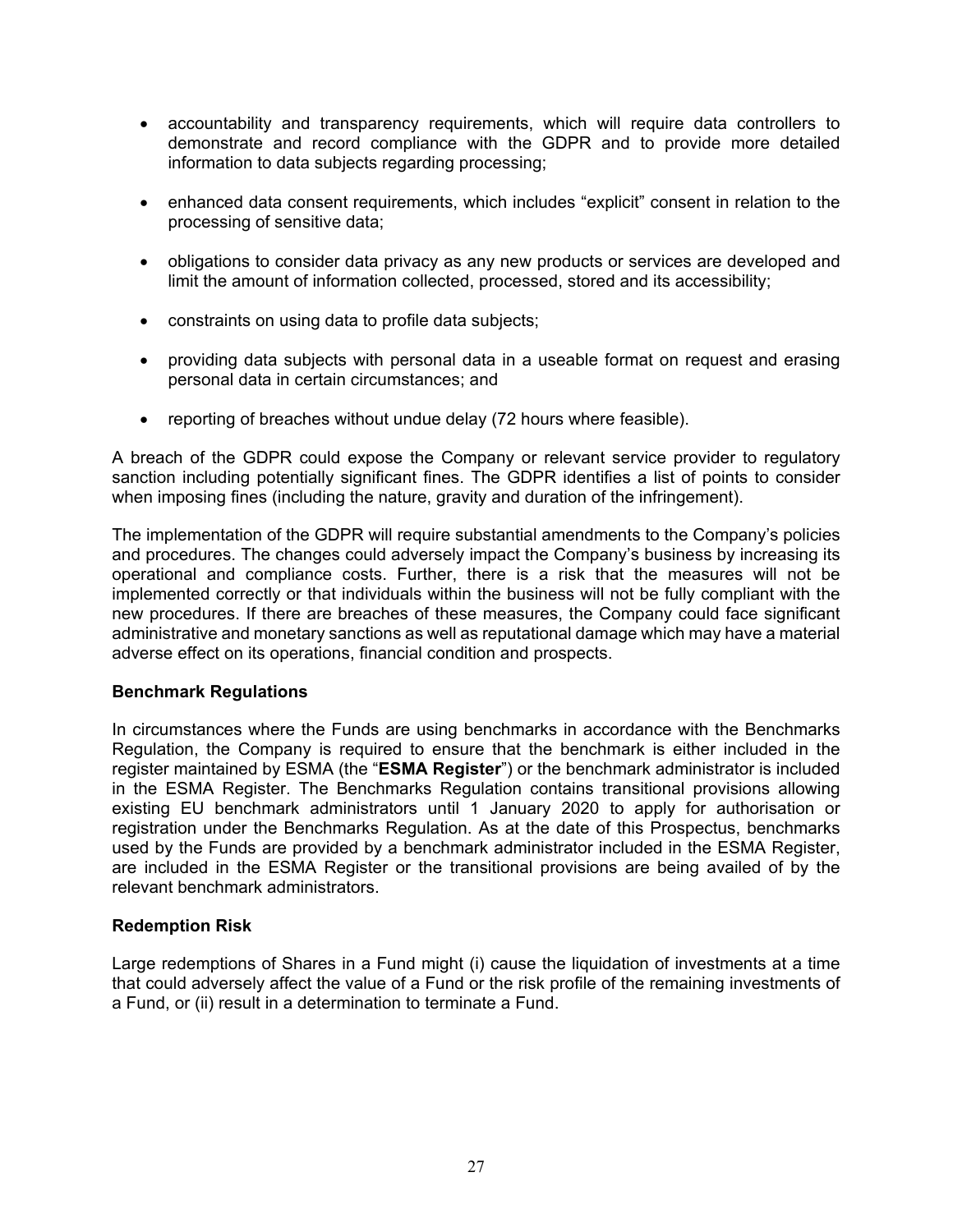# **Suspension Risk**

Investors are reminded that, in certain exceptional circumstances, their right to purchase and sell Shares may be suspended (see the Section "DETERMINATION OF NET ASSET VALUE: Temporary Suspension of Valuation of the Shares and of Sales and Redemptions").

#### **Investment and Counterparty Risk**

A Fund will be subject to the risk of the inability of any counterparty to perform with respect to transactions, whether due to insolvency, bankruptcy or other causes. A Fund may pass cash or other assets to its counterparties as collateral in accordance with the requirements of the Central Bank. At any one time, a Fund may be exposed to the creditworthiness of its counterparties in respect of all or part of such collateral. In the event of the insolvency of a counterparty, a Fund might not be able to recover cash or assets of equivalent value in full.

## **Paying Agent Risk**

Where an investor chooses or is obliged under local regulations to subscribe/redeem via an intermediary entity rather than directly to the Administrator, the investor bears a credit risk against the intermediary entity with respect to (i) subscription payments prior to the transmission of such payment to the Depositary for the account of the Fund and (ii) redemption payments payable by such intermediate entity to the Shareholder. Local regulations in EEA countries may require the appointment of paying agents and the maintenance of accounts by such agents through which subscriptions and redemption monies may be paid. The fees of such paying agents and local representatives will be borne by the Company.

# **Segregated Liability Risk**

The Company is an umbrella company with segregated liability between its Funds. As a result, as a matter of Irish law, any liability attributable to a particular Fund may only be discharged out of the assets of that Fund and the assets of other Funds may not be used to satisfy the liability of that Fund. These provisions are binding both on creditors and in any insolvency but do not prevent the application of any enactment or rule of law which would require the application of the assets of one Fund to discharge some, or all liabilities of another Fund for example, on the grounds of fraud or misrepresentation. In addition, whilst these provisions are binding in an Irish court which would be the primary venue for an action to enforce a debt against the Company, these provisions have not been tested in other jurisdictions, and there remains a possibility that a creditor might seek to attach or seize assets of one Fund in satisfaction of an obligation owed in relation to another Fund in a jurisdiction which may not recognise the principle of segregation of liability between Funds.

# **Small and Mid-Capitalisation Company Risk**

Small to medium companies may offer greater opportunities for capital appreciation than larger companies, however they tend to be more vulnerable to adverse developments and investments in such companies may involve certain special risks. Small to medium companies may pose greater market and liquidity risk than larger, more established companies, because of limited product lines and/or operating history, limited financial resources, limited trading markets, and the potential lack of management depth. In addition, the securities of such companies are typically more volatile than securities of larger capitalisation companies.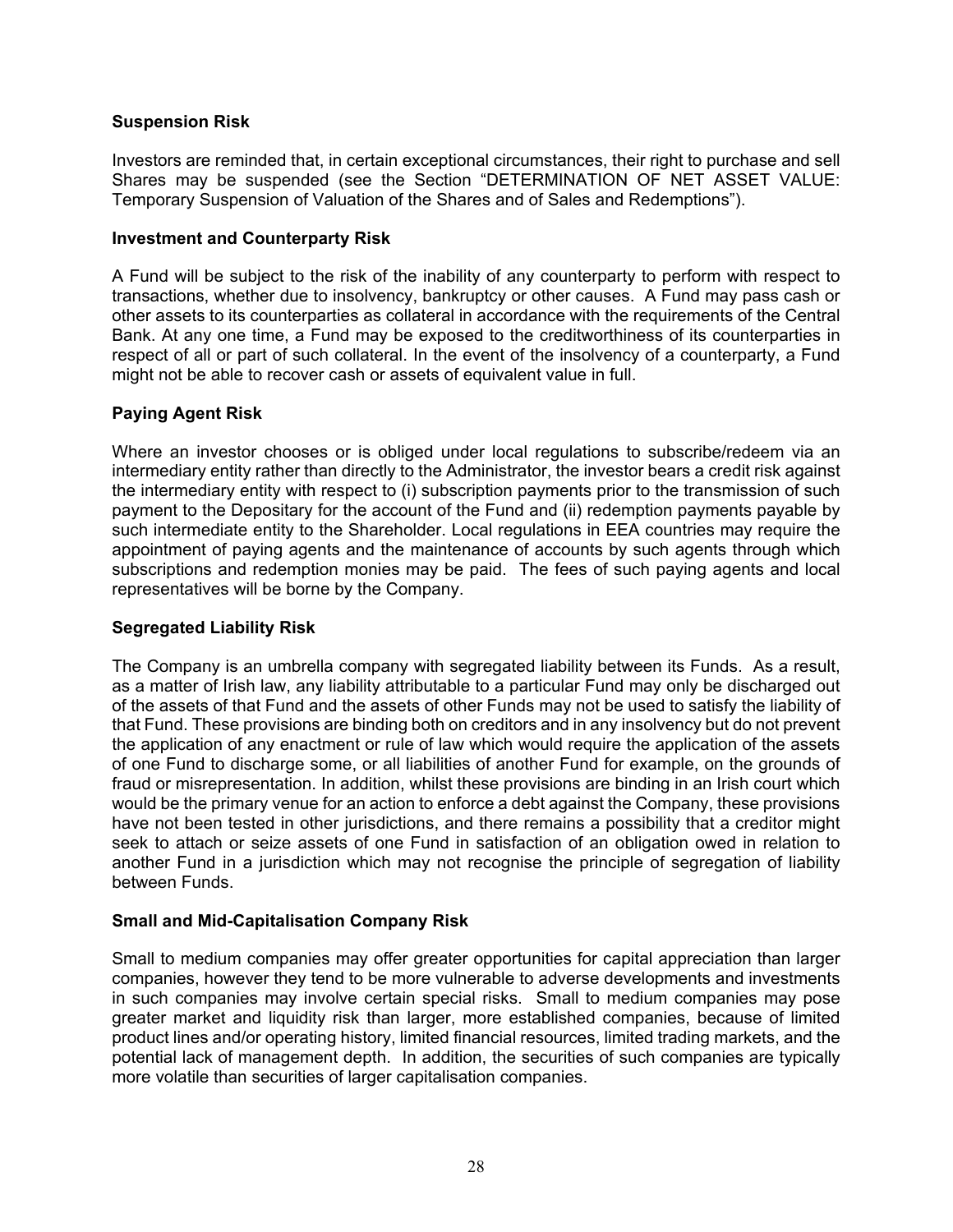## **Issuer Concentration Risk**

A Fund may be subject to issuer concentration risk resulting from an excessive concentration of exposure to, *inter alia*, a single issuer or group of related issuers, specific financial instrument(s), an individual transaction or a specific industry sector. There can be no assurance that issuers of the securities or other instruments in which a Fund invests will not be subject to credit difficulties or other market conditions leading to the loss of some or all of the sums invested in such securities or instruments or payments due on such securities or instruments. The values of such securities may decline for a number of reasons that directly relate to the issuer, such as management performance, financial leverage, and reduced demand for the issuer's goods and services. Such issuer-specific risk, often referred to as "idiosyncratic risk," can be mitigated through diversification. There is no assurance that a Fund may be entirely successful in mitigating idiosyncratic risk through its portfolio diversification efforts.

# **Cash Position Risk**

To the extent that a Fund holds assets in cash and cash equivalents, the ability of a Fund to meet its investment objective may be limited.

## **Cybersecurity Risk**

The Funds may be exposed to the risk of cyber security breaches occurring. Intentional cyber security breaches include: unauthorized access to systems, networks, or devices (such as through "hacking" activity); infection from computer viruses or other malicious software code; and attacks that shut down, disable, slow, or otherwise disrupt operations, business processes, or website access or functionality. In addition, unintentional incidents of cyber security breaches can also occur. Such unintentional cyber security breaches can include, among others, the inadvertent release of confidential information (possibly resulting in the violation of applicable privacy laws).

A cyber security breach, whether intentional or unintentional, could result in the loss or theft of customer data of the Funds, the inability to access electronic systems ("denial of services"), loss or theft of proprietary information or corporate data, physical damage to a computer or network system, or costs associated with system repairs. Such incidents could cause a Funds, the Investment Manager, or other service providers to incur regulatory penalties, reputational damage, additional compliance costs, or financial loss. In addition, such incidents could affect issuers in which Funds invest, and thereby cause Funds to lose value.

In addition to cyber security risks to the Funds, investors are advised to ensure communication methods with the Administrator and any financial advisors, including the Investment Manager are secure so as to prevent fraudulent change of details or fraudulent redemption requests from being submitted through, for example, their email accounts.

#### **Umbrella Cash Account Risk**

Subscriptions monies received by a Fund in advance of the issue of Shares will be held in the Umbrella Cash Account in the name of the Company and will be treated as an asset of the relevant Fund. Investors will be unsecured creditors of the relevant Fund with respect to the amount subscribed and held by the relevant Fund until such Shares are issued, and will not benefit from any appreciation in the NAV of the relevant Fund or any other shareholder rights (including dividend entitlement) until such time as Shares are issued. In the event of an insolvency of the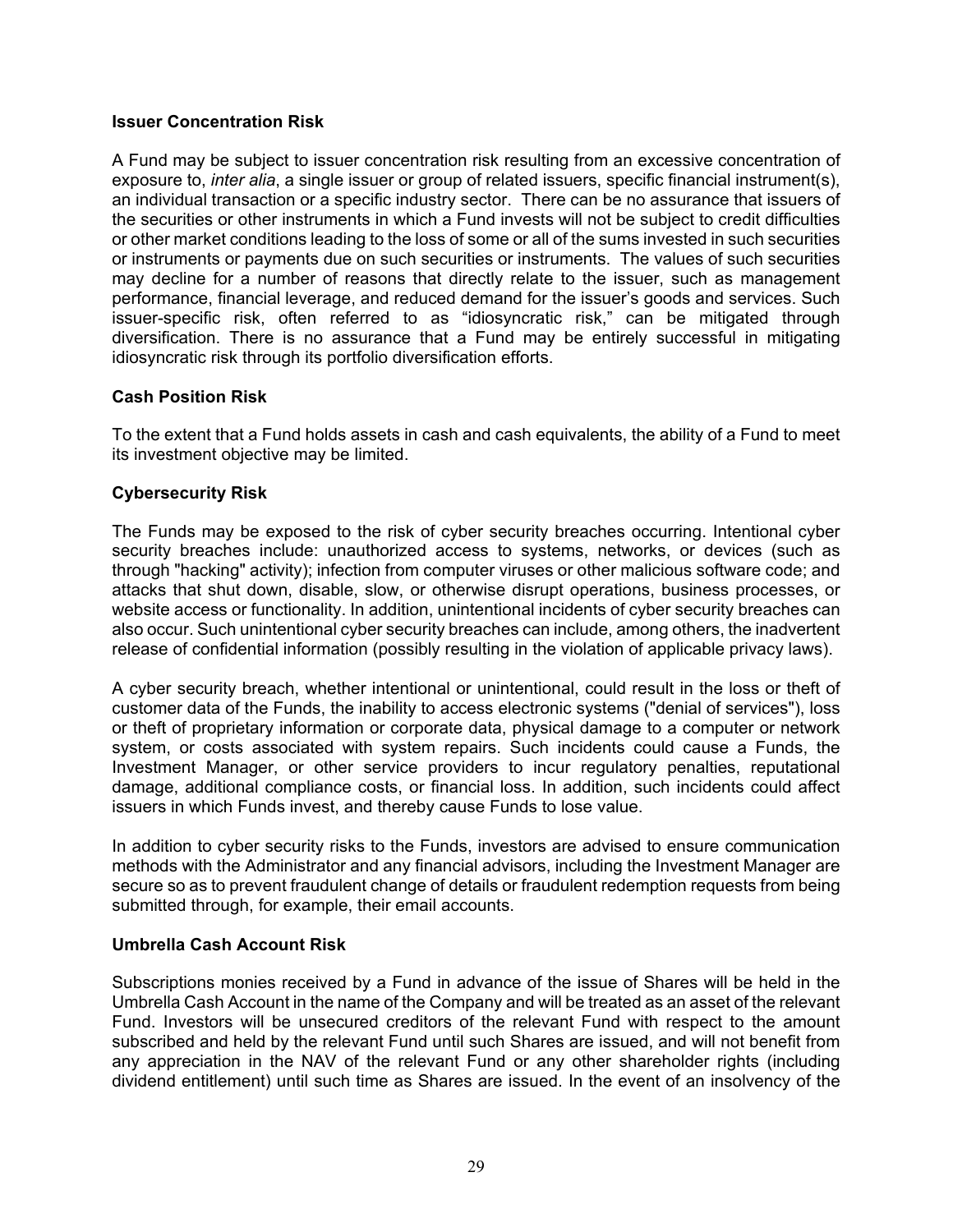relevant Fund or the Company, there is no guarantee that the Fund or Company will have sufficient funds to pay unsecured creditors in full.

Payment by the relevant Fund of redemption proceeds and dividends is subject to receipt by the Administrator of original subscription documents and compliance with all anti-money laundering procedures. Notwithstanding this, redeeming Shareholders will cease to be Shareholders, with regard to the redeemed Shares, and will be unsecured creditors of the Fund, from the relevant redemption date. Pending redemptions and distributions, including blocked redemptions or distributions, will, pending payment to the relevant Shareholder, be held in the Umbrella Cash Account in the name of the Company. Redeeming Shareholders and Shareholders entitled to such distributions will be unsecured creditors of the Fund, and will not benefit from any appreciation in the NAV of the relevant Fund or any other shareholder rights (including further dividend entitlement), with respect to the redemption or distribution amount held by the relevant Fund. In the event of an insolvency of the relevant Fund or the Company, there is no guarantee that the Fund or Company will have sufficient funds to pay unsecured creditors in full. Redeeming Shareholders and Shareholders entitled to distributions should ensure that any outstanding documentation and information is provided to the Administrator promptly. Failure to do so is at such Shareholder's own risk.

In the event of the insolvency of another Fund of the Company, recovery of any amounts to which the relevant Fund is entitled, but which may have transferred to such Fund as a result of the operation of the Umbrella Cash Account, will be subject to the principles of Irish company law and the terms of the operational procedures for the Umbrella Cash Account. There may be delays in effecting and / or disputes as to the recovery of such amounts, and the insolvent Fund may have insufficient funds to repay amounts due to the relevant Fund.

#### **Performance Fee Risk**

Any performance fee payable shall be based on net realised and net unrealised gains and losses as at the end of each calculation period (as will be set out in the relevant Supplement for a Fund) and as a result, incentive fees may be paid on unrealised gains which may subsequently never be realised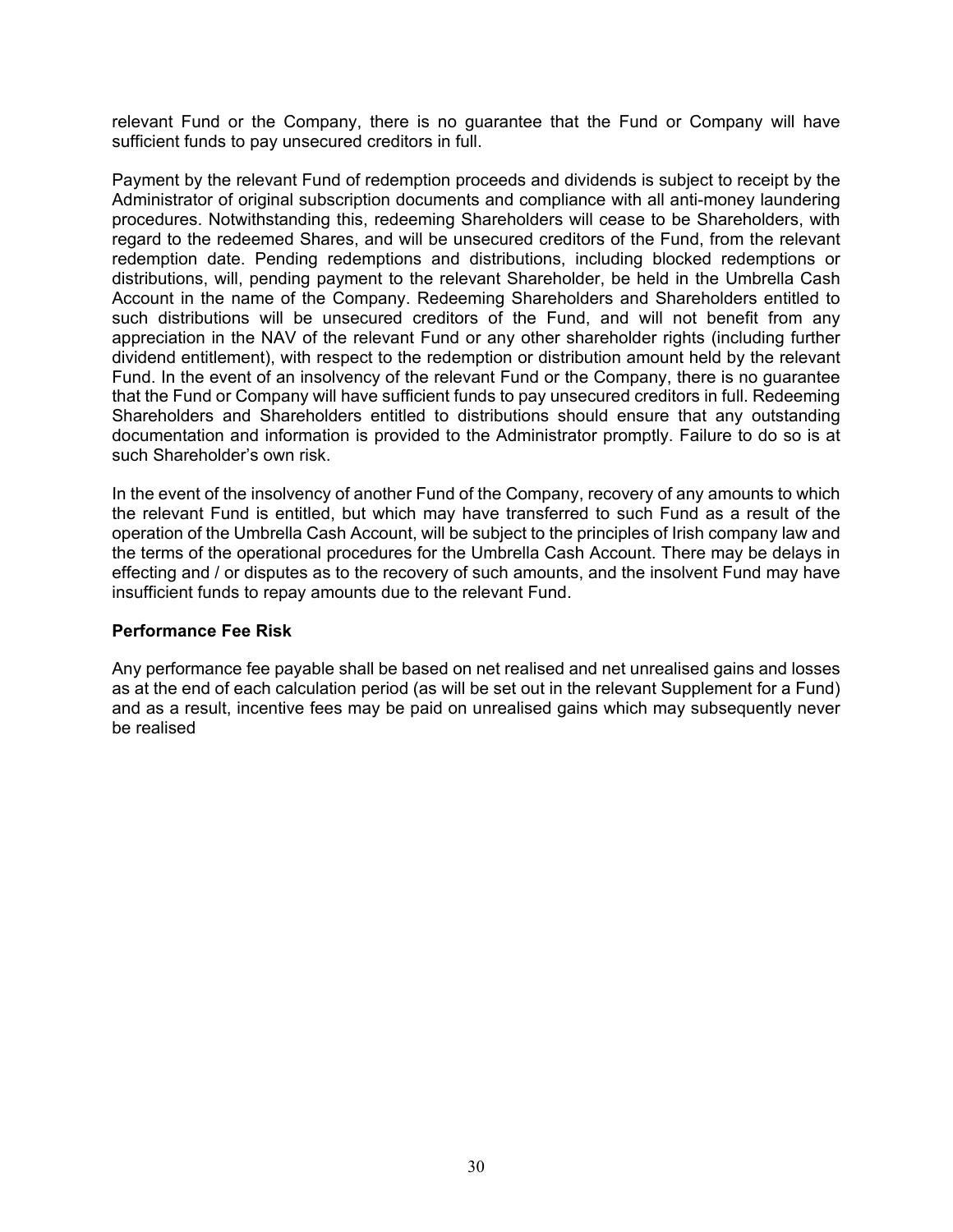# **DISTRIBUTION POLICY**

Under the Constitution, the Directors are entitled to pay such dividends on any Class of Shares at such times as they think appropriate and as appear to be justified out of the profits of the relevant Fund. The amount available for distribution in respect of any Accounting Period or part thereof shall be the net income of the relevant Fund (whether in the form of dividends, interest or otherwise) and/or net realised gains (i.e. realised gains net of realised and unrealised losses) or net realised and unrealised gains (i.e. realised and unrealised gains net of realised and unrealised losses) during the Accounting Period, subject to such adjustments as may be determined by the Directors to be appropriate in accordance with the Constitution.

For all Accumulating Classes, the Directors intend to accumulate and to automatically reinvest all earnings, dividends and other distributions of whatever kind pursuant to the investment objectives and policies of the relevant Fund for the benefit of Shareholders in the relevant Fund. The Directors intend to declare a dividend in respect of the Distributing Classes. Any change to the distribution policy of a Fund will be notified in advance to Shareholders and will be noted in an addendum or a revision to the Prospectus.

UK Shareholders in a Class which has reporting fund status should be aware that they may be treated as receiving taxable income for UK tax purposes even if sums are not actually distributed to them. UK Shareholders are referred to the Section "TAXATION: Taxation in the UK".

Any dividends payable (and not applied to the purchase of further Shares of the relevant Class) will be paid by electronic transfer at the Shareholder's risk, the cost of which will normally be passed on to the Shareholder, although the Directors have the discretion to determine that these charges should be borne by the relevant Fund. Payment of dividends may be withheld, without payment of interest, where the identity of the recipient has not been sufficiently established for anti-money laundering purposes in accordance with the procedures set out in the section "ADMINISTRATION OF THE COMPANY; Anti-Money Laundering Procedures".

No dividends, returns of capital or other amounts payable to any Shareholder shall bear interest against the Company.

All unclaimed amounts payable as aforesaid by the Company on behalf of the relevant Fund may be invested or otherwise made use of for the benefit of the relevant Fund until claimed. Payment by the Company of any unclaimed amount payable in respect of a Share into a separate account shall not constitute the Company a trustee in respect thereof. Any dividend or return of capital unclaimed after 6 years from the date when it first became payable shall be forfeited automatically and shall revert back to the relevant Fund, without the necessity for any declaration or other action by the Company.

Shareholders should note that any dividend income being paid out by a Fund and held in the Umbrella Cash Account shall remain an asset of the relevant Fund until such time as the income is released to the Shareholder and that during this time the Shareholder will rank as a general unsecured creditor of the Company.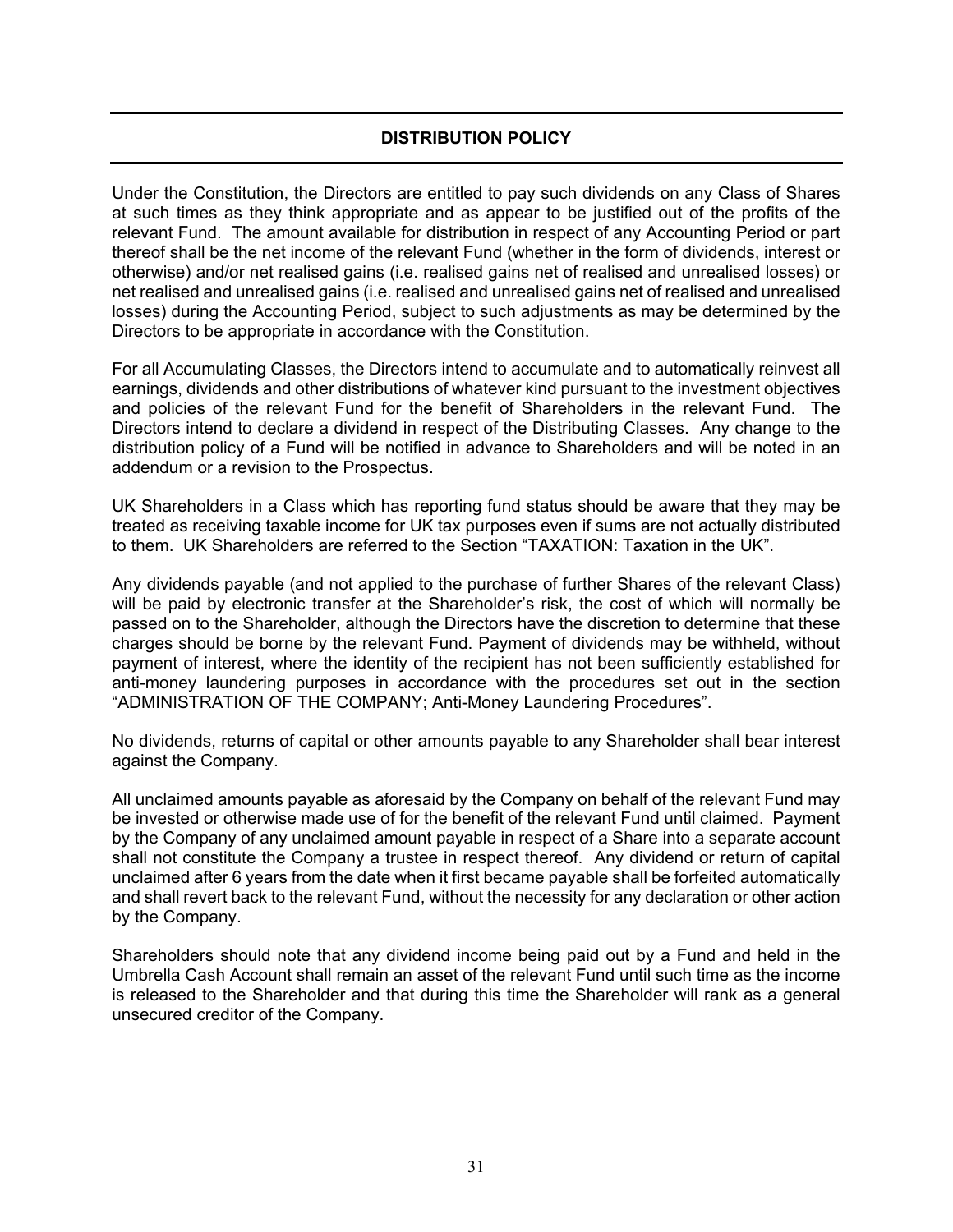# **The Directors**

**The Directors control the affairs of the Company and are responsible for the formulation of investment objectives and policies of each Fund. The Directors have delegated the dayto-day management of the Company to the Manager. The Manager has appointed the Administrator to provide the day-to-day administration of the Company's affairs (including the calculation of the Net Asset Value and the NAV per share, shareholder registration and transfer agency services and related services). The Manager has also appointed the Investment Manager to manage the assets and investments of the Company.** The Depositary has also been appointed to hold the assets of each Fund.

The Central Bank UCITS Regulations refer to the "responsible person", being the party responsible for compliance with the relevant requirements of the Central Bank UCITS Regulations on behalf of a particular Irish authorised UCITS. The Manager assumes the role of the responsible person for the Company.

The Directors of the Company are as set out below:

# **Jane M. White** (U.S. Resident)

Jane M. White is co-founder and President and CEO of Granahan Investment Management, Inc. as well as a Managing Director serving on the Executive Committee. As a portfolio manager, Jane M. White oversees a portion of the Small Cap and SMID-Cap portfolios. Her research has an emphasis in the technology sector.

Prior to founding Granahan Investment Management, Inc. in 1985, Jane M. White worked at Granahan-Everitt Investments as a research analyst. Jane M. White started her investment career at Loomis-Sayles in Boston in 1980 where she was a research assistant. Jane M. White received her B.A. from Boston University and is a member of the CFA Institute and the Boston Security Analysts Society.

# **Brian S. Granahan** (U.S. Resident)

Brian S. Granahan is a Senior Vice President and, since 2004, has served as Granahan Investment Management, Inc's Chief Compliance Officer and Director of Information Systems. Previously, Brian S. Granahan was an analyst covering the technology sector from 1995 to 2004. Brian S. Granahan received his BS from Bentley College in 1995. Brian S. Granahan holds the Chartered Financial Analyst designation and is a member of the CFA Institute.

# **Vincent Dodd** (Irish Resident) (Chairman)

Vincent Dodd has over 25 years' experience in fund management, fund administration and private banking. Since 2003, he has acted as an adviser and independent director to a number of Irish and IFSC financial entities, UCITS and exchange listed mutual funds. Vincent Dodd established and was appointed Head of Private Banking at KBC Bank Ireland from 1997 to 2003. Before joining KBC bank, Vincent Dodd was Head of Business Development at Bank of Ireland Securities Services, the custody and fund administration arm of the Bank of Ireland from 1993 to 1997. Prior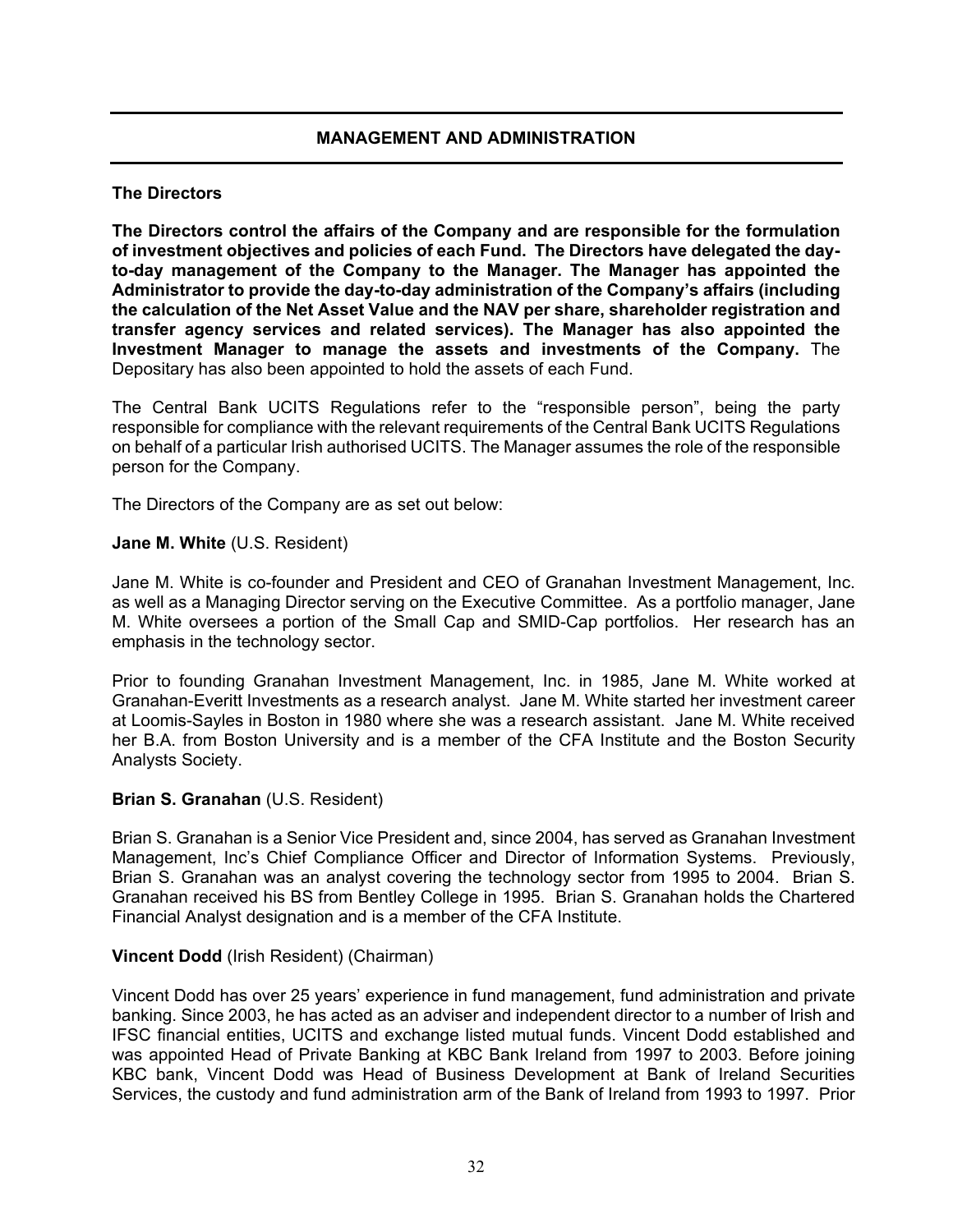to joining Bank of Ireland Securities Services, he was a senior manager in the Private Clients Group of the Investment Bank of Ireland. Vincent Dodd received his B.A. in Economics and Politics from University College Dublin in 1986, his D.B.A. in Corporate Finance and Business Administration in 1987 from Queens University Belfast, and his Professional Diploma in Corporate Governance in 2010 from the Smurfit Business School at University College Dublin.

# **Lisa Martensson** (Irish Resident)

Lisa is a Swedish national with residency in Ireland since 2002. She left HSBC Securities Services (Ireland) DAC in 2019, where she was Chair of the board and Global Head of Client Experience. Lisa studied Economics at the University of Stockholm in Sweden and holds a Certificate and Diploma (distinction), in Company Direction from the Institute of Directors (IOD). Lisa Martensson has over 30 years' experience in the asset management, securities services and investment funds' industry. For the last seventeen years she has held various senior executive positions within HSBC Securities Services in the areas of sales, business development and relationship management. From 1998 to 2001 Lisa Martensson held a position in client services with Bank of New York in Brussels, Belgium. Prior to that she worked ten years with SEB Asset Management in Sweden and Luxemburg.

# **The Manager**

KBA Consulting Management Limited has been appointed as manager for the Company pursuant to the Management Agreement. Under the terms of the Management Agreement, the Manager has responsibility for the management and administration of the Company's affairs, subject to the overall supervision and control of the Directors. The Board of the Company retains the discretion to delegate as determined by the Directors.

The Manager was incorporated as a limited liability company in Ireland under the Companies Act 2014 (as may be amended) under registration number 430897 on 4 December 2006 and is authorized by the Central Bank to act as a management company on behalf of UCITS funds pursuant to the Regulations. The Manager has an authorised share capital of €1,000,000 of which €1,000,000 is paid up. The Manager's main business is the provision of fund management and administration services to collective investment schemes such as the Company. The secretary of the Manager is KB Associates.

The Manager has remuneration policies and practices in place consistent with the requirements of the Regulations and will procure that any delegate, including the any sub-investment manager, to whom such requirements also apply will have equivalent remuneration policies and practices in place. A summary of the Manager's remuneration policy including, but not limited to, a description of how remuneration and benefits are calculated, the identity of persons responsible for awarding the remuneration and benefits and the composition of the remuneration committee (if applicable) is available on www.kbassociates.ie and a paper copy will be made available to Shareholders free of charge upon request.

# **Terms of Appointment**

The Management Agreement may be terminated by either party on 90 days' written notice to the other party, or such shorter period as may be agreed by the Company not to be less than 30 days, or immediately by written notice to the other party if such other party;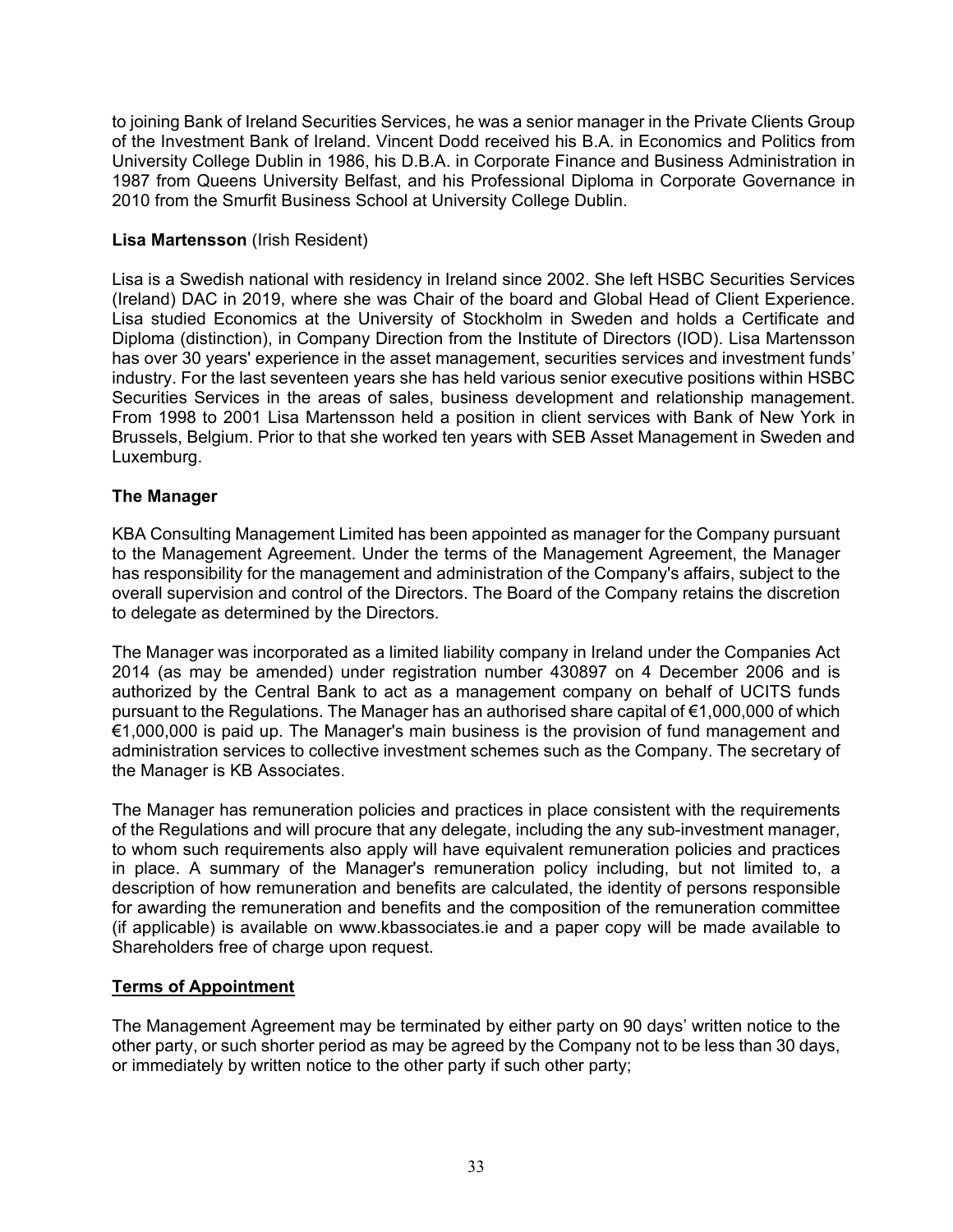- (a) is unable to perform its duties under the Management Agreement due to a change in law or regulatory practice;
- (b) is unable to pay its debts as they fall due or otherwise becomes insolvent or enters into any composition or arrangement with or for the benefit of its creditors or any class thereof;
- (c) is the subject of any petition for the appointment of a receiver, liquidator or an examiner or similar officer to it or in respect of its affairs or assets;
- (d) has a receiver appointed over all or any substantial part of its undertaking, assets or revenues;
- (e) has committed a material breach of the provisions of this Agreement or the Regulations and, in the case of a breach capable of remedy, such breach has not been remedied by the defaulting party within thirty (30) days (or such other period as may be agreed between the parties) after the service of notice requiring it to be remedied;
- (f) is the subject of an effective resolution for its winding up (except a voluntary winding up for the purposes of reconstruction or amalgamation upon terms previously approved in writing by the non-defaulting party); or
- (g) is the subject of a court order for its winding up.

This Management Agreement may also be terminated at any time by the Manager on giving not less than thirty days' prior written notice to the Company where it determines and has notified the ICAV in writing that the Manager cannot ensure compliance with the requirements of the Regulations and the Company has failed to rectify such matter within thirty days' of receipt of such notification.

The Management Agreement provides that neither the Manager nor any of its directors, officers, employees or agents shall be liable for any loss or damage arising directly or indirectly out of or in connection with the performance by the Manager of its obligations and duties under the Management Agreement unless such loss or damage arose out of or in connection with the negligence, wilful default, fraud, recklessness, or bad faith of or by the Manager or any of its delegates in the performance of its duties hereunder. The Management Agreement provides further that the Company shall be liable and shall indemnify and keep indemnified and hold harmless the Manager and each of its directors, officers, employees, delegates and agents (each a "Manager Indemnitee") from and against any and all actions, proceedings, claims, demands, losses, damages, costs and expenses (including reasonable legal and professional fees and expenses arising therefrom or incidental thereto) which may be made or brought against or suffered or incurred by the Manager arising out of or in connection with the performance of its obligations and duties hereunder in the absence of any negligence, wilful default, fraud, recklessness, or bad faith of or by the Manager or any Manager Indemnitee in the performance of its duties hereunder or as otherwise may be required by law.

The Directors of the Manager are described below: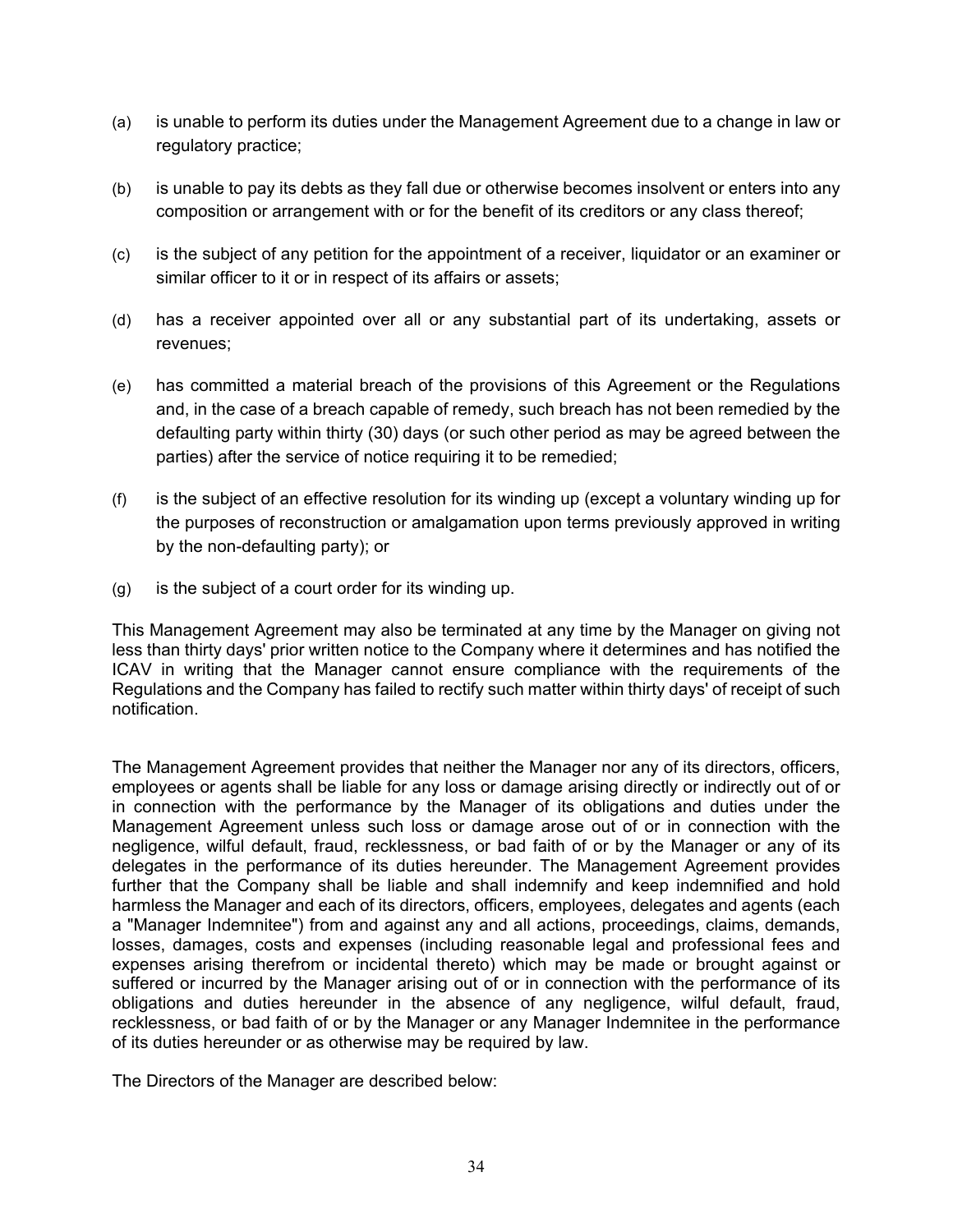### Mike Kirby (Irish resident)

Mr Kirby is Managing Principal at KB Associates, a firm which provides a range of advisory and project management services to the promoters of offshore mutual funds. He has previously held senior positions at Bank of New York (previously RBS Trust Bank) (1995-2000) where he was responsible for the establishment and ongoing management of its Dublin operations. He has also held senior positions in the custody and fund administration businesses of JP Morgan in London and Daiwa Securities in Dublin. Mr. Kirby holds a Bachelor of Commerce (Honours) Degree from University College Dublin and is a Fellow of the Institute of Chartered Accountants in Ireland.

#### Peadar De Barra (Irish Resident)

Mr De Barra is an executive director and Chief Operating Officer of the Manager with responsibility for risk, operations and compliance. Prior to his appointment to the Manager, he was a senior consultant within KB Associates' consulting business where he was responsible for advising investment funds on a range of risk and compliance matters. In this role, he was responsible for developing risk management programmes for funds operating across a range of investment strategies. Mr. De Barra joined KB Associates in 2008. Prior to this, Mr. De Barra was Vice-President at Citi Fund Services (Ireland) Ltd (formerly BISYS), where he was responsible for the Financial Administration team (2003 to 2007). Prior to this, Mr. De Barra was an accountant and auditor with PricewaterhouseCoopers Dublin and Boston (1998 to 2002) and was an assistant manager at AIB/BNY Fund Management (Ireland) Ltd (2002 to 2003) with responsibilities for statutory reporting. In addition, Mr. De Barra also acts as a director to a number of investment funds, investment managers and management companies. Mr. De Barra holds a Bachelor of Commerce Degree from National University of Ireland Galway and is a Fellow of the Institute of Chartered Accountants in Ireland.

# John Oppermann (Irish Resident) (Organisational Effectiveness Director)

Mr Oppermann has been involved in the financial services sector for over 30 years in both London and Dublin. He has extensive experience with investment funds domiciled in various locations across a variety of asset classes and investment strategies. He co-founded The Fund Governance Boardroom Panel in 2014 and previously established JPO Corporate Services to provide corporate services to entities establishing operations in Ireland. Since 2008, Mr. Oppermann has also acted as a consultant within the hedge fund industry. From 2004 to July 2008, Mr. Oppermann served as General Manager of Olympia Capital Ireland Limited, a fund administration company based in Dublin. Mr. Oppermann held senior roles with RMB International in Dublin from 2003 to 2004 (part of the First Rand Group) and International Fund Services (IFS) from 2001 to 2004. He established Capita's Registrar operations in Ireland and was Country Manager from 1998 to 2001. Mr. Oppermann was a member of the senior management team at Mellon Fund Administration (Ireland) from 1995 to 1998. He held a number of senior financial and operational positions in the investment management, pensions and financial services divisions with The Prudential Corporation in London from 1987 to 1995. Mr. Oppermann is a Fellow of the Chartered Association of Certified Accountants and holds an MBA from the Michael Smurfit Graduate School of Business. He has received the accreditation of Certified Investment Fund Director from the Institute of Banking School of Professional Finance. Mr. Oppermann is a nonexecutive director for a number of companies and is a member of the Institute of Directors.

# Samantha McConnell (Irish Resident)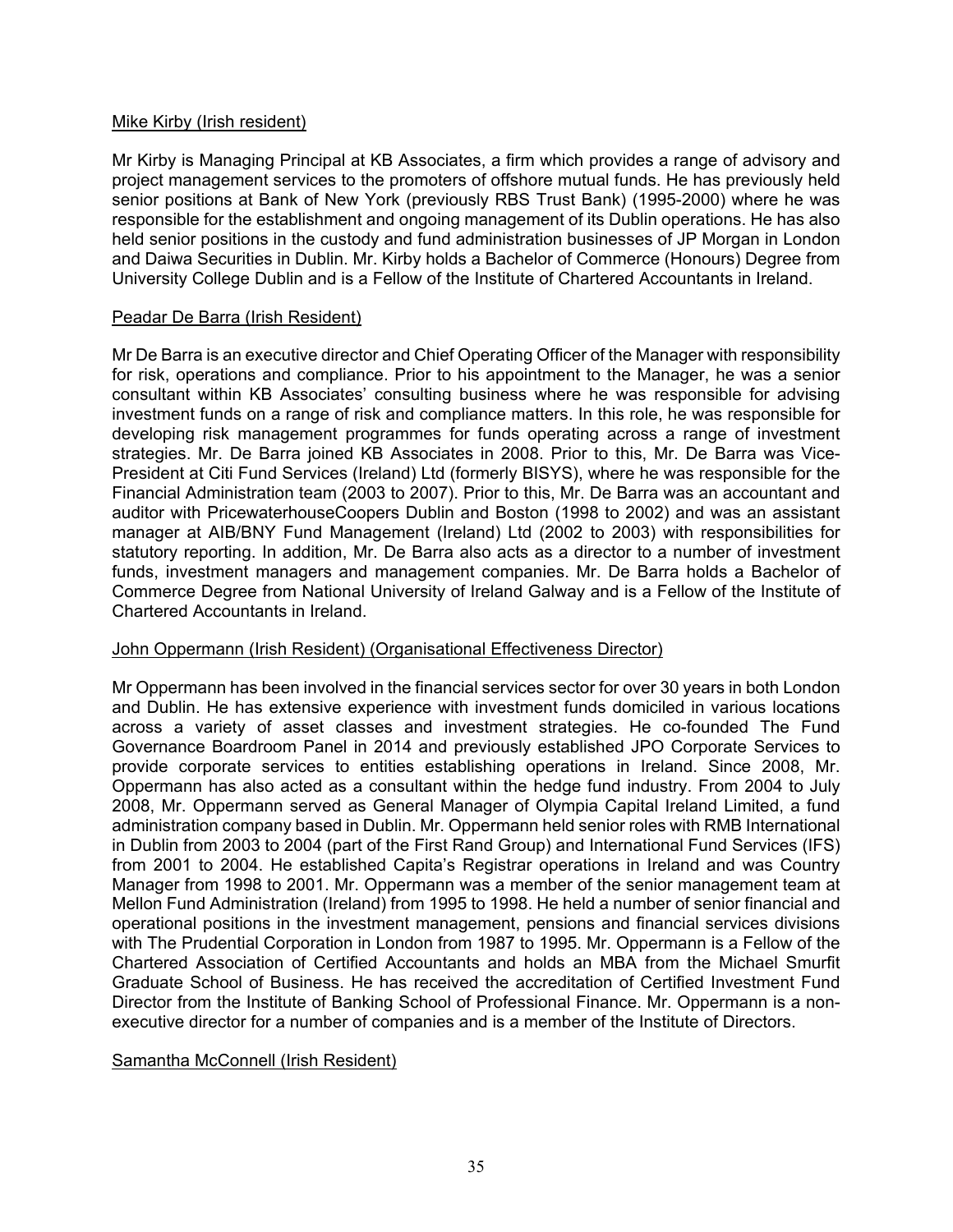Ms McConnell has over 20 years' experience in the financial and pensions industry covering administration, investment services, change and integration management as well as expert in devising solutions to complex issues. Ms. McConnell is the independent non-executive director on the board of, and is the Chair of the Investment Committee within, the Manager. The function of the Investment Committee is the formulation, approval and oversight of the implementation of each Fund's investment objectives and policies by the relevant investment manager. The Investment Committee also evaluates the market overview, each Fund's performance and any changes of investment objective of a Fund. Ms. O'Connell is also an independent non-executive director and interim chair for another significant fund management company as well as independent non-executive director of a self-managed fund company. Samantha is a director for Willis HC&B as well as non-executive director for CFA Ireland. Samantha holds a first class honours degree in commerce from UCD and graduated first in Ireland in the ACCA exams. She is a CFA Charterholder, a holder of the Institute of Directors Diploma in Company Direction and was awarded the Graduate of Merit award from the Institute of Directors.

### Frank Connolly (Irish Resident)

Frank Connolly has been active in the mutual and hedge funds industry since 1997. He has particular expertise in the preparation and audit of financial statements for investment funds and in the regulatory and GAAP requirements applicable to the investment management industry. He also has expertise in the development of compliance programs for both AIFMD and UCITS funds as well as advising asset managers on the establishment and ongoing operation of both UCITS and non-UCITS funds. He is an executive director of KB Associates' AIFMD and UCITS authorised management company, KBA Consulting Management Limited. Prior to joining KB Associates, Frank was Senior Manager in the Investment Management Group at PricewaterhouseCoopers Dublin where he specialised in the audit of UCITS funds. Previously he had been with PricewaterhouseCoopers in the Cayman Islands where his responsibilities included the provision of audit services to a wide range of alternative asset managers. Frank holds a Bachelor of Commerce Degree (Hons) from University College Dublin and is a Fellow of the Institute of Chartered Accountants in Ireland.

#### **The Investment Manager**

The Manager has appointed Granahan Investment Management, Inc. as the discretionary investment manager for the Company pursuant to an Investment Management Agreement (further details of which are set out within the section "STATUTORY AND GENERAL INFORMATION: Material Contracts" below). The Investment Manager is a registered investment adviser regulated by the SEC.

The Investment Manager is also the promoter of the Company and is approved by the Central Bank to act as investment manager to Irish collective investment schemes including the Company.

The Investment Manager has extensive experience in managing assets for institutional investors in the United States. The Investment Manager focuses exclusively on small to medium capitalisation growth investment strategies and employs a disciplined risk/reward strategy to its investments in this universe.

The Investment Manager is responsible for the implementation of the investment policies of the Fund(s) and for making investment decisions on behalf of the Fund(s). The Investment Manager has overall responsibility for managing the day-to-day undertaking of the Fund(s).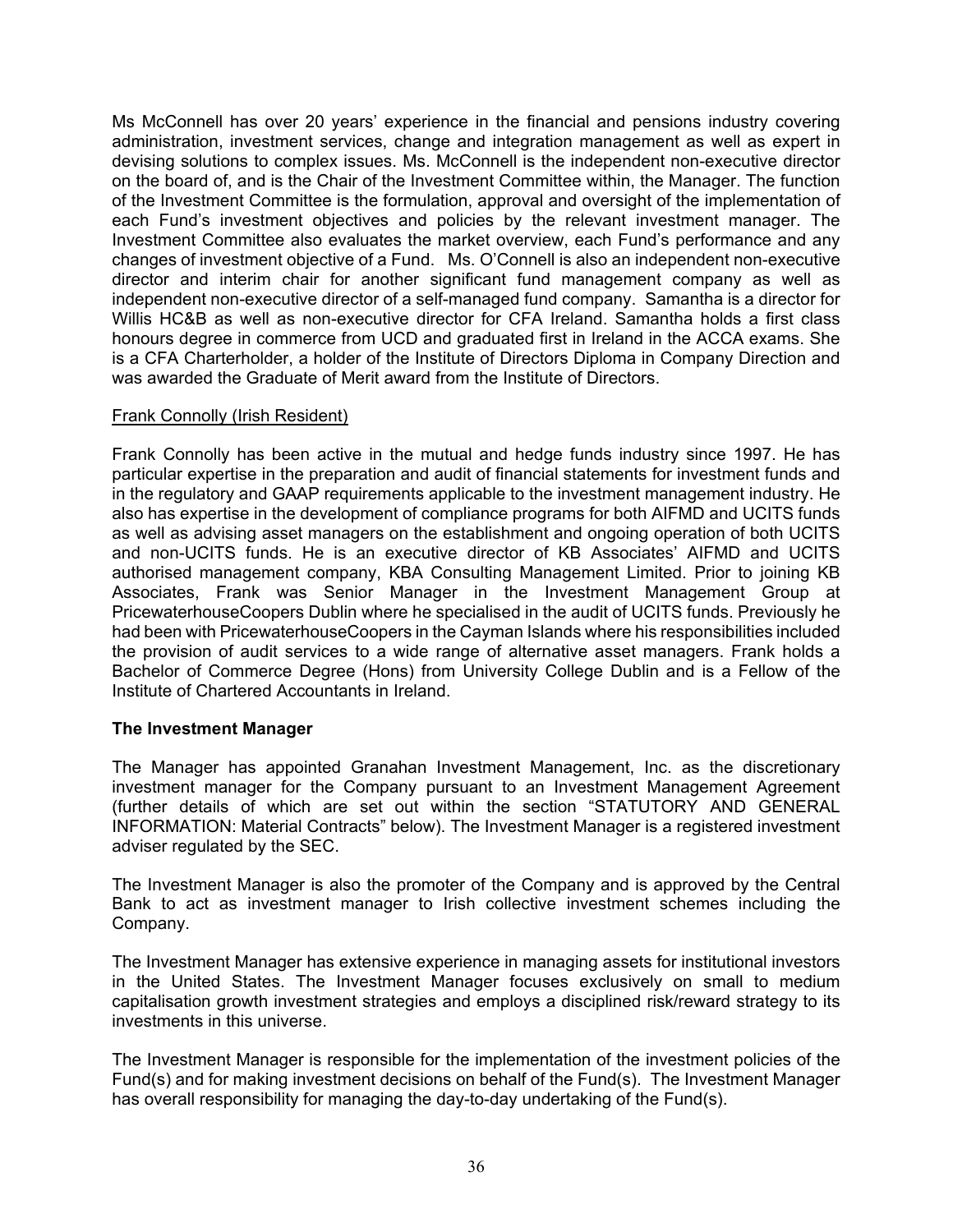The Investment Manager also assists the Fund(s) in relation to marketing of the Fund(s), and to act as a distributor of shares not otherwise sold through another registered dealer.

# **The Administrator**

The Company and the Manager have appointed RBC Investor Services Ireland Limited as administrator and registrar of the Company pursuant to the Administration Agreement with responsibility for the day-to-day administration of the Company's affairs. The responsibilities of the Administrator include share registration, transfer agency services, calculation of the Net Asset Value per Share and the preparation of the Company's annual reports, subject to the overall supervision of the Directors.

The Administrator is a company incorporated on 31 January 1997 with limited liability in Ireland and is authorised by the Central Bank under the Investment Intermediaries Act 1995. The Administrator is a wholly-owned subsidiary of the Royal Bank of Canada Group. The Administrator is engaged in the business of, inter alia, providing fund administration services to collective investment undertakings.

The Administration Agreement provides that the appointment of the Administrator will continue in force unless and until terminated by either party giving to the other not less than 90 days written notice although in certain circumstances the Administration Agreement may be terminated forthwith by notice in writing by either party to the other. The Administration Agreement contains indemnities in favour of the Administrator except to the extent that the Administrator wilfully defaults, is negligent or fraudulent in the performance of its duties and obligations, and provisions regarding the Administrator's responsibilities.

The Administration Agreement is described in more detail in the Section "STATUTORY AND GENERAL INFORMATION: Material Contracts".

# **The Depositary**

The Company has appointed RBC Investor Services Bank S.A., Dublin Branch as depositary of its assets pursuant to the Depositary Agreement.

The principal activity of the Depositary is to provide depositary services for investment funds such as the Company. The Depositary acts as depositary of all of the Company's securities, cash and other assets and will discharge all depositary duties in respect of such securities, cash and other assets in accordance with the provisions of the Depositary Agreement, the Constitution and the UCITS Rules. The Depositary is responsible for the safe-keeping of all the Company's assets held within its custody network. The Depositary shall be liable to the Shareholders and the Company for any loss suffered by them as a result of its negligent or intentional failure to properly perform its obligations.

The Depositary is incorporated with limited liability in Luxembourg, operating through its Dublin Branch. The head office of RBC Investor Services Bank S.A. is 14, Porte de France L 4360 Esch sur Alzette Luxembourg, Luxembourg. The Depositary has been approved by the Central Bank to act as depositary for the Company.

The Depositary may enter into arrangements with third party sub-custodians. The Depositary shall be reimbursed out of the assets of the Company for the fees and transaction charges (which shall be at normal commercial rates) and reasonable out-of-pocket expenses of any third party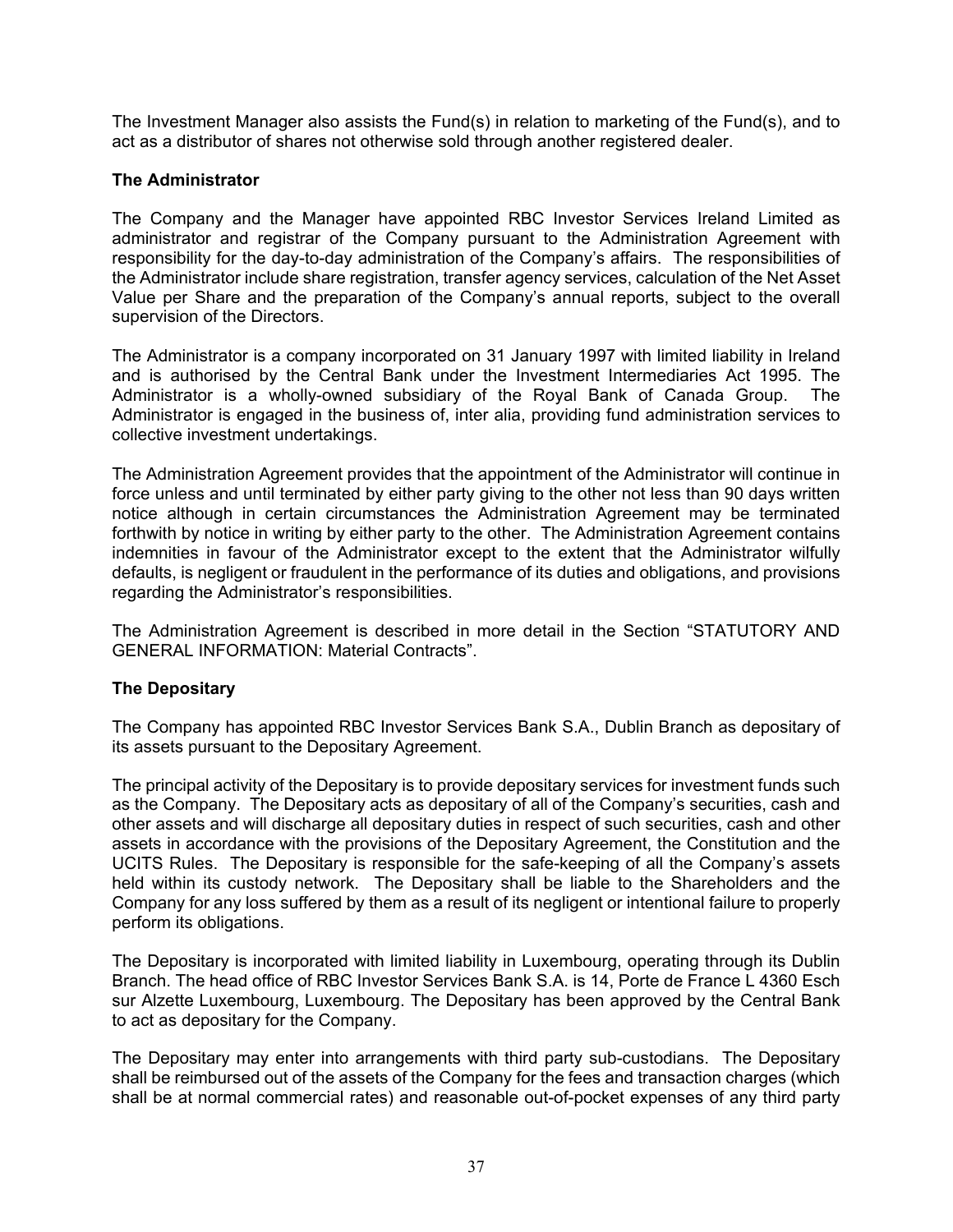sub-custodians. The Depositary must exercise (1) all due skill, care and diligence in the selection of a third party sub-custodian so as to ensure that such sub-custodian has and maintains the expertise, competence and standing appropriate to discharging the responsibilities concerned; (2) exercise all due skill care and diligence in the review, monitoring of and supervision over the third party sub-custodian; (3) make appropriate enquires from time to time to confirm that the obligations of the sub-custodians continue to be competently discharged; and (4) provide, on request, details of the criteria used to select sub-custodians and steps take to monitor their activities.

The Depositary shall not have any investment decision-making role in relation to the Company. Decisions relating to the purchase and sale of assets for the Company.

Under the terms of the Depositary Agreement the Depositary has full power to delegate the whole or any part of its custodial functions, but the liability of the Depositary will not be affected by the fact that it has entrusted to a third party some or all of the assets in its safe-keeping.

The Depositary is responsible for the safe-keeping of all the assets of the Company. The key duties of the Depositary are to perform on behalf of the Company the depositary duties referred to in the UCITS Regulations and the Delegated Regulations essentially consisting of:

- a) monitoring and verifying the Company's cash flows;
- b) safekeeping of the assets of the Company, including inter alia verification of ownership;
- c) ensuring that the issue, redemption, cancellation and valuation of Shares are carried out in accordance with the Constitution and applicable law, rules and regulations;
- d) ensuring that in transactions involving assets of the Company any consideration is remitted to the Company within the usual time limits;
- e) ensuring that the Company's income is applied in accordance with the Constitution, applicable law, rules and regulations; and
- f) carrying out instructions from the Investment Manager unless they conflict with the Constitution or applicable law, rules and regulations.

Subject to certain conditions, the Depositary may delegate its duty to safe-keep financial instruments and its duty to verify the ownership of, and the maintenance of a record of, other assets to third parties in accordance with the UCITS Regulations. Notwithstanding the foregoing, the Depositary will not delegate its oversight and cash monitoring duties to any third party. The Depositary's liability for the loss of a financial instrument shall not be affected by any delegation of its safekeeping duties. The Depositary will exercise all due skill, care and diligence in the selection and the appointment of its delegates and will continue to exercise all due skill, care and diligence in the periodic review and ongoing monitoring of any delegate and of the arrangements of the delegate in respect of the matters delegated.

To enable the Company to meet their investment objectives, the Depositary may appoint certain entities as its delegates for the purposes of providing sub-custodial functions in countries where the Depositary does not have a direct local presence. Conflicts of interest may arise in circumstances where, including without limitation, the Company maintains other business relationships with any of the Depositary's delegates or the delegate's sub-delegates, where the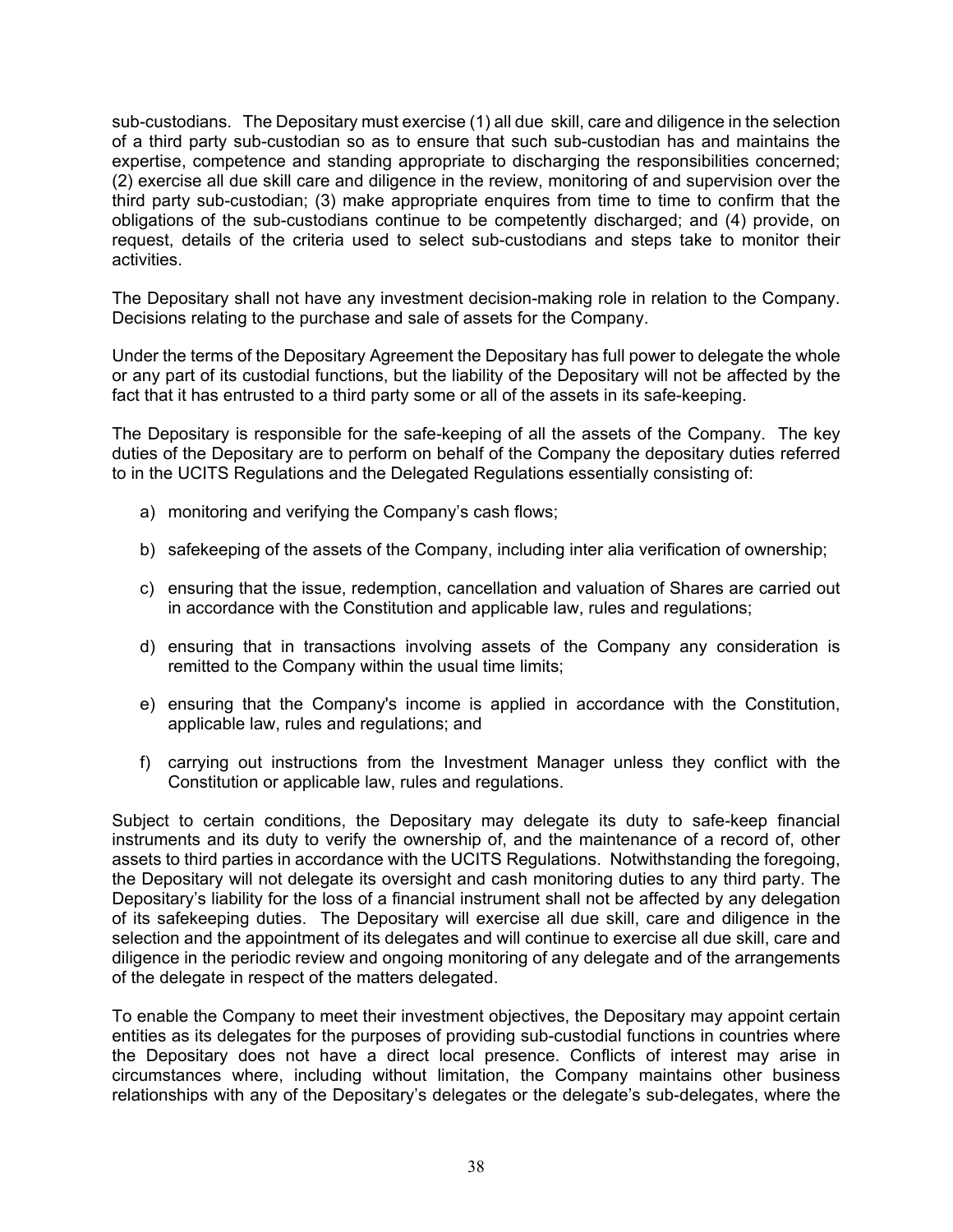Company's assets may include an investment or property held by the delegate or sub-delegate or managed by the delegate or sub-delegate, where the delegate or its sub-delegate has a holding in financial instruments purchased or sold by the delegate or sub-delegate on behalf of the Company, where a delegate or sub-delegate may have a relationship with another party that may conflict with the delegate's or sub-delegate's duties to the Company and the Company's interests. The list of delegates appointed by the Depositary and sub-delegates appointed by the delegate, as of the date of this Prospectus are set forth in Schedule IV.

Any conflicts of interest that may arise are set out in the Section "CONFLICTS OF INTEREST" and will be kept up to date and made available to Shareholders upon request.

Information in relation to the identity of the Depositary, a description of the Depositary's duties, a description of conflicts of interest that may arise and a description of any safekeeping functions delegated by the depositary (including, if applicable, a list of delegates and sub-delegates and any conflicts of interest that may arise from such a delegate) will be kept up to date and is available to Shareholders upon request.

The Depositary Agreement is described in more detail in the Section "STATUTORY AND GENERAL INFORMATION: Material Contracts".

### **Paying Agents and Local Representatives**

The Company or the Manager, as the case may be, may appoint such paying agents and local representatives as may be required to facilitate the authorisation or registration of the Company, any Fund and/or the marketing of any of its Shares in any jurisdictions. Fees of such paying agents and local representatives shall be charged at normal commercial rates.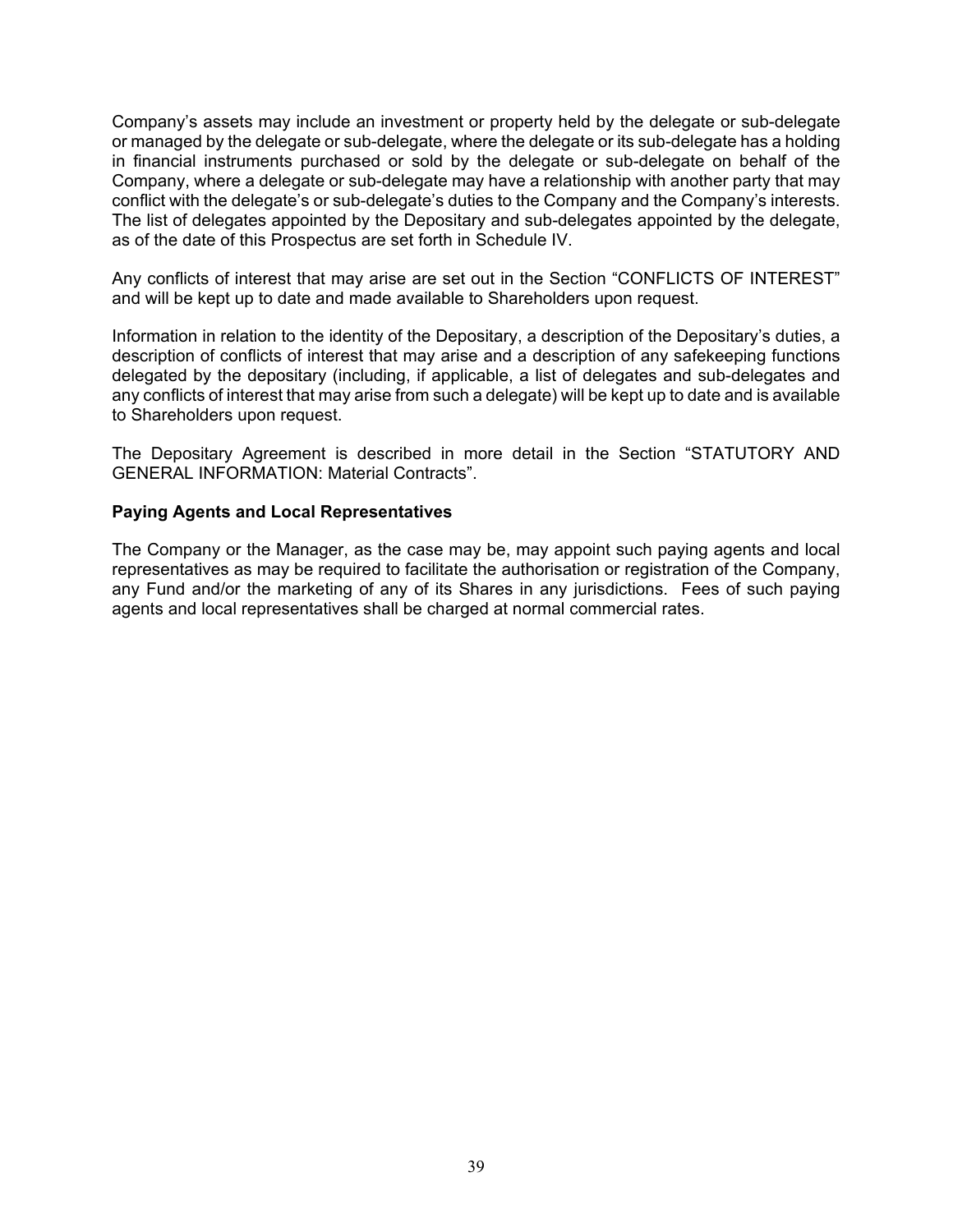# **FEES AND EXPENSES**

### **Establishment Costs**

The preliminary expenses incurred in the establishment of each new Fund or Class will be charged to the respective Fund and will be amortised over the first five financial years of the relevant Fund's life. The Directors may in their absolute discretion, following consultation with the Depositary, shorten the period over which said expenses are amortised.

This practice is not in accordance with International Financial Reporting Standards and, although this is not anticipated by the Directors, could result in a qualified audit opinion.

#### **Directors Remuneration**

The Constitution provides that the Directors shall be entitled to a fee by way of remuneration for their services at a rate to be determined from time to time by the Directors. Directors affiliated with the Investment Manager shall waive their entitlement to a fee. The aggregate amount of Directors' remuneration in any one year shall not exceed €100,000 without the approval of the Directors. All Directors will be entitled to reimbursement by the Company of expenses properly incurred in connection with the business of the Company or the discharge of their duties.

#### **Service Provider Fees and Expenses**

### **Manager Fees**

The Manager shall be entitled to receive out of the assets of the relevant Fund, an annual fee, accrued on each Dealing Day and payable quarterly in arrears, at an annual rate of up to and not exceeding 0.01% of the Net Asset Value of the Company subject to a minimum fee of up to €50,000 per annum for the initial Fund and €10,000 for each incremental Fund thereafter. The Manager is also entitled to be reimbursed out of the assets of each Fund for the reasonable outof-pocket costs and expenses incurred by the Manager in the performance of its duties (plus VAT thereon, if any).

#### **Investment Management Fee and Expense Limitation**

Save as otherwise stated in the relevant Supplement, the Company will pay to the Investment Manager a maximum fee at an annual rate equal to the percentage of the Net Asset Value of the relevant Class of the relevant Fund as set out in the Schedule to the relevant Supplement (the "Schedule"). The investment management fee shall accrue and be calculated daily and shall be payable monthly in arrears. In addition, the Investment Manager shall be entitled to be reimbursed its reasonable vouched out-of-pocket expenses. The Fund shall bear pro rata its share of such out-of-pocket expenses.

The Investment Manager may also, from time to time and at its sole discretion, use part of its investment management fee to remunerate certain financial intermediaries and may pay reimbursements or rebates to certain institutional shareholders in circumstances where its fees are charged directly to such intermediaries and/or institutional shareholders and not to the relevant Fund. The Investment Manager may pay trail or service fees out of its investment management fee to financial intermediaries who assist in the sales of Shares of the relevant Fund and provide on-going services to the Shareholders.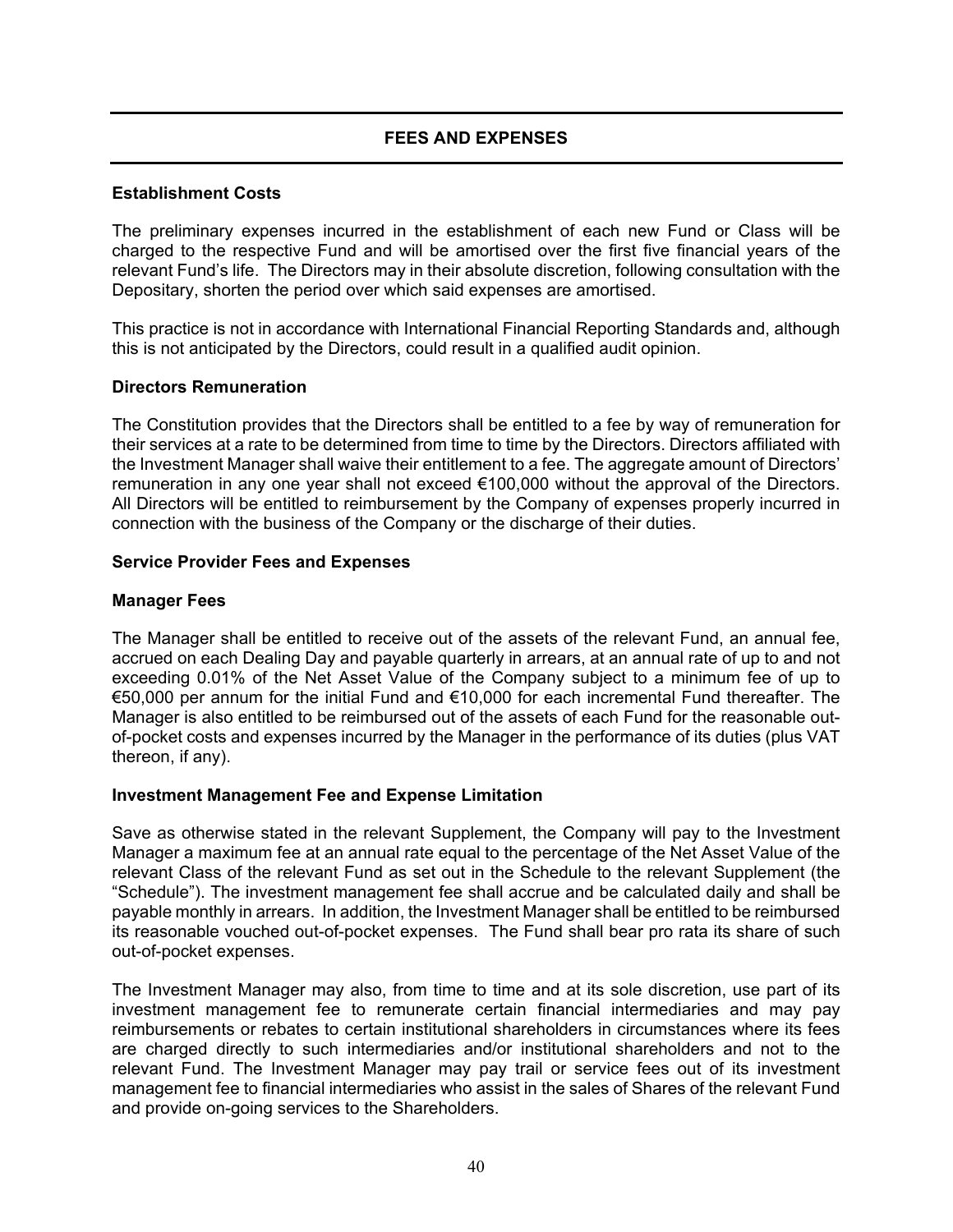In respect of certain Classes, the Investment Manager has committed to reimburse the Class expenses in order to keep the operating expenses of such Classes from exceeding an annual rate of the daily Net Asset Value of the Class as set out in the Schedule (the "Expense Limitation"). The expenses subject to the Expense Limitation shall include the Depositary's fee and Administrator's fee as set out below but shall not include the investment management fee. The Investment Manager may revise or discontinue this arrangement at any time upon prior notification to Shareholders.

The Expense Limitation will have the effect of lowering the relevant Fund's overall expense ratio and increasing the yield or investment return to the Shareholders.

# **Depositary's Fee**

Save as otherwise stated in the relevant Supplement, the Depositary shall be entitled to receive an annual fee, accrued on each Dealing Day and calculated and payable monthly in arrears, at an annual rate of up to 2.5 bps of the Net Asset Value of the relevant Fund (plus VAT thereon, if any), subject to a monthly minimum of USD 1,167 per Fund (plus VAT, if any).

In addition, the Depositary shall also be entitled to receive, in respect of cash-flow monitoring and reconciliation, a monthly fee of USD 550 per Fund (plus VAT, if any).

The combined Depositary fees accrue and are calculated on each Dealing Day and are payable monthly in arrears.

The Depositary shall also be entitled to receive out of the assets of the relevant Fund all agreed sub-custodian fees, transaction charges (which will be charged at normal commercial rates) together with reasonable out-of-pocket expenses (plus VAT thereon, if any) incurred by the Depositary in the performance of its duties under the Depositary Agreement.

### **Administrator's Fee**

Save as otherwise stated in the relevant Supplement, the Administrator is entitled to receive out of the assets of the Fund an annual fee of up to 2.5 bps point of the Net Asset Value of the relevant Fund which will be accrued and payable monthly in arrears, subject to a monthly minimum fee for the Fund of USD 2,530 per Fund. The Administrator may also receive out of the assets of the relevant Fund such additional charges as agreed at normal commercial rates. The Administrator shall be reimbursed out of the assets of the relevant Fund for all reasonable and vouched out-ofpocket expenses incurred by it.

#### **Other Expenses**

The Company will bear all costs and expenses incurred in relation to its ongoing operation including, without limitation, all its operating costs, expenses, or costs incurred by the Manager, the Investment Manager, the Administrator, Company Secretary and the Depositary in connection with the ongoing management, administration and operation of the Company and other costs including but not limited to:

(a) out-of-pocket expenses incurred by the Investment Manager, the Depositary, Company Secretary and the Administrator in the performance of their duties to the Company on such basis as may be determined by the Directors from time to time;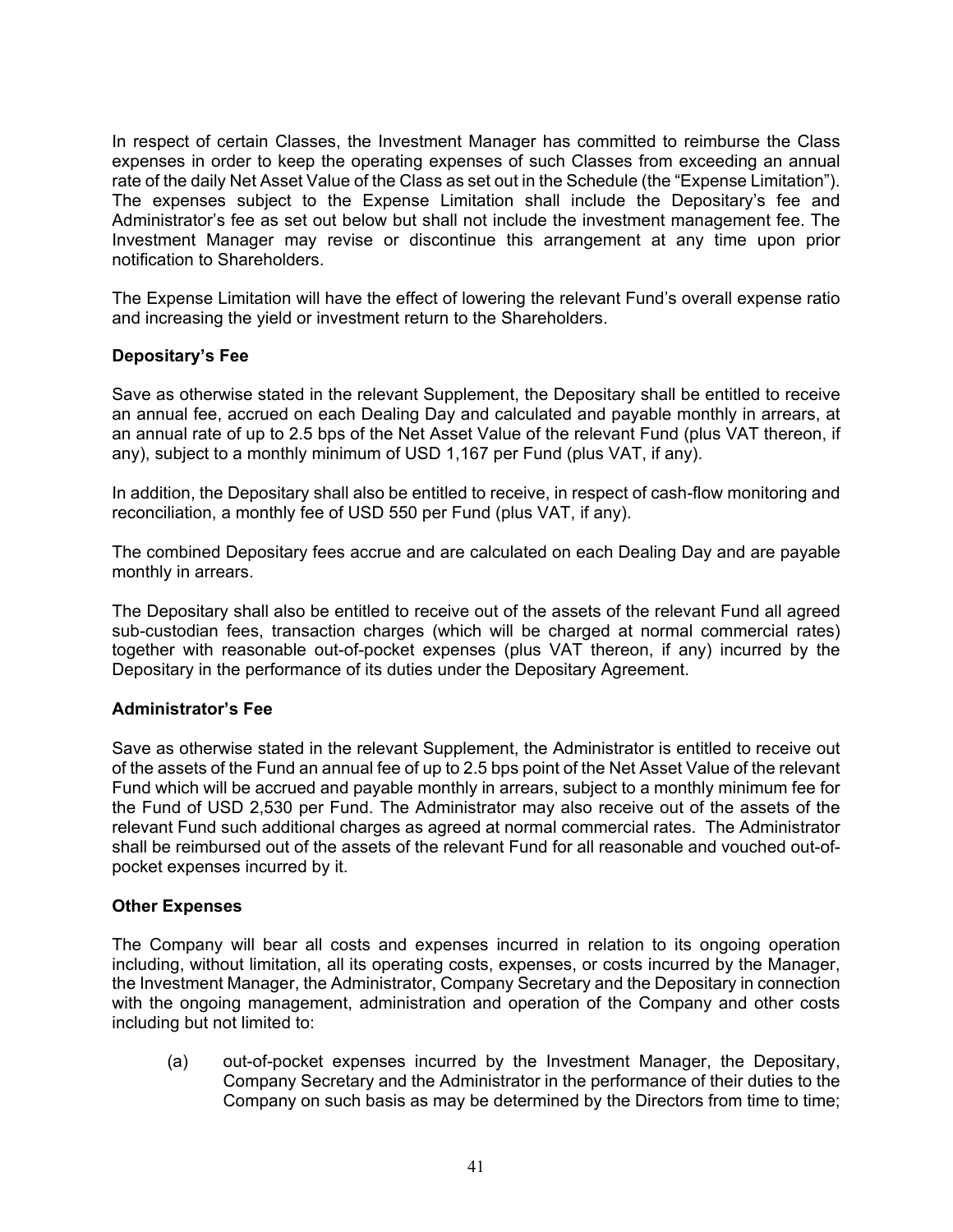- (b) all clerical expenses and stamp duty (other than any payable by an applicant for Shares or a Shareholder) or other tax or duty which may be levied or payable from time to time on or in respect of the Company, a Fund or any Class of Shares or on creation, issue or redemption of Shares or any Class Shares or arising in any other circumstance;
- (c) all brokerage, stamp, fiscal and purchase or fiscal and sale charges and expenses arising on any acquisition or disposal of investments;
- (d) all expenses incurred in relation to the registration of any investments into and transfer of any investments out of the name of Company, a Fund or the Depositary, or any sub-Depositary or their nominees or the holding of any investment or the custody of investments and/or any documents or title thereto (including bank charges, insurance of documents of title against loss in shipment, transit or otherwise) and charges made by the registrar or agents of the Depositary or any sub-Depositary for acceptance of documents for safe custody, retention and/or delivery;
- (e) all expenses incurred in the collection of income and administration of the Company;
- (f) all costs and expenses of Shareholders' meetings and preparing resolutions of Shareholders;
- (g) all taxation payable in respect of the holding of or dealings with or income from the Company's property and in respect of allocation and distribution of income to Shareholders other than tax of Shareholders or tax withheld on account of Shareholders' tax liability;
- (h) all commissions, charges, stamp duty, VAT and other costs and expenses of or incidental to any acquisition, holding, realisation or other dealing in investments of any nature whatsoever and including any foreign exchange options, financial futures or of any other derivative instruments or the provision of cover or margin therefor or in respect thereof or in connection therewith;
- (i) all stationery, telephone, facsimile, printing, translation and postage costs in connection with the preparation, publication and distribution of the Net Asset Value, the Net Asset Value per Share, any cheques, warrants, tax certificates, statements, accounts and reports made, issued or dispatched;
- (j) all legal and other professional advisory fees incurred by the Company, including but not limited to the fees and expenses of the Company's auditors and company secretarial fees, and professional consulting fees;
- (k) any statutory fees payable, including any fees payable to the Companies Registration Office, the Central Bank or to any regulatory authority or fiscal authority in any country or territory, the costs and expenses (including legal, accountancy and other professional charges and printing costs) incurred in meeting on a continuing basis the notification, registration, tax reporting and costs of qualifying the Shares for favourable tax treatment in any of the jurisdictions where the Shares are marketed and other requirements of each such regulatory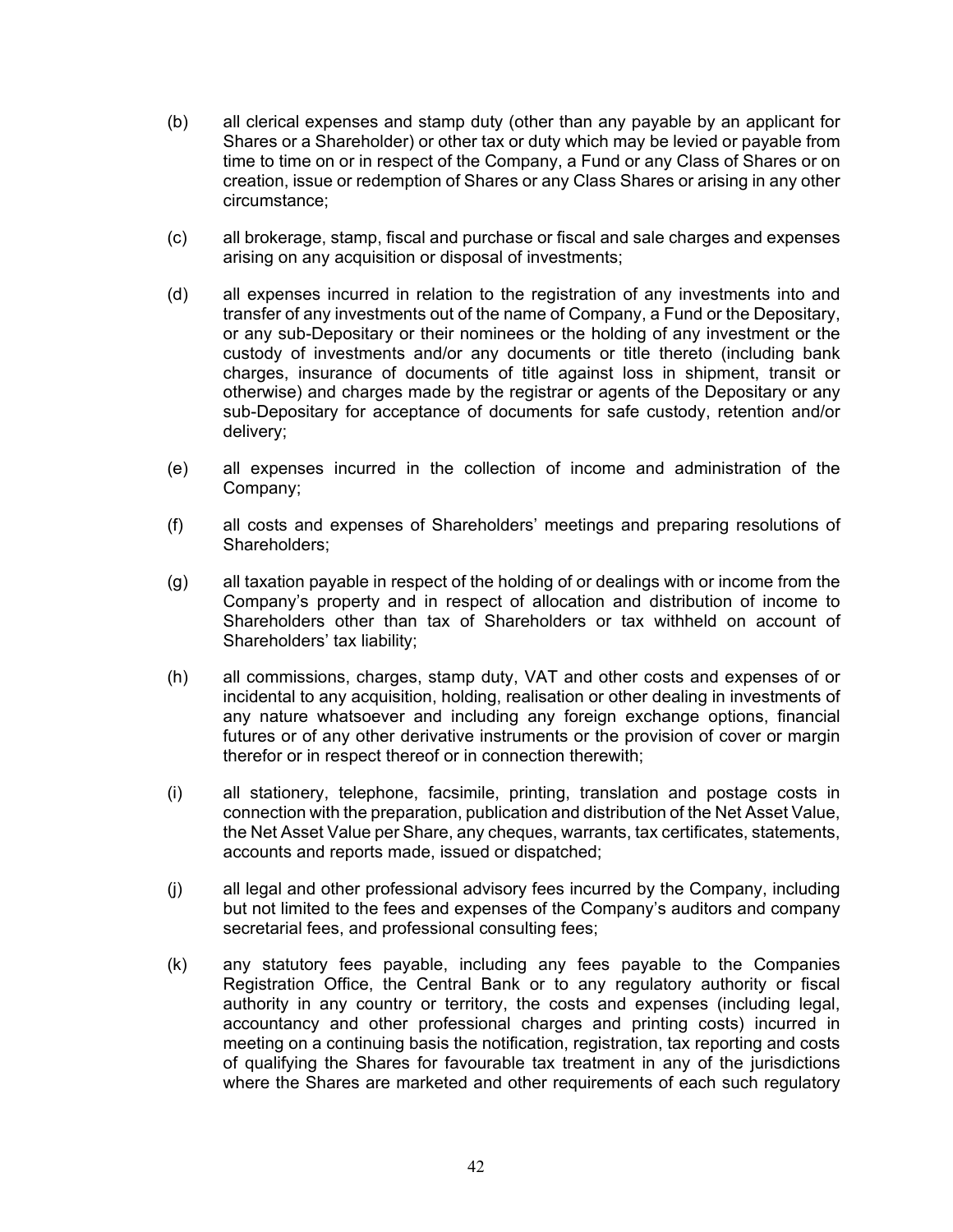or fiscal authority, and any fees and expenses of representatives or facilities agents in any such other country or territory;

- (l) all fees and costs relating to a scheme of reconstruction and amalgamation (to the extent it has not been agreed that such expenses should be borne by other parties and subject to the applicable requirements set out in Regulation 26(3) of the Central Bank UCITS Regulations);
- (m) any interest on any borrowings of the Company;
- (n) all expenses and fees relating to any periodic update of the Prospectus or any other documentation relating to the Company;
- (o) expenses and fees related to any specialised risk management or research services or software utilised by the Investment Manager in managing the assets of the Company;
- (p) all fees and expenses of the Directors and any Directors' insurance premia;
- (q) the costs of winding up the Company, a Fund or terminating any Class; and
- (r) all costs and expenses incurred by the Company and any of their appointees which are permitted by the Constitution.

Notwithstanding the above, the Investment Manager may in its discretion pay certain expenses on behalf of the Company.

# **SHARE CLASSES**

The following is a description of the Classes of Shares being offered:

#### **Class A Shares**

The Class A Shares are offered to retail investors outside of the United Kingdom. Class A Shares are, however, also available for non-advised execution only clients and discretionary sales in the United Kingdom.

If, in any country in which Shares are offered, local law or practice requires a lower initial sales charge than the charge stated above for any individual purchase order, the Investment Manager may sell Class A Shares, and may otherwise allow distribution agents to sell Class A Shares, within such country at a lower initial sales charge, but in accordance with the amounts permitted by the law or practice of such country.

### **Class F Shares**

The Class F Shares are offered to retail investors outside of the United Kingdom. Class F Shares are, however, also available for non-advised execution only clients and discretionary sales in the United Kingdom.

Purchases of Class F Shares are not subject to an initial sales charge .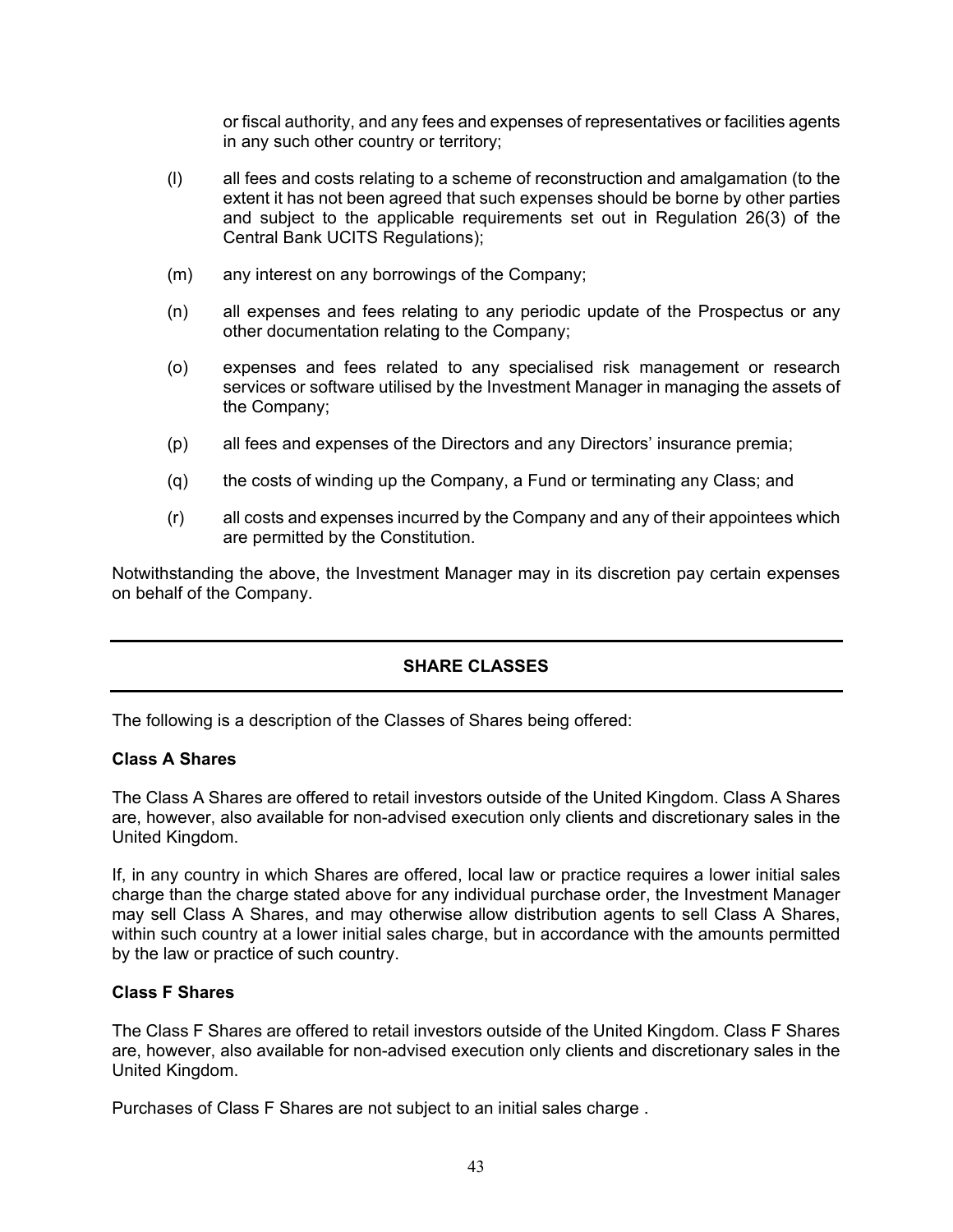If, in any country in which Shares are offered, local law or practice requires a lower sales charge than the charge stated above for any individual purchase order, the Investment Manager may sell Class F Shares, and may otherwise allow distribution agents to sell Class F Shares, within such country at a lower sales charge, but in accordance with the amounts permitted by the law or practice of such country.

# **Class I Shares**

Class I Shares are offered to (i) institutional investors in certain limited circumstances at the discretion of the Investment Manager; (ii) retail investors purchasing Shares through distribution agents who have separate fee arrangements with such investors, (iii) product structures that purchase the Shares directly, or on behalf of an end investor and assess such investor a fee at the product level; and (iv) other investors at the Investment Manager's discretion where such offering and/or sale takes place outside the EU.

With respect to distribution within the EU, no portion of fees charged by the Company involving Class I Shares is paid to distribution agents, except maintenance and/or administration fees (where legally permissible). Accordingly, within the EU, Class I Shares are available for purchase by (or on behalf of) customers of: (i) distribution agents providing independent advice (e.g., independent financial investment advisors) or portfolio management services (e.g., discretionary investment managers); and (ii) distribution agents purchasing Class I Shares on behalf of their clients where either an arrangement with their client or applicable law prohibits such distribution agents from receiving any payment from a third-party in relation to the provision of investment advice on an independent basis with regards to an investment in Class I Shares.

The typical minimum initial investment amount is USD 10,000,000 or equivalent in another authorised currency. The typical minimum holding amount is USD 10,000,000 or equivalent in another authorised currency.

Purchases of Class I Shares are not subject to an initial sales charge.

# **Class P Shares**

Class P Shares are offered to (i) institutional investors at the discretion of the Investment Manager; (ii) product structures that purchase the Shares directly, or on behalf of an end investor and assess such investor a fee at the product level; and (iii) other investors at the Investment Manager's discretion where such offering and/or sale takes place outside the EU.

With respect to distribution within the EU, no portion of fees charged by the Company involving Class P Shares is paid to distribution agents, except maintenance and/or administration fees (where legally permissible). Accordingly, within the EU, Class P Shares are available for purchase by (or on behalf of) customers of: (i) distribution agents providing independent advice (e.g., independent financial investment advisors) or portfolio management services (e.g., discretionary investment managers); and (ii) distribution agents purchasing Class P Shares on behalf of their clients where either an arrangement with their client or applicable law prohibits such distribution agents from receiving any payment from a third-party in relation to the provision of investment advice on an independent basis with regards to an investment in Class P Shares.

The typical minimum initial investment amount is USD 50,000,000 or equivalent in another authorised currency. The typical minimum holding amount is USD 50,000,000 or equivalent in another authorised currency.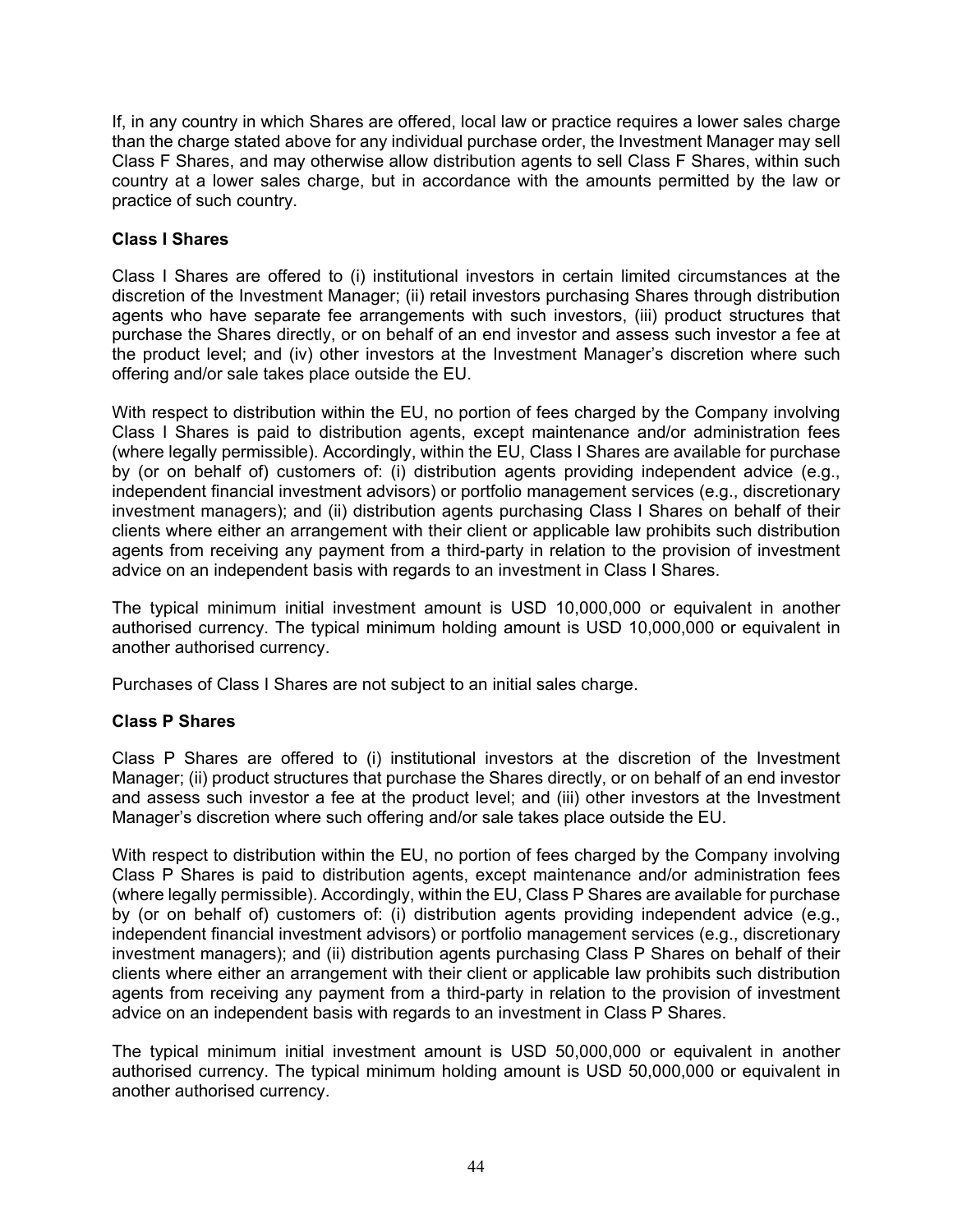Purchases of Class P Shares are not subject to an initial sales charge.

Class P Shares are subject to a performance fee, further details of which will be set out in the relevant Supplement.

### **Class X Shares**

Class X Shares are only offered to institutional investors who have entered into a separate agreement with the Investment Manager, in certain limited circumstances.

### **Class Z Shares**

Class Z Shares are offered to (i) retail and institutional investors purchasing Shares through distribution agents who have separate fee arrangements with such investors, (ii) product structures that purchase the Shares directly, or on behalf of an end investor and assess such investor a fee at the product level; and (iii) other investors at the Distributor's discretion where such offering and/or sale takes place outside the EU.

With respect to distribution within the EU, no portion of fees charged by the Investment Manager involving Class Z Shares is paid to distribution agents, except maintenance and/or administration fees (where legally permissible). Accordingly, within the EU, Class Z Shares are available for purchase by (or on behalf of) customers of: (i) distribution agents providing independent advice (e.g., independent financial investment advisors) or portfolio management services (e.g., discretionary investment managers); and (ii) distribution agents purchasing Class Z Shares on behalf of their clients where either an arrangement with their client or applicable law prohibits such distribution agents from receiving any payment from a third-party in relation to the provision of investment advice on an independent basis with regards to an investment in Class Z Shares.

Purchases of Class Z Shares are not subject to an initial sales charge or distribution fee. No portion of the fee charged for Class Z Shares will be paid to distribution agents, except maintenance and/or administration fees (where legally permissible).

The following is a description of the Classes of Shares being offered in respect of the Granahan US Small Cap Discoveries Fund only:

#### **Founders Shares**

Founders Shares are available to certain early investors in the Granahan US Small Cap Discoveries Fund.

#### **Investor Shares**

Investor Shares are offered to retail investors. The typical minimum initial investment amount is USD 2,500 or equivalent in another authorised currency. The typical minimum for each subsequent investment is USD 1,000 or equivalent in another authorised currency. The typical minimum holding amount is USD 2,500 or equivalent in another authorised currency.

#### **Institutional Shares**

Institutional Shares are offered to institutional investors. The typical minimum initial investment amount is USD 1,000,000 or equivalent in another authorised currency. The typical minimum for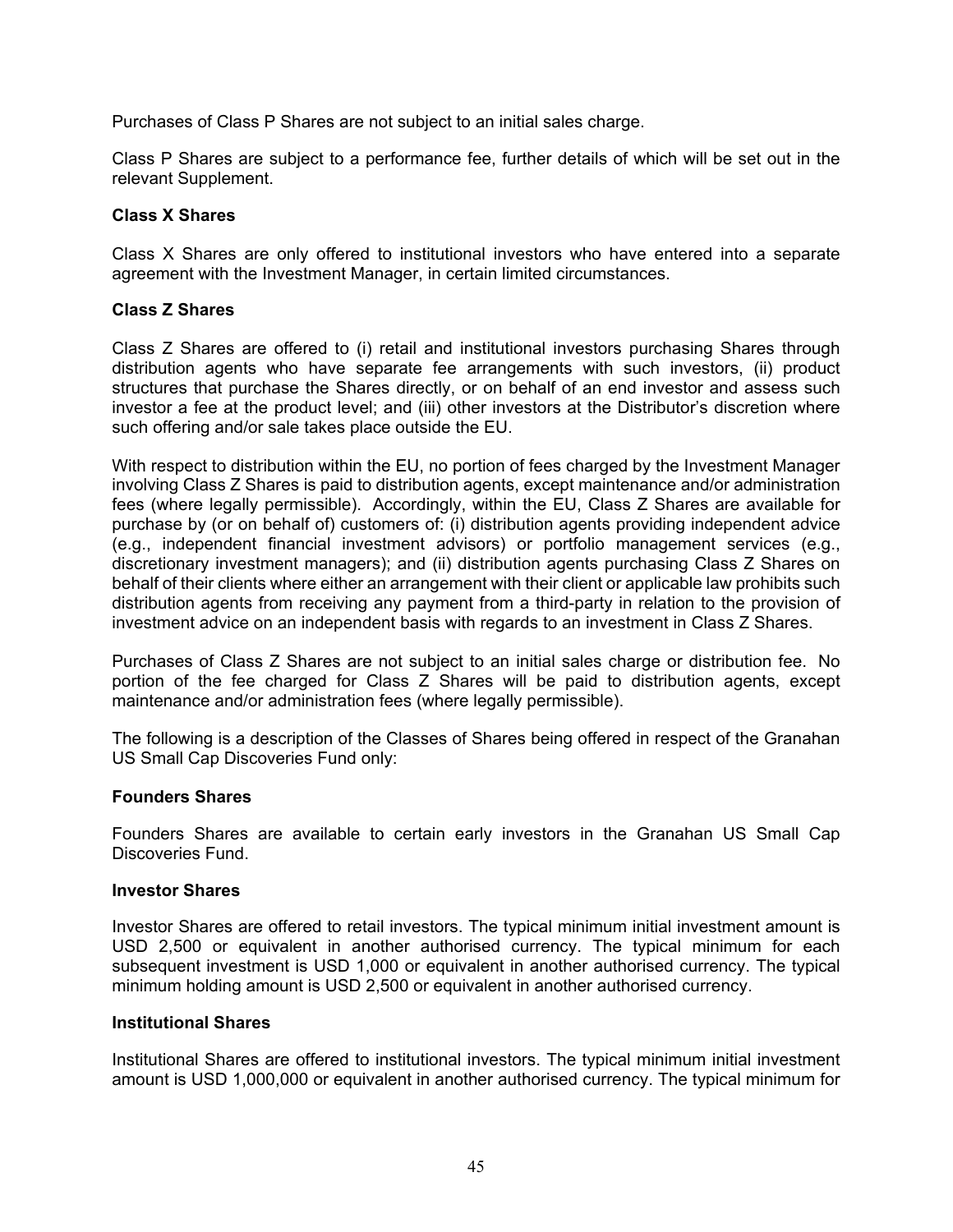each subsequent investment is USD 100,000 or equivalent in another authorised currency. The typical minimum holding amount is USD 1,000,000 or equivalent in another authorised currency.

### **Class X Shares**

Class X Shares are only offered to institutional investors who have entered into a separate agreement with the Investment Manager, in certain limited circumstances.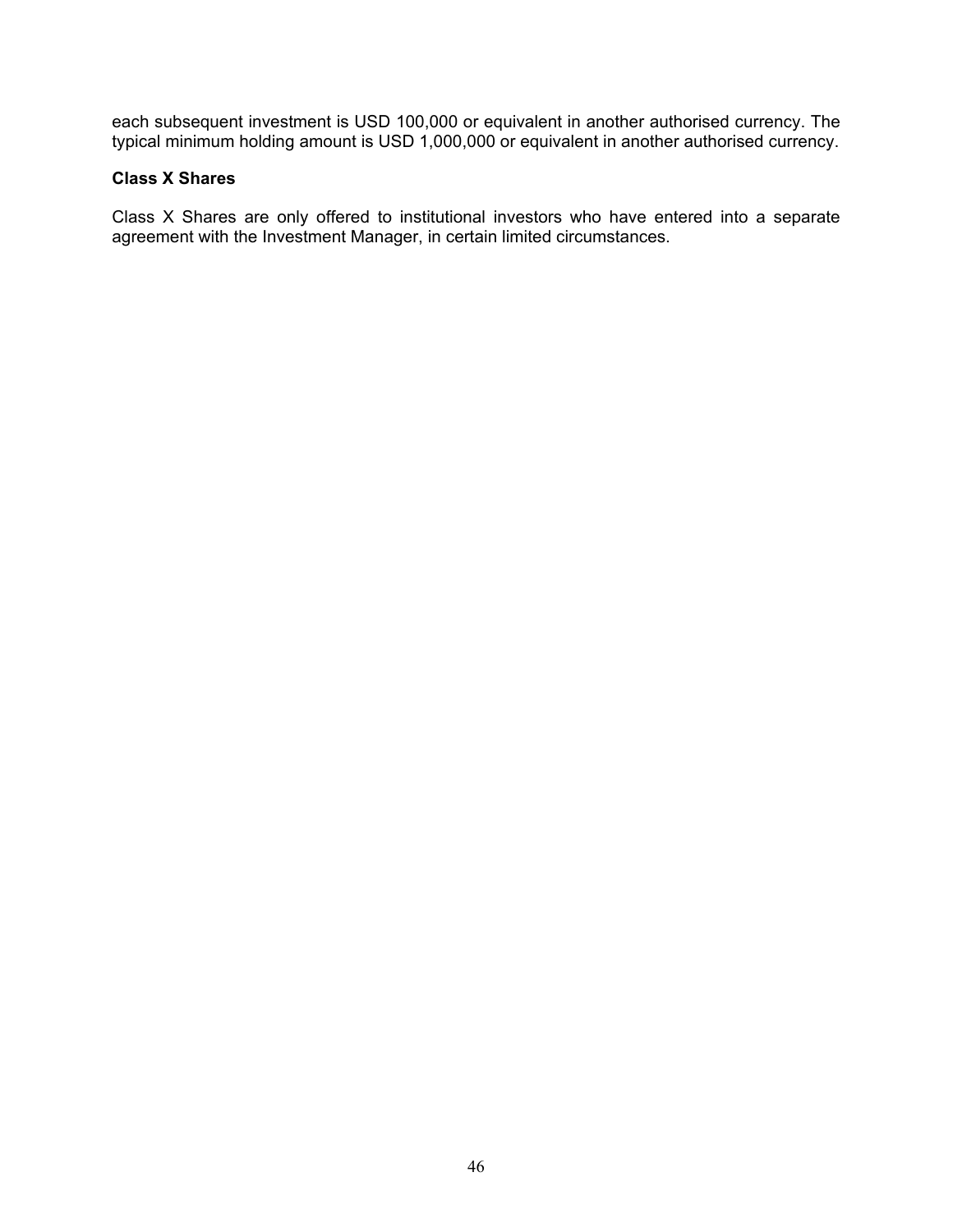# **ADMINISTRATION OF THE COMPANY**

#### **How to Purchase Shares**

The terms and conditions applicable to the subscription for Shares including the initial offer period, the Initial Offer Price, minimum initial investment and minimum subsequent investment amounts are set out in the Supplement for the relevant Fund.

### **Subscriptions Following the Initial Offer Period**

Following the close of the initial offer period, investors may apply to subscribe for Shares in respect of each Dealing Day at the Subscription Price for the relevant Class calculated as at the Valuation Point in respect of the relevant Dealing Day.

The Subscription Price for the relevant Class will be calculated in accordance with the procedures referred to in the Section "DETERMINATION OF NET ASSET VALUE: Calculation of Subscription and Redemption Prices".

Subscription monies should be paid to the account specified in the Application Form (or such other account as may be specified by the Administrator) so as to be received in cleared funds by the Administrator no later than two Business Days after the relevant Dealing Day or such earlier or later day or time as the Directors may determine following consultation with the Manager (in exceptional circumstances only) in respect of specific applications only provided that the application is received prior to the Valuation Point.

Applicants should be aware that if they fail to pay subscription monies to the Company or if payment in respect of a subscription has not been received by the relevant deadline as set out above, the Company or its delegate may cancel the issue of Shares and/or charge the subscriber for any loss, cost, expense (including interest) suffered by the Company or relevant Fund as a result of such failure to pay or late settlement of subscription monies. The interest that may be borne in by a subscriber shall be the cost of borrowing to the relevant Fund plus, at the discretion of the Directors, interest at 2% plus the LIBOR rate for each late settlement transaction.

Subsequent facsimile subscription requests may be processed without the need to submit original subscription documentation, provided that cleared funds in respect of the subscription are received by the Administrator in the manner set out in the preceding paragraph and prior to the issuance of the relevant Shares.

The Directors following consultation with the Manager may limit or close, permanently or on a temporary basis, subscriptions for Shares of a Fund or any Class in their discretion.

#### **Subscription Procedure**

Application for Shares of each Class should be made by written application using the Application Form available from the Administrator. Applicants should subscribe for Shares in accordance with the instructions contained in the Application Form. Signed original Application Forms, duly completed, should be sent to the Company c/o the Administrator in accordance with the instructions contained in the Application Form.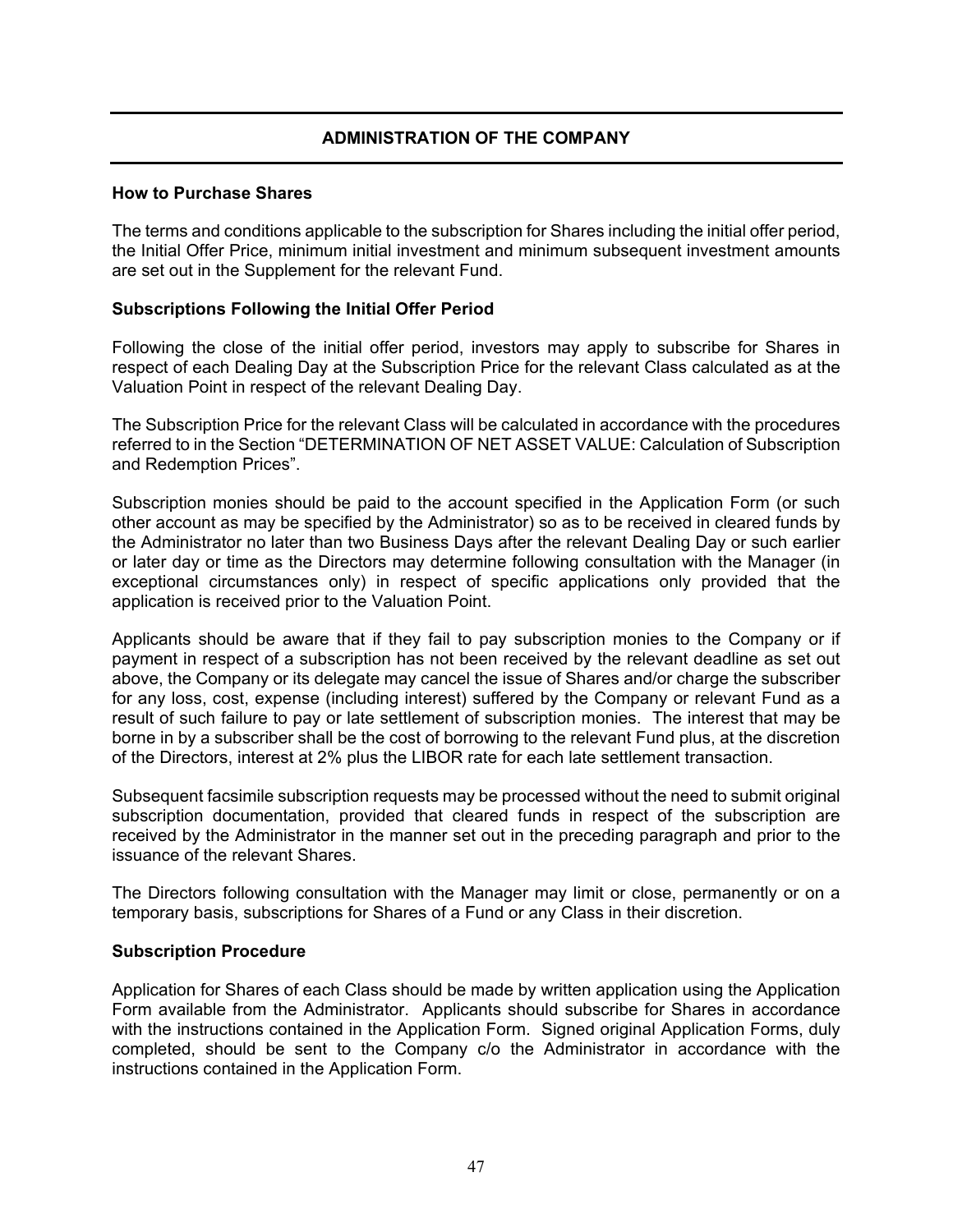It is the responsibility of the investor or his or her agent to ensure that Application Forms are correctly completed and monies submitted in accordance with the terms of this Prospectus. Applications not in accordance with the terms of the Prospectus may be rejected without notice. Amendments to an investor's registration details and payment instructions will only be made following on receipt of original written instructions. Applications will be irrevocable unless the Directors otherwise agree. Any subsequent application may be sent by facsimile or by letter. Applications by facsimile will be treated as definite orders and no application will be capable of withdrawal after acceptance by the Administrator.

Where payment is accepted in a currency other than the currency of denomination of the relevant Class subscribed, a currency conversion will take place on subscription at prevailing exchange rates. The value of the Share expressed in the Class currency will be subject to exchange rate risk in relation to the Base Currency.

The Company has standing arrangements in place for subscription monies to be paid by telegraphic transfer as specified in the Application Form available from the Administrator.

The Company is under no obligation to consider the allotment and issue of Shares to an applicant unless and until it has received the relevant subscription documentation including the completed original Application Form for initial applications and cleared funds by the Dealing Deadline or such earlier or later day and/or time as the Directors may determine (in exceptional circumstances only) in respect of specific applications or generally provided that the application is received prior to the Valuation Point.

In accordance with the Constitution, the Company has established an Umbrella Cash Account in the name of the Company through which subscription and redemption proceeds for the Funds will be channelled. The Company will ensure that at all times the records of this account identify the cash as proceeds belonging to the individual Funds of the Company.

The Company may issue fractional Shares rounded to two decimal places. Fractional Shares may be issued to the nearest one hundredth of a Share and shall not carry any voting rights at general meetings of the Company and the Net Asset Value of any fractional Share shall be the Net Asset Value per Share adjusted in proportion to the fraction.

For the purposes of complying with its automatic exchange of information obligations under the OECD's CRS as implemented in Irish law the Company is required to collect certain information in respect of each investor, and in respect of certain controlling persons in the case of the investor being an entity rather than an individual, (e.g. name, address, jurisdiction of residence, tax identification number (TIN), date and place of birth (as appropriate), the "account number" and the "account balance" or value at the end of each calendar year) so as to identify "accounts" which are reportable to the Revenue Commissioners under the CRS. Such information may in turn be exchanged by the Revenue Commissioners with the tax authorities of other jurisdictions in accordance with the requirements of the CRS.

Further information in relation to CRS can be found on the Automatic Exchange of Information (AEOI) webpage on www.revenue.ie.

# **Payment for Shares**

The Company reserves the right to reverse any allotment of Shares in the event of a failure by the Shareholder to settle the subscription monies by the Dealing Deadline. In such circumstances,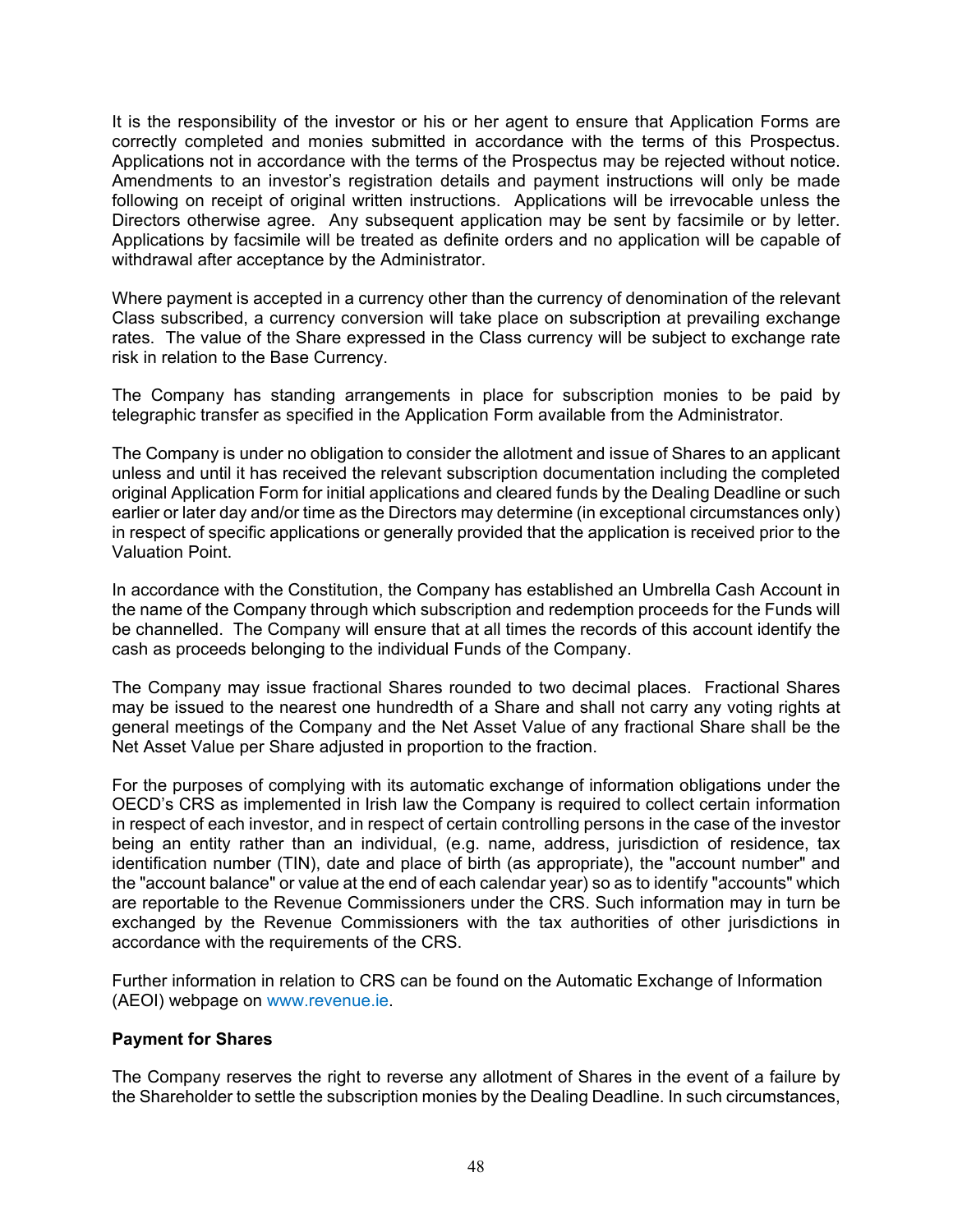the Company shall compulsorily redeem any Shares issued and the Shareholder shall be liable for any loss suffered by the Company in the event that the redemption proceeds are less than the amount originally subscribed for. For the avoidance of doubt, the relevant Shareholder shall not be entitled to any profit arising from such a redemption of Shares in the event that the redemption proceeds are worth more than the amount originally subscribed for.

The Company has segregated liability between its Funds and accordingly in the event of the insolvency of a Fund, only Shareholders of that Fund will be affected.

# **Right to Reject Applications**

The Directors reserve the right to reject any application in whole or in part, in which event the application monies or any balance thereof will be returned to the applicant without interest at its own risk within a reasonable period following the closing of the initial offer period, or, in respect of subsequent applications, the relevant Dealing Day. Where applications are accepted, notification of the allotment and issue of Shares of the relevant Classes will be sent as soon as possible after the closing of the initial offer period and following the completion of the Net Asset Value computation after the relevant Dealing Day for subsequent issues.

# **Anti-Money Laundering Procedures**

# *Verification of Identity*

Measures aimed at the prevention of money laundering may require an applicant to provide verification of identity to the Administrator. The Administrator, working in conjunction with the designated anti-money laundering reporting officer of the Company, will notify applicants if additional proof of identity is required. By way of example, an individual may be required to produce an original certified copy of a passport or identification card together with evidence of the applicant's address, such as a utility bill or bank statement. In the case of corporate applicants, this may require production of a certified copy of the certificate of incorporation (and any change of name), by-laws, memorandum and articles of association (or equivalent), and the names and addresses of all directors and beneficial owners.

Existing Shareholders may be required to provide additional or updated identification documents from time to time pursuant to the Company's ongoing client due diligence requirements relevant to anti-money laundering legislation.

# *Right to Reject Applications for AML purposes*

In the event of delay or failure by an investor or applicant to produce any information required for verification purposes, the Administrator on behalf of the Company, the Manager and the Directors may each refuse to accept the application and subscription monies and return all subscription monies (or balance thereof) or compulsorily redeem such Shareholder's Shares and/or payment of redemption proceeds may be delayed (no redemption proceeds will be paid if the Shareholder fails to produce such information). None of the Company, the Manager, the Directors, the Investment Manager or the Administrator shall be liable to the subscriber or Shareholder where an application for Shares is not processed or Shares are compulsorily redeemed or payment of redemption proceeds is delayed in such circumstances. If an application is rejected, the Administrator will return application monies or the balance thereof by telegraphic transfer in accordance with any applicable laws to the account from which it was paid at the cost and risk of the applicant. The Administrator will be obliged to refuse to pay or delay payment of redemption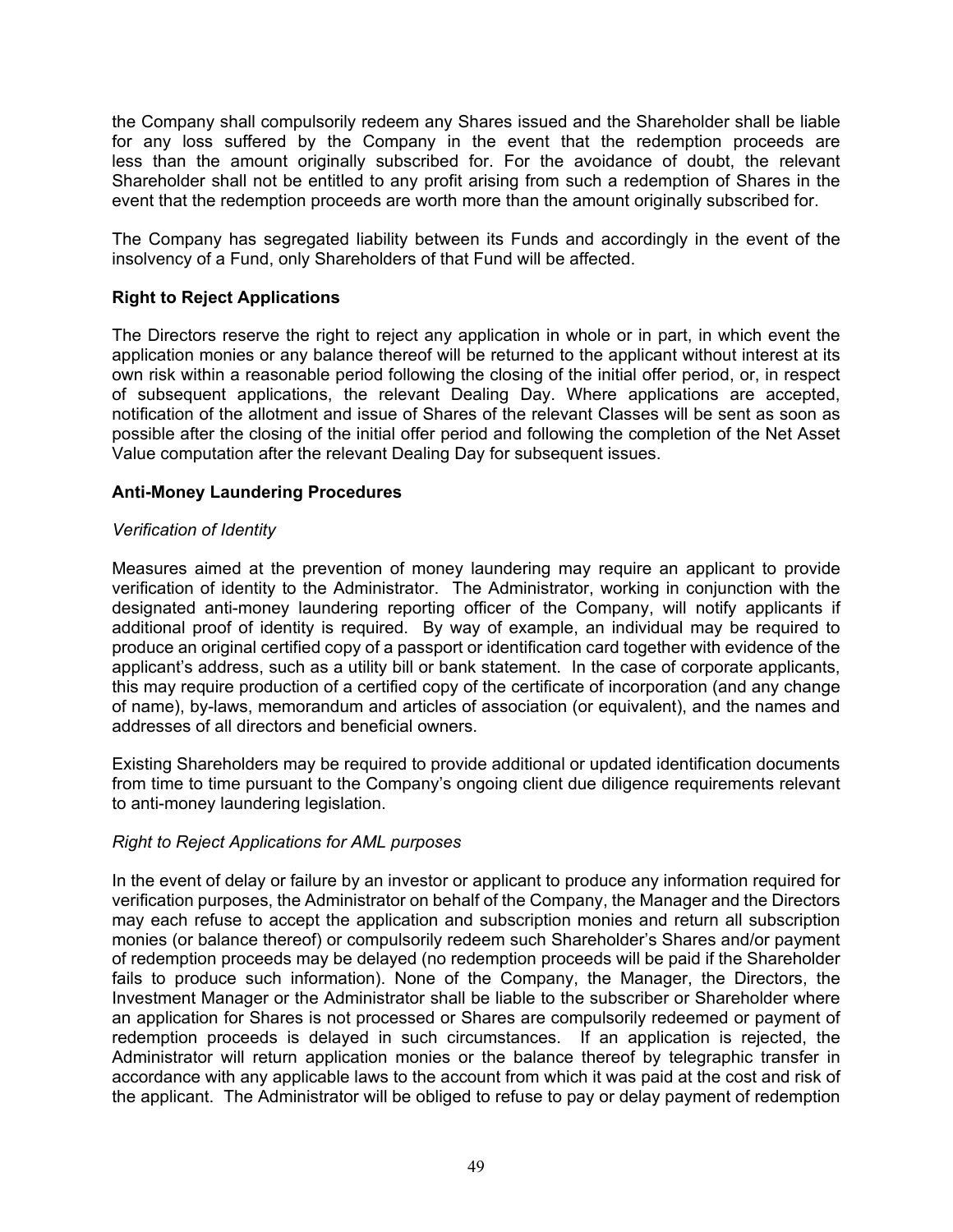proceeds where the requisite information for verification purposes has not been produced by a Shareholder.

# *Right to Terminate Relationship for Anti-Money Laundering purposes*

In the event of failure by an investor or applicant to provide documentation required to complete verification purposes, within a reasonable period of time after subscription, the Administrator on behalf of the Company, the Manager and the Directors may each terminate the relationship with such Shareholder and redeem the Shareholder's Shares. Where such failure to provide the requisite documentation is associated with a suspicion of money-laundering, the Administrator on behalf of the Company, the Manager and the Directors will not be able to return said monies to the relevant former Shareholder until such time as the money laundering concerns are addressed.

# **Written Confirmations of Ownership**

The Administrator shall be responsible for maintaining the Company's register of Shareholders in which all issues, redemptions, conversions, and transfers of Shares will be recorded. Written confirmations of ownership will be issued in relation to the Shares. Shares will be in registered form. The Administrator will not issue a Share certificate in respect of Shares. A Share may be registered in a single name or in up to four joint names. The register of Shareholders will be conclusive evidence of ownership and an extract report of a Shareholder's own entry will be available for inspection by Shareholders upon reasonable notice at the registered office of the Company during normal business hours.

# **In Specie or In Kind Subscriptions**

The Directors, at their discretion reserve the right to accept subscriptions satisfied by way of in specie or in kind transfers of assets, the nature of which shall be within the investment policy and restrictions of the relevant Fund.

Any in specie or in kind subscription that meets the investment criteria will be valued by the Directors in accordance with the valuation procedures of the Company set out in the section "DETERMINATION OF THE NET ASSET VALUE: Calculation of Net Asset value".

The Directors reserve the right to decline to register any prospective investor on the register of Shareholders until the subscriber has been able to prove title to the assets in question and make a valid transfer thereof. Unless otherwise determined by the Directors, any in specie or in kind transfer will be at the investor's risk and the costs of such a transfer will be borne by the investor. Shares will not be issued until the investments have been vested or arrangements are made to vest the investments with the Depositary or its sub-Depositary to the Depositary's satisfaction, and the number of Shares to be issued will not exceed the amount that would be issued if cash equivalent of investments had been invested and the Depositary is satisfied that the terms of such exchange shall not be such as are likely to result in any material prejudice to the existing Shareholders.

# **How to Redeem Shares**

Shareholders may request the redemption of Shares on each Dealing Day at the Redemption Price per Share of the relevant Class calculated as of the Valuation Point in respect of the relevant Dealing Day, subject to any applicable prior notice requirement as may be determined by the Directors.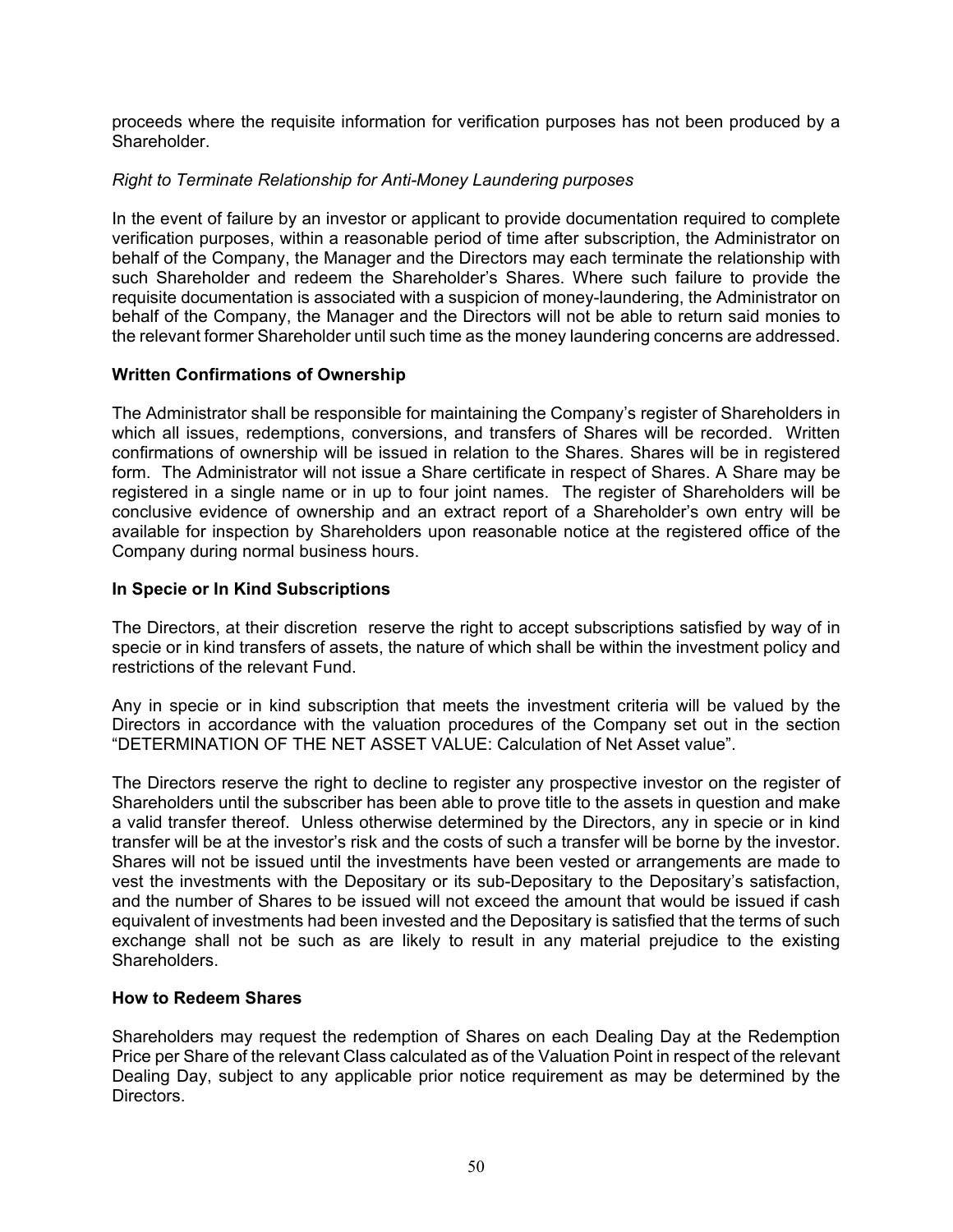The Redemption Price per Share of each Class is calculated in accordance with the procedures referred to under *"*DETERMINATION OF NET ASSET VALUE: Calculation of Subscription and Redemption Prices".

### **Redemption Procedure**

Requests for redemption of Shares should be addressed to the Company c/o the Administrator and may be made by fax or otherwise in writing by way of a signed redemption request as provided for in the Application Form. Requests for redemption by fax may only be processed where payment is made to the bank account specified in the Application Form. To be effective, requests for redemption of Shares, duly completed, must be received by the Administrator by the Dealing Deadline. This notice period may be waived by the Directors in exceptional circumstances provided the request is received prior to the Valuation Point. Other than in the event of a temporary suspension of the determination of the Net Asset Value, or where otherwise determined by the Directors, requests for redemption once made may not be withdrawn.

Redemption requests are not required to be accepted or payment made in respect thereof unless cleared funds are received by the relevant Dealing Deadline and completed documents (including the original Application Form and documentation relating to anti-money laundering prevention checks) are in place in relation to original subscriptions and the anti-money laundering procedures have been completed. No interest is payable to Shareholders in respect of any delay in paying such monies.

In circumstances where there is outstanding documentation on behalf of a Shareholder, the Administrator will process any redemption request received. However, as the investor upon redemption is no longer the holder of the Shares in the Fund the proceeds of that redemption shall remain an asset of the relevant Fund and the investor will rank as a general creditor of the Fund until such time as the Administrator is satisfied that its anti-money laundering procedures have been fully complied with, following which redemption proceeds will be release. To avoid delays in the payment of redemption proceeds, issues in relation to outstanding documentation should be addressed promptly by investors.

The amount payable to a Shareholder upon redemption will be paid in the designated currency of the relevant Class generally within 5 Business Days of the relevant Dealing Day and in any event within 10 Business Days of the deadline for receipt of the redemption request for such Dealing Day.

The Company will, if required by the laws of any relevant jurisdiction, make a withholding from any redemption proceeds payable to a redeeming Shareholder.

Partial redemptions of shareholdings may be effected. The Company will have the right compulsorily to redeem any holding of Shares where the Net Asset Value of that holding is less than the minimum holding applicable to the relevant Class (if any).

Any failure to supply the Company or the Administrator with any documentation requested by them for anti-money laundering or anti-fraud purposes, as described above, may result in a delay in the settlement of redemption proceeds. In such circumstances, the Administrator will process any redemption request received by a Shareholder, however the proceeds of that redemption shall remain an asset of the Fund and the Shareholder will rank as a general creditor of the Company until such time as the Administrator is satisfied that its anti-money-laundering and anti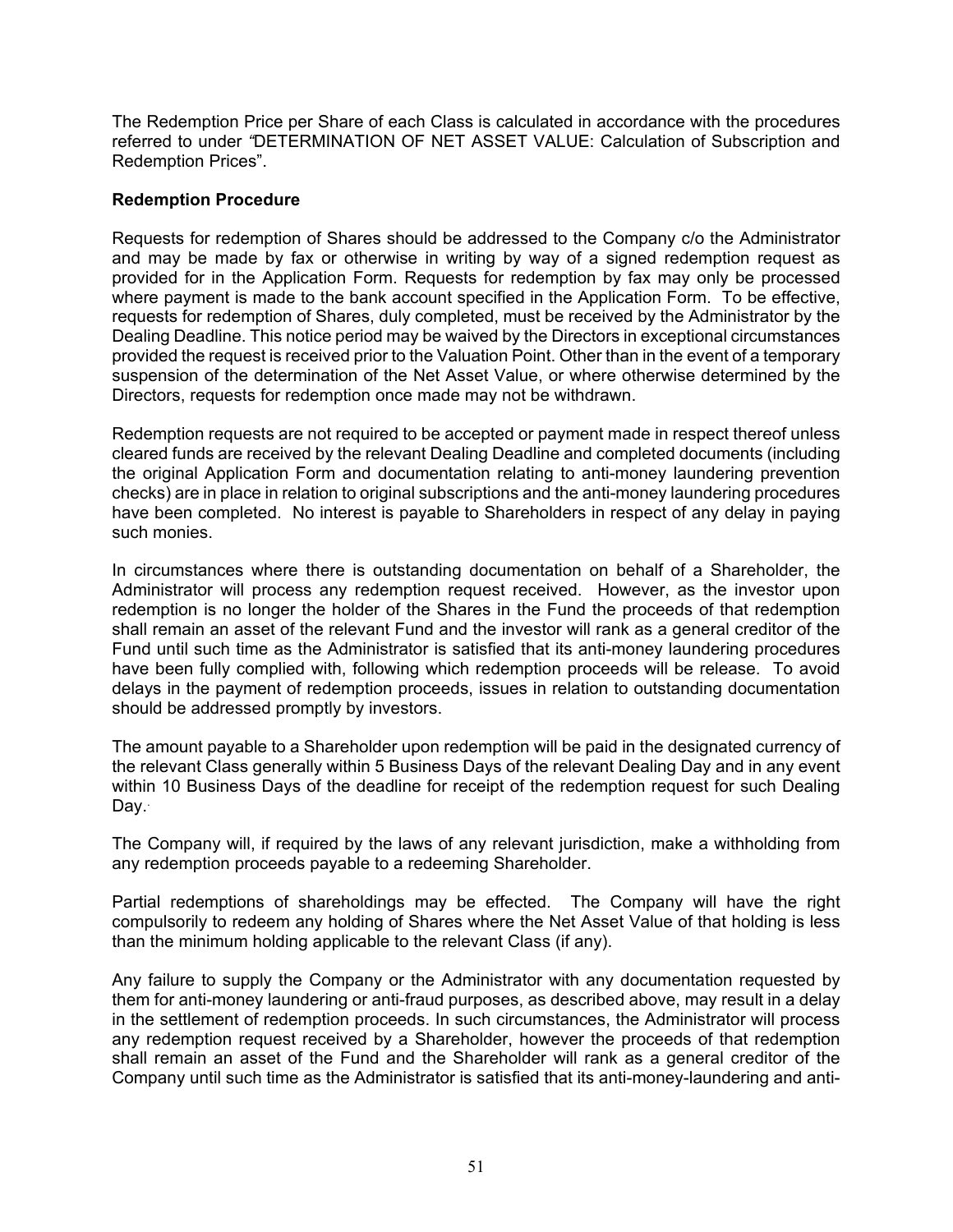fraud procedures have been fully complied with, following which redemption proceeds will be released.

In the event of failure by an investor to provide documentation required to complete the verification process, the Administrator on behalf of the Company and the Directors may each determine that the redemption proceeds of such an investor be held in a non-interest bearing account until such time as all outstanding documentation is provided.

# **Deferral of Redemption Requests**

The Directors following consultation with the Manager reserve the right to refuse to redeem Shares of the Company where the redemptions made and requested in respect of a Dealing Day would otherwise exceed 10% of the Net Asset Value of the relevant Fund as at such Dealing Day. If they so refuse, the requests for redemption on such Dealing Day shall be reduced rateably and the Shares to which each request relates which are not redeemed by reason of such refusal shall be treated as if a request for redemption had been made in respect of each subsequent Dealing Day until all the Shares to which the original request related have been redeemed.

The Constitution provides that the Directors may set limits on the number of Shares that the Company will be obliged to redeem lower than the prescribed levels outlined above, from time to time, in accordance with the requirements of the Central Bank. This power may be exercised by the Directors following consultation with the Manager and acting in the best interests of Shareholders, with the consent of the Depositary, in extraordinary market circumstances.

### **In Specie or In Kind Redemptions**

The Directors following consultation with the Manager may with the consent of the redeeming Shareholder satisfy any request for redemption of Shares in whole or in part by the transfer in specie or in kind to such Shareholder of assets of the Company having a value equal to the Redemption Price for the Shares redeemed as if the redemption proceeds were paid in cash less any expenses of the transfer. Where such request for redemption represents 5% or more of the Net Asset Value of the Company, the Directors following consultation with the Manager may in their absolute discretion arrange to satisfy a redemption in whole or in part in specie or in kind by way of the transfer of shares, securities and/or other assets of the Company's portfolio having a value equal to the Redemption Price for the Shares redeemed as if the redemption proceeds were paid in cash. In this event the Company will, if requested, sell the assets on behalf of the Shareholder. The costs of effecting such transfer or sale shall be deducted from the redemption proceeds. In the case of a redemption in specie or in kind, the asset allocation will be subject to the prior approval of the Depositary in accordance with the requirements of the Central Bank.

# **Compulsory Redemption or Transfer**

The Company may compulsorily redeem all of the Shares of the Company if the Net Asset Value of the Company is less than US\$ 30,000,000 or compulsorily redeem all of the Shares of a Fund if the Net Asset Value of that Fund is less than US\$ 30,000,000.

The Company has the right at any time compulsorily to redeem or transfer Shares if in the reasonable belief of the Directors such Shares are acquired or held directly or beneficially by: (i) any person in breach of the law or requirements of any country or governmental authority by virtue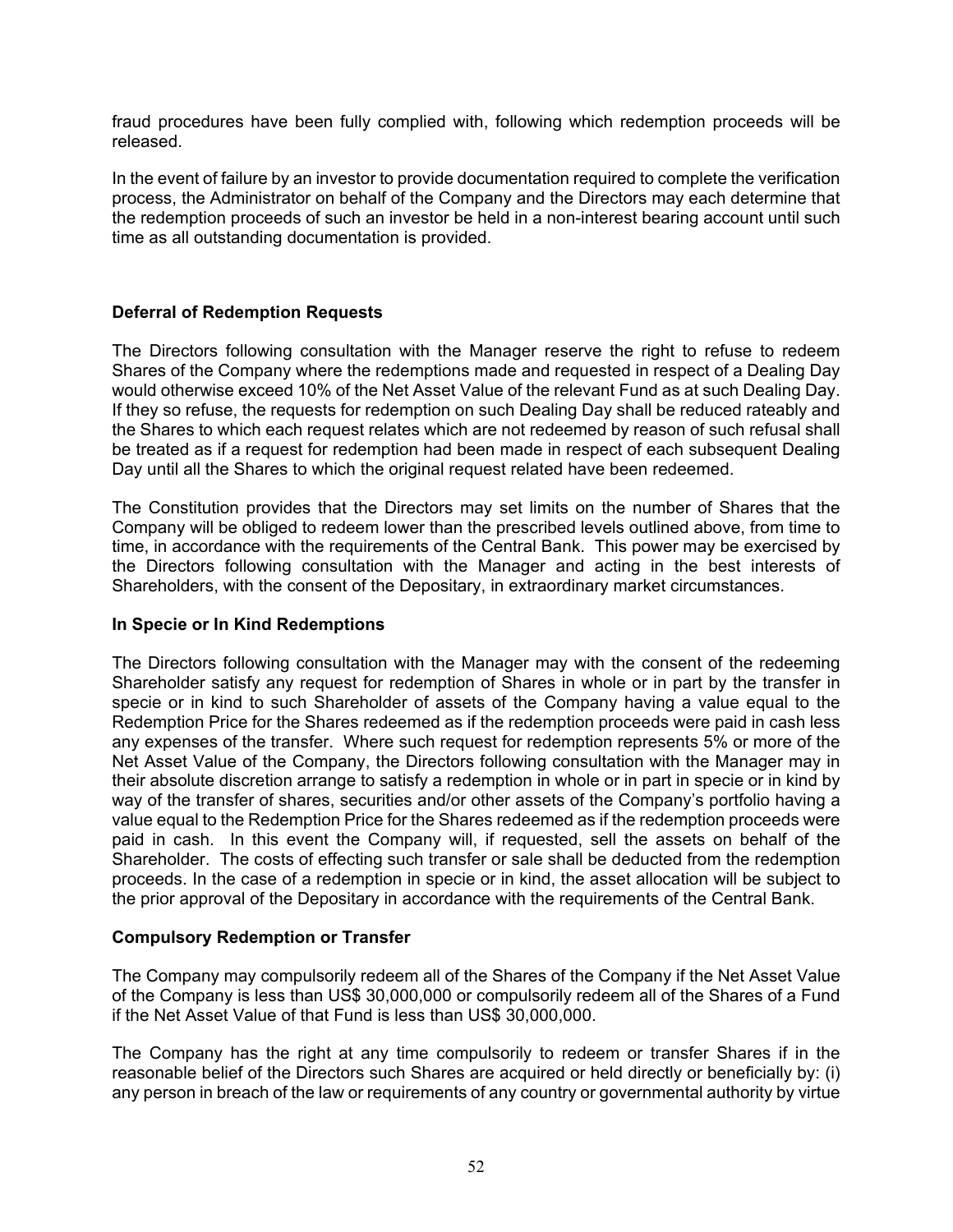of which such person is not qualified to hold Shares including without limitation any exchange control regulations; (ii) by any person who holds less than the minimum holding for the relevant Class (if any) or who does not supply any information or declaration required under the Constitution or the Application Form; (iii) where the continued ownership of such Shares by the Shareholder is deemed to be harmful or injurious to the business or reputation of the Company or a Fund; or (iv) by any person or persons in circumstances (whether directly or indirectly affecting such person or persons and whether taken alone or in conjunction with any other person or persons, connected or not, or any other circumstance appearing to the Directors to be relevant) which in the opinion of the Directors might result in the Company or Fund or the Shareholders as a whole or of any Fund or Class incurring any liability to taxation or suffering legal, pecuniary, regulatory or material administrative disadvantage which the Company or Fund or the Shareholders as a whole or of any Class might not otherwise have incurred or suffered.

Any such compulsory redemption or compulsory transfer shall, as determined by the Directors taking due account of the interests of the remaining Shareholders of a Fund or Class, be made at a price equal to the Redemption Price less interest accrued or costs or penalties, if any.

The Company may apply the proceeds of such compulsory redemption or transfer in the discharge of any taxation or withholding tax arising as a result of the holding or beneficial ownership of Shares by a Shareholder including any interest or penalties payable thereon. Each Shareholder will indemnify and keep the Company indemnified against loss arising to the Company by reason of the Company becoming liable to account for tax on the occurrence of an event giving rise to a charge to taxation.

# *Transfer of Shares*

All transfers of Shares shall be effected by transfer in writing in any usual or common form and every form of transfer shall state the full name and address of the transferor and the transferee. The instrument of transfer of a Share shall be signed by or on behalf of the transferor and the transferee and the form must be submitted to the Administrator in writing or via fax. The transferor shall be deemed to remain the holder of the Share until the name of the transferee is entered in the Share register in respect thereof. Where the transferee is not an existing Shareholder in a Fund, the transferee must complete an Application Form and comply with the relevant anti-money laundering procedures.

The Directors may decline to register any transfer of Shares if in consequence of such transfer the transferor or transferee would hold less than the minimum holding for the relevant Fund (if any) or would otherwise infringe the restrictions on holding Shares outlined above or otherwise be inconsistent with the terms of this Prospectus. The registration of transfers may be suspended at such times and for such periods as the Directors may from time to time determine, provided always that such registration shall not be suspended for more than 30 days in any year. The Directors may decline to register any transfer of Shares unless the instrument of transfer is deposited at the registered office of the Company or at such other place as the Directors may reasonably require together with such other evidence as the Directors may reasonably require to show the right of the transferor to make the transfer.

# **Withholdings and Deductions**

The Company may be required to account for tax on the value of the Shares redeemed or transferred at the applicable rate unless it has received from the transferor a declaration in the prescribed form confirming that the Shareholder is not an Irish Resident or unless the Company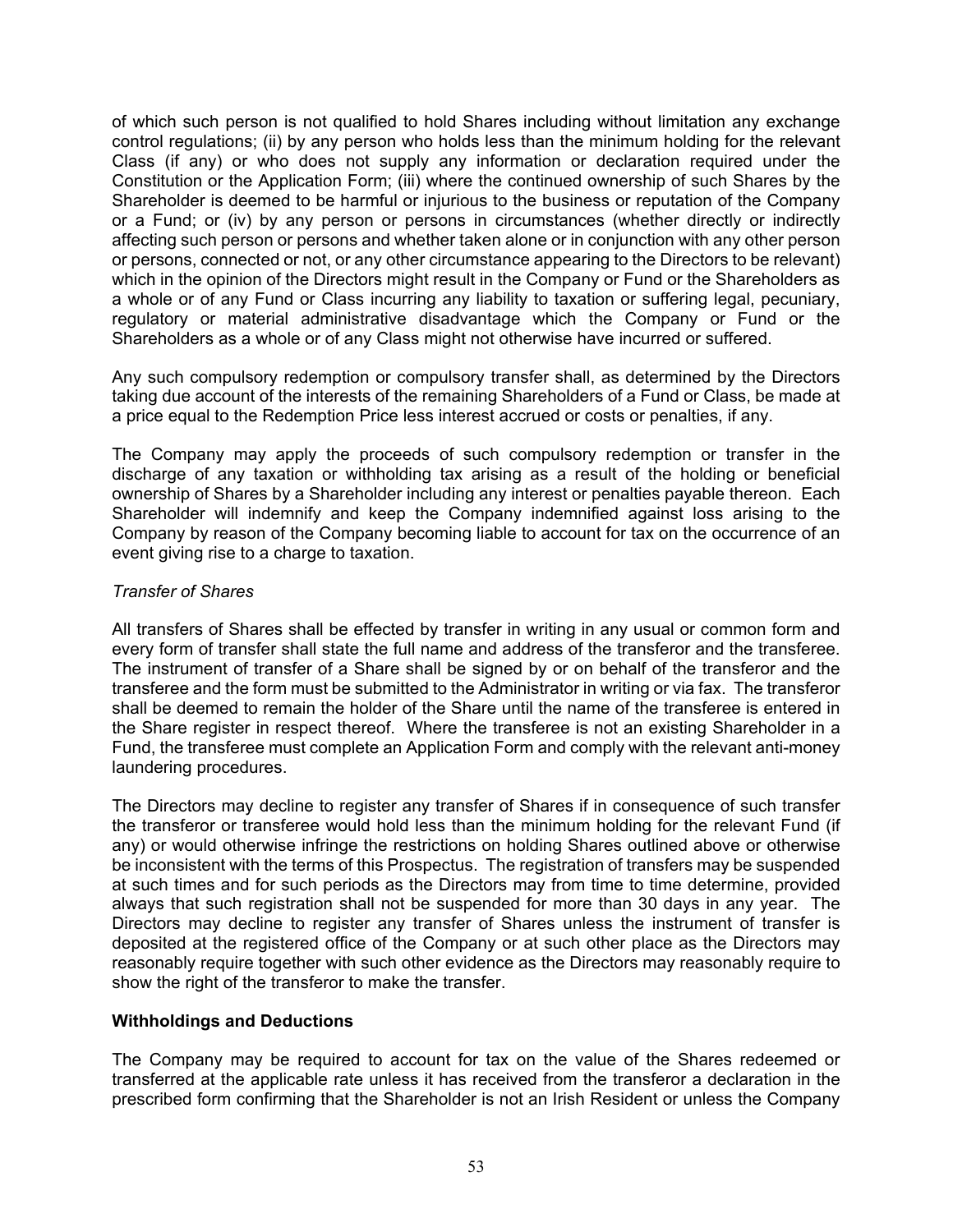has implemented equivalent measures acceptable to the Irish Revenue Commissioners prohibiting the sale of Shares to Irish Resident investors in respect of whom it is necessary to deduct tax (see the section "TAXATION" below for further details). The Company reserves the right to redeem such number of Shares held by a transferor as may be necessary to discharge the tax liability arising therefrom. The Company reserves the right to refuse to register a transfer of Shares until it receives a declaration as to the transferee's residency or status in the form prescribed by the Irish Revenue Commissioners.

# **Conversion of Shares**

With the consent of the Directors , a Shareholder may convert Shares of one Fund or Class into Shares of another Fund or Class on giving notice to the Administrator in such form as the Company or its delegate may require provided that all the criteria for applying for Shares in the new Fund or Class have been complied with and that such conversion is in accordance with the terms of this Prospectus. Conversion is not intended to facilitate short-term or excessive trading. The conversion is effected by arranging for the redemption of Shares of one Fund and subscribing for the Shares of the other Fund with the proceeds.

Conversion will take place in accordance with the following formula:

$$
NS = \frac{[(A \times B - (Tc)) \times C]}{D}
$$

where:

- $NS =$  the number of Shares in the new Fund to be allotted;
- A = the number of the Shares in the original Fund to be converted;
- B  $=$  the Redemption Price of the Shares in the original Fund to be converted on the relevant Dealing Day;
- $C =$  the currency conversion factor (if any) as determined by the Directors as representing the effective rate of exchange on the relevant Business Day between the Base Currency of the original Fund or designated currency of the original Class and the new Fund (where the base currencies or designated currencies are different);
- D = the Subscription Price per Share in the new Fund applicable to subscription applications received on the relevant Dealing Day plus; and
- Tc *=* a conversion fee (where applicable) incurred in connection with the proposed transaction which shall not in any event exceed 3% of the Net Asset Value per Share.

If NS is not an integral number of Shares the Directors reserve the right to issue fractional Shares in the new Fund or Class or to return the surplus arising to the Shareholder seeking to convert the Shares.

The length of time for completion of a conversion will vary depending on the Fund(s) involved and the time when the conversion is initiated. In general, the length of time for completion of a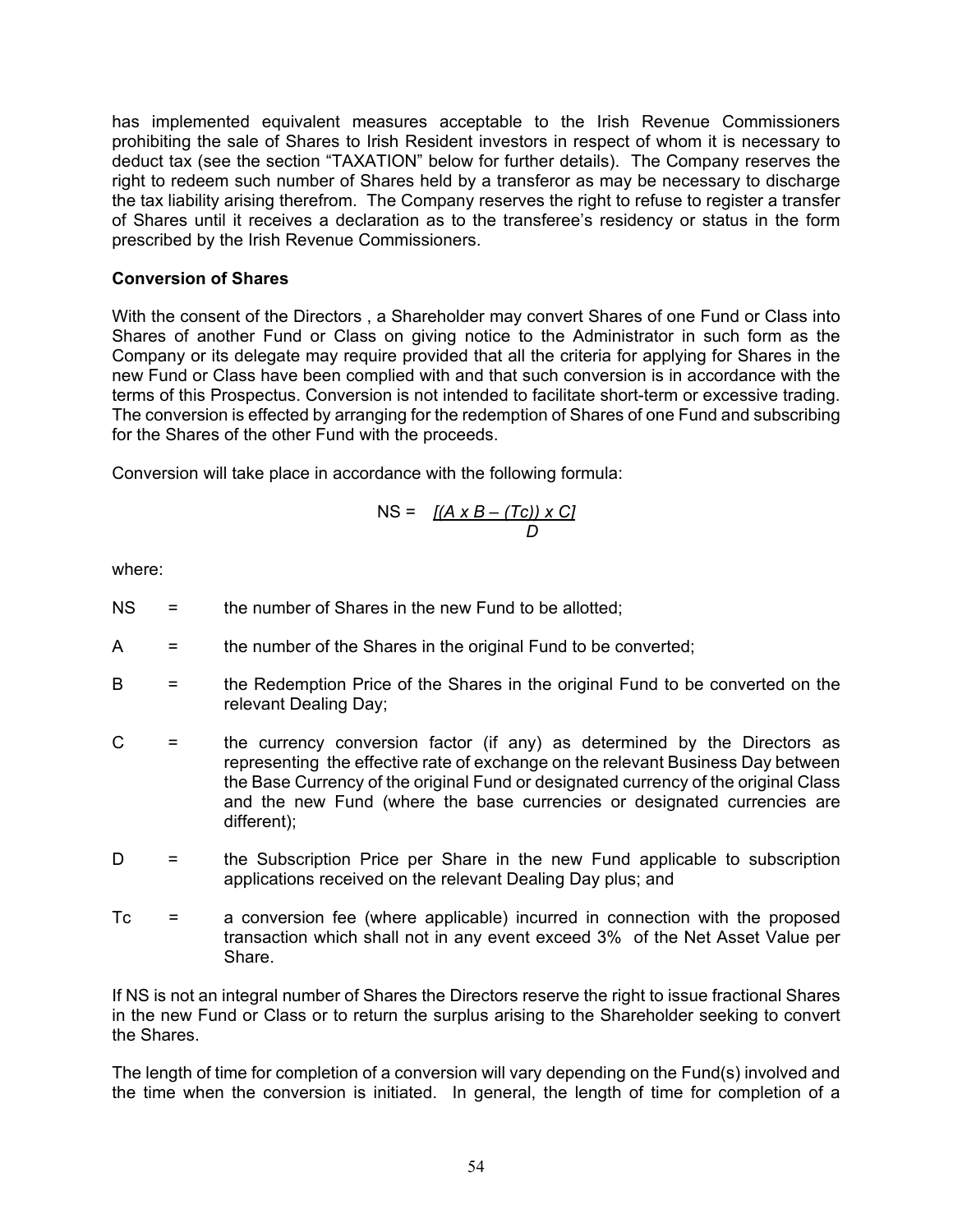conversion will depend upon the time required to obtain payment of redemption proceeds from the Fund whose Shares are being acquired. As the conversion of Shares requires the consent of the Directors, once a request is made the need for such consent may result in Shares being converted on a Dealing Day subsequent to the Dealing Day on which the Shareholder initially wished to have the Shares converted. Any conversion will take place at prevailing exchange rates as the value of the Shares expressed in the Class currency in which the Shareholder wishes to have the Shares converted to and will be subject to exchange rate risk in relation to the Base Currency.

# **Excessive Trading**

Investment in the Fund(s) is intended for medium to long-term purposes only. The Company will take reasonable steps to seek to prevent excessive short-term trading. Excessive short-term trading (or market timing) into and out of a Fund or other abusive trading practices may disrupt portfolio investment strategies and may increase expenses, and adversely affect investment returns, for all Shareholders, including long-term Shareholders who do not generate these costs. The Company reserves the right to reject any application for Shares (including any conversion or transfer requests) by any investor or group of investors for any reason without prior notice, including, in particular, if it believes that the trading activity would be disruptive to a Fund. For example, the Company may refuse a subscription order (or to execute a transfer request) if the Investment Manager believes it would be unable to invest the money effectively in accordance with a Fund's investment policy or a Fund would otherwise be adversely affected due to the size of the transaction, frequency of trading or other factors.

The trading history of accounts under common ownership or control may be considered in enforcing these policies. Transactions placed through the same financial intermediary on an omnibus basis may be deemed a part of a group for purposes of this policy and may be rejected in whole or in part by a Fund.

Transactions accepted by a financial intermediary in violation of the Company's excessive trading policy are not deemed accepted by the Company and may be cancelled or revoked by the Company on the next Business Day following receipt.

Investors should be aware that there are practical restraints both in determining the policy which is appropriate in the interests of long term investors, and in applying and enforcing such policy. For example, the ability to identify and prevent covert trading practices or short-term trading where investors act through omnibus accounts is limited. Also, investors such as fund of funds and asset allocation funds will change the proportion of their assets invested in a Fund in accordance with their own investment mandate or investment strategies. The Company will seek to balance the interests of such investors in a way that is consistent with the interests of long-term investors but no assurance can be given that the Company will succeed in doing so in all circumstances. For example, it is not always possible to identify or reasonably detect excess trading that may be facilitated by financial intermediaries or made difficult to identify by the use of omnibus accounts by those intermediaries.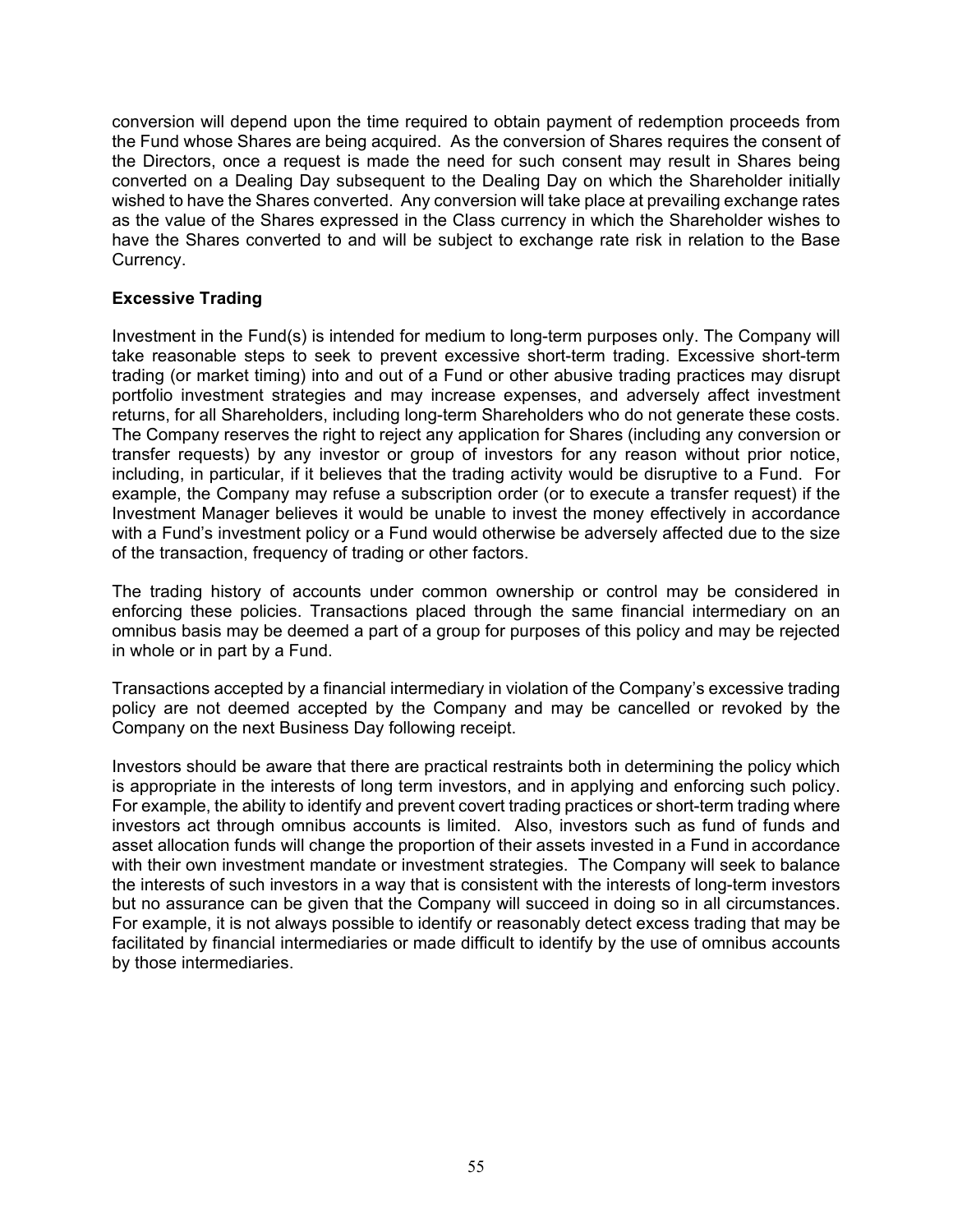The Company will endeavour to monitor "round trips". A "round trip" is a redemption or conversion out of a Fund (by any means) followed by a purchase or conversion back into the same Fund (by any means). The Company may limit the number of round trips carried out by a Shareholder.

# **Data Protection Notice**

Prospective investors should note that by completing the Application Form they are providing personal information, which may constitute personal data within the meaning of the Irish Data Protection Act, 1988, as amended by the Data Protection (Amendment) Act, 2003 (the "Data Protection Legislation"). This data will be used for the purposes of client identification, administration, transfer agency, statistical analysis, research and disclosure to the Company, its delegates, and agents. By signing the Application Form, prospective investors acknowledge that they are providing their consent to the Company, its delegates and its or their duly authorised agents and any of their respective related, associated or affiliated companies obtaining, holding, using, disclosing, and processing the data for any one or more of the following purposes: (i) to manage and administer the investor's holding in the Company and any related accounts on an ongoing basis; (ii) for any other specific purposes where the investor has given specific consent; (iii) to carry out statistical analysis and market research; (iv) to comply with legal, tax and regulatory obligations applicable to the investor and the Company including legal obligations under company law, tax law and anti-money laundering legislation; (v) for disclosure or transfer, whether in Ireland or countries outside of the EEA, including without limitation the U.S., which countries may not have the same data protection laws as Ireland, to third parties including financial advisors, regulatory bodies, taxation authorities, auditors, technology providers, or to the Company and its delegates and its or their duly appointed agents and any of their respective related, associated or affiliated companies for the purposes specified above; or (vi) for other legitimate business interests of the Company.

Additionally, by signing the applicable form, prospective investors acknowledge and accept that the Company and/or its delegate, for purposes of FATCA, may be required to disclose personal data relating to U.S. Reportable Accounts and, in certain cases, their Controlling U.S. Persons and nonparticipating FFIs (as defined in FATCA), to the Irish Revenue Commissioners and the U.S. Internal Revenue Service, under FATCA who may exchange this information with the tax authorities of participating CRS jurisdictions. In addition, the Company and/or its delegate may be required to disclose personal data regarding individuals in CRS jurisdictions to the Irish Revenue Commissioners and/or the tax authorities of the country or countries in which the financial accounts are maintained and subsequently exchanged with tax authorities of another country or countries in which a Shareholder may be resident pursuant to the CRS. Further information can be obtained from the Automatic Exchange of Information webpage of revenue.ie (www.revenue.ie/en/business/aeoi).

Pursuant to the Data Protection Legislation, investors have a right of access to their personal data kept by the Company and the right to amend and rectify any inaccuracies in their personal data held by the Company by making a request to the Company in writing.

The Company is a data controller within the meaning of the Data Protection Legislation and undertakes to hold any personal information provided by investors in confidence and in accordance with the Legislation.

The General Data Protection Regulation or "GDPR", Regulation (EU) 2016/679, was adopted on 27 April 2016 and becomes enforceable in EU member States including Ireland from 25 May 2018 (the "Effective Date"), when it will replace the existing European data protection regime provided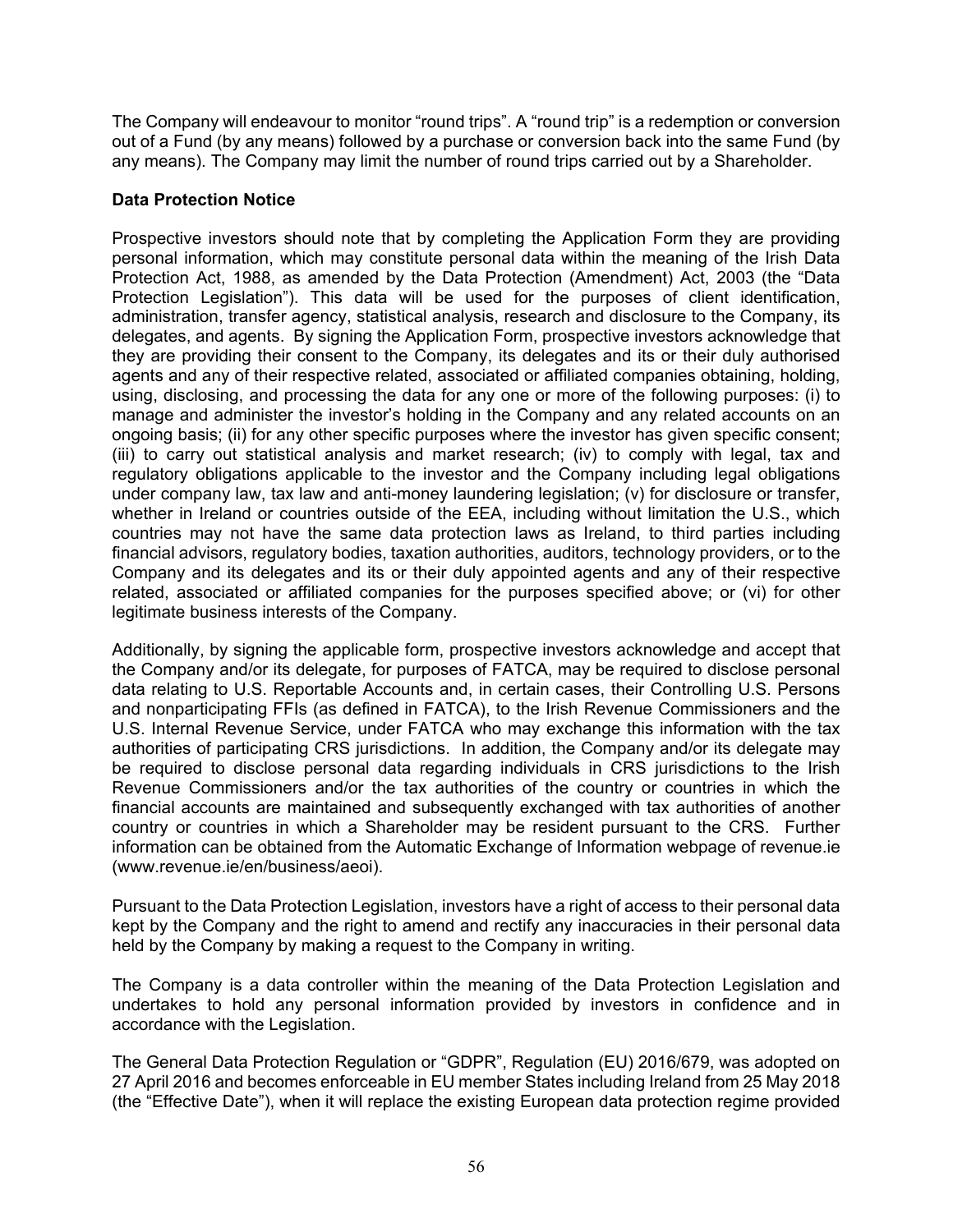for in the Data Protection directive (officially Directive 95/46/EC) of 1995, as amended, and which was implemented in Ireland through the Data Protection Legislation. The GDPR will significantly revise the current legal regime relating to the collection, control and processing of personal data from the Effective Date. The Company will implement procedures in advance of the Effective Date in accordance with GDPR including an update to the Application form.

# **Point of Sale Disclosure**

MiFID II requires certain distribution agents appointed by the Investment Manager (in its capacity as distributor of the Company) to disclose to Shareholders and potential Shareholders on an exante and ex-post basis a reasonable estimation of all costs and charges related to an investment in a Class of Shares of a Fund (e.g., management fees, custodian fees, exit and entry charges, research charges, etc.). The Investment Manager intends to provide such distribution agents with the requisite information for such agents to comply with their point of sale obligations under MiFID II.

# **DETERMINATION OF NET ASSET VALUE**

# **Calculation of Net Asset Value**

Except when the determination of the Net Asset Value has been temporarily suspended in the circumstances set out in the section "Temporary Suspension of Valuation of the Shares and of Sales and Redemptions" below, the Net Asset Value of the assets of the Company will be calculated as at the Valuation Point and rounding the resulting total to two decimal places (or such other number of decimal places as the Directors in consultation with the Manager and Administrator may determine) in respect of each Dealing Day or more frequently if required by the Manager.

The Net Asset Value of a Fund is the value of assets less the total liabilities of a Fund. These assets include the sum of all cash, accrued interest and the value of all investments held by the Company which are in each case so attributable. Total liabilities include borrowings, all accrued expenses and any contingencies (including tax) for which reserves are determined to be required which are in each case so attributable.

The method of calculating the value of the assets of a Fund is as follows:-

- (a) the value of an investment which is quoted, listed or normally dealt in on a Regulated Market shall be the last traded price (or if no last traded price is available the latest mid-market price) on such Regulated Market as at the Valuation Point provided that:
	- i. if an investment is quoted, listed or normally dealt in on more than one Regulated Market, the Directors may, in their absolute discretion, select any one of such markets for the foregoing purposes (provided that the Directors have determined that such market constitutes the main market for such investment or provides the fairest criteria for valuing such securities) and once selected a market shall be used for future calculations of the Net Asset Value with respect to that investment unless the Directors (with the approval of the Depositary) otherwise determine;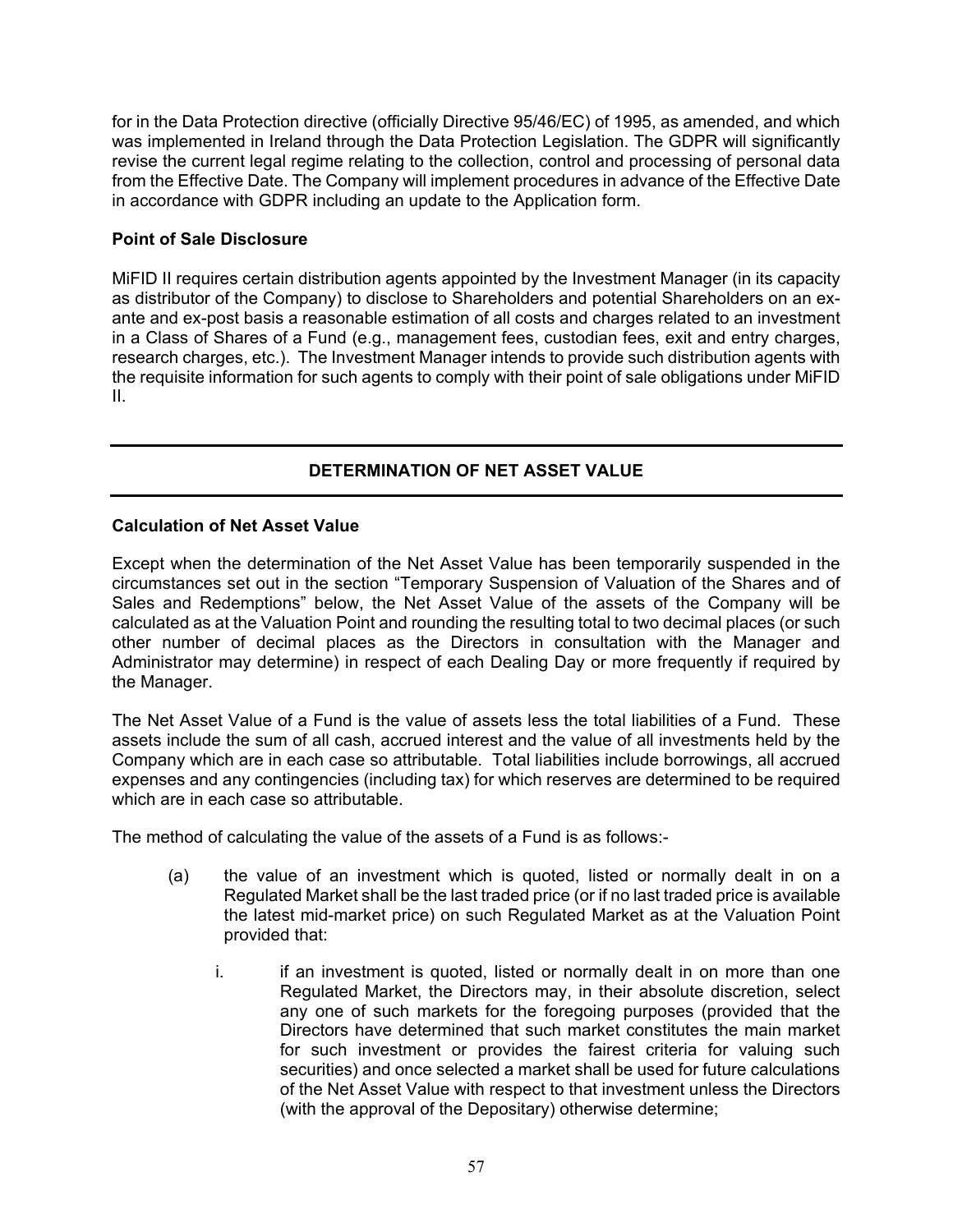- ii. in the case of any investment which is quoted, listed or normally dealt in on a Regulated Market but in respect of which for any reason, prices on that market may not be available at any relevant time, or, in the opinion of the Directors, may not be representative, the value thereof shall be the probable realisation value thereof estimated with care and in good faith by a competent person, firm or association (including the Investment Manager) appointed by the Directors following consultation with the Manager and approved for the purpose by the Depositary; and
- iii. iii. in the case of any investment which is quoted, listed or normally dealt in on a Regulated Market but which was acquired at a premium or at a discount outside or off the relevant market, the level of premium or discount at the date of valuation may be taken into account when valuing such investment provided the Depositary ensures that the adoption of such procedure is justifiable in the context of establishing the probable realisation value thereof.
- (b) the value of any investment which is not quoted, listed or normally dealt in on a Regulated Market shall be the probable realisable value estimated with care and in good faith by a competent person, firm or association (including the Manager/ Investment Manager) appointed by the Directors following consultation with the Manager and approved for the purpose by the Depositary;
- (c) the value of prepaid expenses, cash dividends and interest declared or accrued as aforesaid and not yet received shall be deemed to be the full amount thereof unless in any case the Directors are of the opinion that the same is unlikely to be paid or received in full in which case the value thereof shall be arrived at after making such discount as the Directors following consultation with the Manager may consider appropriate in such case to reflect the true value thereof;
- (d) the value of cash (in hand or deposit) is valued at face/nominal value plus accrued interest from the date on which the same were acquired or made;
- (e) the value of units or shares in Underlying Collective Investment Schemes (other than those valued pursuant to paragraph (a) above) shall be valued at the latest available net asset value as published by the relevant collective investment scheme or (if bid and offer prices are published) the latest published bid price;
- (f) the value of exchange traded FDIs shall be based on the settlement price, as determined by the market in question, as at the Valuation Point, provided that where it is not the practice for the relevant market to quote a settlement price or such settlement price is not available for any reason as at the Valuation Point, such value shall be the probable realisation value thereof estimated with care and in good faith by a competent person, firm or association (including the Manager/Investment Manager) appointed by the Directors following consultation with the Manager and approved for the purpose by the Depositary;
- (g) the value of forward foreign exchange contracts which are dealt on a Regulated Market shall be calculated by reference to freely available market prices at which a new forward contract of the same size, currency and maturity could be effected at the Valuation Point, provided that if such market price is not available for any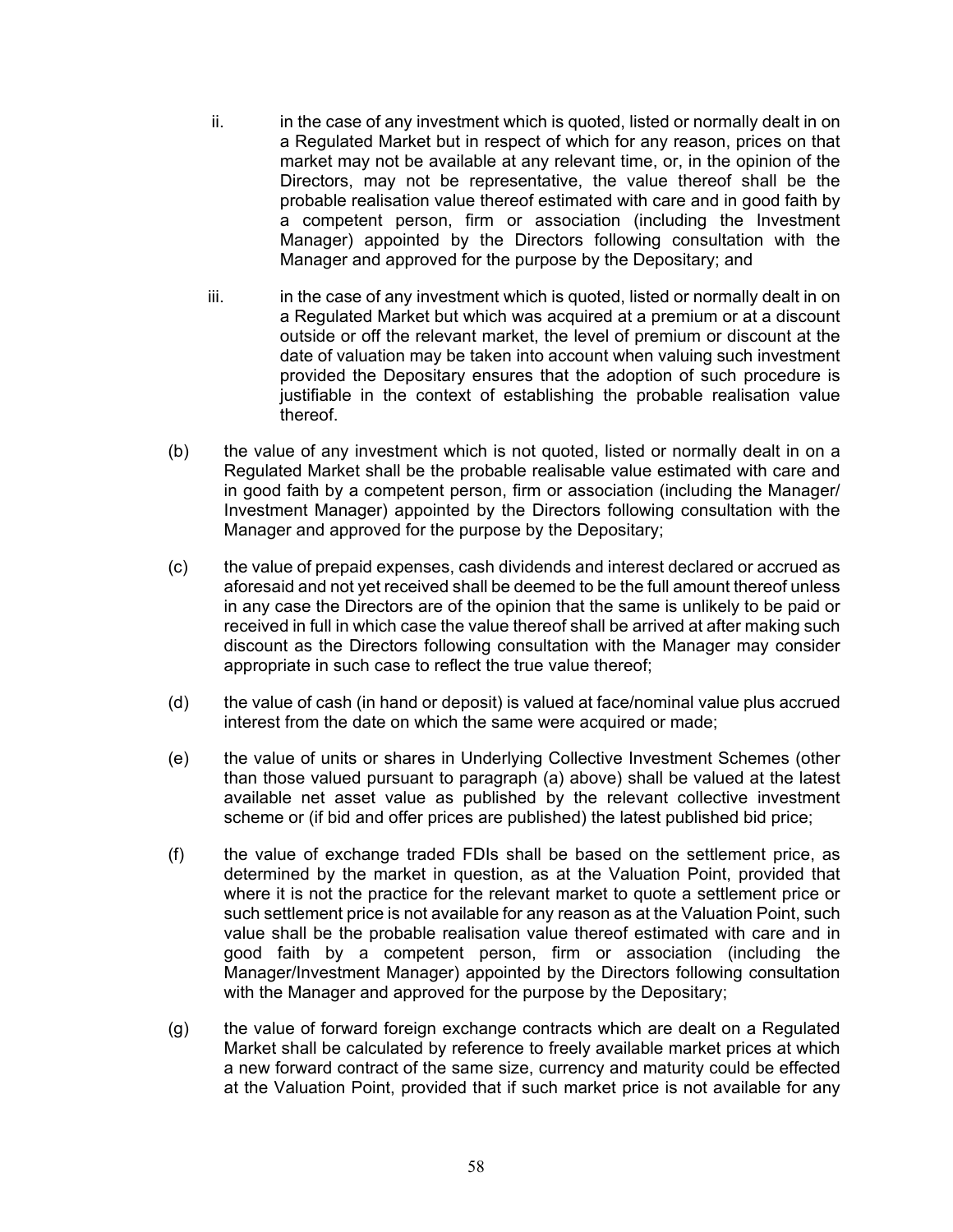reason, such value shall be calculated in the same manner as over the counter FDI outlined in paragraph (h) below;

- (h) the value of any over the counter ("OTC") FDI shall be:
	- i. the valuation from the counterparty provided that such valuation is provided on a daily basis and verified at least weekly by a person independent of the counterparty and who is approved for the purpose by the Depositary; or
	- ii. where an alternative valuation is used (i.e. a valuation that is provided by a competent person, firm or association (including the Investment Manager) appointed by the Directors following consultation with the Manager and approved for that purpose by the Depositary, the valuation principles employed must follow best international practice established by bodies such as IOSCO (International Organisation for Securities Commission) and AIMA (the Alternative Investment Management Association). Any such valuation shall be reconciled to that of the counterparty on a monthly basis and if significant differences arise the Company shall arrange for these to be investigated promptly and seek explanations from the relevant parties.
- (i) the value of interest rate swap contracts shall be valued in accordance with paragraph (h) above or, alternatively, by reference to freely available market quotations.
- (j) the value of certificates of deposit, where they do not fall under (a) above shall be valued if the Directors deem it necessary by reference to the latest available sale price for certificates of deposit of like maturity, amount and credit risk at the Valuation Point or, if such price is not available, at the latest bid price or, if such price is not available or is unrepresentative in the opinion of Directors of the value of such certificates of deposit, at the probable realisation value estimated with care and in good faith by a competent person, firm or association (including the Investment Manager) appointed by the directors following consultation with the Manager and approved for the purpose by the Depositary;
- (k) the value of short-term money market instruments shall be valued using the amortised cost method of valuation only in relation to Funds which comply with the Central Bank's requirements for short-term money market funds and where a review of the amortised cost method of valuation vis-à-vis market valuation will be carried out in accordance with the Central Bank's guidelines;
- (l) the value of money market instruments in a non-money market fund shall be valued on an amortised basis in accordance with the Central Bank's requirements; and
- (m) the Directors may, with the approval of the Depositary, adjust the value of any investment if having regard to its currency, marketability, applicable interest rates, anticipated rates of dividend, maturity, liquidity or any other relevant considerations, they consider that such adjustment is required to reflect the fair value thereof.

In the event of it being impossible or incorrect to carry out a valuation of a specific asset in accordance with the valuation rules set out in paragraph (a) to (m) above, or if such valuation is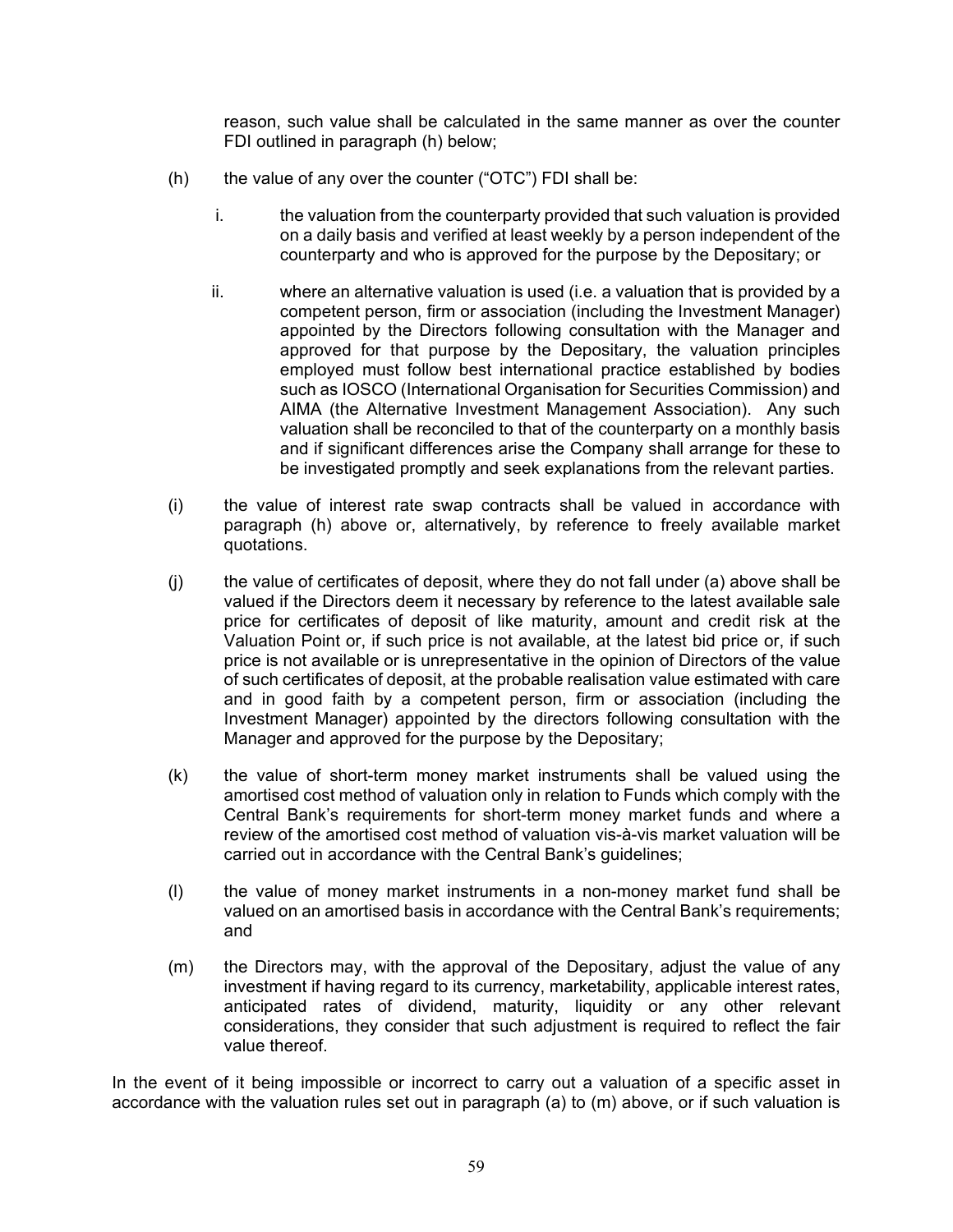not representative of an asset's fair market value, the Directors (or their delegate) are entitled to use other generally recognised valuation methods in order to reach a proper valuation of that specific asset, provided that the Directors following consultation with the Manager deem it necessary and any alternative method of valuation is approved by the Depositary. The rationale or methodologies used to determine the alternative method of valuation will be clearly documented by the Company. The Net Asset Value of the assets of a Fund will be expressed in the Base Currency. The value of any assets or liabilities expressed in terms of currencies other than the Base Currency will be translated into the Base Currency of the relevant Fund at prevailing market rates as determined by the Administrator.

None of the Directors, the Manager, the Company, the Depositary, the Administrator or the Investment Manager shall have any liability in the event that any price or valuation used in good faith in connection with the above procedures proves to be an incorrect or an inaccurate estimate or determination of the price or value of any part of the property of the Company.

# **No liability for breach of investment policies or NAV errors from third party pricing sources**

The Administrator is not, and nor shall be, responsible for the management of the Company's investments or any other assets of the Company, including (but not limited to) the management, verification and/or monitoring of adherence to the investment policies, objectives, guidelines and restrictions applicable thereto from time to time. Consequently, the Administrator is not, nor shall be, liable to the Company, the Shareholders or the Investment Manager or any other person for any loss or damage suffered by any such person as a result of any breach of investment policies, objectives, guidelines and/or restrictions applicable in respect of the Company. Without prejudice to the foregoing, any procedures implemented by the Administrator to monitor compliance by the Company with its investment policies, objectives, guidelines and/or restrictions shall not be relied upon by the Company, the Investment Manager or any other person as being accurate or complete. The Company shall be solely responsible for compliance with any notification or other requirement of any jurisdiction relating to or affecting the Company's beneficial ownership of the Investments and the Administrator shall incur no liability for any loss, expense claim or liability suffered as a result of non-compliance with such requirements.

In calculating the Net Asset Value of the Company, the Administrator shall not be liable for any loss suffered by the Company by reason of any error resulting from any inaccuracy in the information provided by any pricing service. In circumstances where the Administrator is directed by the Company to use particular pricing services, brokers, market makers or other intermediaries, the Administrator shall not be liable for any loss suffered by the Company or any Shareholder by reason of error in the calculation of Net Asset Value resulting from any inaccuracy in the information provided by such pricing services, brokers, market makers or other intermediaries.

# **Calculation of Net Asset Value per Share**

The Net Asset Value of a Fund calculated as provided above shall be allocated between each Class in accordance with the respective values in the Base Currency, represented by subscriptions and redemptions of Shares of each Class received or made from time to time and as further adjusted for any dividends paid.

Where different entitlements, costs or liabilities apply in respect of different Classes, these are for this purpose excluded from the initial calculation of the Net Asset Value and shall be applied separately to the Net Asset Value allocated to each relevant Class. The portion of the Net Asset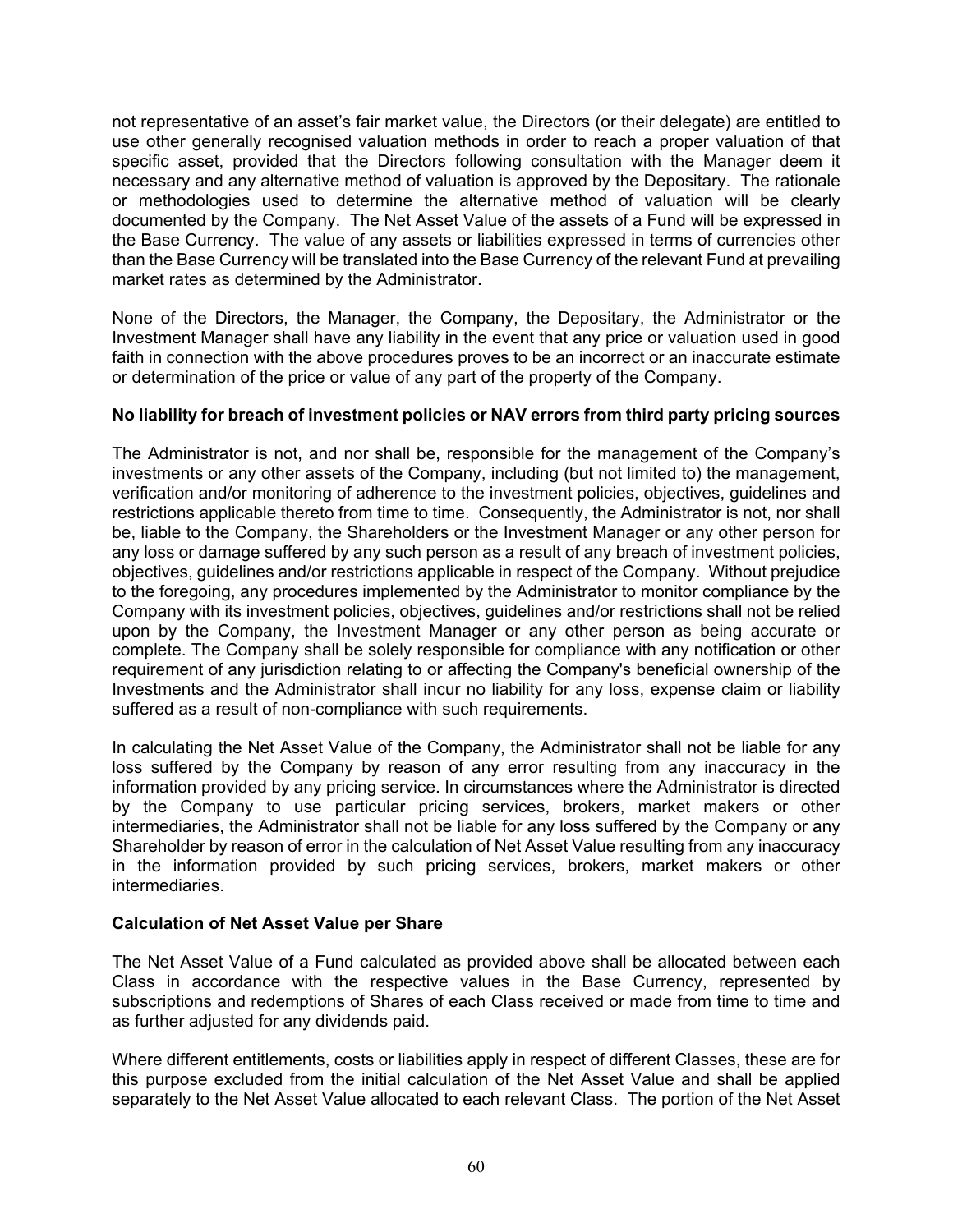Value attributable to each Class shall then be converted into the relevant currency of denomination of the Class (if different) at prevailing exchange rates applied by the Administrator and shall be divided by the number of Shares of the relevant Class in issue as at the relevant Valuation Point in order to calculate the Net Asset Value per Share of the relevant Class.

# **Publication of the Prices of the Shares**

The most-up-to-date Net Asset Value per Share of each Fund is published on Bloomberg on each Dealing Day. In addition, the most-up-to-date Net Asset Value per Share of each Fund is available on request from the Administrator during normal business hours.

### **Calculation of Subscription and Redemption Prices**

#### *Subscription Prices*

The price at which Shares of each Class may be subscribed on a Dealing Day is the Subscription Price per Share of the relevant Class and is calculated as at the Valuation Point in respect of the relevant subscription Dealing Day.

The Subscription Price per Share of each Class is ascertained by:-

- (a) determining the Net Asset Value per Share of the relevant Class as at the Valuation Point for the relevant Dealing Day;
- (b) adding thereto a provision for Duties and Charges, if the Directors so determine; and
- (c) in the event of subscription applications exceeding redemption requests for any Dealing Day, and if the Directors following consultation with the Manager so determine, adding thereto such provision representing an Anti-Dilution Levy to provide for dealing costs and preserve the value of the underlying assets of the relevant Fund as the Directors may determine.

#### *Redemption Prices*

The price at which Shares may be redeemed on a Dealing Day is the Redemption Price per Share of the relevant Class and is calculated as at the Valuation Point in respect of the relevant redemption Dealing Day.

The Redemption Price per Share of the relevant Class is ascertained by:-

- (a) determining the Net Asset Value per Share of the relevant Class as at the Valuation Point for the relevant Dealing Day;
- (b) deducting therefrom a provision for Duties and Charges, if the Directors so determine; and
- (c) in the event of requests for redemption exceeding subscription applications for the Company on any Dealing Day, and if the Directors following consultation with the Manager so determine, deducting therefrom such provision representing an Anti-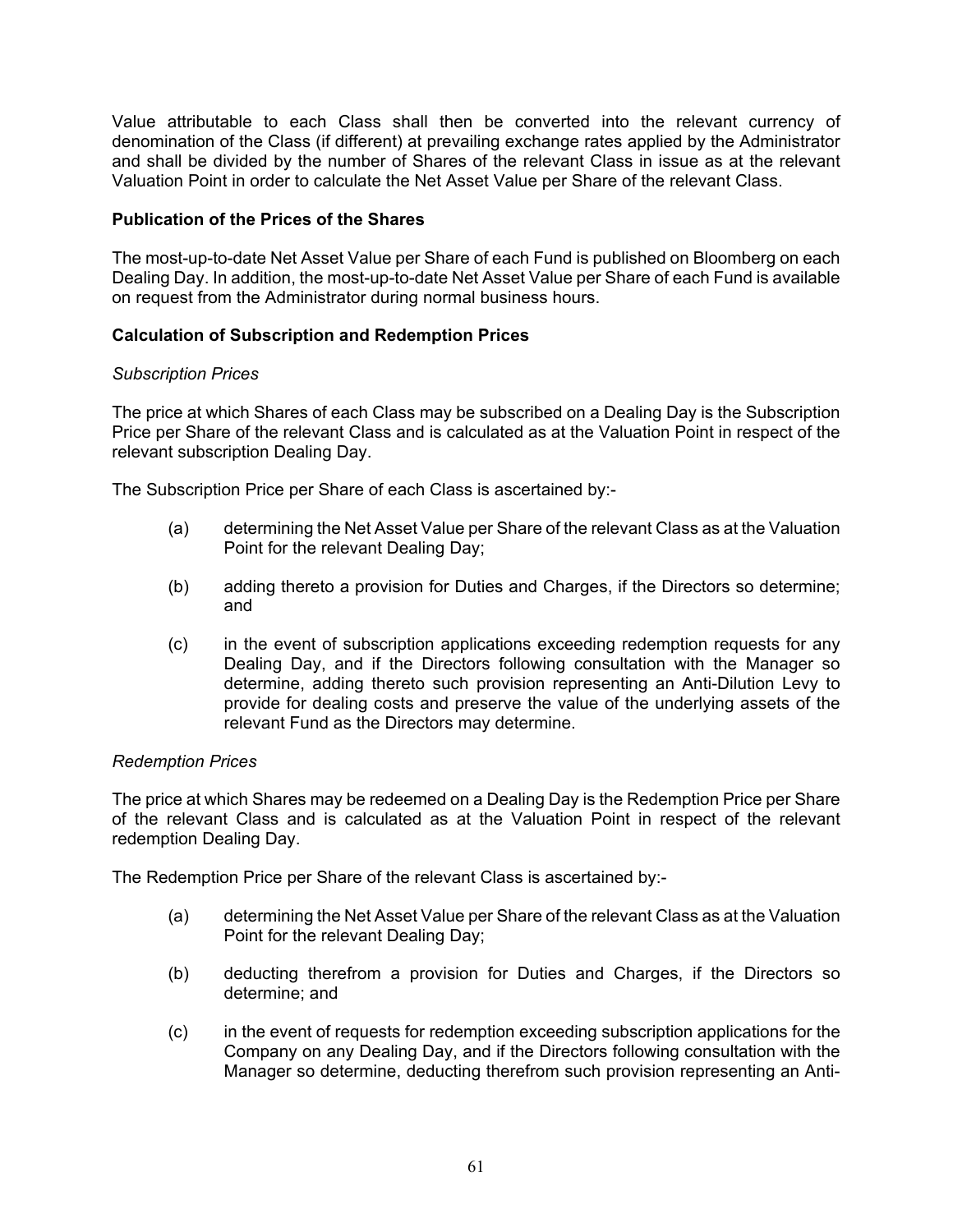Dilution Levy to provide for dealing costs and preserve the value of the underlying assets of the relevant Fund as the Directors determine.

The Subscription Price and the Redemption Price of Shares of each Class is available from the Administrator on request.

#### **Temporary Suspension of Valuation of the Shares and of Sales and Redemptions**

The Company, following consultation with the Manager, may temporarily suspend the determination of the Net Asset Value and the sale or redemption of Shares in the Company or any Fund during:

- (a) any period (other than ordinary holiday or customary weekend closings) when any market or Regulated Market is closed which is the main market for a significant part of a Fund's investments, or when trading thereon is restricted or suspended;
- (b) any period during which disposal or valuation of investments which constitute a substantial portion of the assets of a Fund is not practically feasible or if feasible would be possible only on terms materially disadvantageous to Shareholders;
- (c) any period when, in the opinion of the Directors following consultation with the Manager, for any reason the prices of any investments of a Fund cannot be reasonably, promptly, or accurately ascertained by the Administrator;
- (d) any period when remittance of monies which will, or may, be involved in the realisation of, or in the payment for, investments of a Fund cannot, in the opinion of the Directors following consultation with the Manager, be carried out at normal rates of exchange;
- (e) any period when the volume of requests for the redemption of Shares on any Dealing Day would, in the opinion of the Directors following consultation with the Manager, require the sale of a substantial proportion of the liquid assets of the portfolio of the Fund to the detriment of the remaining Shareholders;
- (f) any period when, in the opinion of the Directors following consultation with the Manager, for any reason the latest Net Asset Value preceding the notice of suspension is determined not to be reliable;
- (g) any period when proceeds of the sale or redemption of the Shares cannot be transmitted to or from a Fund's account;
- (h) any period the service on the Shareholders of a notice to consider a resolution to wind up the Company or close a Fund;
- (i) upon mutual agreement between the Company, the Manager and the Depositary for the purpose of winding up the Company; or
- (j) any other reason makes it impossible or impracticable to determine the value of a substantial portion of the investments of the Company.

Notice of any such suspension and notice of the termination of any such suspension shall be published by the Company in such manner as the Directors may deem appropriate to notify the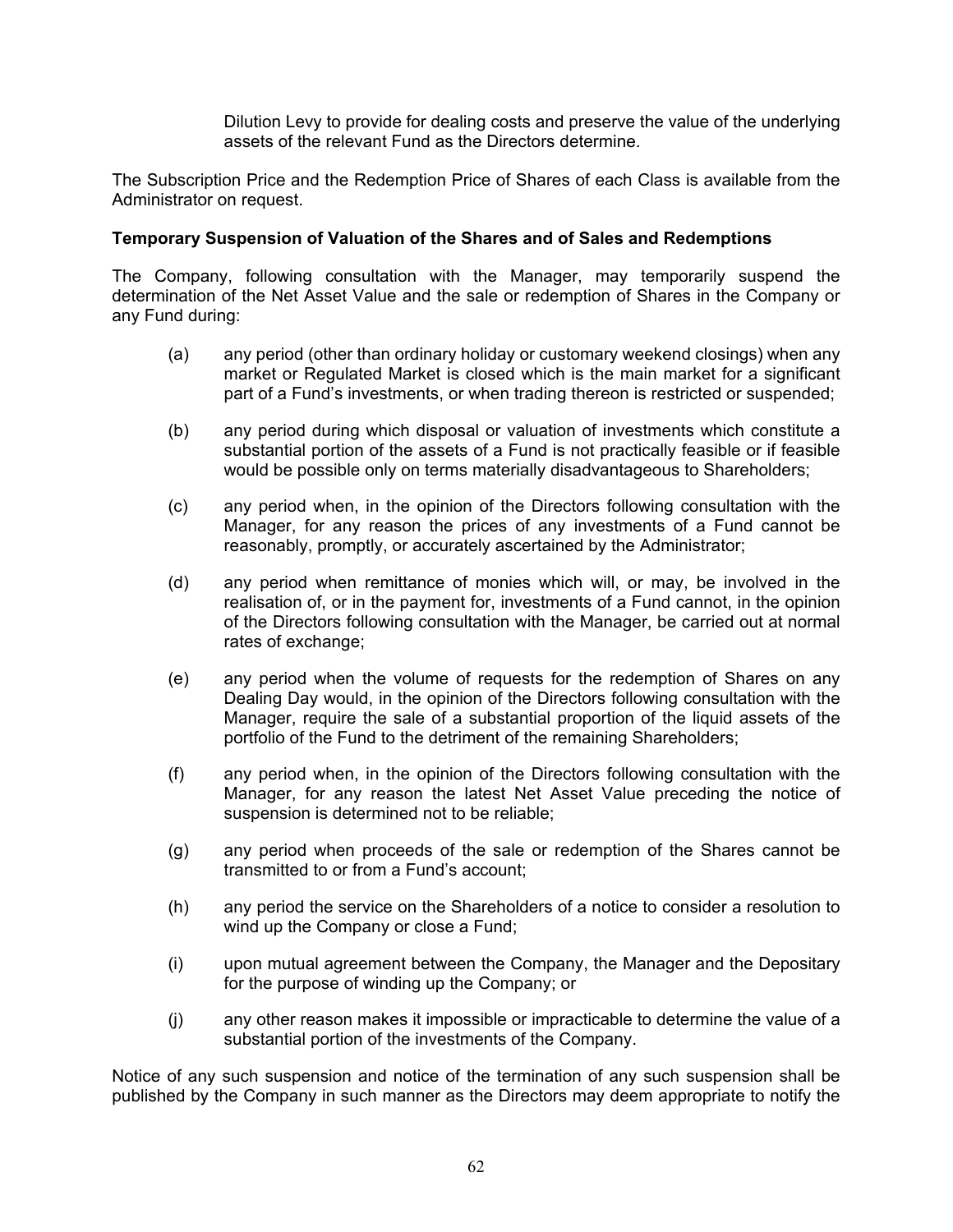persons likely to be affected thereby and given without delay and in any event within the same Business Day to the Central Bank. All reasonable steps will be taken to bring a period of suspension to an end as soon as possible.

# **CONFLICTS OF INTEREST**

The Manager, the Investment Manager, the Administrator and the Depositary, any of their respective directors, members, officers, employees, agents and affiliates and the Directors and any person or company with whom they are affiliated or by whom they are employed (each an "Interested Party") may be involved in other financial, investment or other professional activities which may cause conflicts of interest with the Company. In particular, Interested Parties may provide services similar or identical to those provided to the Company to other entities and shall not be liable to account for any profit earned from any such services. The Directors shall endeavour to procure that such parties shall at all times have due regard to their duties owed to the Company. For example, an Interested Party may acquire investments in which a Fund may invest on behalf of other clients and the Interested Party. However, where the Investment Manager could (i) allocate an investment between two or more funds or accounts which it manages (including a Fund) or (ii) make a disposal of investments held by two or more such funds or accounts, it will act fairly as between the relevant funds or accounts in making such allocation or disposal, having regard to, inter alia, factors such as cash availability and portfolio balance. In addition, other client accounts and Interested Parties may take differing or opposite transaction for accounts.

A Fund may acquire securities from or dispose of securities to any Interested Party or any investment fund or account advised or managed by any such person.

An Interested Party may provide professional services to the Company (provided that no Interested Party shall act as auditor to the Company) or hold Shares and buy, hold and deal in any investments for their own accounts notwithstanding that similar investments may be held by a Fund. An Interested Party may contract or enter into any financial or other transaction with any Shareholder or with any entity any of whose securities are held by or for the account of a Fund, or be interested in any such contract or transaction. Furthermore, any Interested Party may receive commissions to which it or he is contractually entitled in relation to any sale or purchase of any investments of a Fund effected by it for the account of a Fund, provided that in each case the terms are no less beneficial to a Fund than a transaction involving a disinterested party and any commission shall be in line with market practice.

Where the "competent person" valuing unlisted securities is a related party to the Company possible conflict of interests which may arise include the fact that a valuation provided by that entity may result in it obtaining a higher fee where its fee is based on a percentage of the Net Asset Value of the Company. Where it is a party related to the OTC counterparty (even one which, in accordance with the requirements of the Central Bank, constitutes an independent unit within the counterparty's group and which does not rely on the same pricing models employed by the counterparty) possible conflicts of interest which may arise include the fact that a valuation provided by that entity may result in a greater or lesser exposure for the counterparty, including related margin requirements. In these scenarios reconciliations will take place on a monthly basis and significant differences arising will be promptly investigated and explained at that stage but accordingly there is a risk of differences arising and persisting in the interim leading to the risks highlighted above.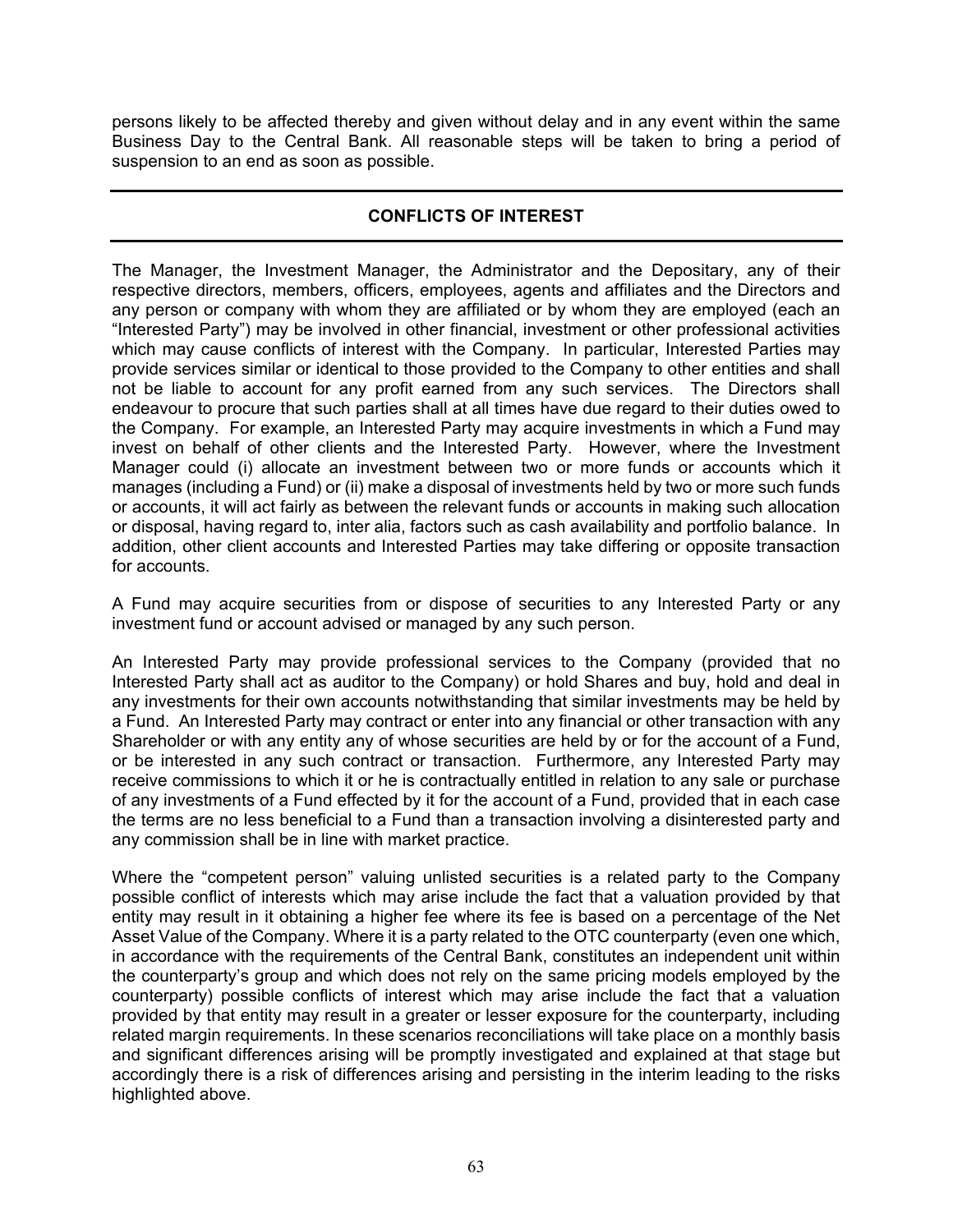There is no prohibition on transactions with the Company by Interested Parties including, without limitation, holding, disposing or otherwise dealing with Shares issued by or property of the Company and none of them shall have any obligation to account to the Company for any profits or benefits made by or derived from or in connection with any such transaction provided that (i) such transactions are consistent with the best interests of the Company and Shareholders in a Fund; (ii) dealings are carried out as if effected on normal commercial terms negotiated on an arm's length basis; and (iii) are subject to:

- (a) a certified valuation by a person approved by the Depositary (or, in the case of a transaction entered into by the Depositary, the Directors) as independent and competent; or
- (b) execution on best terms reasonably obtainable on organised investment exchanges under their rules; or
- (c) where (a) and (b) are not practical, execution on terms which the Depositary is (or, in the case of a transaction entered into by the Depositary, the Directors are) satisfied conform with the principle that such transactions be carried out as if effected on normal commercial terms negotiated at arm's length and in the best interests of the Company and Shareholders in a Fund.

The Depositary or the Company and the Manager, in the case of transactions involving the Depositary, will document how it complies with  $(a) - (c)$  above. Where transactions are conducted in accordance with (c), the Depositary, or the ICAV and the Manager in the case of transactions involving the Depositary, must document their rationale for being satisfied that the transactions conformed to the principles above.

Up to date conflicts of interest information will be made available to investors upon request. In the event of a conflict of interest arising, the Directors and/or the Manager will endeavour to ensure that it is resolved fairly. There are no other agreements in place involving the Directors acting in a personal capacity other than those disclosed in this document.

The Investment Manager has adopted a policy in relation to personal trading by certain of its employees in order to avoid any actual or potential conflicts between such personal trading and the interests of the investment funds managed by the Investment Manager and the Investment Manager's other clients.

The Investment Manager may enter into referral arrangements whereby it pays a fee for the referral of a client to the Investment Manager or to the Fund. No such payments will be made unless the referred investors are advised of the arrangement and all applicable securities laws are complied with.

From time to time, conflicts may arise in the Depositary's performance of its duties in circumstances where, including without limitation, the ICAV maintains other business relationships with the Depositary or any of the Depositary's affiliates, where the ICAV's assets may include an investment or property held by the Depositary or managed by an affiliate of the Depositary, where the Depositary or an affiliate may have a holding in financial instruments purchased or sold by the Depositary on behalf of the ICAV or where the Depositary may have a relationship with another party that may conflict with the Depositary's duties to the ICAV and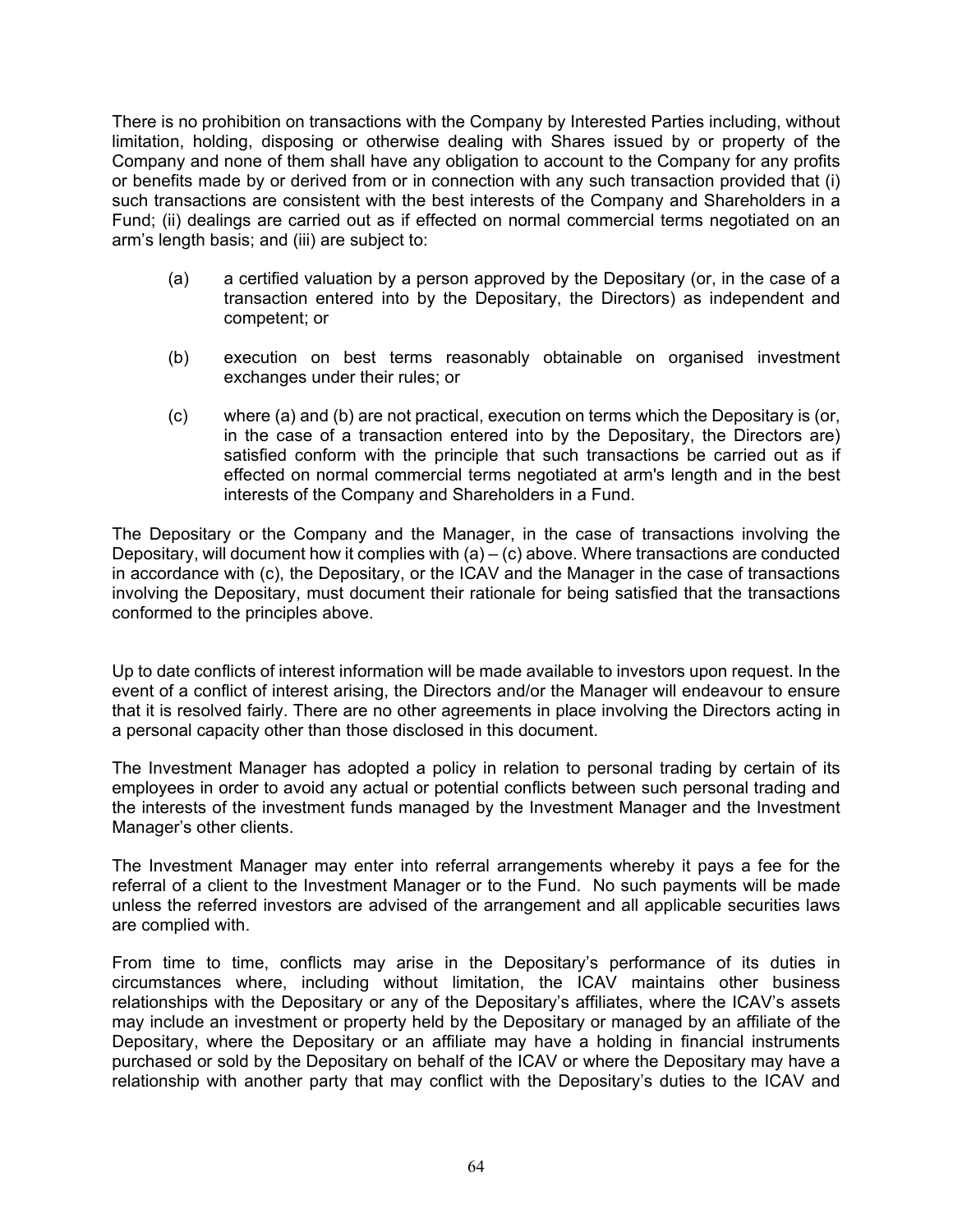ICAV's interests. In the event of any potential conflicts of interest which may arise during the normal course of business, the Depositary will have regard to the applicable laws.

At the date of this Prospectus, the Directors have the following potential conflict of interest with the Company:

Jane White is Co-Founder, CEO and Managing Director of the Investment Manager.

Brian Granahan is a Senior Vice President, Chief Executive Compliance Officer and Director of Information Systems of the Investment Manager.

### **SOFT COMMISSIONS**

Soft commission arrangements occur when brokers have agreed to provide other services (relating to research and trade execution) at no cost to the Investment Manager in exchange for brokerage business from the Investment Manager's managed accounts and investment funds. Although the brokers involved in soft commission arrangements do not necessarily charge the lowest brokerage commissions, the Investment Manager will nonetheless enter into such arrangements where the brokers have agreed to provide best execution and/or the value of the research and other services exceeds any incremental commission costs. Details of any such soft commission arrangements will be disclosed in the period reports of the relevant Fund.

The Investment Manager intends to enter into soft commission arrangements in accordance with industry standards when it is of the view that the arrangements enhance the quality of the provision of the investment services to the Company. While such arrangements are designed to be for the benefit of it clients, not all soft commission arrangements will benefit all clients at all times.

In selecting brokers or dealers to execute transactions and negotiating their commission rates, the Fund is expected to consider one or more of such factors as price, execution capabilities, reputation, reliability, financial resources, the quality of research products and services and the value and expected contribution of such services to the performance of the Fund. It is not possible to place a dollar value on information and services received from brokers and dealers, as they only supplement the research efforts of the Fund. If the Fund determines in good faith that the amount of the commissions charged by a broker or dealer is reasonable in relation to the value of the research products or services provided by such broker or dealer, the Fund may pay commissions to such broker or dealer in an amount greater than the amount another broker or dealer might charge.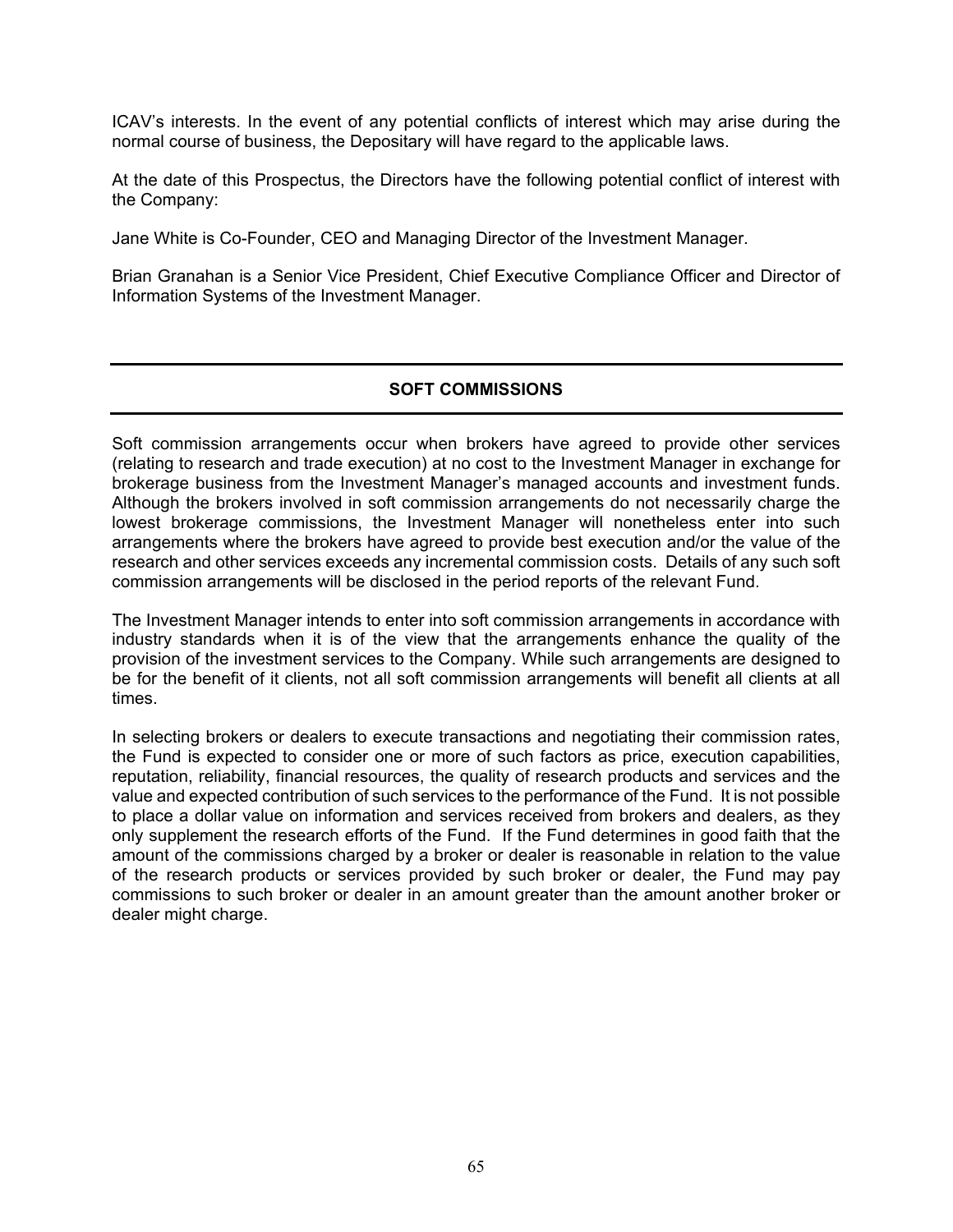# **TAXATION**

### **GENERAL**

*The following is of a general nature and does not purport to deal with all of the tax consequences applicable to the Company or to all categories of investors, some of whom may be subject to special rules. Shareholders and potential investors should consult their professional advisers concerning possible taxation or other consequences of purchasing, holding, selling, converting or otherwise disposing of the Shares under the laws of their country of incorporation, establishment, citizenship, residence or domicile, and in the light of their particular circumstances.* 

*Distributions and interest receipts on securities issued in countries other than Ireland may be subject to taxes including withholding taxes imposed by such countries. The Company may not be able to benefit from a reduction in the rate of withholding tax under any double taxation agreement in operation between Ireland and other countries. If this position changes in the future and the application of a lower rate results in a repayment to the Company, the Net Asset Value will not be re-stated and the benefit will be allocated to the existing Shareholders rateably at the time of the repayment.*

*The following general statements on taxation are based on advice received by the Directors regarding the law and practice in force at the date of this Prospectus. As is the case with any investment, there can be no guarantee that the tax position or proposed tax position prevailing at the date of this Prospectus will apply at any other date.* 

#### **TAXATION IN IRELAND**

# **Taxation of the Company**

The Company intends to conduct its affairs so that it is Irish tax resident. On the basis that the Company is Irish tax resident, the Company qualifies as an 'investment undertaking', as defined in Section 739B(1) of the Taxes Acts and, consequently, is exempt from Irish tax on its income and gains.

The Company will be obliged to account for Irish tax to the Irish Revenue Commissioners if Shares are held by non-exempt Irish resident Shareholders (and in certain other circumstances), as described below. Explanations of the terms 'resident' and 'ordinarily resident', together with other important terms, are set out at the end of this summary.

#### **Taxation of non-Irish Shareholders**

Where a Shareholder is not resident (or ordinarily resident) in Ireland for Irish tax purposes, the Company will not deduct any Irish tax in respect of the Shareholder's Shares once the Relevant Declaration set out in the application form has been received by the Company confirming the Shareholder's non-resident status. The declaration may be provided by an Intermediary who holds Shares on behalf of investors who are not resident (or ordinarily resident) in Ireland, provided that, to the best of the Intermediary's knowledge, the investors are not resident (or ordinarily resident) in Ireland. An explanation of the term '*Intermediary'* is set out at the end of this summary.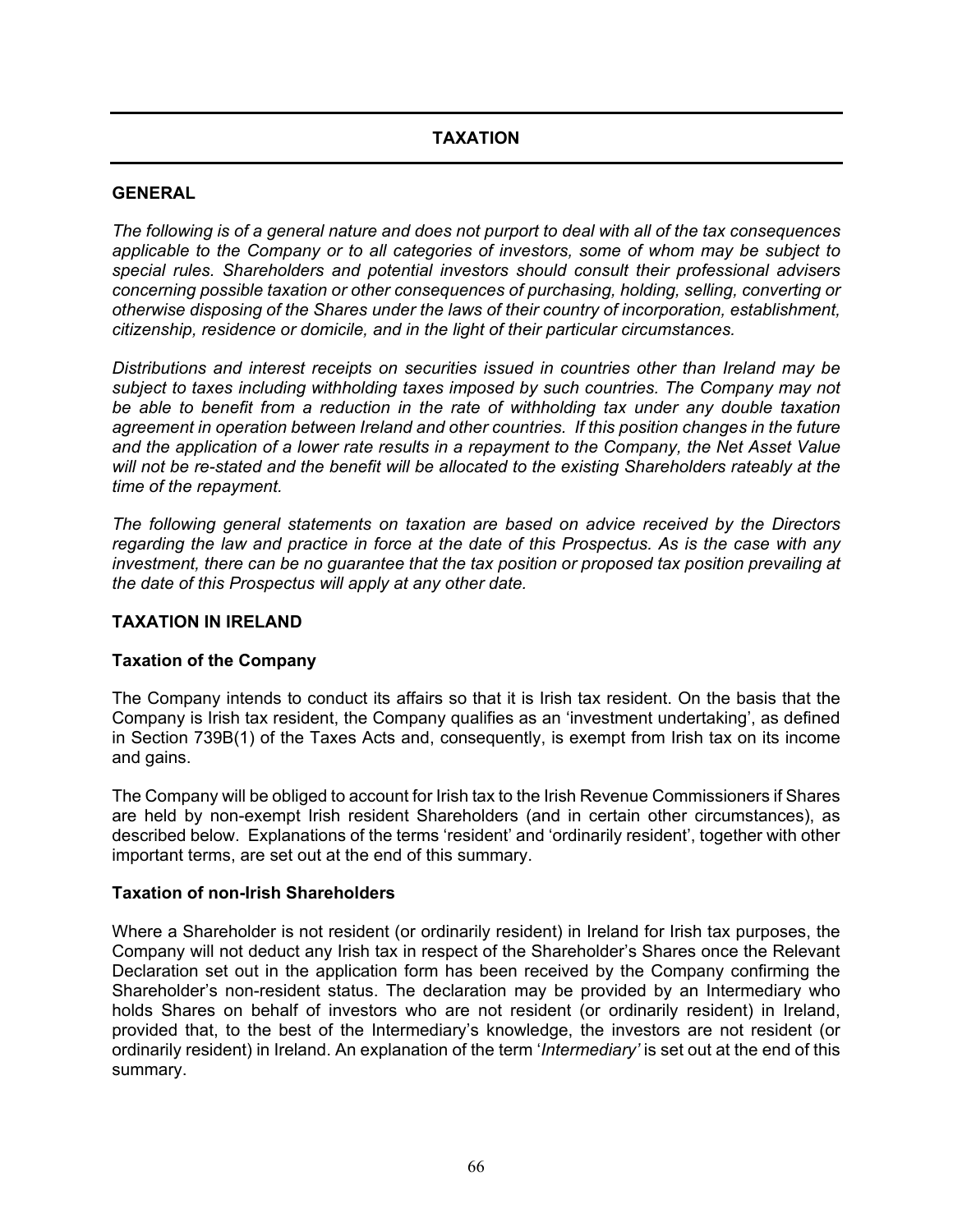If this Relevant Declaration is not received by the Company, the Company will deduct Irish tax in respect of the Shareholder's Shares as if the Shareholder was a non-exempt Irish resident Shareholder (see below). The Company will also deduct Irish tax if the Company has information which reasonably suggests that a Shareholder's declaration is incorrect. A Shareholder will generally have no entitlement to recover such Irish tax, unless the Shareholder is a company and holds the Shares through an Irish branch and in certain other limited circumstances. The Company must be informed if a Shareholder becomes Irish tax resident.

Generally, Shareholders who are not Irish tax resident will have no other Irish tax liability with respect to their Shares. However, if a Shareholder is a company which holds its Shares through an Irish branch or agency, the Shareholder may be liable to Irish corporation tax in respect of profits and gains arising in respect of the Shares (on a self-assessment basis).

# **Taxation of exempt Irish Shareholders**

Where a Shareholder is resident (or ordinarily resident) in Ireland for Irish tax purposes and falls within any of the categories listed in Section 739D(6) of the Taxes Act, the Company will not deduct Irish tax in respect of the Shareholder's Shares once the Relevant Declaration set out in the application form has been received by the Company confirming the Shareholder's exempt status. An Intermediary may also be regarded as an exempt Irish Shareholder.

If this Relevant Declaration is not received by the Company in respect of a Shareholder, the Company will deduct Irish tax in respect of the Shareholder's Shares as if the Shareholder was a non-exempt Irish resident Shareholder (see below). A Shareholder will generally have no entitlement to recover such Irish tax, unless the Shareholder is a company within the charge to Irish corporation tax and in certain other limited circumstances.

The categories listed in Section 739D(6) of the Taxes Act can be summarised as follows:

- 1. Pension schemes (within the meaning of Section 774, Section 784 or Section 785 of the Taxes Act).
- 2. Companies carrying on life assurance business (within the meaning of Section 706 of the Taxes Act).
- 3. Investment undertakings (within the meaning of Section 739B of the Taxes Act).
- 4. Investment limited partnerships (within the meaning of section 739J TCA).
- 5. Special investment schemes (within the meaning of Section 737 of the Taxes Act).
- 6. Unauthorised unit trust schemes (to which Section 731(5)(a) of the Taxes Act applies).
- 7. Charities (within the meaning of Section 739D(6)(f)(i) of the Taxes Act).
- 8. Qualifying managing companies (within the meaning of Section 734(1) of the Taxes Act).
- 9. Qualifying fund and savings managers (within the meaning of Section 739D(6)(h) of the Taxes Act).
- 10. Personal Retirement Savings Account (PRSA) administrators (within the meaning of section 739D(6)(i) of the Taxes Act).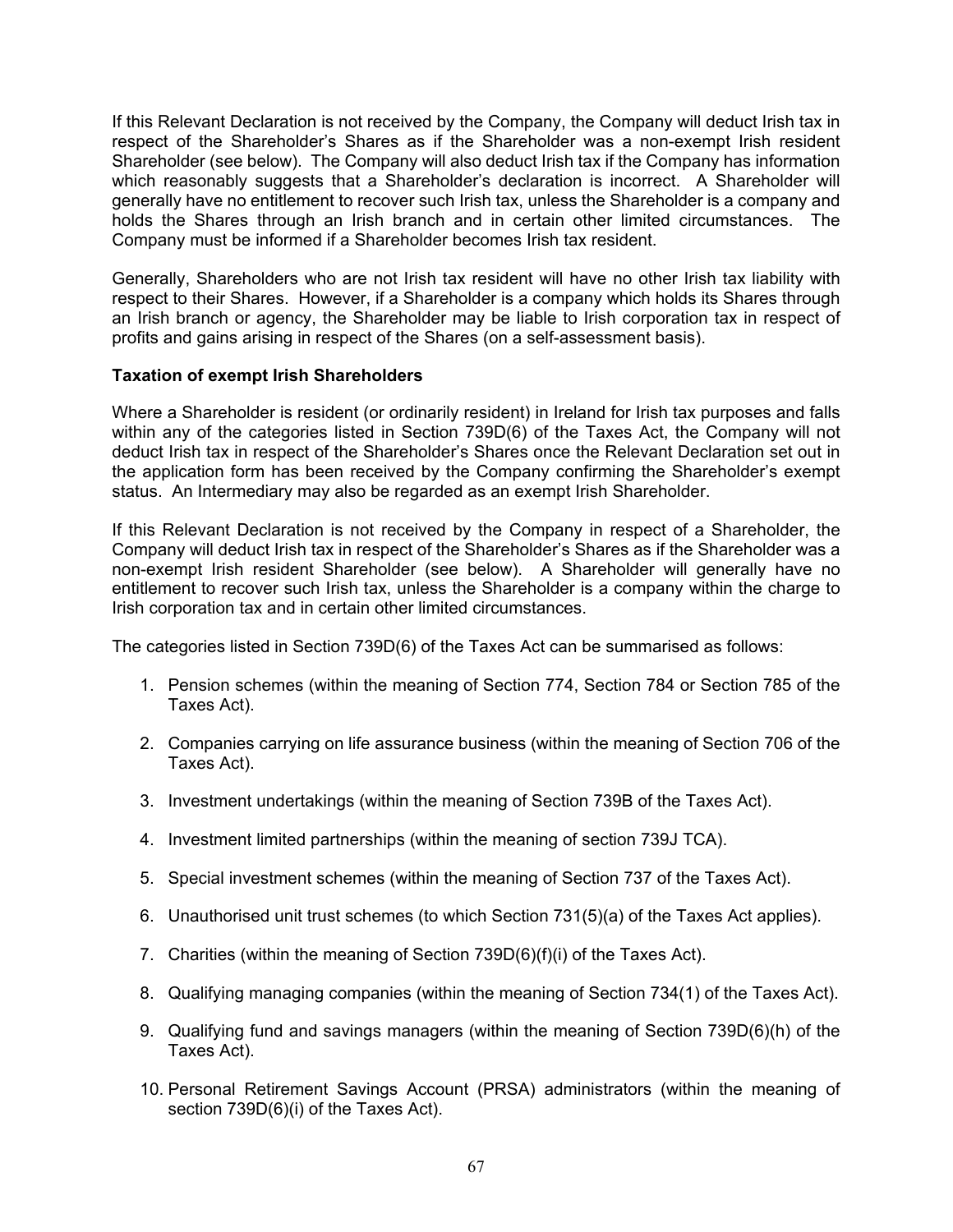- 11. Irish credit unions (within the meaning of Section 2 of the Credit Union Act 1997).
- 12. Irish Resident companies (being a company within the meaning of Section 739D(6)(k)(I) of the Taxes Act) investing in money market funds.
- 13. The National Asset Management Agency.
- 14. The National Treasury Management Agency or a Fund investment vehicle.
- 15. Qualifying companies (within the meaning of Section 110(1) of the Taxes Act).
- 16. Any other person resident (or ordinarily resident) in Ireland who is permitted (whether by legislation or by the express concession of the Irish Revenue Commissioners) to hold Shares in the Company without requiring the Company to deduct or account for Irish tax.

Irish resident Shareholders who claim exempt status will be obliged to account for any Irish tax due in respect of Shares on a self-assessment basis.

## **Taxation of other Irish Shareholders**

Where a Shareholder is resident (or ordinarily resident) in Ireland for Irish tax purposes and is not an 'exempt' Shareholder (see above), the Company will deduct Irish tax on distributions, redemptions and transfers and, additionally, on 'eighth anniversary' events, as described below.

### *Distributions by the Company*

If the Company pays a distribution to a non-exempt Irish resident Shareholder, the Company will deduct Irish tax from the distribution. The amount of Irish tax deducted will be:

- 1. 25% of the distribution, where the distributions are paid to a Shareholder who is a company and that company has made the appropriate declaration to the Company confirming its corporate status; and
- 2. 41% of the distribution, where the distributions are paid to a Shareholder who is not a company.

The Company will pay this deducted tax to the Irish Revenue Commissioners.

Generally, a Shareholder will have no further Irish tax liability in respect of the distribution. However, if the Shareholder is a company for which the distribution is a trading receipt, the gross distribution (including the Irish tax deducted) will form part of its taxable income for selfassessment purposes and the Shareholder may set off the deducted tax against its corporation tax liability.

### *Redemptions of Shares*

If the Company redeems Shares held by a non-exempt Irish resident Shareholder, the Company will deduct Irish tax from the redemption payment made to the Shareholder. The amount of Irish tax deducted will be calculated by reference to the gain (if any) which has accrued to the Shareholder on the Shares being redeemed and will be equal to: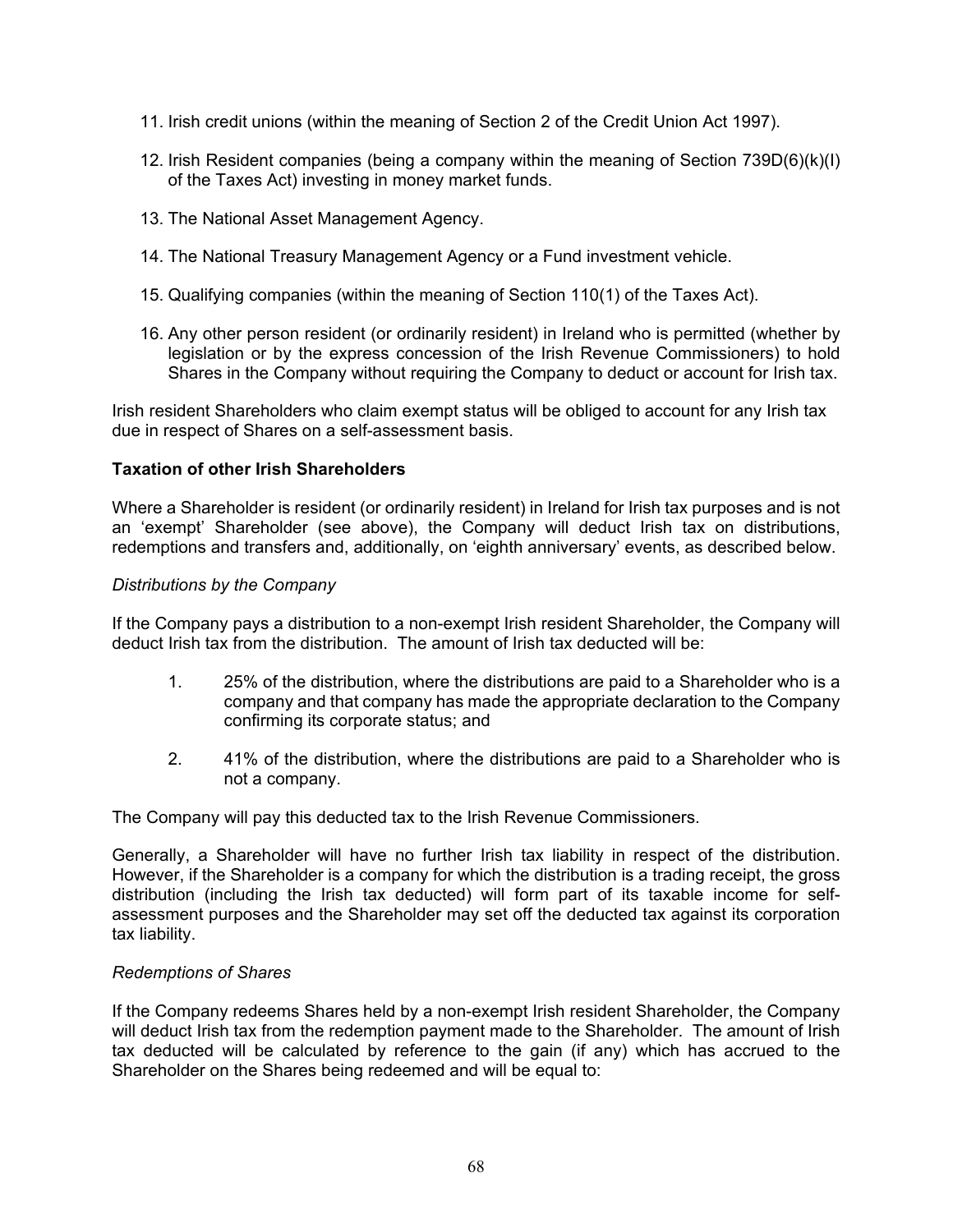- 1. 25% of such gain, where the Shareholder is a company and that company has made the appropriate declaration to the Company confirming its corporate status; and
- 2. 41% of the gain, where the Shareholder is not a company.

The Company will pay this deducted tax to the Irish Revenue Commissioners.

Generally, a Shareholder will have no further Irish tax liability in respect of the redemption payment. However, if the Shareholder is a company for which the redemption payment is a trading receipt, the gross payment (including the Irish tax deducted) less the cost of acquiring the Shares will form part of its taxable income for self-assessment purposes and the Shareholder may set off the deducted tax against its corporation tax liability.

If Shares are not denominated in Euro, a Shareholder may be liable (on a self-assessment basis) to Irish capital gains taxation, currently at the rate of 33%, on any currency gain arising on the redemption of the Shares.

### *Transfers of Shares*

If a non-exempt Irish resident Shareholder transfers (by sale or otherwise) an entitlement to Shares the Company will account for Irish tax in respect of that transfer. The amount of Irish tax deducted will be calculated by reference to the gain (if any) which has accrued to the Shareholder on the Shares being transferred and will be equal to:

- 1. 25% of such gain, where the Shareholder is a company and that company has made the appropriate declaration to the Company confirming its corporate status; and
- 2. 41% of the gain, where the Shareholder is not a company.

The Company will pay this deducted tax to the Irish Revenue Commissioners. To fund this Irish tax liability, the Company may appropriate or cancel other Shares held by the Shareholder. This may result in further Irish tax becoming due.

Generally, a Shareholder will have no further liability to Irish tax in respect of any payment received in respect of the transfer of Shares. However, if the Shareholder is a company for which the payment is a trading receipt, the gross payment (including the Irish tax deducted but less the cost of acquiring the Shares) will form part of its taxable income for self-assessment purposes and the Shareholder may set off the deducted tax against its corporation tax liability.

Additionally, if Shares are not denominated in Euro, a Shareholder may be liable (on a selfassessment basis) to Irish capital gains tax, currently at the rate of 33%, on any currency gain arising on the transfer of the Shares.

### *Eighth Anniversary' Events*

If a non-exempt Irish resident Shareholder does not dispose of Shares within eight years of acquiring them, the Shareholder will be deemed for Irish tax purposes to have disposed of the Shares on the eighth anniversary of their acquisition (and any subsequent eighth anniversary). On such deemed disposal, the Company will account for Irish tax in respect of the increase in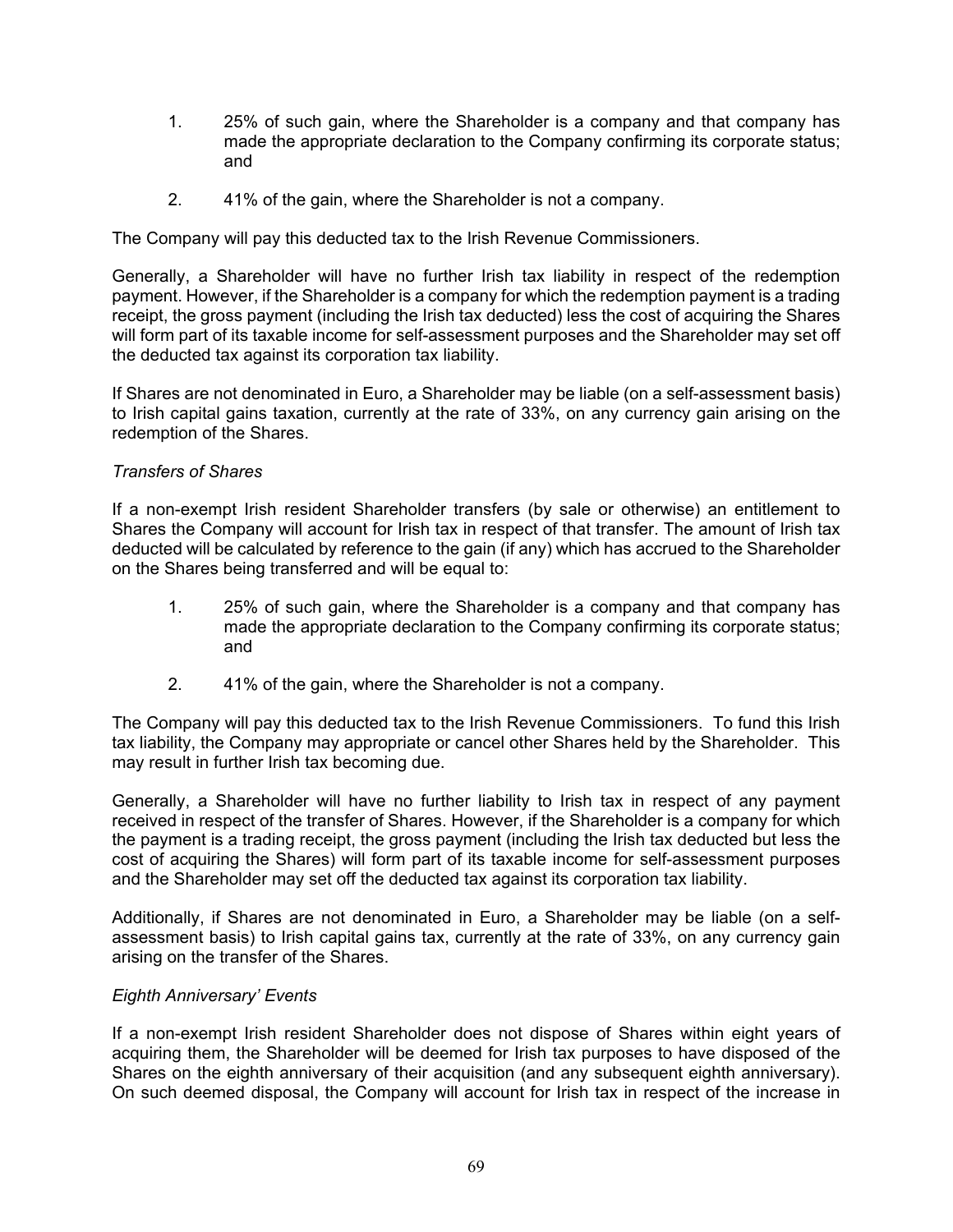value (if any) of those Shares over that eight year period. The amount of Irish tax accounted for will be equal to:

- 1. 25% of such increase in value, where the Shareholder is a company and that company has made the appropriate declaration to the Company confirming its corporate status; and
- 2. 41% of the increase in value, where the Shareholder is not a company.

The Company will pay this tax to the Irish Revenue Commissioners. To fund the Irish tax liability, the Company may appropriate or cancel Shares held by the Shareholder. This may result in further Irish tax becoming due.

However, if less than 10% of the Shares (by value) in the relevant Fund are held by non-exempt Irish resident Shareholders, the Company may elect not to account for Irish tax on this deemed disposal. To claim this election, the Company must:

- 1. confirm to the Irish Revenue Commissioners, on an annual basis, that this 10% requirement is satisfied and provide the Irish Revenue Commissioners with details of any non-exempt Irish resident Shareholders (including the value of their Shares and their Irish tax reference numbers); and
- 2. notify any non-exempt Irish resident Shareholders that the Company is electing to claim this exemption.

If the exemption is claimed by the Company, any non-exempt Irish resident Shareholders must pay to the Irish Revenue Commissioners on a self-assessment basis the Irish tax which would otherwise have been payable by the Company on the eighth anniversary (and any subsequent eighth anniversary).

Any Irish tax paid in respect of the increase in value of Shares over the eight year period may be set off on a proportionate basis against any future Irish tax which would otherwise be payable in respect of those Shares and any excess may be recovered on an ultimate disposal of the Shares.

#### *Share Exchanges*

Where a Shareholder exchanges Shares on arm's length terms for other Shares in the Company or for Shares in another Fund of the Company and no payment is received by the Shareholder, the Company will not deduct Irish tax in respect of the exchange.

### **Stamp Duty**

No Irish stamp duty (or other Irish transfer tax) will apply to the issue, transfer or redemption of Shares. If a Shareholder receives a distribution *in specie* of assets from the Company, a charge to Irish stamp duty could potentially arise.

#### **Gift and Inheritance Tax**

Irish capital acquisitions tax (at a rate of 33%) can apply to gifts or inheritances of Irish situate assets or where either the person from whom the gift or inheritance is taken is Irish domiciled,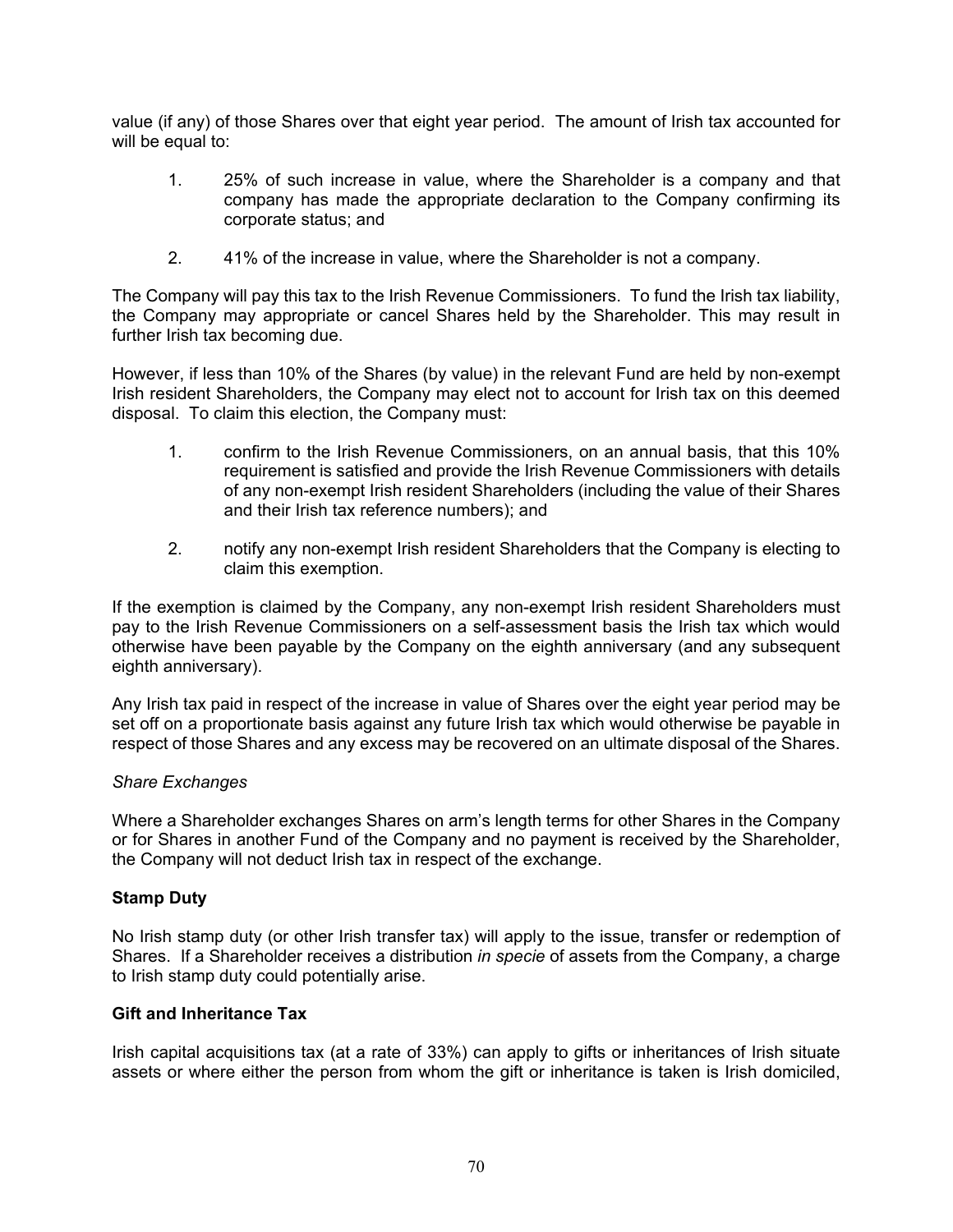resident or ordinarily resident or the person taking the gift or inheritance is Irish resident or ordinarily resident.

The Shares could be treated as Irish situate assets because they have been issued by an Irish company. However, any gift or inheritance of Shares will be exempt from Irish gift or inheritance tax once:

- 1. the Shares are comprised in the gift or inheritance both at the date of the gift or inheritance and at the "valuation date" (as defined for Irish capital acquisitions tax purposes);
- 2. the person from whom the gift or inheritance is taken is neither domiciled nor ordinarily resident in Ireland at the date of the disposition; and
- 3. the person taking the gift or inheritance is neither domiciled nor ordinarily resident in Ireland at the date of the gift or inheritance.

### **Exchange of Information**

### **OECD Common Reporting Standard**

The Council of the EU has adopted Directive 2014/107/EU, which amends Directive 2011/16/EU on administrative cooperation in the field of taxation. This 2014 directive provides for the implementation of the regime known as the "Common Reporting Standard" proposed by the Organisation for Economic Co-operation and Development and generalises the automatic exchange of information within the European Union. Under these measures, the Company is required to report to the Irish Revenue Commissioners information relating to Shareholders, including the identity and residence of Shareholders, and income, sale or redemption proceeds received by Shareholders in respect of the Shares. This information may be shared with tax authorities in other EU member states and jurisdictions which implement the OECD Common Reporting Standard.

The Common Reporting Standard replaced the previous European information reporting regime in respect of savings income under Directive 2003/48/EC (commonly known as the EU Savings Directive regime).

#### **Financial transaction tax**

Eleven European Union Member States are proposing to implement a financial transaction tax ("FTT"), which is currently being discussed. In its proposed form, the FTT applies to certain transactions in financial instruments involving financial institutions where at least one party to which is located in a participating Member State, or where the financial instrument is issued in a participating Member State. The FTT is currently set to be levied at a minimum rate of 0.1% on all transactions other than derivatives which are to be taxed at a minimum rate of 0.01%. The FTT can be charged on both counterparties, depending on the nature of their activities, their location, and the subject matter of the transaction. The current proposals therefore do impact on certain financial institutions located outside the eleven participating Member States, as well as certain financial institutions located outside the European Union. The proposed FTT was due to take effect from 1 January 2014, although now has been delayed, initially with shares and certain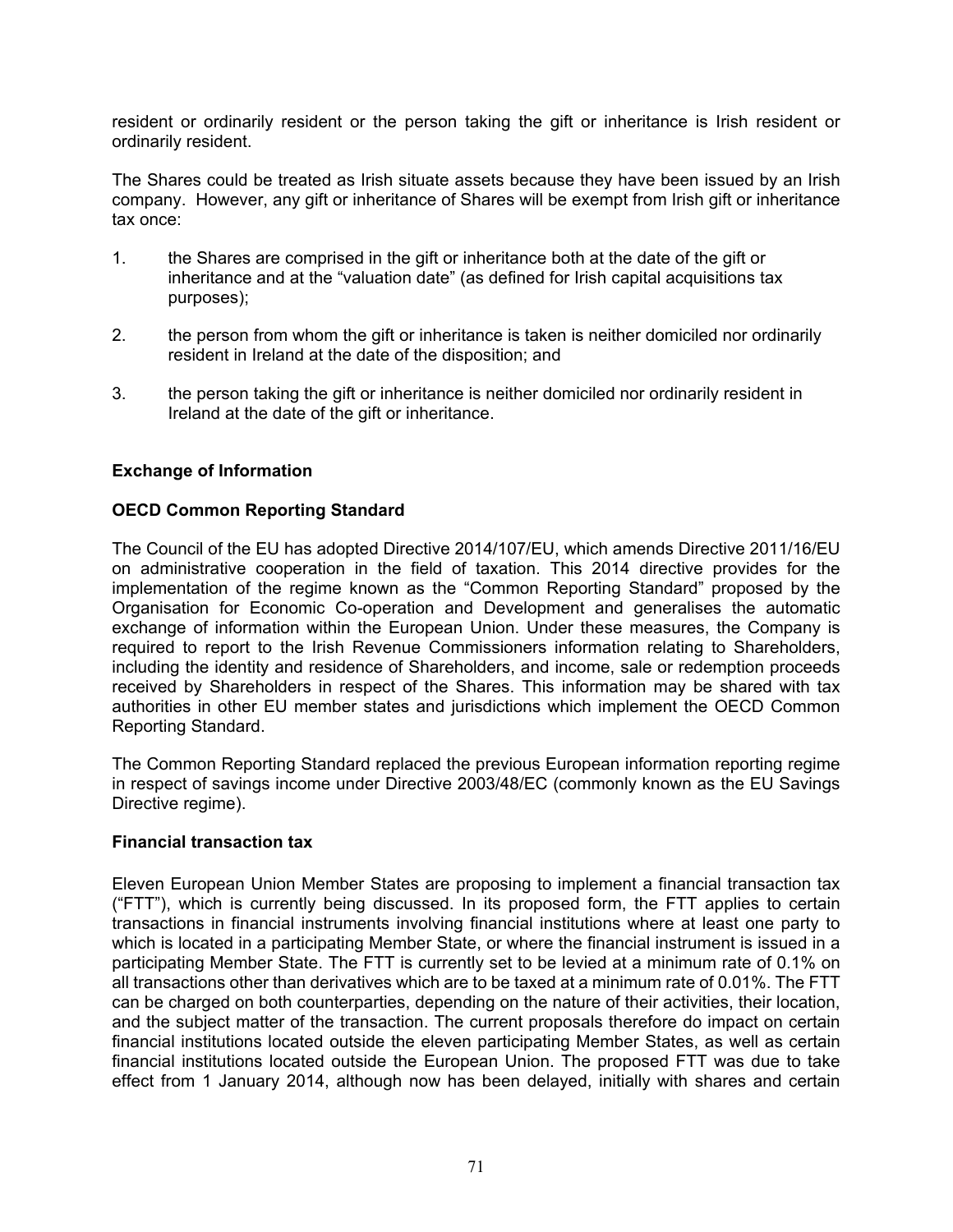derivatives being within the scope of tax. Other instruments, products and derivatives may come within the scope of the tax at a later date.

There are currently eleven participating Member States, which are Belgium, Germany, Estonia, Greece, Spain, France, Italy, Austria, Portugal, Slovenia and Slovakia. The proposal is still being discussed and so the precise timing and ultimate form of any legislation and related regulations implementing the proposed FTT are not yet fully known. The UK had launched a challenge in relation to the FTT, although the Court of Justice of the European Union found that challenge to be premature. The European Council's legal service has issued a legal opinion finding that the application of the FTT to a financial institution established outside the participating Member States due to it transacting with a person established within a participating Member State, is unlawful. However, the European Commission's own legal advisers have since rebutted that conclusion. As the FTT proposals develop, further challenges may be made.

Any changes to the current framework of the taxation of financial transactions within the EU, including changes contemplated by the proposed FTT, could adversely affect the cost of investment or hedging strategies pursued by the Fund as well as the value and liquidity of certain assets within the Fund, such as securities, derivatives and structured finance securities. Additionally, the proposed FTT contains certain anti-avoidance rules which would restrict the ability of the Fund to mitigate the impact of these charges. It should be noted that a similar tax has already been introduced in France and Italy and other EU member states may introduce a similar tax. Participating EU member states which implement the FTT, such as France and Italy, are expected to repeal any similar taxes with effect from the implementation of the FTT.

## *Companies*

A company which has its central management and control in Ireland is tax resident in Ireland irrespective of where it is proposals develop, further challenges may be made.

Any changes to the current framework of the taxation of financial transactions within the EU, including changes contemplated by the proposed FTT, could adversely affect the cost of investment or hedging strategies pursued by a Fund as well as the value and liquidity of certain assets within a Fund, such as securities, derivatives and structured finance securities. Additionally, the proposed FTT contains certain anti-avoidance rules which would restrict the ability of a Fund to mitigate the impact of these charges. It should be noted that a similar tax has already been introduced in France and Italy and other EU member states may introduce a similar tax. Participating EU member states which implement the FTT, such as France and Italy, are expected to repeal any similar taxes with effect from the implementation of the FTT.

# **Meaning of Terms and Definitions**

### *Meaning of 'Residence' for Companies*

A company that is incorporated in Ireland will generally be regarded as resident for tax purposes in Ireland. However, incorporation in the Ireland does not result in a company being tax resident in Ireland if the company is regarded as resident in a territory other than Ireland, and not resident in Ireland, for the purposes of a double taxation treaty. In such a case, the tax treaty provisions override the general incorporation rule.

A company that is incorporated in a foreign jurisdiction and is centrally managed and controlled in Ireland will also be regarded as resident in Ireland for Irish tax purposes provided the company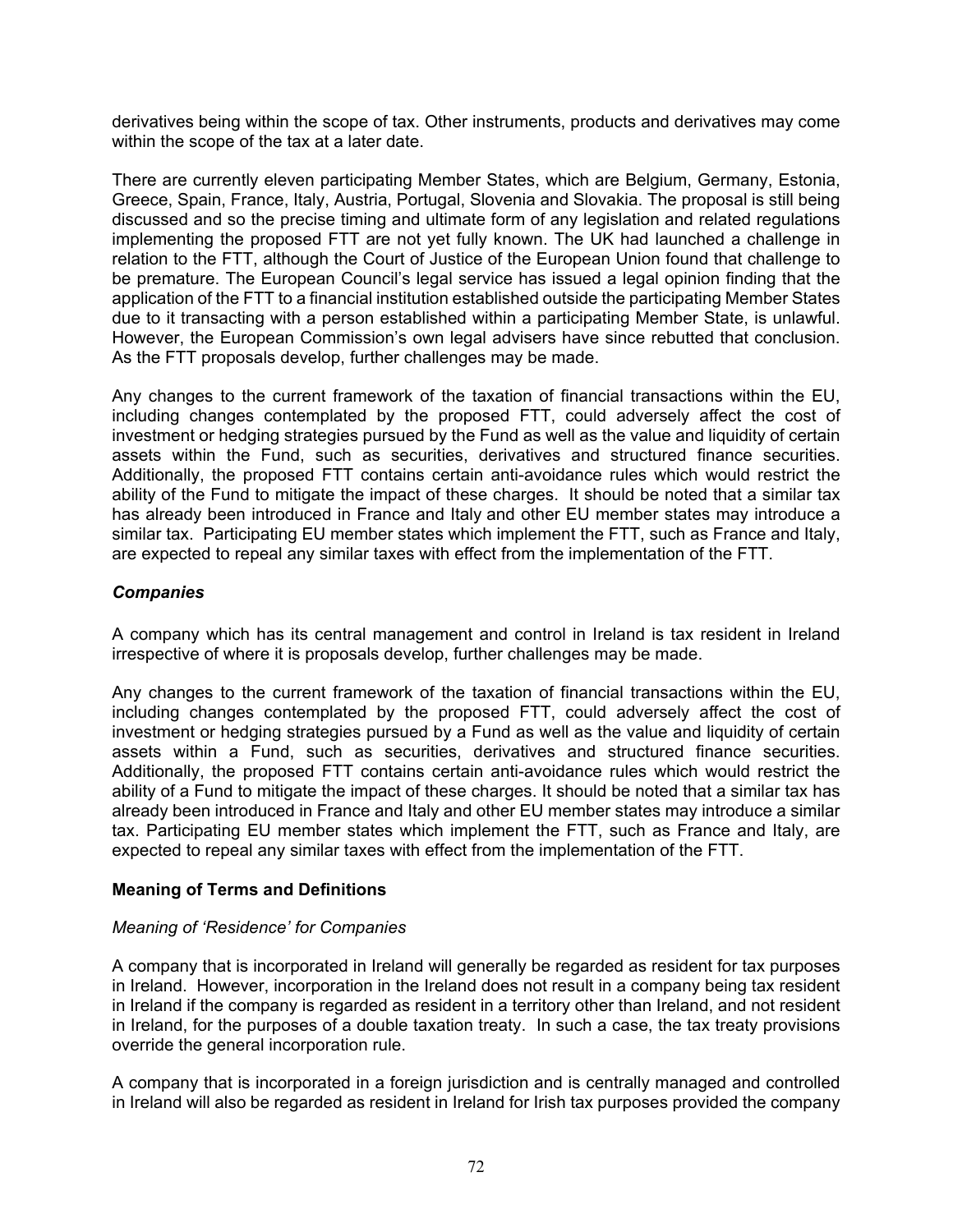is not otherwise regarded as resident in a territory other than Ireland, and not resident in Ireland, for the purposes of a double taxation treaty.

It should be noted that the determination of a company's residence for Irish tax purposes can be complex in certain cases, in particular in respect of companies incorporated in Ireland prior to 1 January 2015 and companies incorporated outside of Ireland. Declarants are referred to the specific legislative provisions which are contained in Section 23A of the Taxes Acts.

### *Meaning of 'Residence' for Individuals*

An individual will be regarded as being tax resident in Ireland for a calendar year if the individual:

- 1. spends 183 days or more in Ireland in that calendar year; or
- 2. has a combined presence of 280 days in Ireland, taking into account the number of days spent in Ireland in that calendar year together with the number of days spent in Ireland in the preceding year. Presence in Ireland by an individual of not more than 30 days in a calendar year will not be reckoned for the purposes of applying this 'two year' test.

An individual is treated as present in Ireland for a day if that individual is personally present in Ireland at any time during that day.

### *Meaning of 'Ordinary Residence' for Individuals*

The term 'ordinary residence' (as distinct from 'residence'), relates to a person's normal pattern of life and denotes residence in a place with some degree of continuity. An individual who has been resident in Ireland for three consecutive tax years becomes ordinarily resident with effect from the commencement of the fourth tax year. An individual who has been ordinarily resident in Ireland ceases to be ordinarily resident at the end of the third consecutive tax year in which the individual is not resident. For example, an individual who is resident and ordinarily resident in Ireland in 2016 and departs Ireland in that year will remain ordinarily resident in Ireland up to the end of the tax year in 2019.

#### *Meaning of 'Intermediary'*

An 'intermediary' means a person who:

- 1. carries on a business which consists of, or includes, the receipt of payments from a regulated investment undertaking resident in Ireland on behalf of other persons; or
- 2. holds units or shares in such an investment undertaking on behalf of other persons.

#### *Meaning of "Taxes Act"*

The Taxes Consolidation Act 1997, as amended.

#### *Meaning of "Relevant Declaration"*

A completed and signed declaration on an Irish Revenue Commissioners prescribed form as set out in Schedule 2B of the Taxes Acts. A declaration by a non-Irish resident Shareholder or an Intermediary is only a Relevant Declaration where the Company has no reason to believe the declaration is incorrect.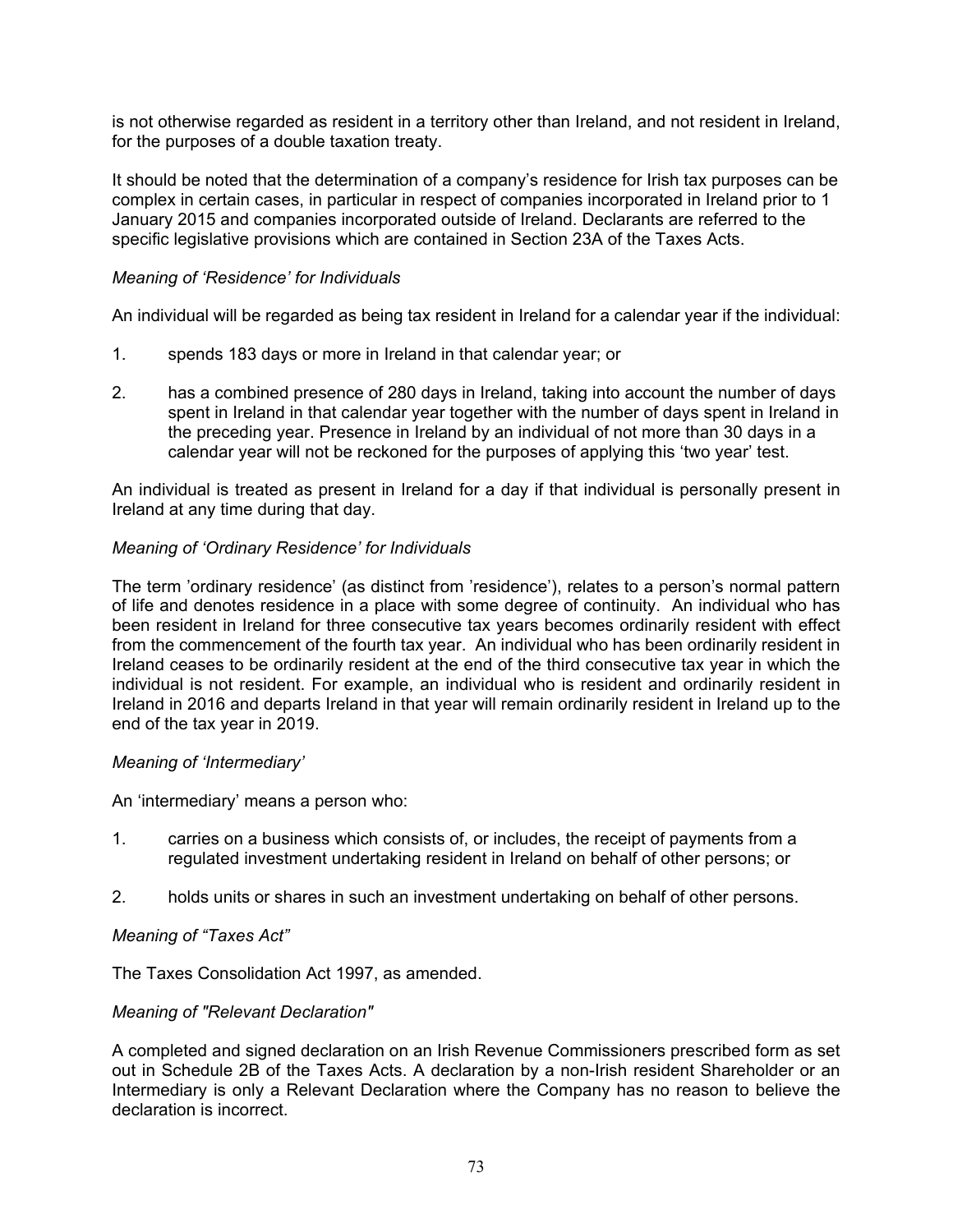In certain circumstances, the Company may seek to avoid the requirement to have a declaration in prescribed form in place for non-Irish resident Shareholders. This may apply where the Company has implemented equivalent measures acceptable to the Irish Revenue Commissioners prohibiting the sale of Shares to Irish Resident investors in respect of whom it is necessary to deduct tax, together with meeting other requirements.

# **TAXATION IN THE UK**

## **1. The Company**

As a UCITS the Company will not be treated as resident in the United Kingdom for United Kingdom tax purposes. Accordingly, and provided that the Company does not carry on a trade in the United Kingdom through a permanent establishment situated therein for United Kingdom corporation tax purposes or through a branch or agency situated in the United Kingdom which would bring it within the charge to income tax, the Company will not be subject to United Kingdom corporation tax or income tax on income and capital gains arising to it. The Directors intend that the affairs of the Company are conducted so that no such permanent establishment, branch or agency will arise insofar as this is within their control, but it cannot be guaranteed that the conditions necessary to prevent any such permanent establishment, branch or agency coming into being will at all times be satisfied.

Interest and other income received by the Company which has a United Kingdom source may be subject to withholding taxes in the United Kingdom.

## **2. Shareholders**

### *General*

Subject to their personal circumstances, individual Shareholders resident in the United Kingdom for taxation purposes will be liable to United Kingdom income tax in respect of any dividends or other distributions of income by the Company, whether or not such distributions are reinvested. In addition, Shareholders in classes approved as reporting funds for United Kingdom tax purposes may be treated as receiving reportable income in respect of income arising to such Shares (see section "*Shareholders in Classes with Reporting Fund Status*" below).

Companies within the charge to United Kingdom corporation tax should generally be exempt from United Kingdom corporation tax on distributions (including reportable income) made by the Company although this exemption is subject to certain exclusions (particularly in the case of "small companies" as defined in section 931S of the Corporation Tax Act 2009 ("CTA 2009")) and specific anti-avoidance rules.

Part 9A of Taxation (International and Other Provisions) Act 2010 ("TIOPA") subjects United Kingdom resident companies to tax on the profits of companies not so resident (such as the Company) in which they have an interest. The provisions, broadly, affect United Kingdom resident companies which hold, alone or together with certain other associated persons, shares which confer a right to at least 25 per cent. of the profits of a non-resident company (a "25% Interest") (or, in the case of an umbrella fund, a sub-fund thereof) where that non-resident company is controlled by persons who are resident in the United Kingdom and is subject to a lower level of taxation in its territory of residence. The legislation is not directed towards the taxation of capital gains. In addition, these provisions will not apply if the shareholder reasonably believes that it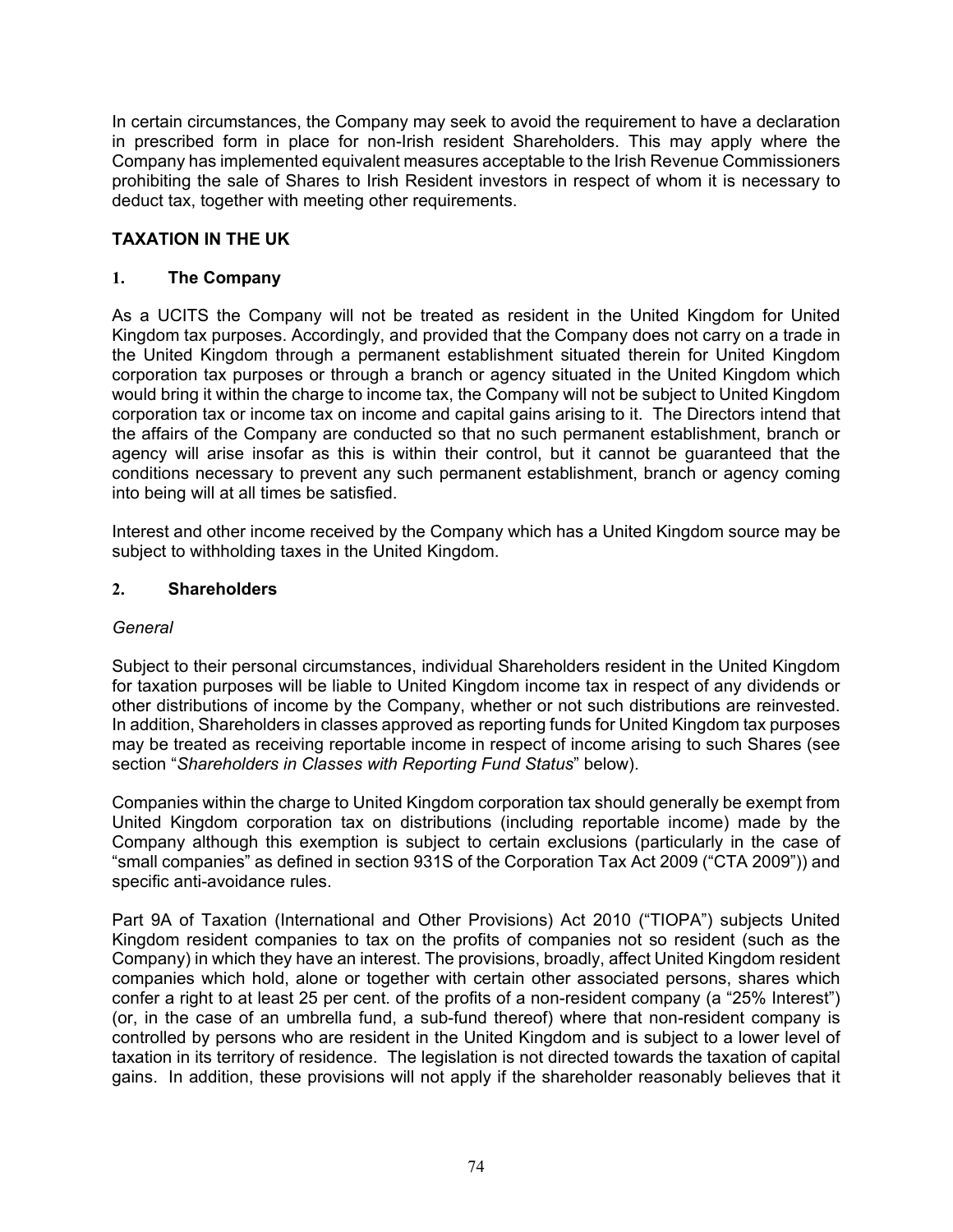does not hold a 25% Interest in the Company (or sub-fund) throughout the relevant accounting period.

The attention of persons resident in the United Kingdom for taxation purposes is drawn to the provisions of section 13 of the Taxation of Chargeable Gains Act 1992 ("section 13"). Section 13 applies to a "participator" for United Kingdom taxation purposes (which term includes a shareholder) if at any time when any gain accrues to the Company which constitutes a chargeable gain for those purposes, at the same time, the Company is itself controlled by a sufficiently small number of persons so as to render the Company a body corporate that would, were it to have been resident in the United Kingdom for taxation purposes, be a "close" company for those purposes. The provisions of section 13 could, if applied, result in any such person who is a "participator" in the Company being treated for the purposes of United Kingdom taxation of chargeable gains as if a part of any chargeable gain accruing to the Company had accrued to that person directly, that part being equal to the proportion of the gain that corresponds on a just and reasonable basis to that person's proportionate interest in the Company as a "participator". No liability under section 13 could be incurred by such a person however, where such proportion does not exceed one-quarter of the gain. In addition, exemptions may also apply where none of the acquisition, holding or disposal of the assets had a tax avoidance main purpose or where the relevant gains arise on the disposal of assets used only for the purposes of genuine, economically significant business activities carried on outside the United Kingdom. In the case of United Kingdom resident individuals domiciled outside the United Kingdom, section 13 applies only to gains relating to United Kingdom situate assets of the Company and gains relating to non-United Kingdom situate assets if such gains are remitted to the United Kingdom.

Chapter 3 of Part 6 of CTA 2009 provides that, if at any time in an accounting period a corporate investor within the charge to United Kingdom corporation tax holds an interest in an offshore fund, and there is a time in that period when that fund fails to satisfy the "non-qualifying investments test", the interest held by such a corporate investor will be treated for the accounting period as if it were rights under a creditor relationship for the purposes of the rules relating to the taxation of most corporate debt contained in CTA 2009 (the "Corporate Debt Regime"). The Shares will constitute interests in an offshore fund. In circumstances where the test is not so satisfied (for example where the relevant Fund or Class invests in cash, securities or debt instruments or openended companies that themselves do not satisfy the "non-qualifying investments test" and the market value of such investments exceeds 60% of the market value of all its investments at any time) the relevant Shares will be treated for corporation tax purposes as within the Corporate Debt Regime. As a consequence, all returns on such Shares in respect of each corporate investor's accounting period during which the test is not met (including gains, profits and deficits and, exchange gains and losses) will be taxed or relieved as an income receipt or expense on a fair value accounting basis. Accordingly, a corporate investor in the Company may, depending on its own circumstances, incur a charge to corporation tax on an unrealised increase in the value of its holding of Shares (and, likewise, obtain relief against corporation tax for an unrealised reduction in the value of its holding of Shares). The provisions relating to non-reporting funds (outlined below) would not then apply to such corporate Shareholders and the effect of the provisions relating to holdings in controlled foreign companies (outlined above) would then be substantially mitigated.

The attention of individual Shareholders resident in the United Kingdom is drawn to the provisions of Chapter 2 of Part 13 of the Income Tax Act 2007, under which the income accruing to the Company may be attributed to such a Shareholder and may render them liable to taxation in respect of the undistributed income and profits of the Company. This legislation will, however, not apply if such a Shareholder can satisfy HM Revenue & Customs that either: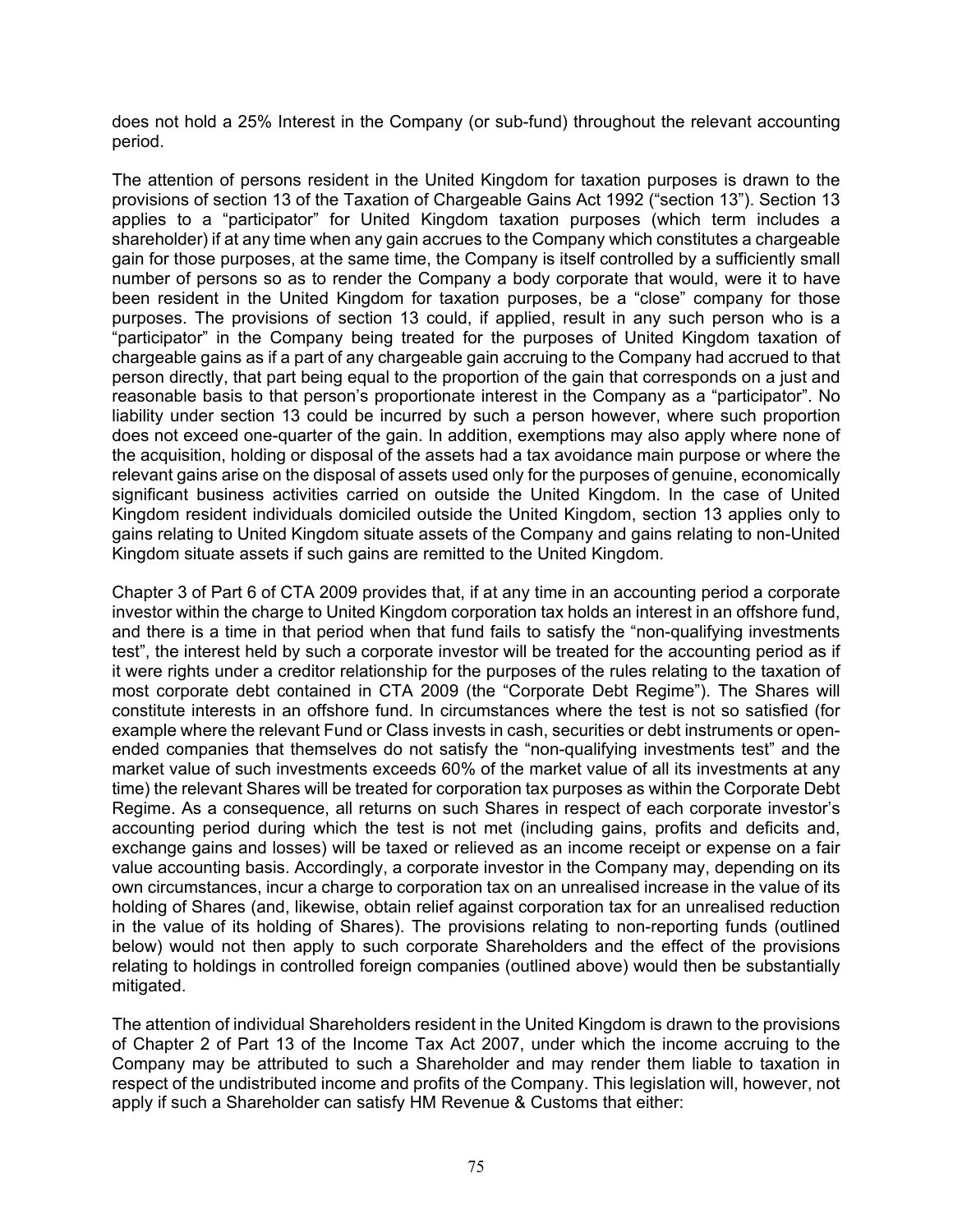- 1. it would not be reasonable to draw the conclusion from all the circumstances of the case, that the purpose of avoiding liability to taxation was the purpose, or one of the purposes, for which the relevant transactions or any of them were effected; or
- 2. all the relevant transactions are genuine commercial transactions and it would not be reasonable to draw the conclusion, from all the circumstances of the case, that any one or more of the transactions was more than incidentally designed for the purpose of avoiding liability to taxation; or
- 3. all the relevant transactions were genuine, arm's length transactions and if the Shareholder were liable to tax under chapter 2 of part 13 in respect of such transactions such liability would constitute an unjustified and disproportionate restriction on a freedom protected by Title II or IV of Part Three of the Treaty on the Functioning of the European Union or Part II or III of the EEA Agreement.

A Shareholder who is resident in the United Kingdom and who, subsequent to subscription, wishes to switch Shares of one Class or Fund into Shares of a different Class or Fund in accordance with the procedure outlined in "*Conversions of Shares*" above should note that such a switch would give rise to a disposal triggering a potential liability to income tax or corporation tax if the original Class is a non-reporting fund or capital gains tax if the original Class is a reporting fund (see further below) as appropriate depending upon the value of the shareholding on the date of conversion.

Special tax rules apply to investments made in an offshore fund within the meaning of TIOPA. Individual Classes of shares within the same offshore fund are treated as separate offshore funds for these purposes. The tax treatment of Shareholders in a reporting Class differs in various respects from those in a non-reporting Classes and the tax treatment of each is set out separately below. The Directors reserve the right to seek reporting fund status in respect of any Class. Prospective investors are referred to the relevant Supplement for confirmation of those Classes in respect of which reporting fund status may be sought.

### *Shareholders in Classes without Reporting Fund Status*

Each Fund or Class of Shares within a Fund will be deemed to constitute an "offshore fund" for the purposes of TIOPA. Under this legislation, any gain arising on the sale, disposal or redemption of shares in an offshore fund held by persons who are resident in the United Kingdom for tax purposes will be taxed at the time of such sale, disposal or redemption as income and not as a capital gain. This does not apply, however, where a Class or Fund is accepted by HM Revenue & Customs as a "reporting fund" throughout the period during which shares have been held. Shareholders who are resident in the United Kingdom for tax purposes and who invest in Classes without reporting fund status may be liable to United Kingdom income taxation in respect of any gain realised on disposal or redemption of such Shares. Any such gain may thus remain taxable notwithstanding any general or specific United Kingdom capital gains tax exemption or allowance available to a Shareholder and this may result in certain investors incurring a proportionately greater United Kingdom taxation charge. Any losses arising on the disposal of Shares in Classes without reporting fund status by Shareholders who are resident in the United Kingdom will be eligible for capital gains loss relief.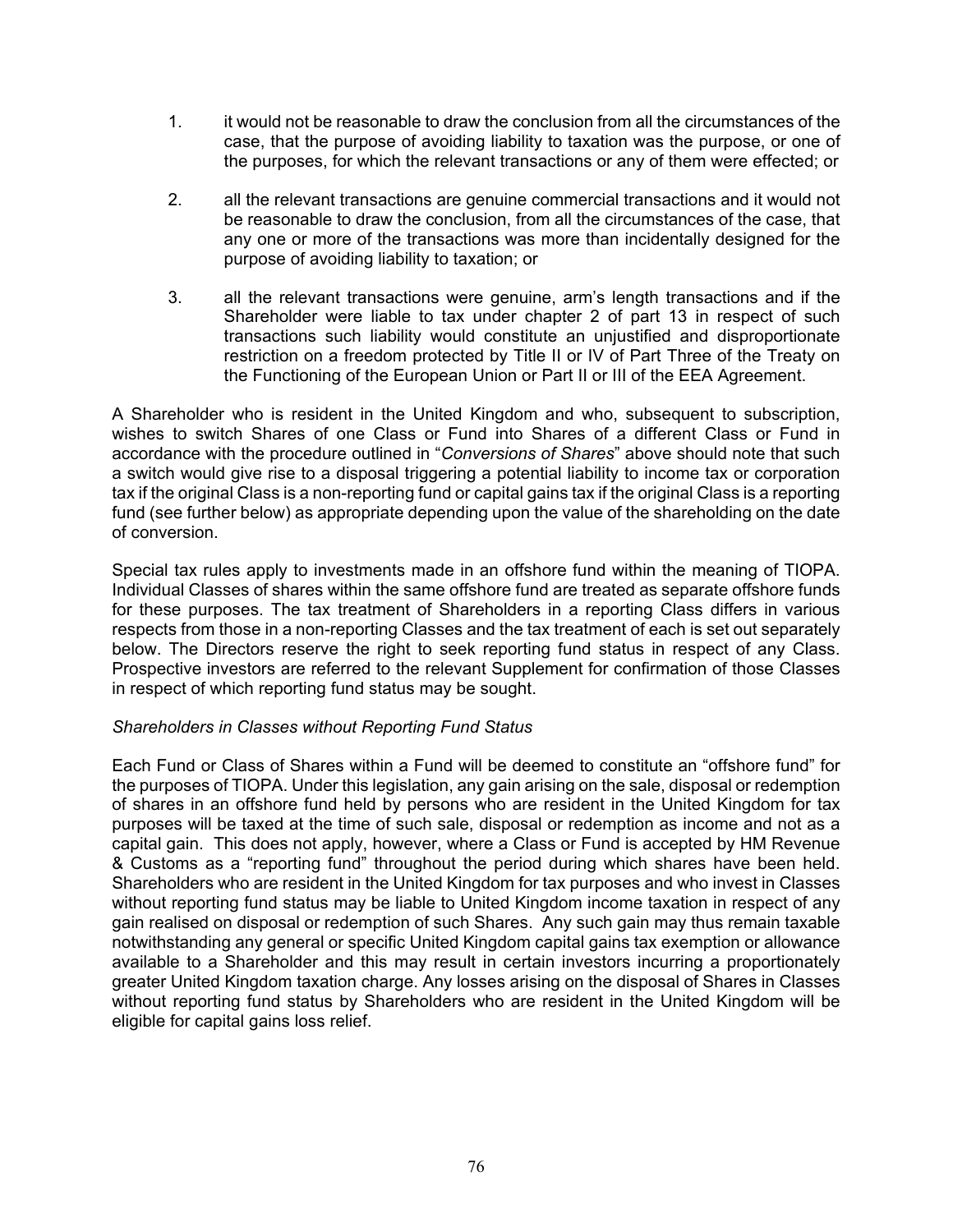#### *Shareholders in Classes with Reporting Fund Status*

Each Fund or Class of Shares within a Fund will be deemed to constitute an "offshore fund" for the purposes of TIOPA. The legislation provides that any gain arising on the sale, redemption or other disposal of shares of an offshore fund will be taxed at the time of such sale, redemption or disposal as income and not as a capital gain. These provisions do not apply if the relevant Class successfully applies for reporting fund status and retains such status throughout the period during which the Shares are held. Prospective investors are referred to the relevant Supplement for confirmation of those Classes in respect of which reporting fund status may be sought.

In order for a Fund or Class to qualify as a reporting fund, the Company must apply to HM Revenue & Customs for entry of the relevant Fund or Class into the regime. For each accounting period, the relevant Class must then report to investors 100% of the income attributable to the Class, that report being made within six months of the end of the relevant accounting period. United Kingdom resident individual investors will be taxable on such reported income, whether or not the income is actually distributed. Income for these purposes is computed by reference to income for accounting purposes as adjusted for capital and other items and will be based upon the reportable income of the relevant Fund. Provided the relevant Class retains reporting fund status, any gains realised on the disposal of Shares in such Class will be subject to taxation as capital and not as income unless the investor deals in securities. Any such gain may accordingly be reduced by any general or specific United Kingdom exemption in respect of capital gains available to a Shareholder and may result in certain investors incurring a proportionately lower United Kingdom taxation charge.

Chapter 6 of Part 3 of the Offshore Funds (Tax) Regulations 2009 (the "Tax Regulations") provides that specified transactions carried out by a regulated fund, such as the Company, will not generally be treated as trading transactions for the purposes of calculating the reportable income of reporting funds that meet a genuine diversity of ownership condition. In this regard, the Directors confirm that all Classes are primarily intended for and marketed to the categories of retail and institutional investors. For the purposes of the Tax Regulations, the Directors undertake that interests in the Company will be widely available and will be marketed and made available sufficiently widely to reach the intended categories of investors and in a manner appropriate to attract those kinds of investors.

It should be noted that to the extent actual dividends are not declared in relation to all income of Shares in a Class with reporting fund status for a period, further reportable income under the reporting fund rules will be attributed only to those Shareholders who remain as Shareholders at the end of the relevant accounting period. The Tax Regulations enable (but do not oblige) a reporting fund to elect to operate dividend equalisation or to make income adjustments, which should minimise this effect. The Directors reserve the right to make such an election in respect of any Fund or Class with reporting fund status.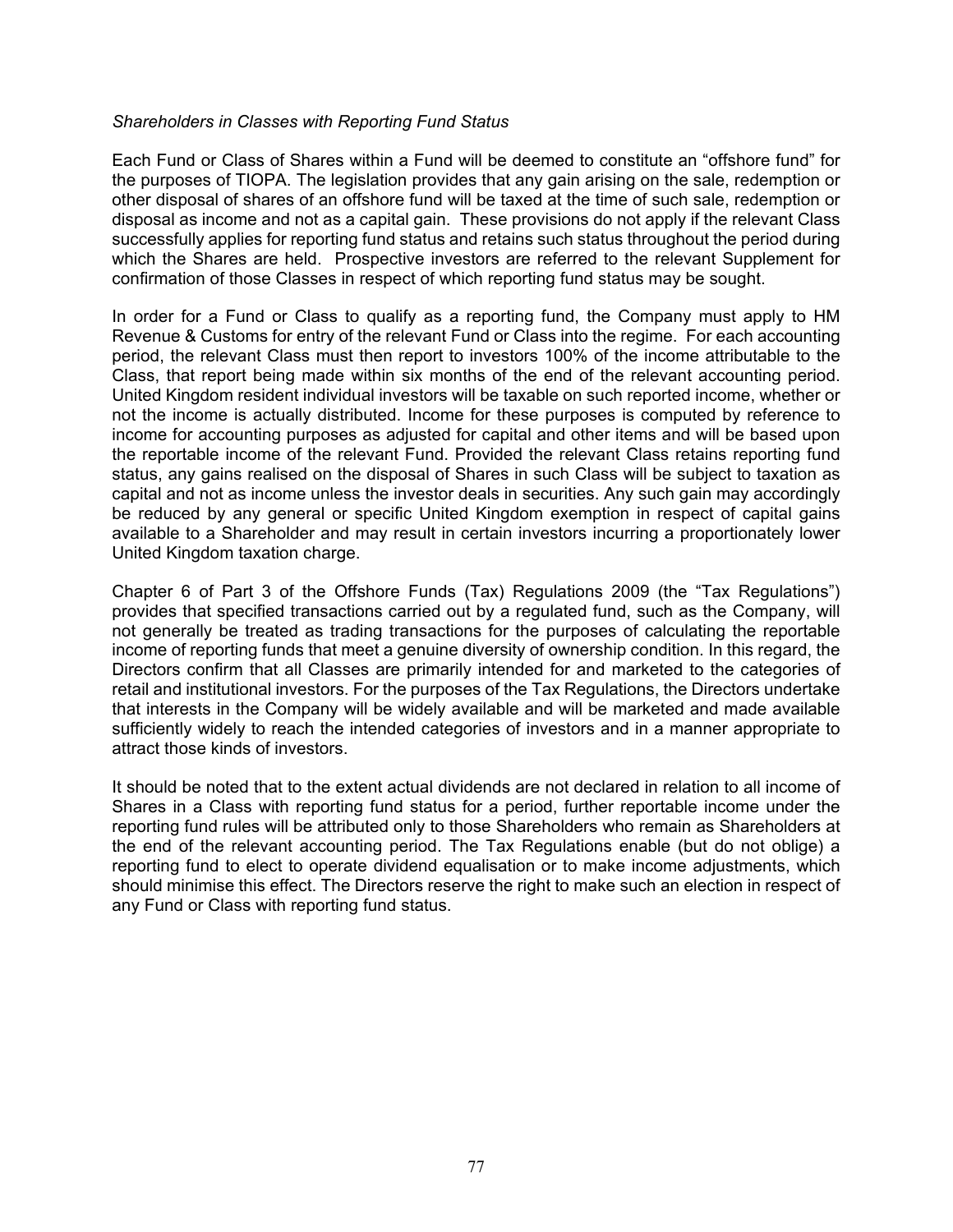## **STATUTORY AND GENERAL INFORMATION**

#### **1. Incorporation, Registered Office, Share Capital and Accounts**

- (a) The Company was incorporated in Ireland on 3 October 2013 as an investment company with variable capital with limited liability under registration number 533587.
- (b) The registered office of the Company is as stated in the Directory at the front of this Prospectus.
- (c) The authorised share capital of the Company is 500,000,000,000 redeemable Shares of no par value and 300,002 redeemable Non-Participating Shares of no par value issued at €1 each. Non-Participating Shares do not entitle the holders thereof to any dividend and on a winding up entitle the holders thereof to receive the amount paid up thereon but do not otherwise entitle them to participate in the assets of the Company. The Directors have the power to allot Shares in the capital of the Company on such terms and in such manner as they may think fit. As of the date of this Prospectus, the Company has issued Non-Participating Shares to the value of €300,002. The Company reserves the right to redeem some or all of the Non-Participating Shares provided that the Company at all times has a minimum issued share capital of at least €300,000.
- (d) The Company's year-end is 31 December in each year. The annual report and audited accounts of the Company will be published within 4 months after the conclusion of each Accounting Date. The Company will also prepare a semiannual report and unaudited accounts which will be published within 2 months after the six month period ending on 30 June in each year. The annual report and semiannual report will, upon request, be supplied to subscribers and Shareholders free of charge and will be made available at the office of the Company.

### **2. Variation of Share Rights and Pre-Emption Rights**

- (a) The rights attaching to the Shares issued in any Fund or Class may, whether or not the Company is being wound up, be varied or abrogated with the consent in writing of the holders of three-fourths of the issued Shares of that Fund or Class, or with the sanction of a special resolution passed at a general meeting of the Shareholders of that Fund or Class.
- (b) A resolution in writing signed by all the Shareholders and holders of Non-Participating Shares for the time being entitled to attend and vote on such resolution at a general meeting of the Company shall be as valid and effective for all purposes as if the resolution had been passed at a general meeting of the Company duly convened and held and if described as a special resolution shall be deemed to be a special resolution.
- (c) The rights attaching to the Shares shall not be deemed to be varied by the creation, allotment or issue of any further Shares ranking pari passu with Shares already in issue.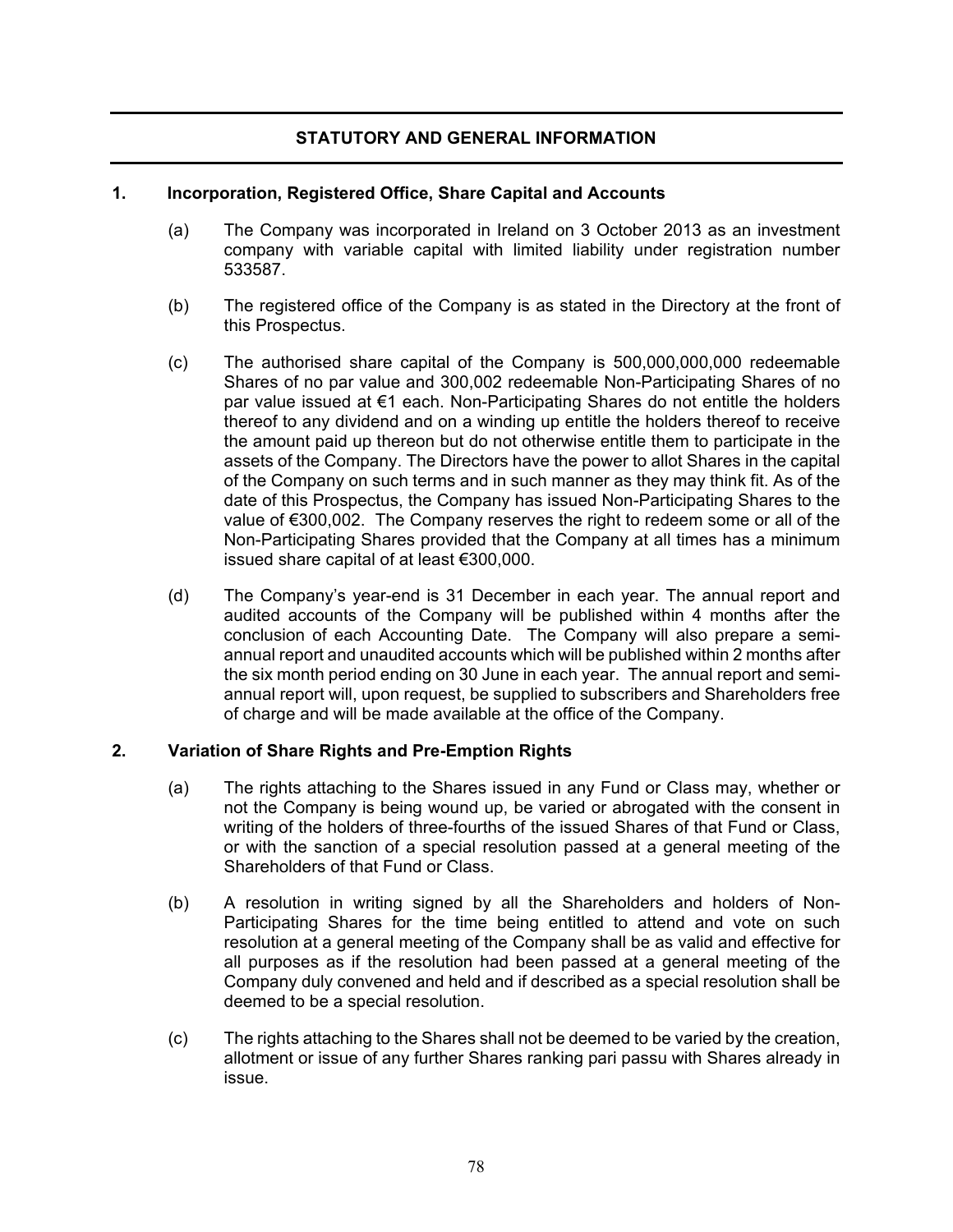(d) There are no rights of pre-emption upon the issue of Shares.

## **3. Voting Rights**

The rights conferred on Shareholders by virtue of their shareholdings are governed by the Constitution, the general law of Ireland and the Companies Act.

The following rules relating to voting rights apply:-

- (a) Fractions of Shares do not carry voting rights.
- (b) Every Shareholder or holder of Non-Participating Shares present in person or by proxy who votes on a show of hands shall be entitled to one vote, save with respect to Shares that are designated as non-voting Shares.
- (c) The chairman of a general meeting of a Class or any Shareholder of a Class present in person or by proxy at a meeting of a Class may demand a poll. The chairman of a general meeting of the Company or by one or more Members present in person or by proxy or any Shareholder or Shareholders present in person or by proxy representing at least one tenth of the Shares in issue having the right to vote at such meeting may demand a poll.
- (d) On a poll every Shareholder present in person or by proxy shall be entitled to one vote in respect of each Share held by him and every holder of Non-Participating Shares shall be entitled to one vote in respect of all Non-Participating Shares held by him. A Shareholder entitled to more than one vote need not cast all his votes or cast all the votes he uses in the same way.
- (e) Any person (whether a Member or not) may be appointed to act as a proxy. A Member may appoint more than one proxy to attend on the same occasion.
- (f) Any instrument appointing a proxy must be deposited at the registered office of the Company, not less than 48 hours before the meeting or at such other place and by such time as is specified in the notice convening the meeting. The Directors may at the expense of the Company send by post or otherwise to the Shareholders instruments of proxy (with or without prepaid postage for their return) and may either leave blank the appointment of the proxy or nominate one or more of the Directors or any other person to act as proxy.
- (g) To be passed, ordinary resolutions of the Company or of the Shareholders of a particular Fund or Class will require a simple majority of the votes cast by the Shareholders voting in person or by proxy at the meeting at which the resolution is proposed. Special resolutions of the Company or of the Shareholders of a particular Fund or Class will require a majority of not less than 75% of the votes cast by the Shareholders present in person or by proxy and voting in general meeting in order to pass a special resolution including a resolution to amend the Constitution.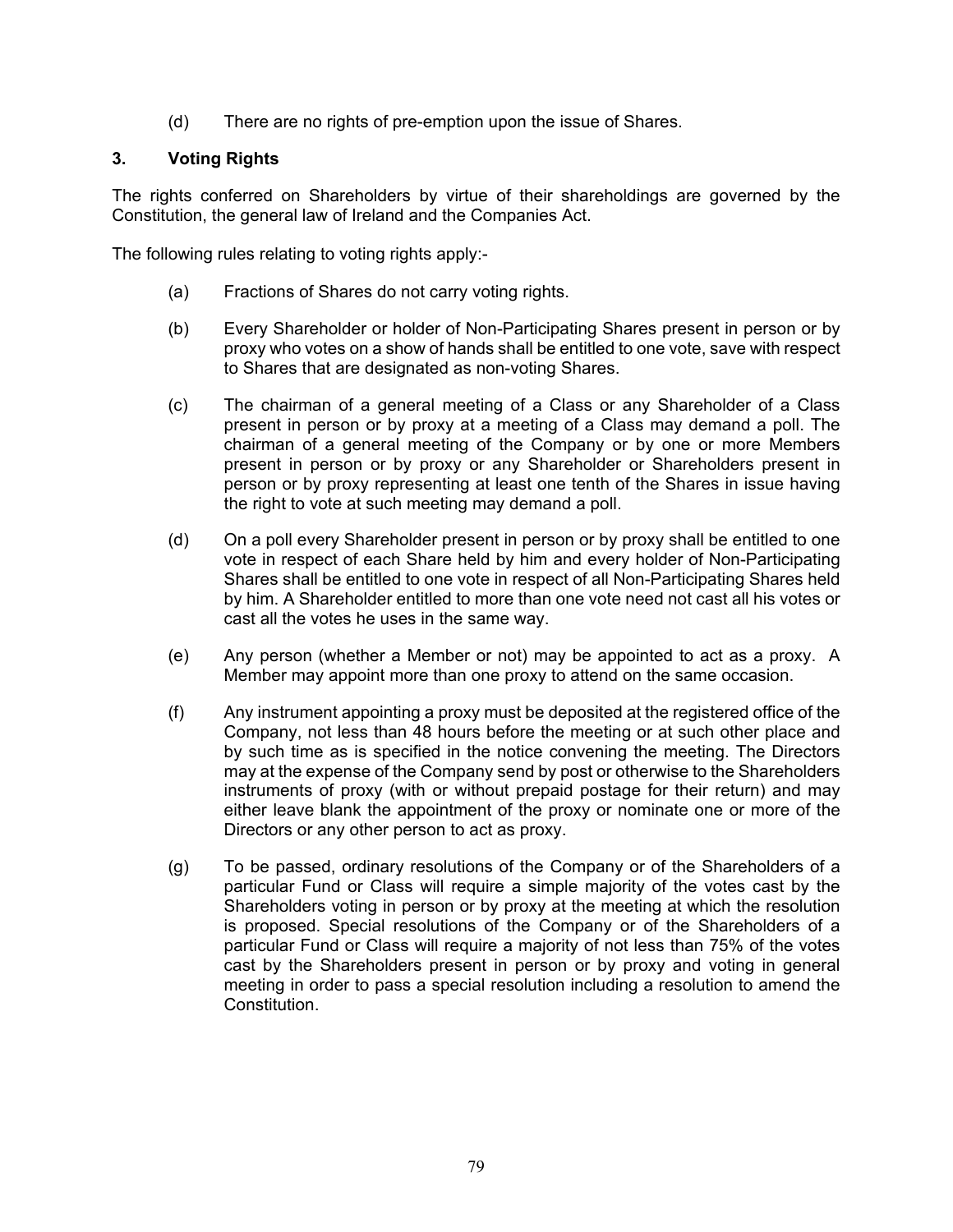# **4. Meetings**

- (a) The Directors may, in accordance with the Companies Act, convene extraordinary general meetings of the Company at any time. The Directors shall convene an annual general meeting within six months of the end of each Accounting Period.
- (b) Not less than 21 days' notice of every annual general meeting and any meeting convened for the passing of a special resolution must be given to Shareholders and 14 days' notice must be given in the case of any other general meeting.
- (c) Two Members present either in person or by proxy shall be a quorum for a general meeting provided that the quorum for a general meeting convened to consider any alteration to the rights of Shares in a Fund or Class shall be two Shareholders holding or representing by proxy Shares of the relevant Fund or Class. If within half an hour after the time appointed for a meeting a quorum is not present the meeting, if convened on the requisition of or by Shareholders, shall be dissolved. In any other case it shall stand adjourned to the same time, day and place in the next week or to such other day and at such other time and place as the Directors may determine and if at the adjourned meeting a quorum is not present within half an hour from the time appointed for the meeting, the Members present shall be a quorum and in the case of a meeting of a Fund or Class convened to consider the variation of rights of Shareholders in such Fund or Class the quorum shall be one Shareholder holding Shares of the Fund or Class in question or his proxy. All general meetings will be held in Ireland.
- (d) The foregoing provisions with respect to the convening and conduct of meetings shall save as otherwise specified with respect to meetings of Funds or Classes and, subject to the Companies Act, have effect with respect to separate meetings of each Fund or Class at which a resolution varying the rights of Shareholders in such Class is tabled.

# **5. Transfer of Shares**

Transfers of Shares may be effected in writing in any usual or common form, signed by or on behalf of the transferor and every transfer shall state the full name and address of the transferor and transferee.

The Directors may from time to time specify an initial charge for the registration of instruments of transfer provided that the maximum fee may not exceed 5% of the Net Asset Value of the Shares subject to the transfer as at the Valuation Point on the Dealing Day immediately preceding the date of the transfer.

The Directors following consultation with the Manager may decline to register any transfer of Shares if:-

- (a) in consequence of such transfer (i) the transferor or the transferee would hold a number of Shares less than the minimum holding of the relevant Fund (if any); or (ii) the transferee (being an initial investor in the Fund) would hold less than the minimum subscription;
- (b) all applicable taxes and/or stamp duties have not been paid in respect of the instrument of transfer;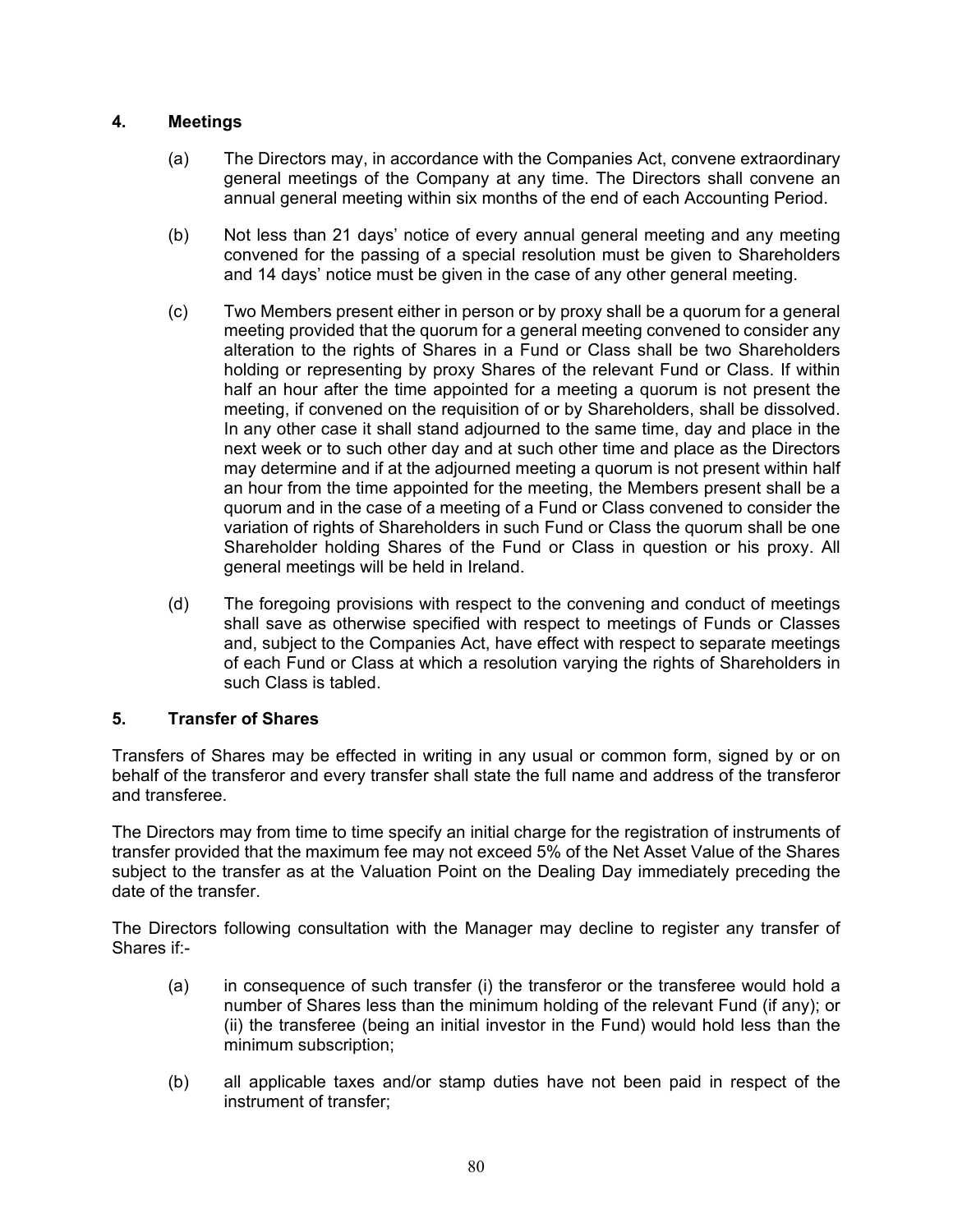- (c) the instrument of transfer is not deposited at the registered office of the Company or such other place as the Directors may reasonably require, accompanied by (i) the certificate, if any, for the Shares to which it relates (if any), (ii) such evidence as the Directors may reasonably require to show the right of the transferor to make the transfer, (iii) such relevant information and declarations as the Directors may reasonably require from the transferee including, without limitation, an Application Form duly completed by the proposed transferee, information and declarations of the type which may be requested from an applicant for Shares in a Fund and (iv) such fee as may from time to time be specified by the Directors for the registration of any instrument of transfer;
- (d) they are aware or reasonably believe the transfer would result in the beneficial ownership of such Shares in contravention of any restrictions on ownership imposed by the Directors or might result in legal, regulatory, pecuniary, taxation or material administrative disadvantage to the Company, a Fund, a Class or Shareholders as a whole of the Company or of any Fund or Class;

If requested to do so by the Directors a transferee shall be required to deliver to the Company such certificates, opinions, statements or other evidence required by the Directors for any of the aforementioned purposes.

The registration of transfers may be suspended for such periods as the Directors may determine, provided always that each registration may not be suspended for more than 30 days.

#### **6. Communications and Notices to Shareholders**

Communications and notices to Shareholders or the first named of joint Shareholders shall be deemed to have been duly given as follows:-

| <b>MEANS OF DISPATCH</b>                             | <b>DEEMED RECEIVED</b>                                                                                                                        |
|------------------------------------------------------|-----------------------------------------------------------------------------------------------------------------------------------------------|
| Post:                                                | 48 hours after posting.                                                                                                                       |
| Fax:                                                 | The day on which a positive transmission<br>receipt is received.                                                                              |
| Electronically:                                      | on which the electronic<br>The T<br>dav<br>transmission has been sent to the electronic<br>information system designated by a<br>Shareholder. |
| Publication of Notice or Advertisement of<br>Notice: | The day of publication in a daily newspaper<br>circulating in the country or countries where<br>Shares are marketed.                          |

### **7. Directors**

The following is a summary of the principal provisions in the Constitution relating to the Directors:-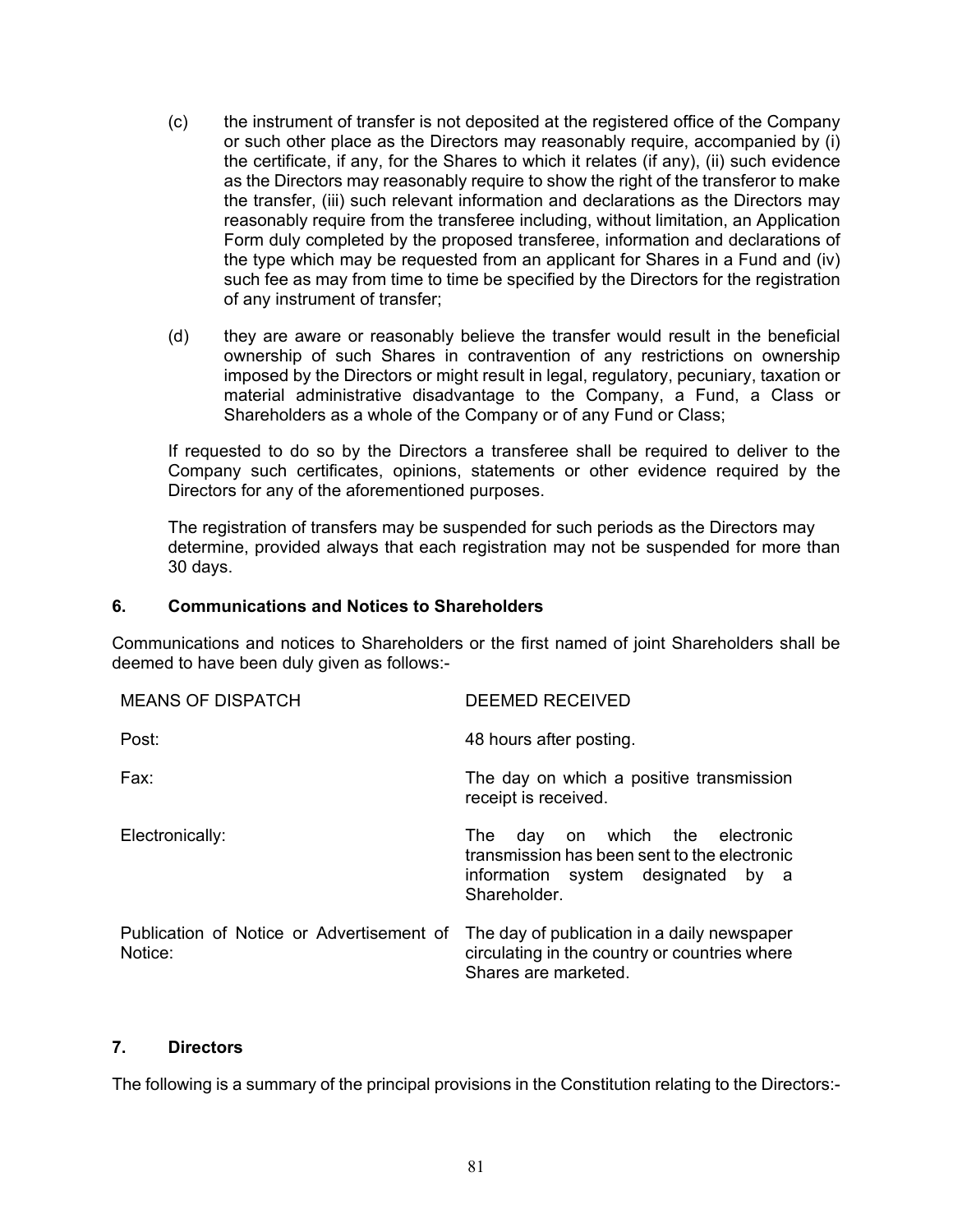- (a) unless otherwise determined by an ordinary resolution of the Company in general meeting, the number of Directors shall not be less than two nor more than nine;
- (b) a Director need not be a Shareholder;
- (c) the Constitution contains no provisions requiring Directors to retire on attaining a particular age or to retire on rotation;
- (d) a Director may vote and be counted in the quorum at a meeting to consider the appointment or the fixing or variation of the terms of appointment of any Director to any office or employment with the Company or any company in which the Company is interested, but a Director may not vote or be counted in the quorum on a resolution concerning his own appointment;
- (e) the Directors for the time being are entitled to such remuneration as may be determined by the Directors and disclosed in the Prospectus and may be reimbursed all reasonable travel, hotel and other expenses incurred in connection with the business of the Company or the discharge of their duties and may be entitled to additional remuneration if called upon to perform any special or extra services to or at the request of the Company;
- (f) a Director may hold any other office or place of profit under the Company, other than the office of Auditor, in conjunction with his office of Director on such terms as to tenure of office or otherwise as the Directors may determine;
- (g) no Director shall be disqualified by his office from contracting with the Company as vendor, purchaser or otherwise, nor shall any contract or arrangement entered into by or on behalf of the Company in which any Director is in any way interested be liable to be avoided, nor shall any Director who is so interested be liable to account to the Company for any profit realised by any such contract or arrangement by reason of such Director holding that office or of the fiduciary relationship thereby established, but the nature of his interest must be declared by him at the meeting of the Directors at which the proposal to enter into the contract or agreement is first considered or, if the Director in question was not at the date of that meeting interested in the proposed contract or arrangement, at the next Directors' meeting held after he becomes so interested. A general notice in writing given to the Directors by any Director to the effect that he is a member of any specified company or firm and is to be regarded as interested in any contract or arrangement which may thereafter be made with that company or firm is deemed to be a sufficient declaration of interest in relation to any contract or arrangement so made;
- (h) a Director may not vote in respect of any contract or arrangement or any proposal whatsoever in which he has any material interest or a duty which conflicts with the interests of the Company and shall not be counted in the quorum at a meeting in relation to any resolution upon which he is debarred from voting unless the Directors resolve otherwise. However, a Director may vote and be counted in quorum in respect of any proposal concerning any other company in which he is interested directly or indirectly, whether as an officer, shareholder, member, partner, employee, agent or otherwise. A Director may also vote and be counted in the quorum in respect of any proposal concerning an offer of Shares in which he is interested as a participant in an underwriting or sub-underwriting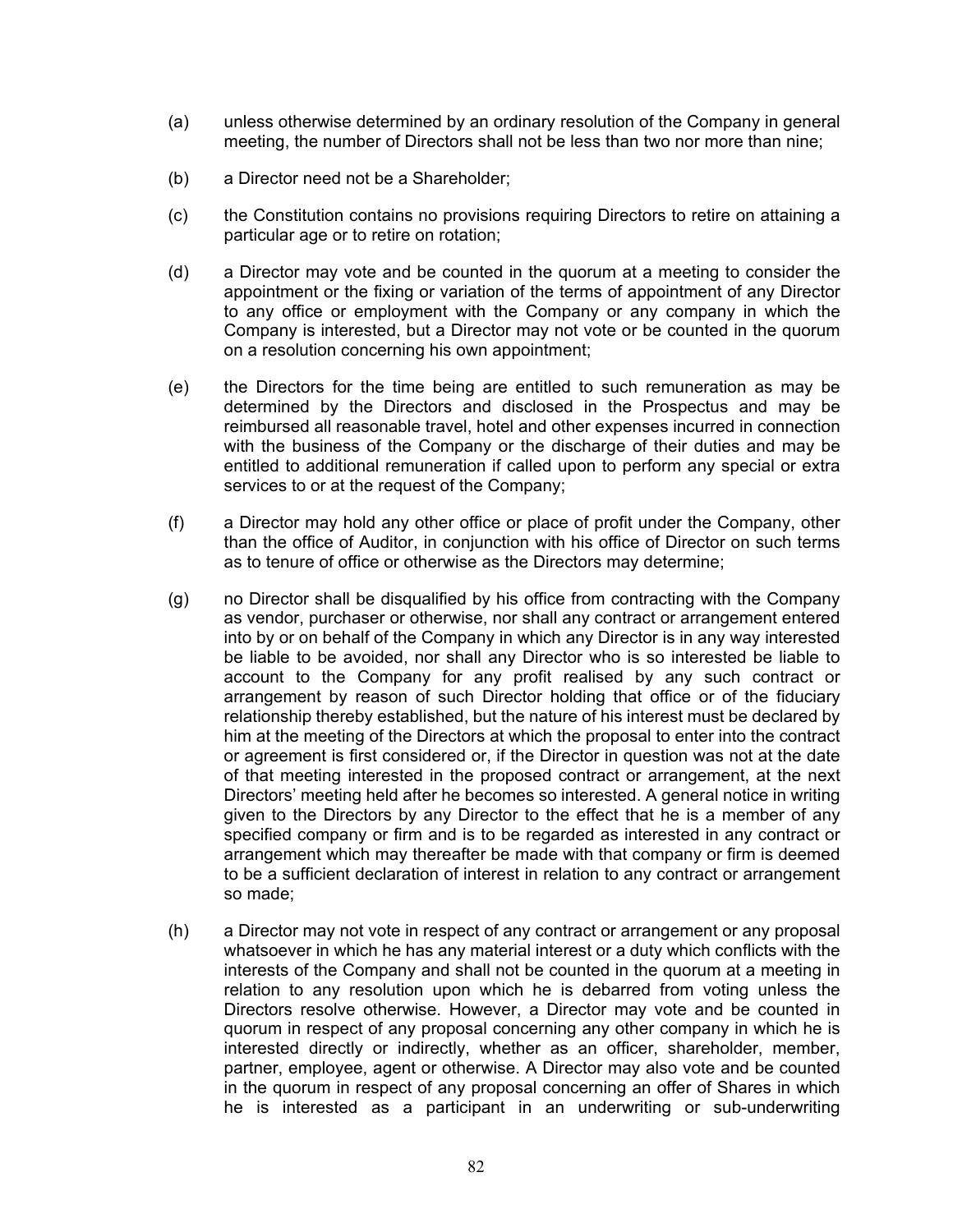arrangement and may also vote in respect of the giving of any security, guarantee or indemnity in respect of money lent by the Director to the Company or in respect of the giving of any security, guarantee or indemnity to a third party in respect of a debt obligation of the Company for which the Director has assumed responsibility in whole or in respect of the purchase of directors' and officers' liability insurance; and

- (i) the office of a Director shall be vacated in any of the following events namely:
	- i. if he resigns his office by notice in writing signed by him in accordance with the requirements of the Central Bank and left at the registered office of the Company;
	- ii. if he becomes bankrupt or makes any arrangement or composition with his creditors generally;
	- iii. in the opinion of a majority of the Directors, he becomes incapable by reason of unsound mind of discharging his duties as a Director;
	- iv. if he is absent from meetings of the Directors for six successive months without leave expressed by a resolution of the Directors and the Directors resolve that his office be vacated;
	- v. if he ceases to be a Director by virtue of, or becomes prohibited or restricted from being a Director by reason of, an order made under the provisions of any law or enactment;
	- vi. if he is requested by a majority of the other Directors (not being less than two in number) to vacate office;
	- vii. if he is removed from office by ordinary resolution of the Company; or
	- viii. if the Central Bank requires him to resign.

### **8. Directors' Interests**

The interests of the Directors and their interests in companies associated with the management, administration, promotion and marketing of the Company and the Funds are set out below.

- i. The Directors or companies of which they are officers or employees, including the Investment Manager, may subscribe for Shares in a Fund. Their applications for Shares will rank pari passu with all other applications.
- ii. No Director has any interest, direct or indirect, in the promotion of or in any assets which are proposed to be acquired, disposed of by or leased to the Fund and no Director has a material interest in any contract or arrangement entered into by the Fund which is unusual in nature or conditions or significant in relation to the business of the Fund, nor has any Director had such an interest since the Fund was incorporated other than:
	- (i) Jane M. White who is a director of the Investment Manager, which receives fees in respect of services to the Company; and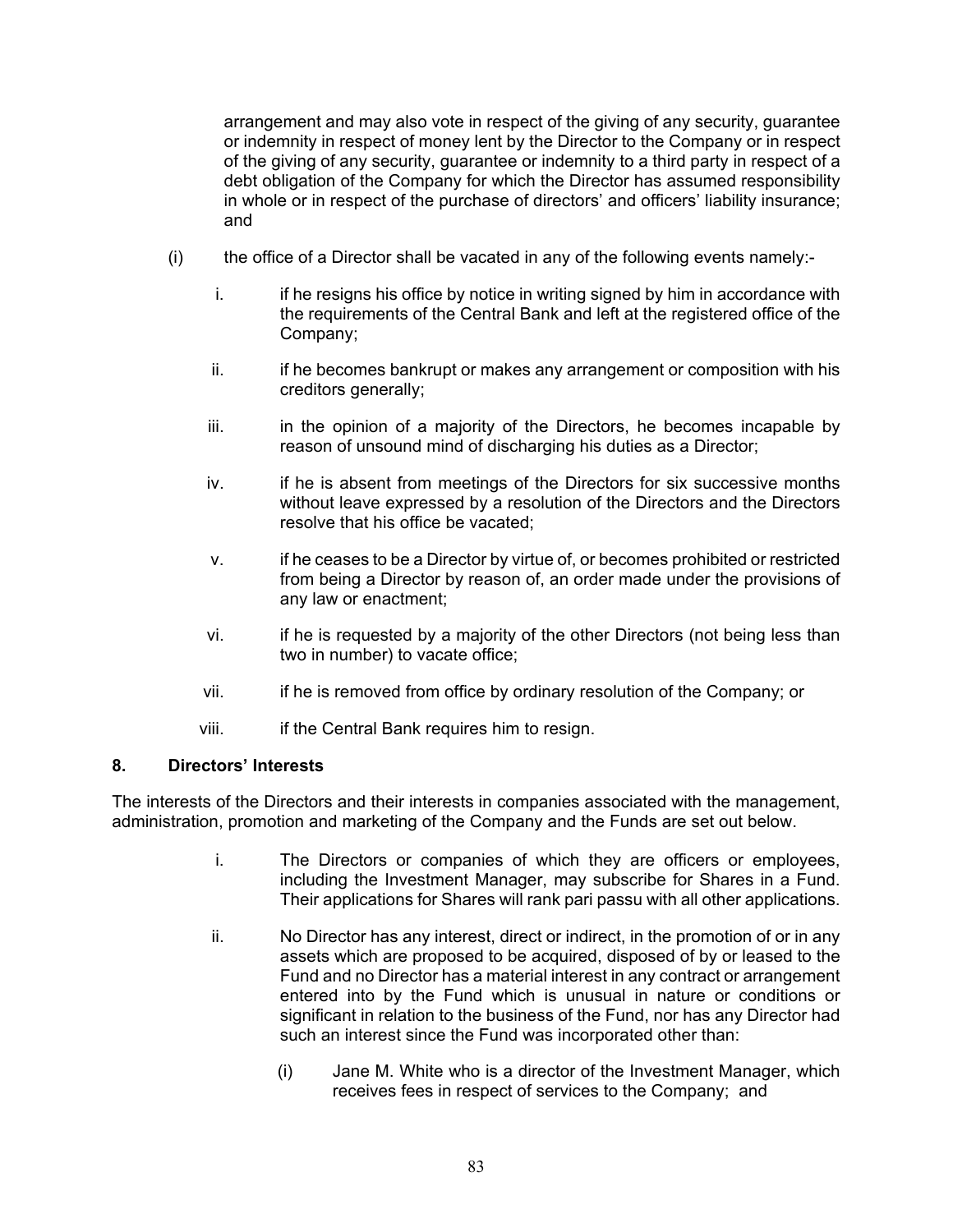(ii) Brian S. Granahan who is a director of the Investment Manager, which receives fees in respect of services to the Company.

## **9. Winding Up**

- (a) The Company may be wound up if:
	- i. within a period of three months from the date on which (a) the Depositary notifies the Company of its desire to retire in accordance with the terms of the Depositary Agreement and has not withdrawn notice of its intention to so retire, (b) the appointment of the Depositary is terminated by the Company in accordance with the terms of the Depositary Agreement, or (c) the Depositary ceases to be approved by the Central Bank to act as a depositary, and no new Depositary has been appointed (the appointment of the replacement Depositary and the replacement Depositary being subject to the prior approval of the Central Bank) with the approval of the Central Bank, the Directors shall instruct the Company's secretary to forthwith convene an extraordinary general meeting of the Company at which there shall be proposed an ordinary resolution to wind up the Company in accordance with the provisions in the Constitution. Notwithstanding anything set out above, the Depositary's appointment shall only terminate on revocation of the Company's authorisation by the Central Bank;
	- ii. the Shareholders resolve by special resolution to wind up the Company;
	- iii. the Directors, following consultation with the Manager, decide to wind down the Company.
- (b) In the event of a winding up, the liquidator shall apply the assets of the Company on the basis that any liability incurred or attributable to a Fund shall be discharged solely out of the assets of that Fund.
- (c) The assets available for distribution among the Shareholders shall be applied in the following priority:
	- i. firstly, in the payment to the Shareholders of each Fund or Class of a sum in the Base Currency (or in any other currency selected and at such rate of exchange as determined by the liquidator) as nearly as possible equal to the Net Asset Value of the Shares of the relevant Fund or Class held by such Shareholders respectively as at the date of commencement of winding up;
	- ii. secondly, in the payment to the holders of Non-Participating Shares of sums up to the nominal amount paid up thereon out of the assets of the Company not comprised within a Fund's investment portfolio provided that if there are insufficient assets to enable such payment in full to be made, no recourse shall be had to the assets comprised within such Fund;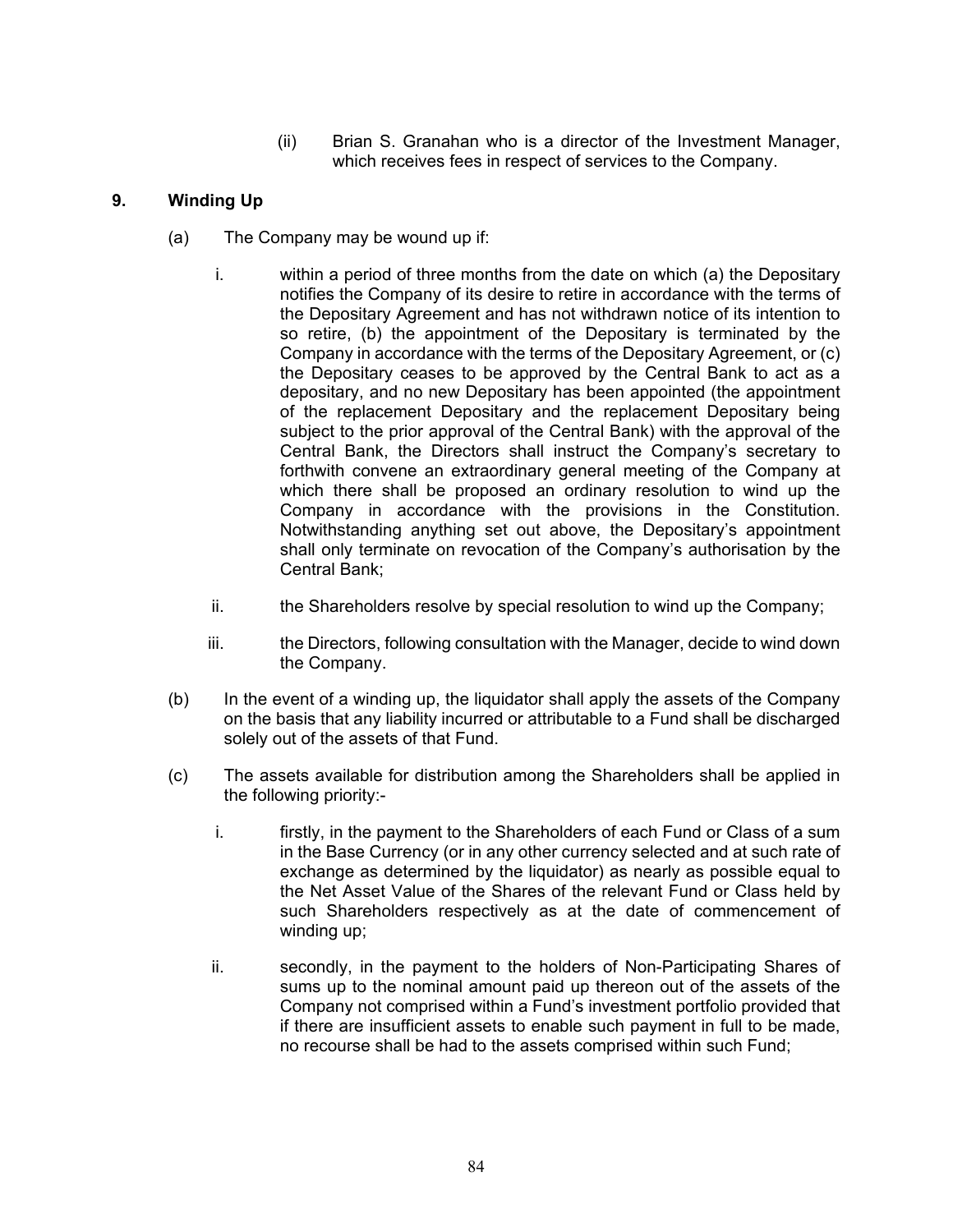- iii. thirdly, in the payment to the Shareholders of each Fund or Class of any balance then remaining in the Company, in proportion to the number of Shares held in the relevant Fund or Class; and
- iv. fourthly, any balance then remaining and not attributable to any Class shall be apportioned between the Funds or Classes pro-rata to the Net Asset Value of each Fund or Class or attributable to each Class immediately prior to any distribution to Shareholders and the amounts so apportioned shall be paid to Shareholders pro-rata to the number of Shares in that Fund or Class held by them.
- (d) The liquidator may, with the authority of an ordinary resolution of the Company, divide among the Shareholders (pro rata to the value of their respective shareholdings in the Company) in specie the whole or any part of the assets of the Company and whether or not the assets shall consist of property of a single kind provided that any Shareholder shall be entitled to request the sale of any asset or assets proposed to be so distributed and the distribution to such Shareholder of the cash proceeds of such sale. The costs of any such sale shall be borne by the relevant Shareholder. The liquidator may, with like authority, vest any part of the assets in trustees upon such trusts for the benefit of Shareholders as the liquidator shall think fit and the liquidation of the Company may be closed and the Company dissolved, provided that no Shareholder shall be compelled to accept any asset in respect of which there is any liability. Further the liquidator may with like authority transfer the whole or part of the assets of the Company to a company or collective investment scheme (the "Transferee Company") on terms that Shareholders in the Company shall receive from the Transferee Company Shares or units in the Transferee Company of equivalent value to their shareholdings in the Company, subject to the requirements of the Central Bank.
- (e) The Shareholders of any Fund may, by way of special resolution, and subject to the requirements of the Central Bank, authorise the amalgamation/merger of the Fund with another Fund or any other collective investment schemes or schemes, which amalgamation/merger may involve the redemption of Shares of the relevant Fund and in the case of an amalgamation/merger with a collective investment scheme other than a Fund, may involve the transfer of the whole or part of the assets of the Fund to the Depositary/trustee (who may or may not be regulated by the Central Bank) or the relevant collective investment scheme.
- (f) Notwithstanding any other provision contained in the Constitution, should the Directors at any time and in their absolute discretion resolve that it would be in the best interests of the Shareholders to wind up the Company, the secretary shall forthwith at the Directors' request convene an extraordinary general meeting of the Company at which there shall be presented a proposal to appoint a liquidator to wind up the Company and if so appointed, the liquidator shall distribute the assets of the Company in accordance with the Constitution.

### **10. Termination of the Company, Funds or Classes**

The Directors, in their sole and absolute discretion, may terminate the Company, a Fund or a Class in any of the following events:-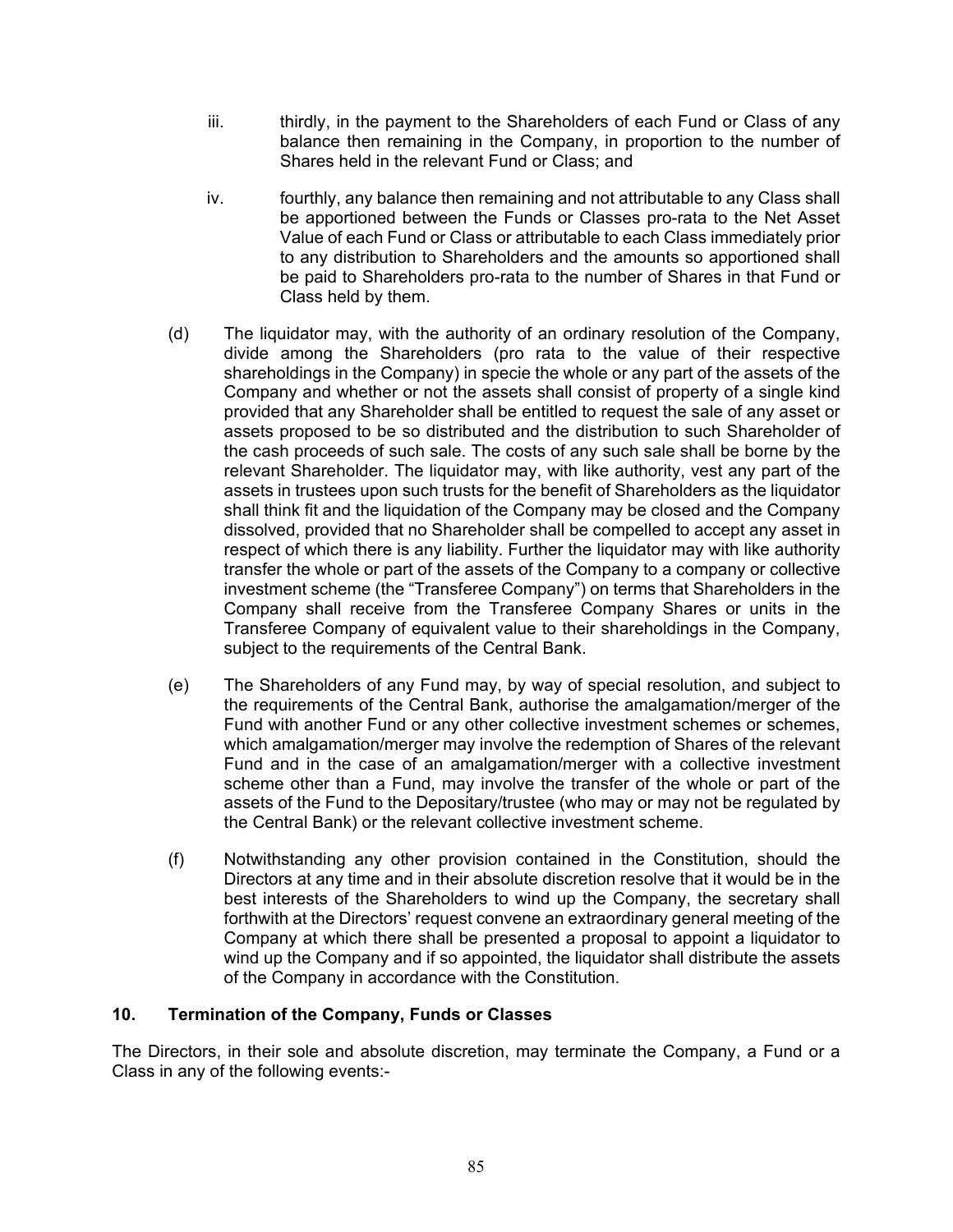- (a) If at any time the Net Asset Value of the Company, a Fund or Class shall be less than such amount as may be determined by the Directors in respect of that Fund or Class as disclosed in this Prospectus;
- (b) the Company, a Fund or a Class shall cease to be authorised or otherwise officially approved;
- (c) if there is any change in applicable law or regulation which renders it illegal or in the opinion of the Directors impracticable or inadvisable to continue the Company, a Fund or Class;
- (d) if there is any change in material aspects of the business, in the economic or political situation relating to the Company, a Fund or Class which the Directors consider would have material adverse consequences on the investments of the Company, a Fund or Class;
- (e) if the Directors shall have resolved that it is impracticable or inadvisable for the Company, a Fund or Class to continue to operate having regard to prevailing market conditions and the best interests of the Shareholders.

**The decision of the Directors in any of the above events shall be final and binding on all the parties concerned but the Directors shall be under no liability on account of any failure to terminate the relevant Fund pursuant to this clause or otherwise.** 

### **11. Indemnities and Insurance**

The Directors (including alternates), Company Secretary and other officers of the Company and its former directors and officers shall be indemnified by the Company against losses and expenses to which any such person may become liable by reason of any contract entered into or any act or thing done by him as such officer in the discharge of his duties (other than in the case of fraud, negligence or wilful default). The Company acting through the Directors is empowered under the Constitution to purchase and maintain for the benefit of persons who are or were at any time Directors or officers of the Company insurance against any liability incurred by such persons in respect of any act or omission in the execution of their duties or exercise of their powers.

### **12. Allocation of Assets and Liabilities**

The assets and liabilities of each Fund will be allocated in the following manner:

- (a) the proceeds from the issue of Shares representing a Fund shall be applied in the books of the Company of the Fund and the assets and liabilities and income and expenditure attributable thereto shall be applied to such Fund subject to the provisions of the Constitution;
- (b) where any asset is derived from another asset, such derivative asset shall be applied in the books of the Company to the same Fund as the assets from which it was derived and in each valuation of an asset, the increase or diminution in value shall be applied to the relevant Fund;
- (c) where the Company incurs a liability which relates to any asset of a particular Fund or to any action taken in connection with an asset of a particular Fund, such a liability shall be allocated to the relevant Fund, as the case may be; and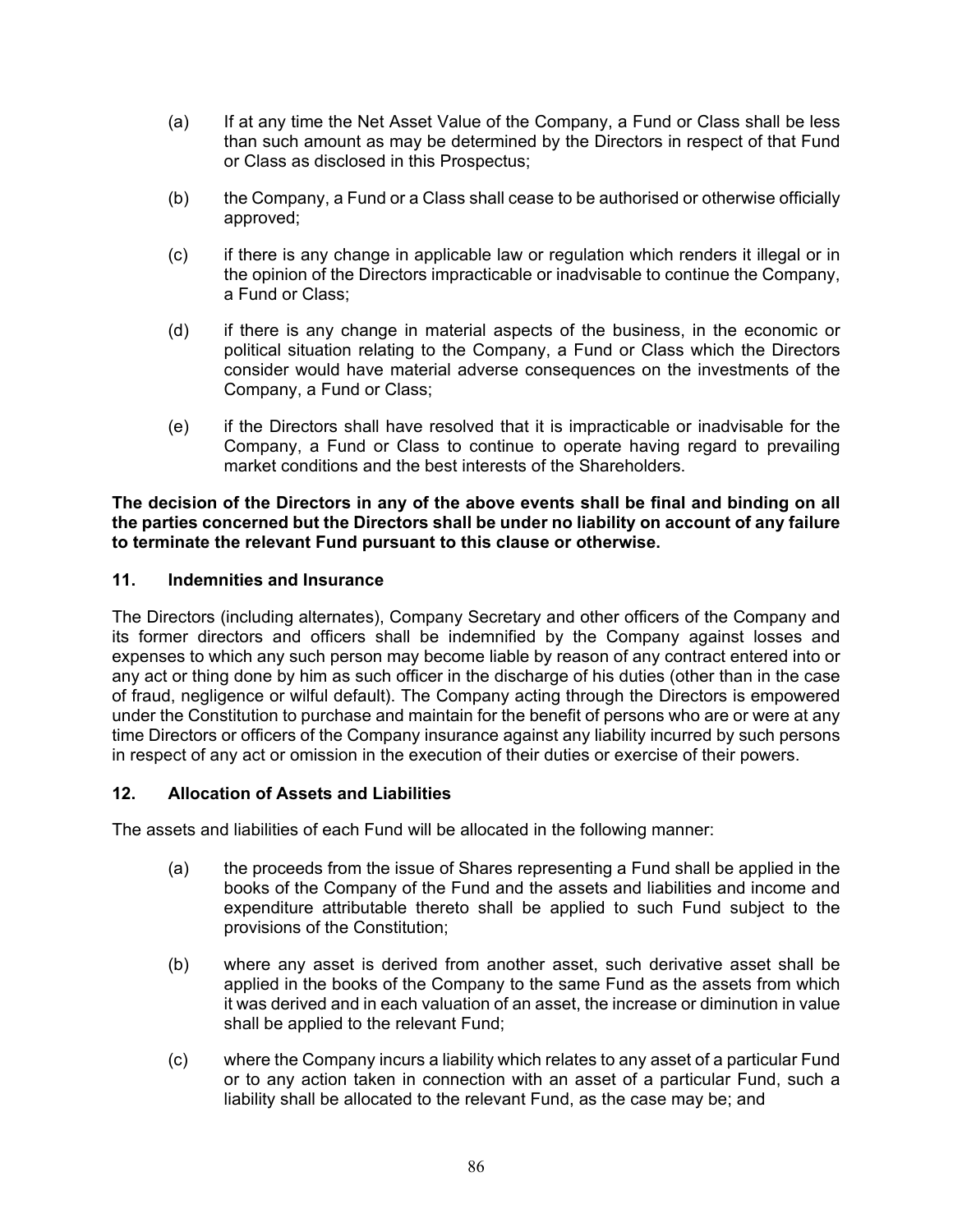(d) where an asset or a liability of the Company cannot be considered as being attributable to a particular Fund, such asset or liability, subject to the approval of the Depositary, shall be allocated to all the Funds pro rata to the Net Asset Value of each Fund.

Any liability incurred on behalf of or attributable to any Fund shall be discharged solely out of the assets of that Fund, and, neither the Company nor any Director, receiver, examiner, liquidator, provisional liquidator or other person shall apply, nor be obliged to apply, the assets of any such Fund in satisfaction of any liability incurred on behalf of, or attributable to, any other Fund.

Any asset or sum recovered by the Company shall, after the deduction or payment of any costs of recovery, be applied so as to compensate the relevant Fund.

In the event that assets attributable to a Fund are taken in execution of a liability not attributable to that Fund, and in so far as such assets or compensation in respect thereof cannot otherwise be restored to the Fund affected, the Directors, with the consent of the Depositary, shall certify or cause to be certified, the value of the assets lost to the Fund affected and transfer or pay from the assets of the Fund or Funds to which the liability was attributable, in priority to all other claims against such Fund or Funds, assets or sums sufficient to restore to the Fund affected, the value of the assets or sums lost to it.

A Fund is not a legal person separate from the Company but the Company may sue and be sued in respect of a particular Fund and may exercise the same rights of set-off, if any, as between its Funds as apply at law in respect of companies and the property of a Fund is subject to orders of the court as it would have been if such Fund were a separate legal person.

Separate records shall be maintained in respect of each Fund.

### **13. Remuneration Policy**

The Manager has remuneration policies and practices in place consistent with the requirements of the UCITS Regulations and the ESMA Remuneration Guidelines. The Manager will procure that any delegate, including the Investment Manager, to whom such requirements also apply pursuant to the ESMA Remuneration Guidelines will have equivalent remuneration policies and practices in place.

The remuneration policy reflects the Manager's objective for good corporate governance, promotes sound and effective risk management and does not encourage risk-taking which is inconsistent with the risk profile of the Funds or the Constitution. It is also aligned with the investment objectives of each Fund and includes measures to avoid conflicts of interest. The remuneration policy is reviewed on an annual basis (or more frequently, if required) by the board of directors of the Manager, to ensure that the overall remuneration system operates as intended and that the remuneration pay-outs are appropriate. This review will also ensure that the remuneration policy reflects best practice guidelines and regulatory requirements, as may be amended from time to time.

Details of the up-to-date remuneration policy of the Manager (including, but not limited to: (i) a description of how remuneration and benefits are calculated; (ii) the identities of persons responsible for awarding the remuneration and benefits; and (iii) the composition of the remuneration committee, where such a committee exists) will be available by means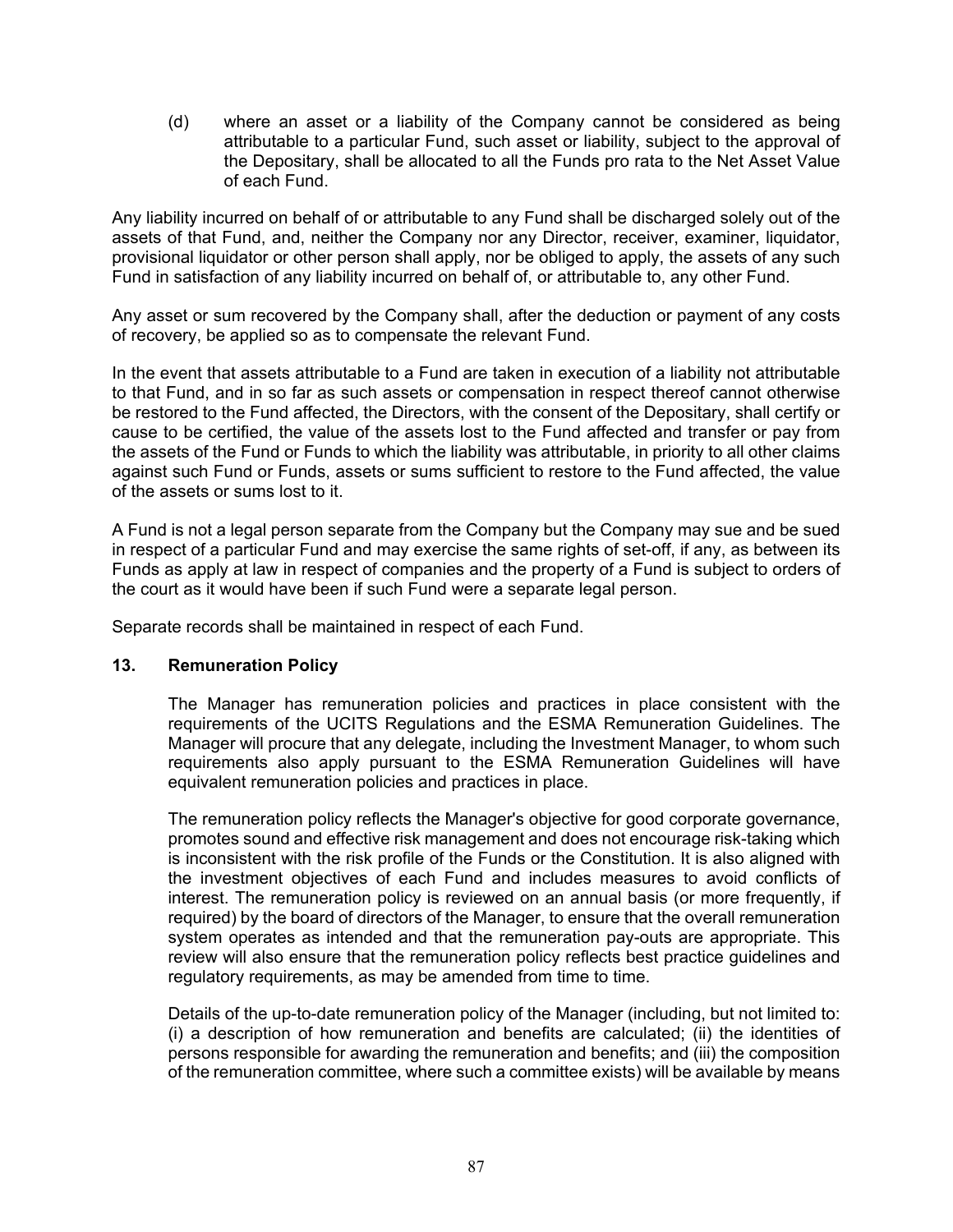of a website www.kbassociates.ie and a paper copy will be made available to Shareholders free of charge.

### **14. Material Contracts**

The following contracts have been entered into and are, or may be, material:

- (a) Management Agreement
	- i. By an agreement (the "Management Agreement") dated 25 May 2020 between the Company, the Investment Manager and the Manager, the Manager has agreed to act as the manager of the Company;
	- ii. Details of the fees payable to the Manager are set out in the section "FEES AND EXPENSES";
	- iii. The Management Agreement provides that the appointment of the Manager will continue unless and until terminated by either the Manager or the Company giving to the other party not less than 90 days' written notice although in certain circumstances the Management Agreement may be terminated forthwith by notice in writing by either the Manager or the Company to the other party. The Management Agreement also provides that the Company shall, out of the assets of the relevant Fund, indemnify the Manager, its directors, officers, employees, delegates and agents from and against any and all action, proceedings, claims, demands, losses, damages, costs and expenses, which may be made or brought against or directly or indirectly suffered or incurred by the Manager in the performance or non-performance of its obligations or duties save to the extent that such claims are attributable to the fraud, negligence, wilful default or bad faith in the performance or non-performance by the Manager of its obligations;
	- iv. The Management Agreement contains limited recourse provisions under which the recourse against the Company by the Manager in respect of any claims arising under or in relation to the Management Agreement is expressed to be limited to the Fund established in respect of the Shares to which such claims relate, and the Manager will have no recourse to any other assets of the Company or any other Fund in respect of any such claims.
- (b) Investment Management Agreement
	- i. By an agreement (the "Investment Management Agreement") dated 25 May 2020 between the Company, the Manager and the Investment Manager, the Investment Manager has agreed to act as the investment manager of the Company;
	- ii. Details of the fees payable to the Investment Manager are set out in the section "FEES AND EXPENSES";
	- iii. The Investment Management Agreement may be terminated by either party on not less than 90 days' notice in writing. The Investment Management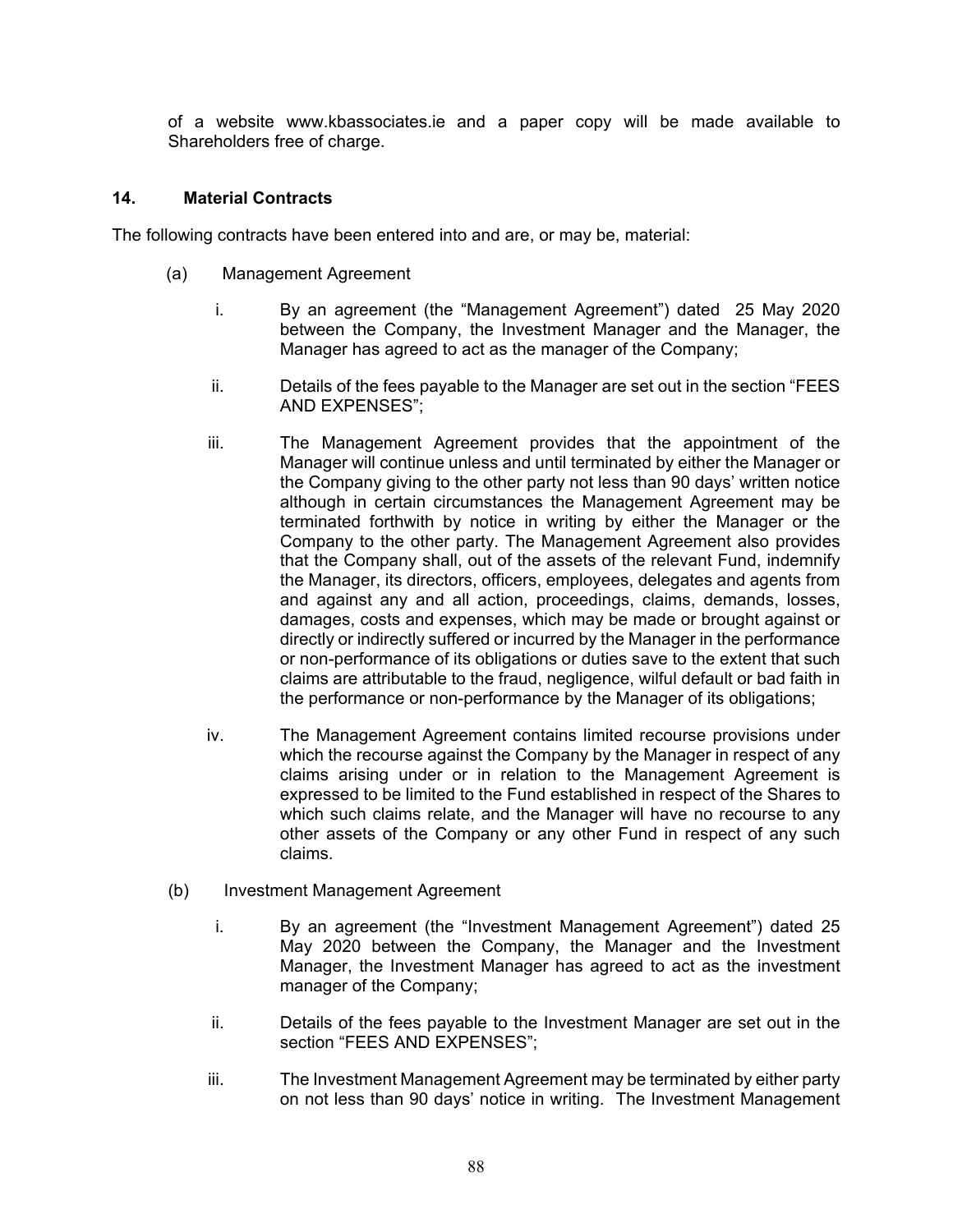Agreement may be terminated forthwith by written notice given by either party to the other in certain circumstances;

- iv. The Investment Manager is indemnified by the Company from and against any and all liabilities, losses, damages, penalties, actions, judgments, suits, costs, expenses or disbursements of any kind or nature whatsoever (other than those resulting from fraud, negligence, bad faith, or wilful default on the part of the Investment Manager or of any delegate, servant or agent) which may be imposed on, incurred by or asserted against the Investment Manager in performing its obligations under the Investment Management Agreement.
- (c) Administration Agreement
	- i. By an agreement (the "Administration Agreement") dated 25 May 2020 between the Company, the Manager and the Administrator, the Administrator will act as administrator and registrar to the Company.
	- ii. Details of the fees and expenses payable to the Administrator are set out in the section "FEES AND EXPENSES: Administrator's Fees and Expenses".
	- iii. The Administration Agreement may be terminated by either party on not less than 90 days' written notice (or such shorter notice period as the other party may agree to accept). In addition, the Administration Agreement may be terminated immediately: (i) if a party commits any material breach of the provisions of the Administration Agreement and fails to remedy that breach (provided the material breach is capable of being remedied) within 30 days of receipt of notice service by the other party requiring it to do so; (ii) if the continued performance of the Administration Agreement for any reason ceases to be lawful; or (iii) in the event of a winding up of or the appointment of an administrator, examiner or receiver to the other or upon the happening of a like event at the discretion of an appropriate regulatory agency or court of competent jurisdiction.
	- iv. The Administration Agreement contains an indemnity in favour of the Administrator, its officers, employees, agents, sub-contractors and representatives against, inter alia, certain liabilities, losses, claims, costs, damages, penalties, fines, obligations or expenses in connection with: (i) the Administrator's performance of the services under the Administration Agreement; (ii) the Administrator's reliance on information provided to it's by the Company or on the Company's behalf; and (iii) the actions or omissions of any broker, dealer, bank, Depositary or other person engaged by the Company. The indemnity does not apply with respect to any expense, loss, liability or damage caused by the Administrator's fraud, negligence, bad faith, recklessness or wilful default of its duties.
- (d) Depositary Agreement
	- i. An agreement entered into between the Company, the Manager and the Depositary dated 25 May 2020 pursuant to which the Depositary was appointed as depositary of the Company's assets.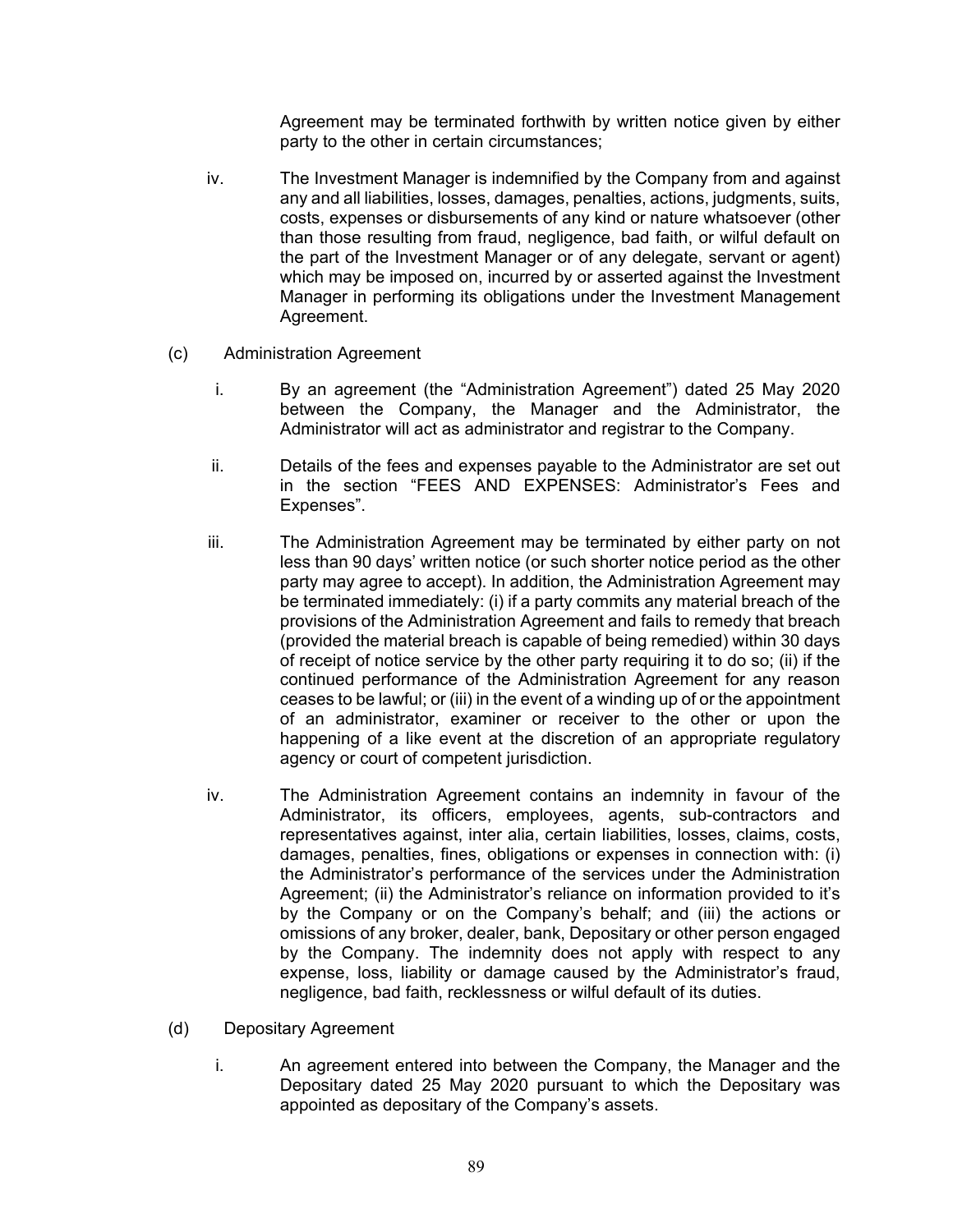- ii. The Depositary Agreement may be terminated by either party on not less than 90 days' written notice (or such shorter notice as the other party may agree to accept). In addition, the Depositary Agreement may be terminated immediately if:
	- a) a new depositary is appointed;
	- b) either party commits any material breach of its obligations under the Depositary Agreement and fails to remedy such breach (provided such breach is capable of remedy) within 30 (thirty) days of receipt of written notice from the notifying party requiring it to do so; or
	- c) the Company shall cease to be authorised under the Applicable Law as defined in the Depositary Agreement; or
	- d) the Depositary shall cease to be authorised to perform its duties and obligations under the Depositary Agreement; or
	- e) the Depositary is in a position to transfer the assets to an alternative entity identified in the contingency plan and the parties have not been in a position to find a viable solution within 10 (ten) days following the notification of such failure of the transfer by the Depositary; or
	- f) the Company fails to take actions satisfactory to the Depositary to reduce risks of which it has been notified by the Depositary in accordance with the Depositary's obligations under the Depositary Agreement; or
	- g) a Force Majeure Event (as defined in the Depositary Agreement) subsists of the obligations owing by either party to the Depositary Agreement, and suitable alternative arrangements have not been agreed the parties; or
	- h) the parties to the Depositary Agreement have completed the Escalation Process (as defined in the Depositary Agreement), but have failed to resolve any dispute or ensure the remedy of an Escalation Process Trigger (as defined in the Depositary Agreement); or
	- i) the Company invests or maintains investments in Prohibited Jurisdictions (as defined in the Depositary Agreement).
- iii. The Depositary may not retire or be removed from its appointment unless and until the appointment of a new depositary is approved by the Central Bank and has been appointed with the prior approval of the Central Bank.
- iv. The Depositary has the power to delegate its duties but its liability will not be affected by the fact that it has entrusted to a third party some or all of the assets in its safekeeping.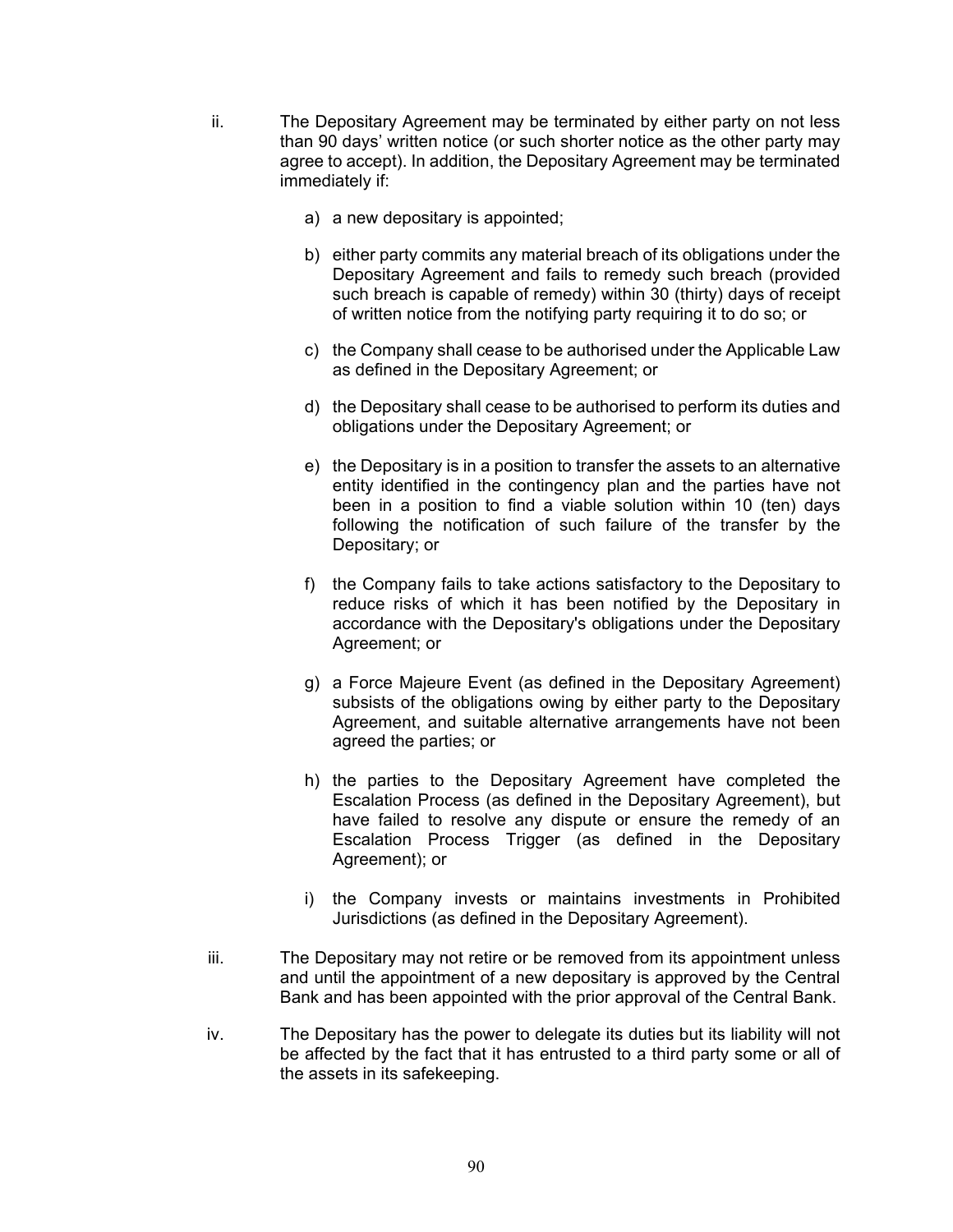v. The Depositary Agreement provides that the Company shall indemnify the Depositary, its officers, employees, agents and representatives against all losses and damages suffered or incurred, sustained or threatened against the Depositary (including interests, expenses and legal fees), whether direct or indirect, on a full indemnity basis except to the extent to which such a loss results from or is caused by negligent or intentional failure of the Depositary, its Sub-custodians or its Delegates to perform its obligations under this Agreement or its improper performance of them.

## **14. Supply and Inspection of Documents**

The following documents are available for inspection free of charge during normal business hours on weekdays (Saturdays, Sundays and public holidays excepted) at the registered office of the Company:

- (a) the certificate of incorporation and Constitution of the Company;
- (b) the Prospectus (as amended and supplemented);
- (c) the Key Investor Information Document(s);
- (d) the annual and semi-annual reports relating to the Company when available;
- (e) the material contracts referred to above;
- (f) the UCITS Regulations, the Central Bank UCITS Regulations and the UCITS Rules;
- (g) a list of past and current directorships and partnerships held by each Director over the last five years.

Copies of the Constitution of the Company (each as amended from time to time in accordance with the requirements of the Central Bank) and the latest financial reports of the Company, may be obtained, free of charge, upon request at the registered office of the Company.

The Company may provide certain additional reports (including in relation to certain performance measures, risk measures or general portfolio information) and/or accounting materials to any current or prospective Shareholders upon request, and, if deemed necessary by the Company, upon the execution of a confidentiality agreement and/or non-use agreement.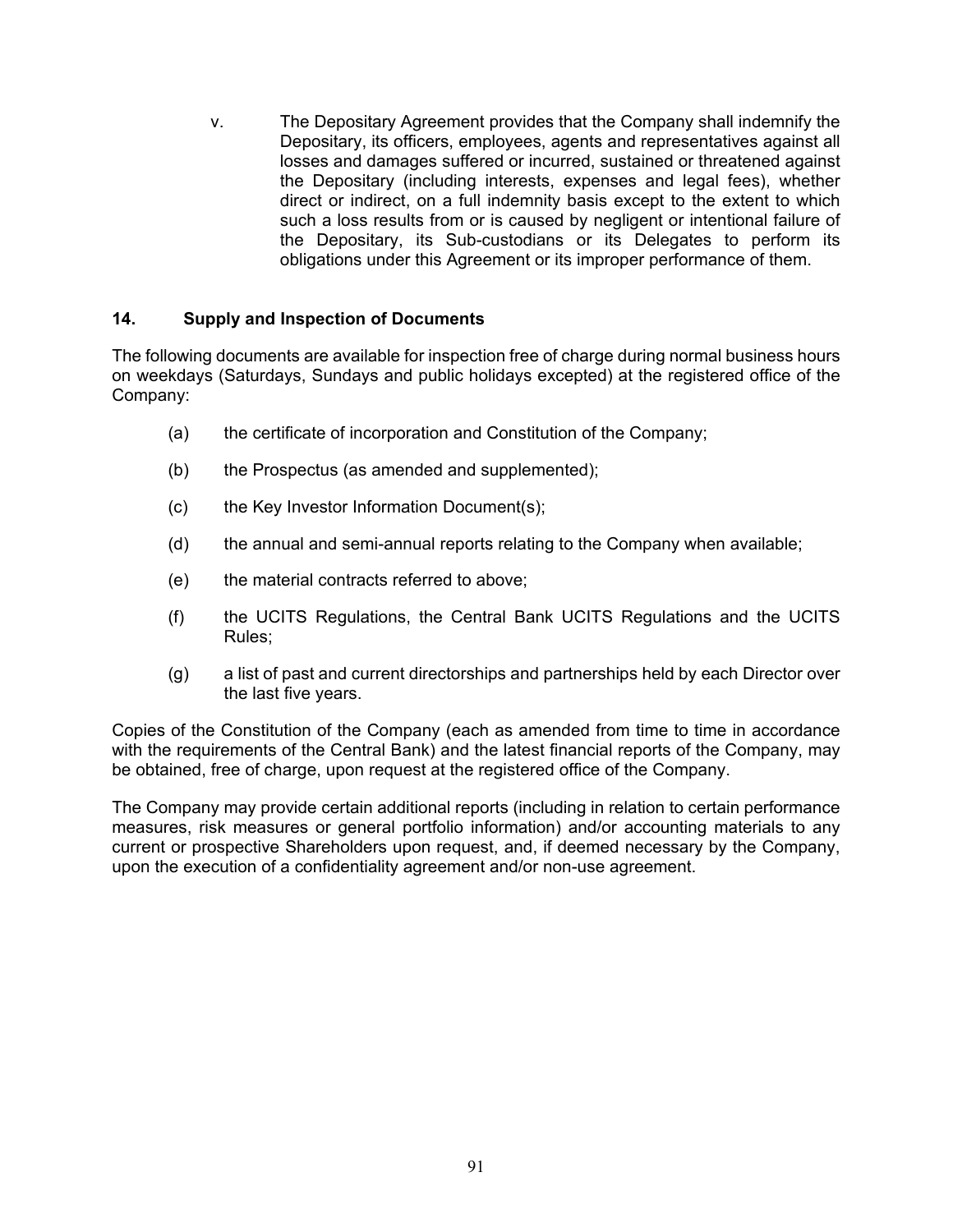#### **SCHEDULE I**

#### **Regulated Markets**

The following exchanges and markets are listed in accordance with the regulatory criteria as defined in the Central Bank UCITS Regulations. **With the exception of permitted investments in unlisted securities and open-ended collective investment schemes investment by each Fund is restricted to these stock exchanges and markets.** The Central Bank does not issue a list of approved markets or exchanges.

- *(a) without restriction in any stock exchange which is:* 
	- *located in any Member State of the European Union; or*
	- *located in a Member State of the EEA*
	- *located in any of the following countries:-* 
		- *Australia Canada Japan New Zealand Hong Kong Switzerland United Kingdom United States of America*
- (b) without restriction in any of the following:-

| Argentina                   | Bolsa de Comercio de Buenos Aires |
|-----------------------------|-----------------------------------|
| Argentina                   | Mercado Abierto Electrónico S.A.  |
| <b>Bahrain</b>              | Bahrain Bourse                    |
| Bangladesh                  | Dhaka Stock Exchange              |
| Bangladesh                  | Chittagong Stock Exchange Ltd.    |
| Bermuda                     | Bermuda Stock Exchange            |
| Botswana                    | Botswana Stock Exchange           |
| Brazil                      | <b>BM&amp;F BOVESPA S.A.</b>      |
| Chile                       | Bolsa de Comercio de Santiago     |
| Chile                       | Bolsa Electrónica de Chile        |
| Chile                       | Bolsa de Valparaiso               |
| China, Peoples' Republic of | Shenzhen Stock Exchange           |
| China, Peoples' Republic of | Shanghai Securities Exchange      |
| China, Peoples' Republic of | Shangai-Hong Kong Stock Connect   |
| China, Peoples' Republic of | Shenzhen-Hong Kong Stock Connect  |
| Colombia                    | Bolsa de Valores de Colombia      |
| Croatia                     | Zagreb Stock Exchange             |
| Egypt                       | <b>Egyptian Exchange</b>          |
| Ghana                       | Ghana Stock Exchange              |
|                             |                                   |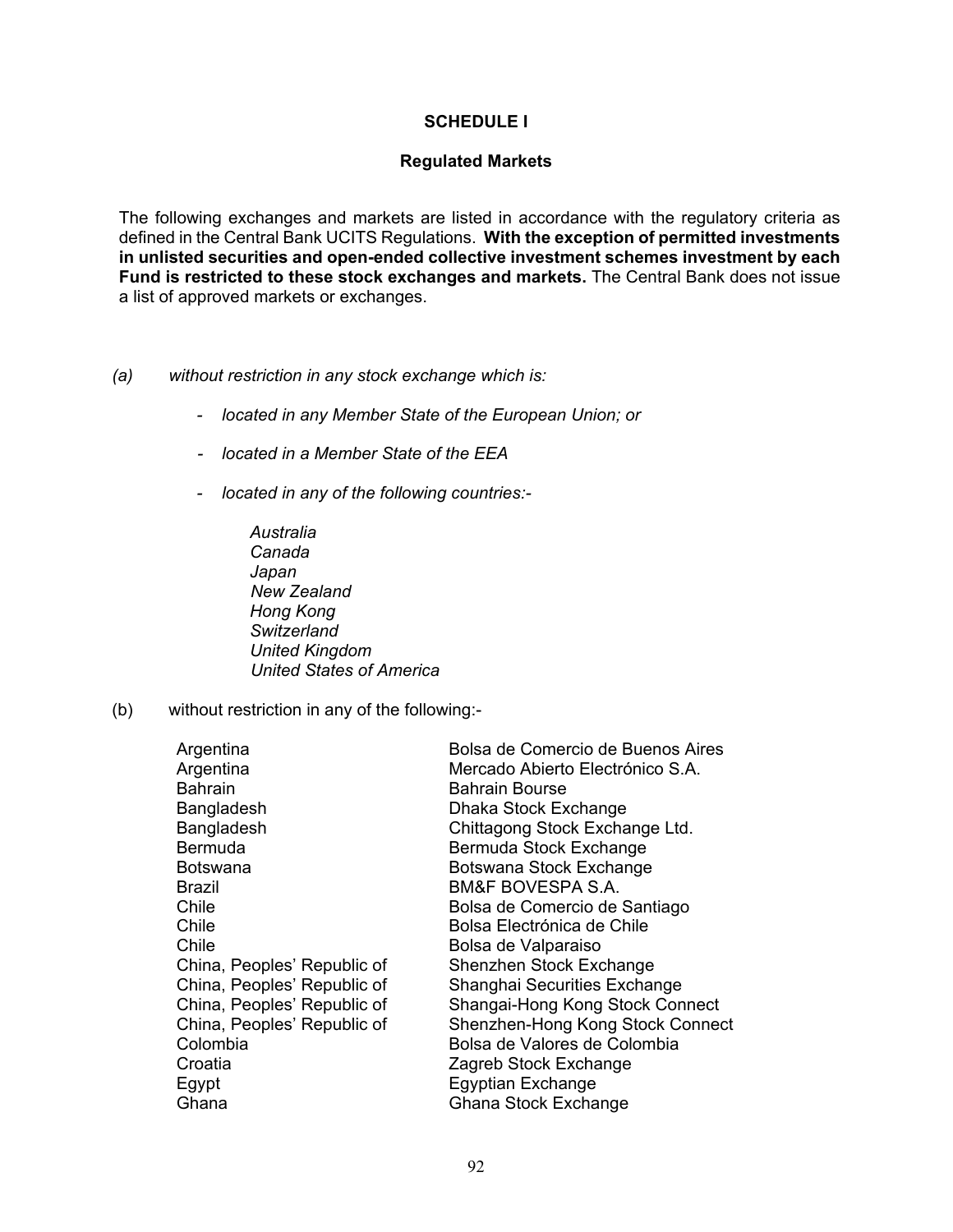India **National Stock Exchange** Israel Tel-Aviv Stock Exchange Jordan **Amman Stock Exchange** Korea **Korea Exchange** Kuwait **Kuwait Stock Exchange** Lebanon **Bourse** de Beyrouth Morocco Bourse de Casablanca Nigeria Nigeria Stock Exchange Pakistan **Karachi Stock Exchange** Pakistan **Lahore Stock Exchange** Palestine **Palestine Exchange** Qatar Qatar Exchange Singapore CATALIST South Africa **Contact Contact South Africa** JSE Limited Taiwan (Republic of China) Taiwan Stock Exchange Turkey **Istanbul Stock Exchange** UAE Dubai Financial Market

India Bombay Stock Exchange, Ltd. Indonesia **Indonesia Stock Exchange** Kazakhstan (Rep. Of) Kazakhstan Stock Exchange Kenya **Nairobi** Securities Exchange Malaysia Bursa Malaysia Securities Berhad Malaysia Bursa Malaysia Derivatives Berhad Mauritius **Mauritius** Stock Exchange of Mauritius Mexico Bolsa Mexicana de Valores Mexico Mercado Mexicano de Derivados Namibia Namibian Stock Exchange **Oman** Muscat Securities Market Pakistan **Islamabad Stock Exchange** Peru Bolsa de Valores de Lima Philippines Philippine Stock Exchange Russian Federation Open Joint Stock Company Moscow Exchange MICEX-RTS (MICEX-RTS) Saudi Arabia Tadawul Stock Exchange Saudi Arabia Saudi Arabian Monetary Agency Serbia Belgrade Stock Exchange Singapore Singapore Exchange Limited South Africa **South African Futures Exchange** Sri Lanka Colombo Stock Exchange Taiwan (Republic of China) Gre Tai Securities Market Taiwan (Republic of China) Taiwan Futures Exchange Thailand Stock Exchange of Thailand Thailand **Market for Alternative Investments** Thailand **Bond Electronic Exchange** Thailand Thailand Futures Exchange Trinidad & Tobago Trinidad & Tobago Stock Exchange Limited Tunisia Bourse des Valeurs Mobiliéres de Tunis Turkey Turkish Derivatives Exchange Ukraine **Persha Fondova Torgovelna Systema** Ukraine Ukranian Interbank Currency Exchange United Arab Emirates **Abu Dhabi Securities Exchange**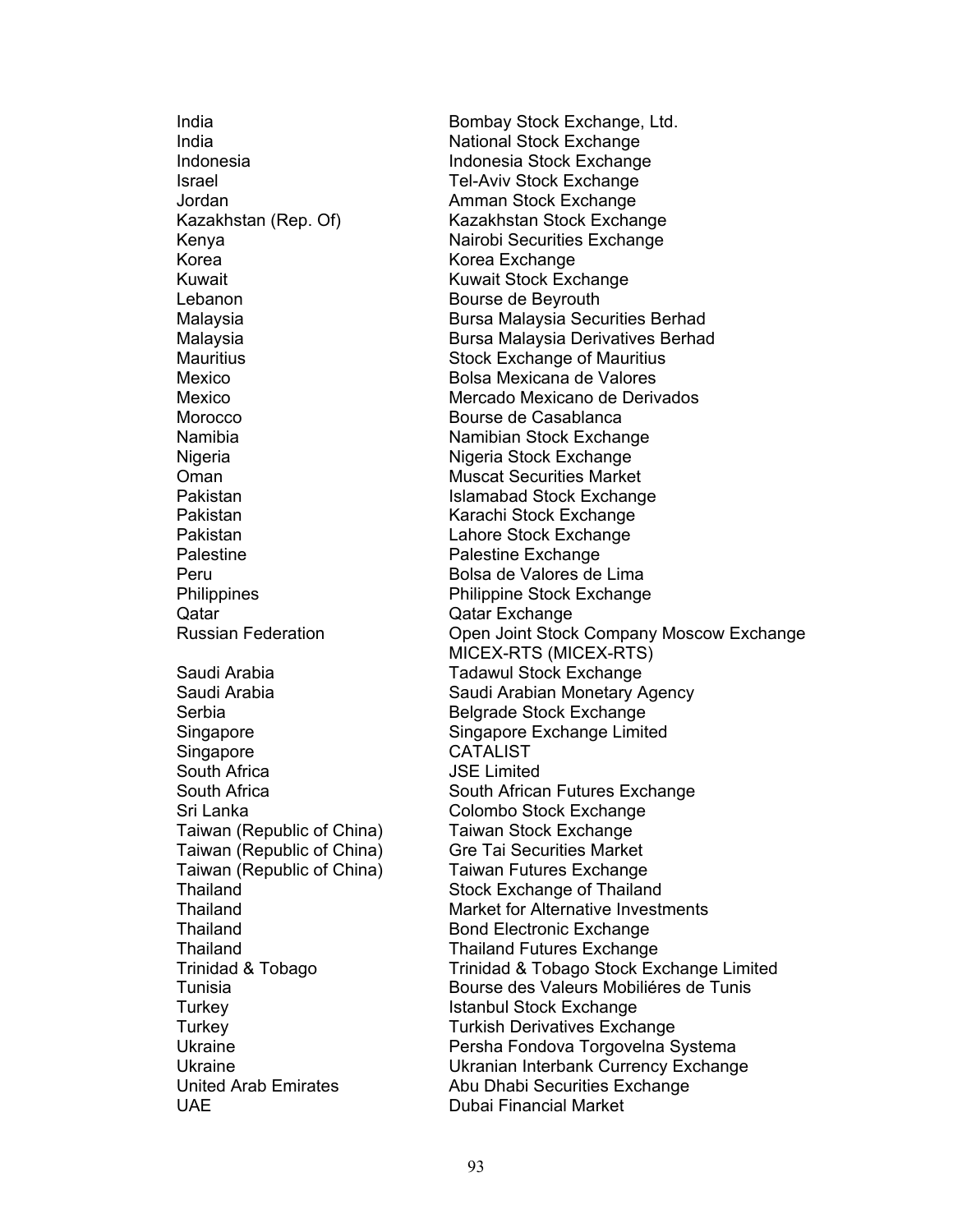| <b>UAE</b> | NASDAQ Dubai Limited                        |
|------------|---------------------------------------------|
| Uruguay    | Bolsa de Valores de Montevideo              |
| Uruguay    | Bolsa Electrónica de Valores del Uruguay SA |
| Venezuela  | Bolsa de Valores de Caracas                 |
| Vietnam    | Ho Chi Minh Stock Exchange                  |
| Vietnam    | Hanoi Stock Exchange                        |
| Vietnam    | Unlisted Public Companies Market (UPCOM)    |
| Zambia     | Lusaka Stock Exchange                       |
|            |                                             |

- (c) for the purposes of investment in Russia and the States of the Russian Federation a Fund may invest in the Moscow Exchange (the former MICEX-RTS Exchange);
- (d) without restriction in any of the following:

the market organised by the International Capital Market Association;

the market conducted by the "listed money market institutions", as described in the Bank of England publication "The Regulation of the Wholesale Cash and OTC Derivatives Markets in Sterling, Non-U.S. Exchange and Bullion" dated April, 1988 (as amended from time to time);

AIM - the Alternative Investment Market in the United Kingdom, regulated and operated by the London Stock Exchange;

the French Markets for Titres de Créances Négotiables (the Over-the-Counter markets in negotiable debt instruments);

the Over-the-Counter market in the United States of America regulated by the Financial Industry Regulatory Authority;

NASDAQ in the United States of America;

the Over-the-Counter market in Japan regulated by the Securities Dealers Association of Japan;

The China Interbank Bond Market regulated and supervised by the People's Bank of China;

the market in US government securities conducted by primary dealers regulated by the Federal Reserve Bank of New York; and

the over-the-counter market in Canadian Government Bonds, regulated by the Investment Dealers Association of Canada.

 (e) In addition to those markets listed above on which financial derivative instruments are traded, the following regulated derivatives markets:

All derivatives exchanges on which permitted financial derivative instruments may be listed or traded: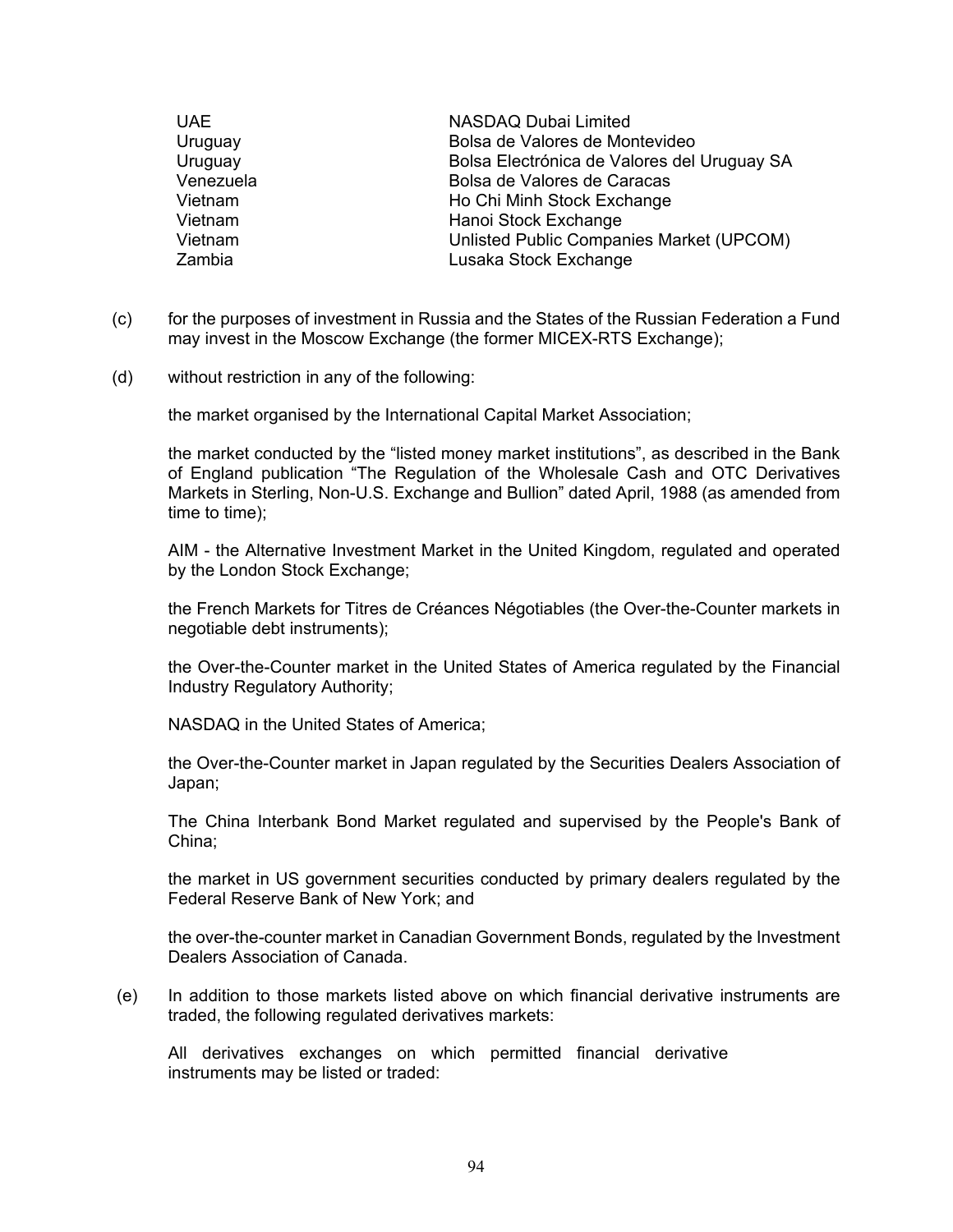#### in a Member State;

in a Member State in the European Economic Area (the European Union, Norway, Iceland and Liechtenstein);

in the United Kingdom;

in Asia, on the

- Bursa Malaysia Derivatives Berhad
- Hong Kong Exchanges & Clearing;
- Jakarta Futures Exchange;
- Korea Futures Exchange;
- Korea Stock Exchange;
- Kuala Lumpur Options and Financial Futures Exchange;
- National Stock Exchange of India;
- Osaka Mercantile Exchange;
- Osaka Securities Exchange;
- Shanghai Futures Exchange (SHFE);
- Singapore Commodity Exchange;
- Singapore Exchange;
- Stock Exchange of Thailand;
- Taiwan Futures Exchange;
- Taiwan Stock Exchange;
- The Stock Exchange, Mumbai;
- Tokyo International Financial Futures Exchange;
- Tokyo Stock Exchange;

#### in Australia, on the

- Australian Stock Exchange;
- Sydney Futures Exchange;

in Brazil on the Bolsa de Mercadorias & Futuros (BM&F);

in Israel on the Tel-Aviv Stock Exchange;

in Mexico on the Mexican Derivatives Exchange (MEXDER);

- in South Africa on the South African Futures Exchange (Safex);
- in Switzerland on Eurex (Zurich);
- in Turkey on Turkish Derivatives Exchange;

in the United States of America, on the

- American Stock Exchange;
- Chicago Board of Trade;
- Chicago Board Options Exchange;
- Chicago Mercantile Exchange;
- Eurex US: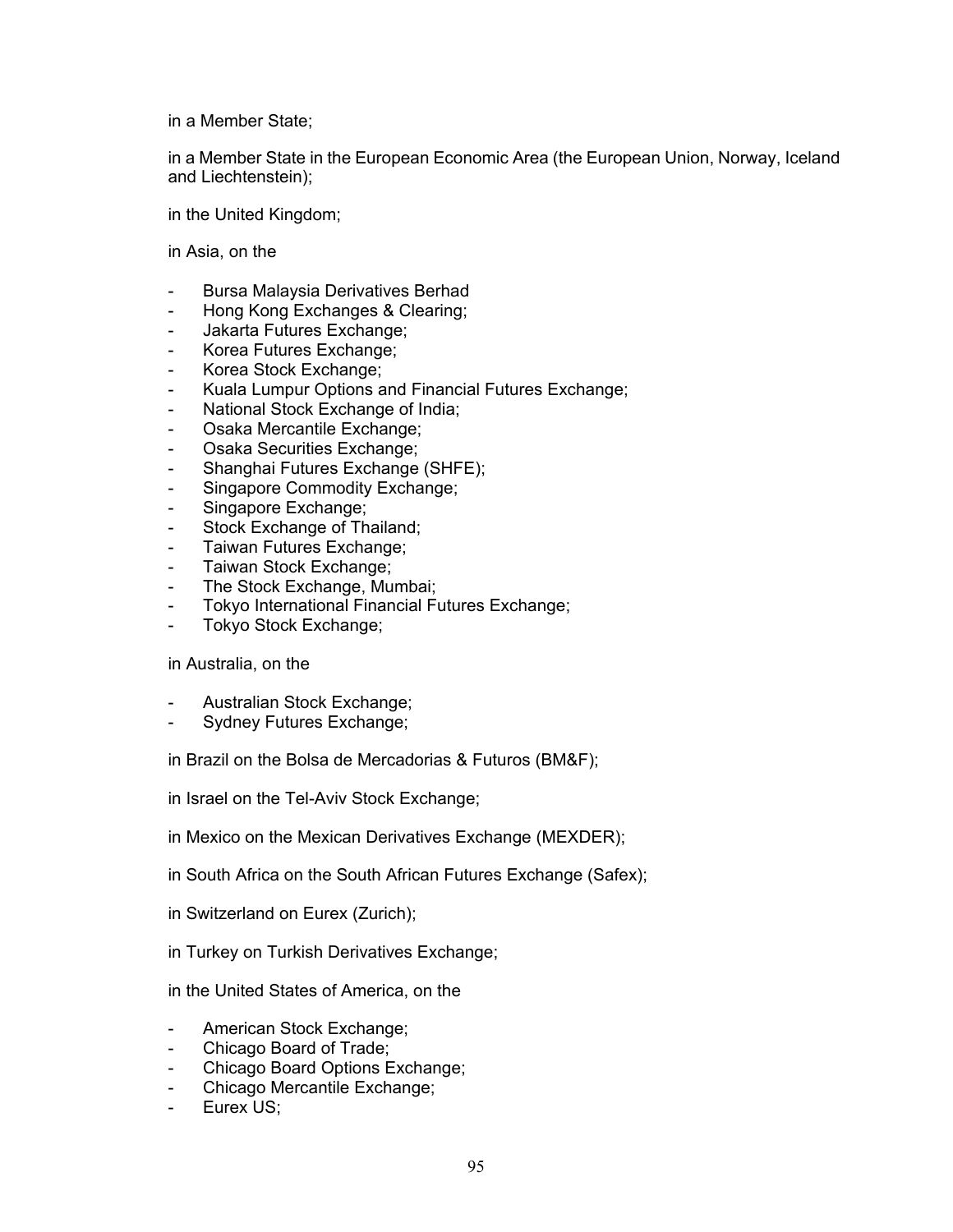- International Securities Exchange;
- New York Futures Exchange;
- New York Board of Trade;
- New York Mercantile Exchange;
- Pacific Stock Exchange;
- Philadelphia Stock Exchange;

in Canada on the

- Bourse de Montreal;
- Winnipeg Commodity Exchange (WCE).
- (f) For the purposes only of determining the value of the assets of a Fund, the term "Recognised Exchange" shall be deemed to include, in relation to any futures or options contract, any organised exchange or market on which such futures or options contract is regularly traded.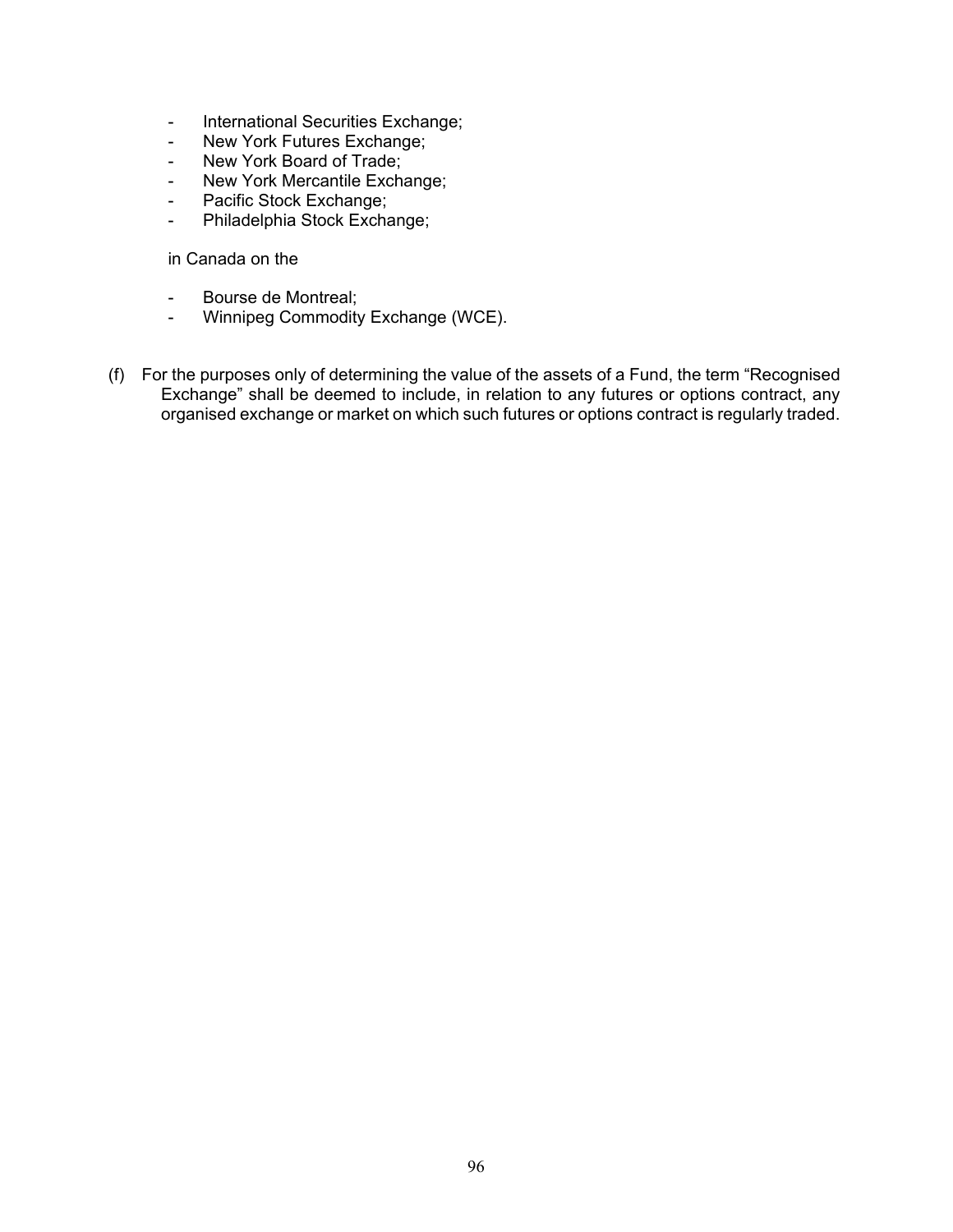### **SCHEDULE II**

#### **Investment Restrictions Applicable to the Funds**

#### **1 Permitted Investments**

**1.1** Investments of a UCITS are confined to:

Transferable securities and money market instruments which are either admitted to official listing on a stock exchange in a Member State or non-Member State or which are dealt on a market which is regulated, operates regularly, is recognised and open to the public in a Member State or non-Member State.

- **1.2** Recently issued transferable securities which will be admitted to official listing on a stock exchange or other market (as described above) within a year.
- **1.3** Money market instruments other than those dealt on a regulated market.
- **1.4** Units of UCITS.
- **1.5** Units of AIFs
- **1.6** Deposits with credit institutions
- **1.7** Financial derivative instruments

#### **2 Investment Restrictions**

- **2.1** A UCITS may invest no more than 10% of net assets in transferable securities and money market instruments other than those referred to in paragraph 1.
- **2.2** Recently Issued Transferable Securities

Subject to paragraph (2) a responsible person shall not invest any more than 10% of assets of a UCITS in securities of the type to which Regulation 68(1)(d) of the UCITS Regulations 2011 apply.

Paragraph (1) does not apply to an investment by a responsible person in US Securities known as " Rule 144 A securities" provided that;

(a) the relevant securities have been issued with an undertaking to register the securities with the SEC within 1 year of issue; and

(b) the securities are not illiquid securities i.e. they may be realised by the UCITS within 7 days at the price, or approximately at the price, which they are valued by the UCITS.

**2.3** A UCITS may invest no more than 10% of net assets in transferable securities or money market instruments issued by the same body provided that the total value of transferable securities and money market instruments held in the issuing bodies in each of which it invests more than 5% is less than 40%.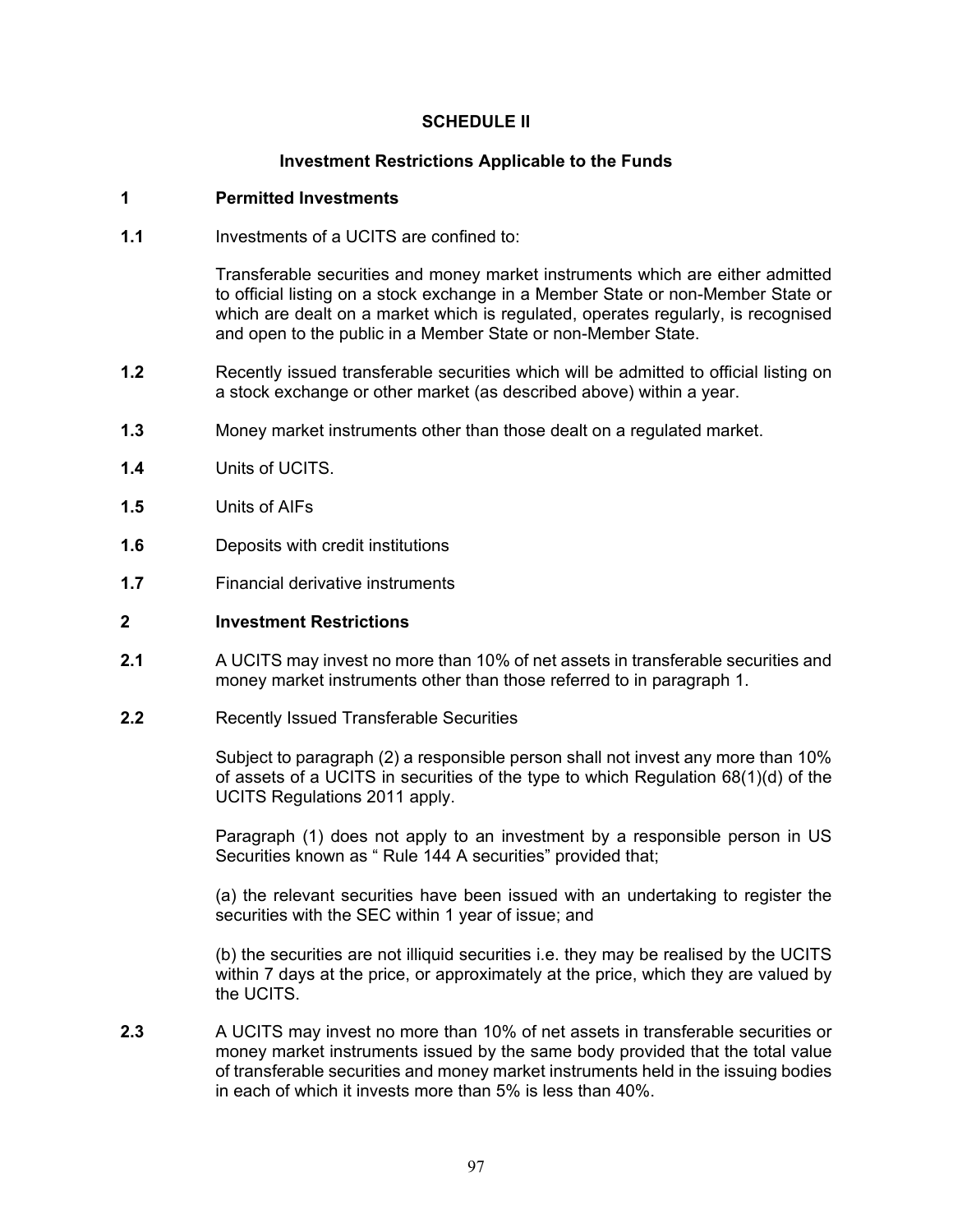- **2.4** The limit of 10% (in 2.3) is raised to 25% in the case of bonds that are issued by a credit institution which has its registered office in a Member State and is subject by law to special public supervision designed to protect bond-holders. If a UCITS invests more than 5% of its net assets in these bonds issued by one issuer, the total value of these investments may not exceed 80% of the net asset value of the UCITS.
- **2.5** The limit of 10% (in 2.3) is raised to 35% if the transferable securities or money market instruments are issued or guaranteed by a Member State or its local authorities or by a non-Member State or public international body of which one or more Member States are members.
- **2.6** The transferable securities and money market instruments referred to in 2.4. and 2.5 shall not be taken into account for the purpose of applying the limit of 40% referred to in 2.3.
- **2.7** Deposits with any single credit institution other than a credit institution specified in Regulation 7 of the Central Bank UCITS Regulations held as ancillary liquidity shall not exceed:
	- (a) 10% of the NAV of the UCITS; or

(b) where the deposit is made with the Depositary 20% of the net assets of the UCITS.

**2.8** The risk exposure of a Fund to a counterparty to an OTC derivative may not exceed 5% of net assets.

> This limit is raised to 10% in the case of a credit institution authorised in the EEA; a credit institution authorised within a signatory state (other than an EEA Member State) to the Basle Capital Convergence Agreement of July 1988; or a credit institution authorised in Jersey, Guernsey, the Isle of Man, Australia or New Zealand.

- **2.9** Notwithstanding paragraphs 2.3, 2.7 and 2.8 above, a combination of two or more of the following issued by, or made or undertaken with, the same body may not exceed 20% of net assets:
	- investments in transferable securities or money market instruments; -
	- deposits, and/or

-

- counterparty risk exposures arising from OTC derivatives transactions.
- **2.10** The limits referred to in 2.3, 2.4, 2.5, 2.7, 2.8 and 2.9 above may not be combined, so that exposure to a single body shall not exceed 35% of net assets.
- **2.11** Group companies are regarded as a single issuer for the purposes of 2.3, 2.4, 2.6, 2.7 and 2.8 and 2.9. However, a limit of 20% of net assets may be applied to investment in transferable securities and money market instruments within the same group.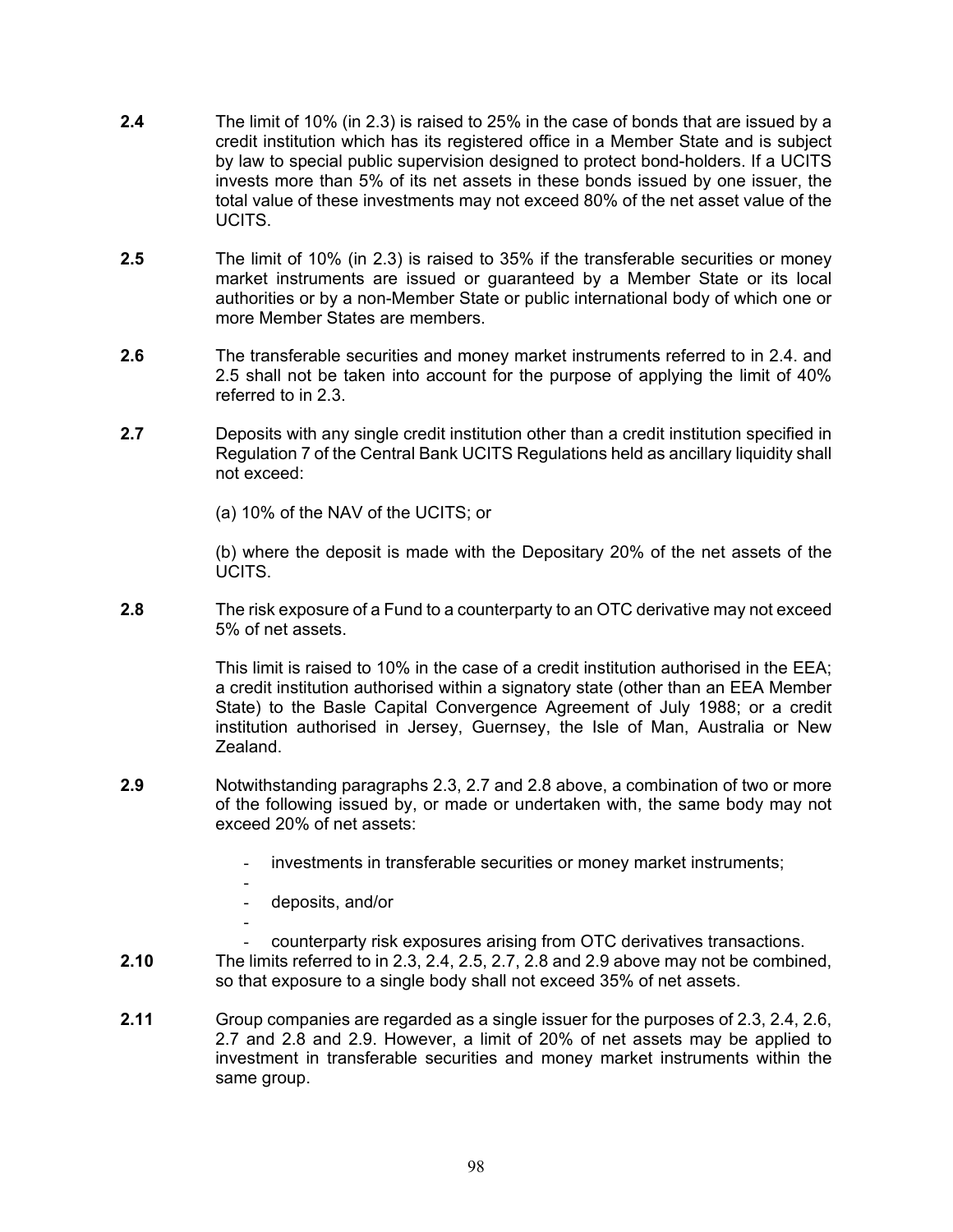**2.12** A UCITS may invest up to 100% of net assets in different transferable securities and money market instruments issued or guaranteed by any Member State, its local authorities, non-Member States or public international body of which one or more Member States are members.

> The individual issuers must be listed in the prospectus and may be drawn from the following list:

> OECD Governments (provided the relevant issues are investment grade), Government of the People's Republic of China, Government of Brazil (provided the issues are of investment grade), Government of India (provided the issues are of investment grade), Government of Singapore, European Investment Bank, European Bank for Reconstruction and Development, International Finance Corporation, International Monetary Fund, Euratom, The Asian Development Bank, European Central Bank, Council of Europe, Eurofima, African Development Bank, International Bank for Reconstruction and Development (The World Bank), The Inter American Development Bank, European Union, Federal National Mortgage Association (Fannie Mae), Federal Home Loan Mortgage Corporation (Freddie Mac), Government National Mortgage Association (Ginnie Mae), Student Loan Marketing Association (Sallie Mae), Federal Home Loan Bank, Federal Farm Credit Bank, Tennessee Valley Authority, Straight-A Funding LLC, Export-Import Bank.

> The UCITS must hold securities from at least 6 different issues, with securities from any one issue not exceeding 30% of net assets.

#### **3 Investment in Collective Investment Schemes ("CIS")**

- **3.1** A UCITS may not invest more than 20% of net assets in any one CIS.
- **3.2** Investment in AIFs may not, in aggregate, exceed 30% of net assets.
- **3.3** The CIS are prohibited from investing more than 10 per cent of net assets in other open-ended CIS.
- **3.4** When a UCITS invests in the units of other CIS that are managed, directly or by delegation, by the UCITS management company or by any other company with which the UCITS management company is linked by common management or control, or by a substantial direct or indirect holding, that management company or other company may not charge subscription, conversion or redemption fees on account of the UCITS investment in the units of such other CIS.
- **3.5** Where by virtue of investment in the units of another investment fund, a responsible person, an investment manager or an investment advisor receives a commission on behalf of the UCITS (including a rebated commission), the responsible person shall ensure that the relevant commission is paid into the property of the UCITS.

#### **4 Index Tracking UCITS**

**4.1** A UCITS may invest up to 20% of net assets in shares and/or debt securities issued by the same body where the investment policy of the UCITS is to replicate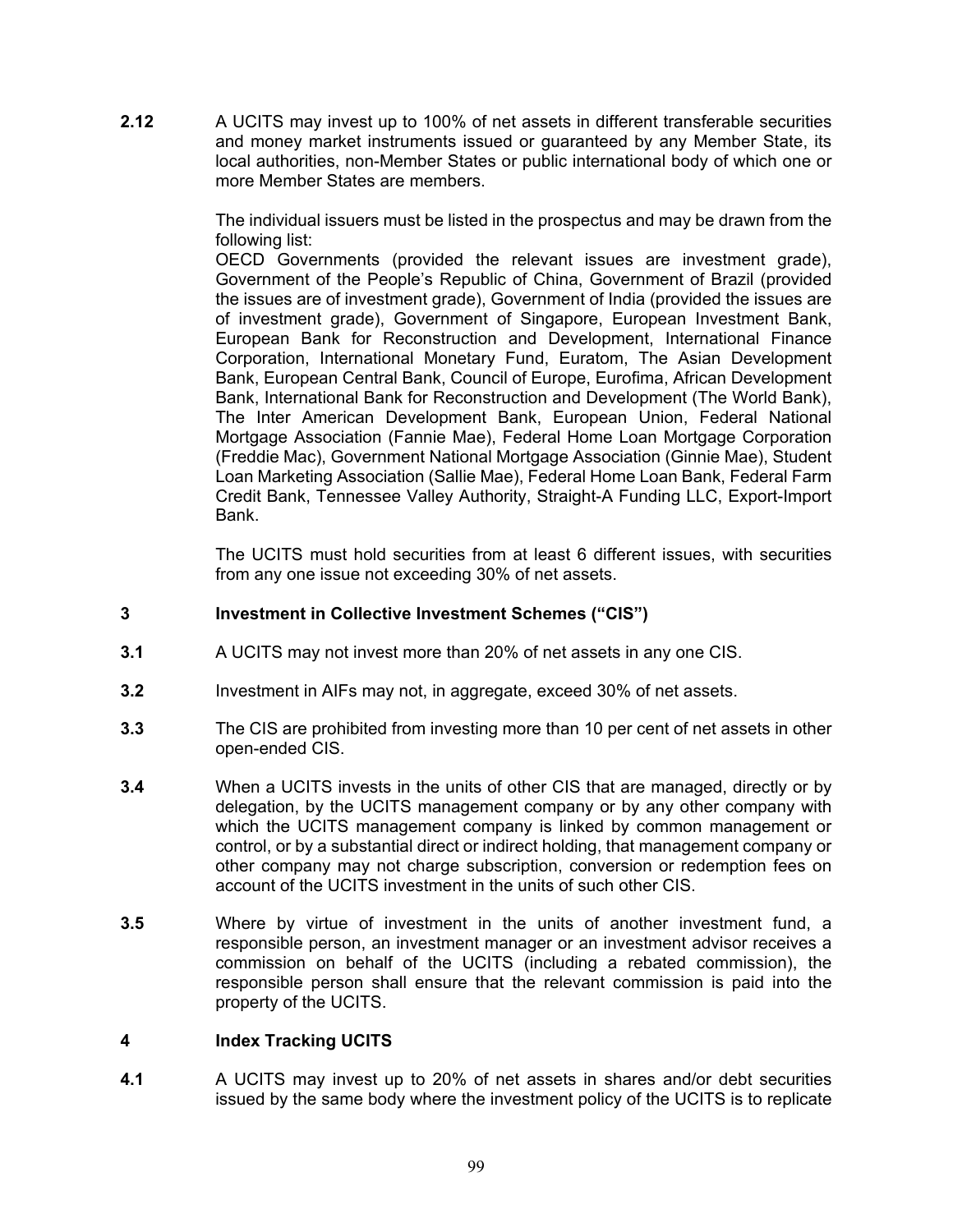an index which satisfies the criteria set out in the Central Bank UCITS Regulations and is recognised by the Central Bank

**4.2** The limit in 4.1 may be raised to 35%, and applied to a single issuer, where this is justified by exceptional market conditions.

#### **5 General Provisions**

**5.1** An investment company, ICAV or management company acting in connection with all of the CIS it manages, may not acquire any shares carrying voting rights which would enable it to exercise significant influence over the management of an issuing body.

#### **5.2** A UCITS may acquire no more than:

- (i) 10% of the non-voting shares of any single issuing body;
- (ii) 10% of the debt securities of any single issuing body;
- (iii) 25% of the units of any single CIS;
- (iv) 10% of the money market instruments of any single issuing body.

NOTE: The limits laid down in (ii), (iii) and (iv) above may be disregarded at the time of acquisition if at that time the gross amount of the debt securities or of the money market instruments, or the net amount of the securities in issue cannot be calculated.

**5.3** 5.1 and 5.2 shall not be applicable to:

(i) transferable securities and money market instruments issued or guaranteed by a Member State or its local authorities;

(ii) transferable securities and money market instruments issued or guaranteed by a non-Member State;

(iii) transferable securities and money market instruments issued by public international bodies of which one or more Member States are members;

(iv) shares held by a UCITS in the capital of a company incorporated in a nonmember State which invests its assets mainly in the securities of issuing bodies having their registered offices in that State, where under the legislation of that State such a holding represents the only way in which the UCITS can invest in the securities of issuing bodies of that State. This waiver is applicable only if in its investment policies the company from the non-Member State complies with the limits laid down in 2.3 to 2.11, 3.1, 3.2, 5.1, 5.2, 5.4, 5.5 and 5.6, and provided that where these limits are exceeded, paragraphs 5.5 and 5.6 below are observed.

(v) Shares held by an investment company or investment companies or ICAV or ICAVs in the capital of subsidiary companies carrying on only the business of management, advice or marketing in the country where the subsidiary is located, in regard to the repurchase of units at unit-holders' request exclusively on their behalf.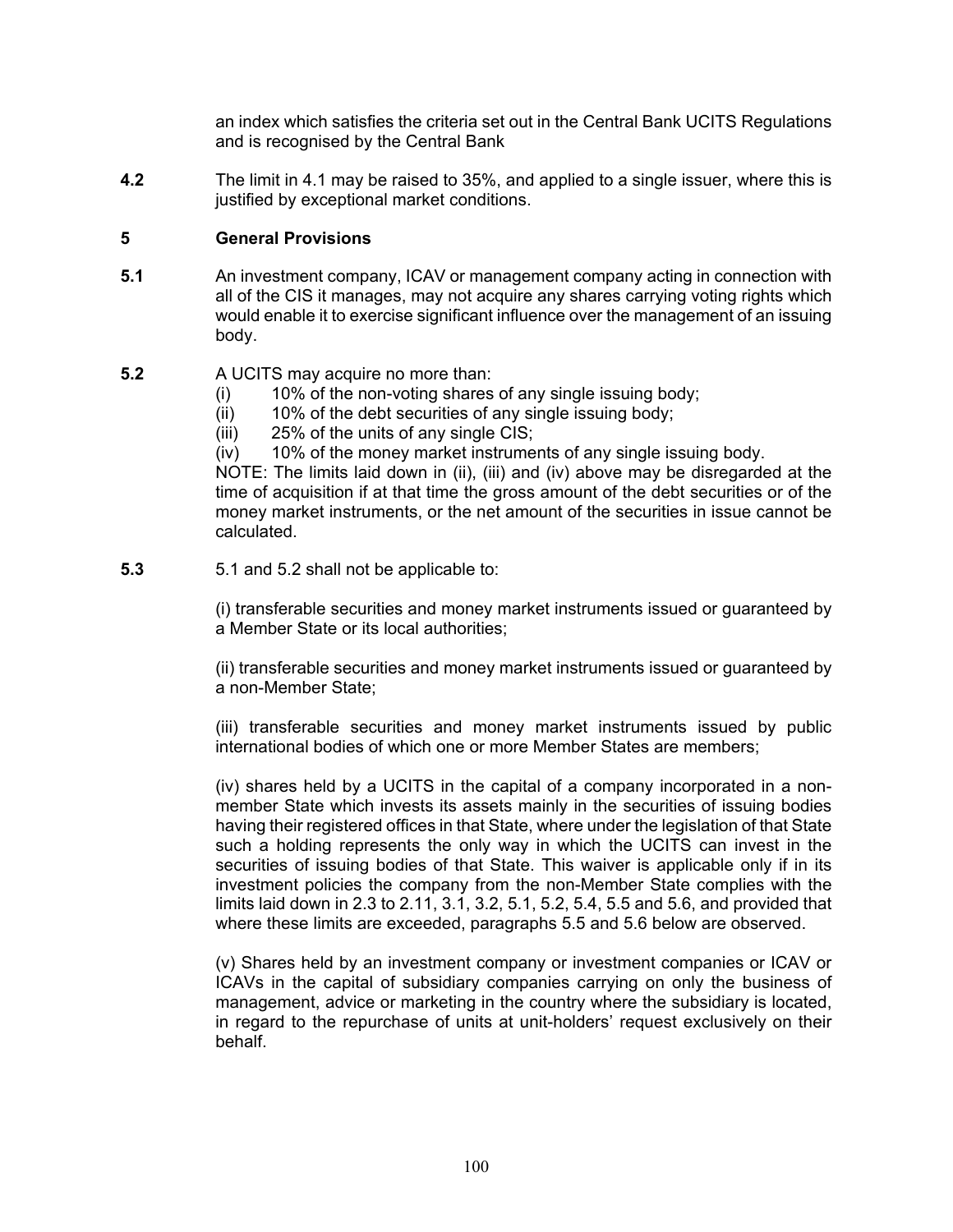- **5.4** UCITS need not comply with the investment restrictions herein when exercising subscription rights attaching to transferable securities or money market instruments which form part of their assets.
- **5.5** The Central Bank may allow recently authorised Funds to derogate from the provisions of 2.3 to 2.11, 3.1, 3.2, 4.1 and 4.2 for six months following the date of their authorisation, provided they observe the principle of risk spreading.
- **5.6** If the limits laid down herein are exceeded for reasons beyond the control of a UCITS, or as a result of the exercise of subscription rights, the UCITS must adopt as a priority objective for its sales transactions the remedying of that situation, taking due account of the interests of its unitholders.
- **5.7** Neither an investment company, ICAV nor a management company or a trustee acting on behalf of a unit trust or a management company of a common contractual fund, may carry out uncovered sales of:
	- transferable securities;
	- money market instruments<sup>\*</sup>:
	- units of investment funds; or
	- financial derivative instruments.
- **5.8** A UCITS may hold ancillary liquid assets.

## **6 Financial Derivative Instruments ('FDIs')**

- 6.1 The UCITS global exposure relating to FDI must not exceed its total net asset value.
- 6.2 Position exposure to the underlying assets of FDI, including embedded FDI in transferable securities or money market instruments, when combined where relevant with positions resulting from direct investments, may not exceed the investment limits set out in the Central Bank UCITS Regulations/Guidance. (This provision does not apply in the case of index based FDI provided the underlying index is one which meets with the criteria set out in Central Bank UCITS Regulations.)
- 6.3 UCITS may invest in FDIs dealt in over-the-counter (OTC) provided that

The counterparties to over-the-counter transactions (OTCs) are institutions subject to prudential supervision and belonging to categories approved by the Central Bank.

6.4 Investment in FDIs are subject to the conditions and limits laid down by the Central Bank

 Any short selling of money market instruments by UCITS is prohibited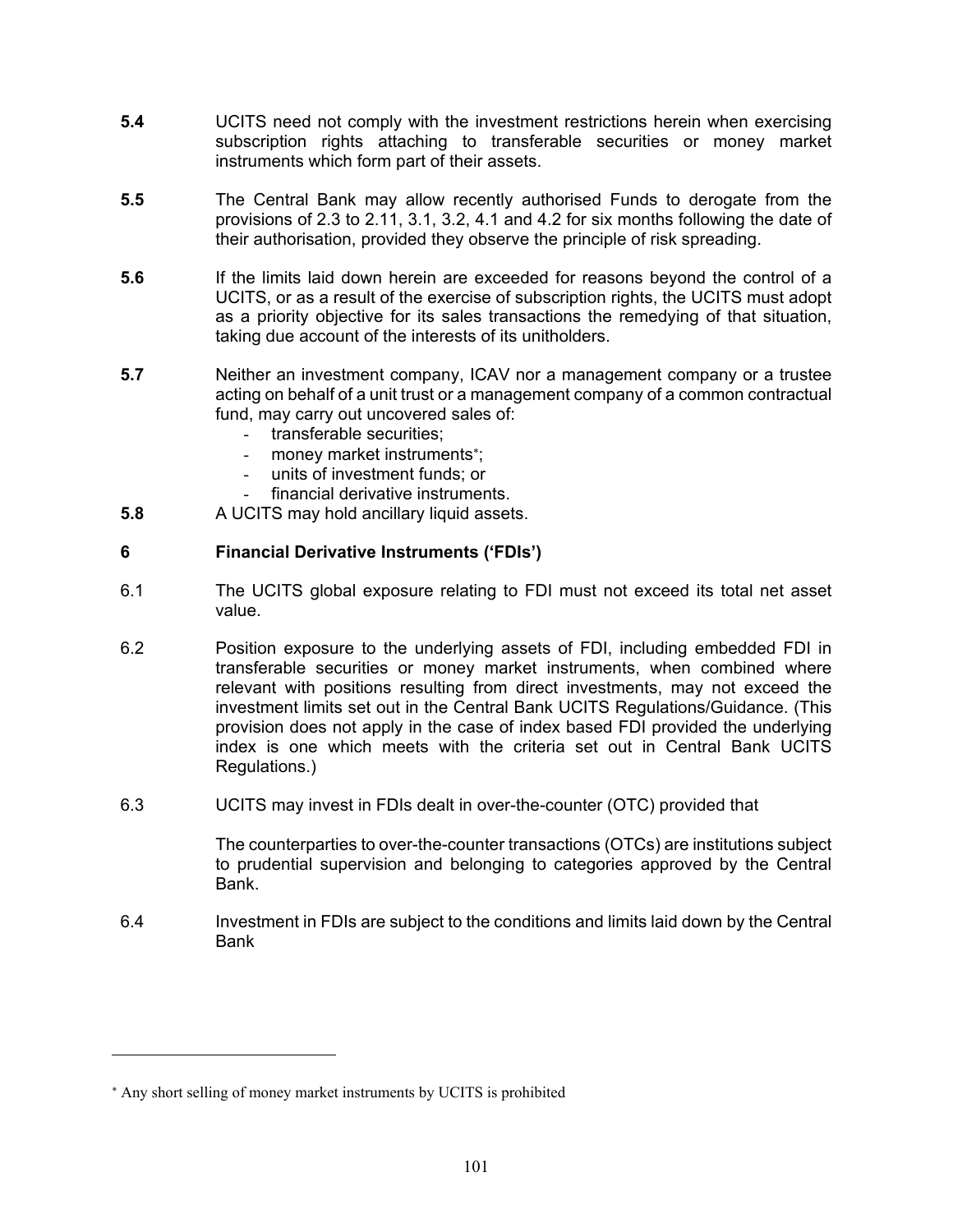## **SCHEDULE III**

### **Definition of U.S. Person and U.S. Reportable Person**

## **Regulation S Definition of U.S. Person**

- (1) Pursuant to Regulation S of the 1933 Act, "U.S. Person" means:
	- (i) any natural person resident in the United States;
	- (ii) any partnership or corporation organized or incorporated under the laws of the United States;
	- (iii) any estate of which any executor or administrator is a U.S. Person;
	- (iv) any trust of which any trustee is a U.S. person;
	- (v) any agency or branch of a foreign entity located in the United States;
	- (vi) any non-discretionary account or similar account (other than an estate or trust) held by a dealer or other fiduciary for the benefit or account of a U.S. Person;
	- (vii) any discretionary account or similar account (other than an estate or trust) held by a dealer or other fiduciary organized, incorporated, or (if an individual) resident in the United States; or
	- (viii) any partnership or corporation if:
		- (a) organized or incorporated under the laws of any non-U.S. jurisdiction; and
		- (b) formed by a U.S. Person principally for the purpose of investing in securities not registered under the Act, unless it is organized or incorporated, and owned by accredited investors (as defined in Rule 501(a) under the Act) who are not natural persons, estates or trusts.
- (2) Notwithstanding (1) above, any discretionary account or similar account (other than an estate or trust) held for the benefit or account of a non-U.S. Person by a dealer or other professional fiduciary organised, incorporated, or (if an individual) resident in the United States shall not be deemed a "U.S. Person".
- (3) Notwithstanding (1) above, any estate of which any professional fiduciary acting as executor or administration is a U.S. Person shall not be deemed a U.S. Person if:
	- (i) an executor or administrator of the estate who is not a U.S. Person has sole or shared investment discretion with respect to the assets of the estate; and
	- (ii) the estate is governed by non-U.S. law.
- (4) Notwithstanding (1) above, any trust of which any professional fiduciary acting as trustee is a U.S. Person shall not be deemed a U.S. Person if a trustee who is not a U.S. Person has sole or shared investment discretion with respect to the trust assets, and no beneficiary of the trust (and no settler if the trust is revocable) is a U.S. Person.
- (5) Notwithstanding (1) above, an employee benefit plan established and administered in accordance with the law of a country other than the United States and customary practices and documentation of such country shall not be deemed a U.S. Person.
- (6) Notwithstanding (1) above, any agency or branch of a U.S. Person located outside the United States shall not be deemed a "U.S. Person" if:
	- (i) the agency or branch operates for valid business reasons; and
	- (ii) the agency or branch is engaged in the business of insurance or banking and is subject to substantive insurance or banking regulation, respectively, in the jurisdiction where located.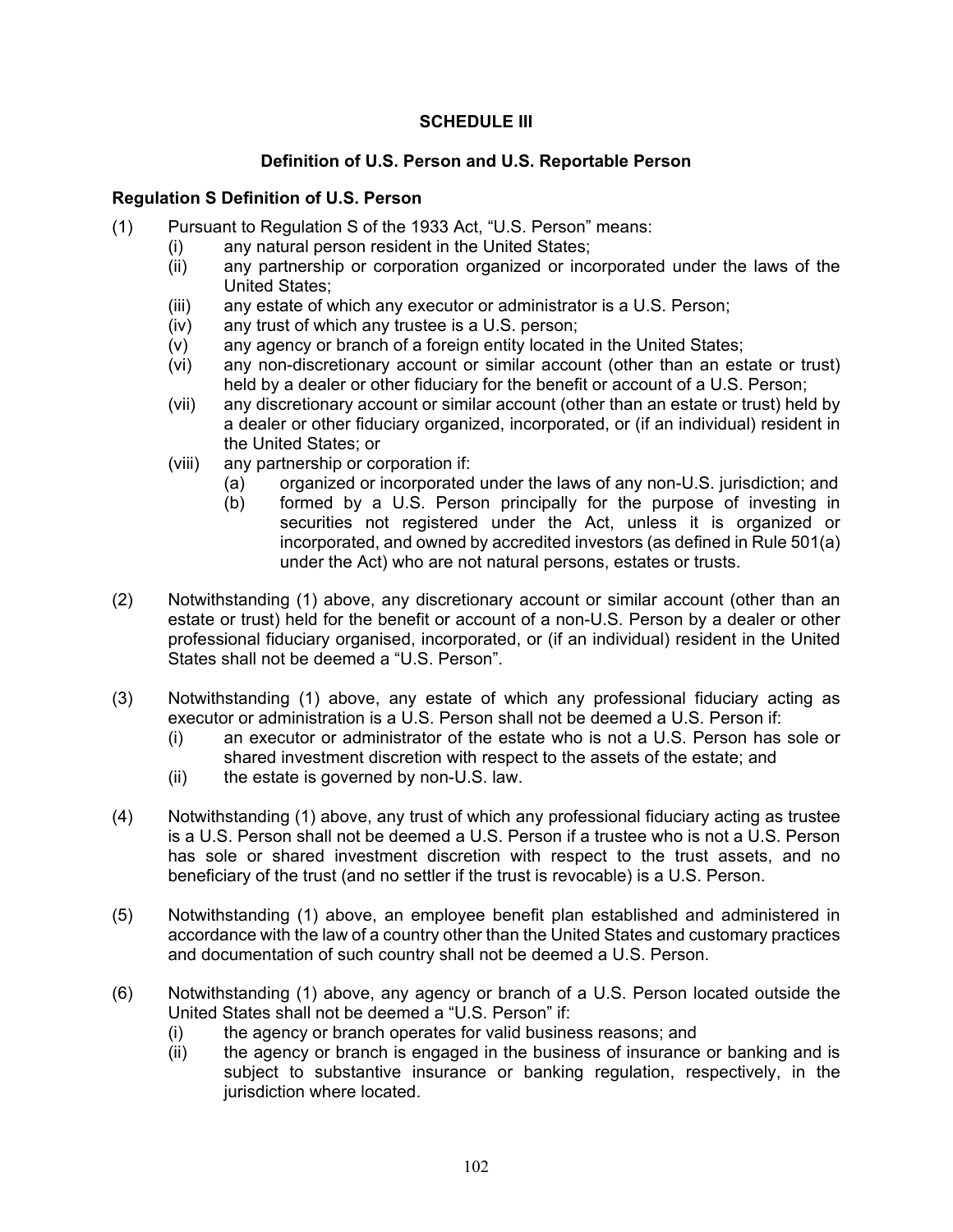- (7) The International Monetary Fund, the International Bank for Reconstruction and Development, the Inter-American Development Bank, the Asian Development Bank, the African Development Bank, the United Nations, and their agencies, affiliates and pension plans, and any other similar international organisations, their agencies, affiliates and pension plans shall not be deemed "U.S. Persons".
- (8) Notwithstanding (1) above, any entity excluded or exempted from the definition of "U.S. Person" in (1) above in reliance on or with reference to interpretations or positions of the SEC or its staff as the definition of such term may be changed from time to time by legislation, rules, regulations or judicial or administrative agency interpretations.

## **Definition of the Term "Resident" For Purposes of Regulation S**

For purposes of the definition of "U.S. Person" in (1) above with respect to natural persons, a natural person shall be resident in the U.S. if such person (i) holds an Alien Registration Card (a "green card") issued by the U.S. Immigration and Naturalization Service or (ii) meets a "substantial presence test." The "substantial presence" test is generally met with respect to any current calendar year if (i) the individual was present in the U.S. on at least 31 days during such year and (ii) the sum of the number of days on which such individual was present in the U.S. during the current year, 1/3 of the number of such days during the first preceding year, and 1/6 of the number of such days during the second preceding year, equals or exceeds 180 days.

## **Persons Excluded From the Definition of U.S. Person**

Rule 4.7 of the U.S. Commodity Exchange Act regulations currently provides in relevant part that the following persons are considered "Non-United States persons": (a) a natural person who is not a resident of the U.S.; (b) a partnership, corporation or other entity, other than an entity organised principally for passive investment, organised under the laws of a non-U.S. jurisdiction and which has its principal place of business in a non-U.S. jurisdiction; (c) an estate or trust, the income of which is not subject to U.S. income tax regardless of source; (d) an entity organised principally for passive investment such as a pool, investment company or other similar entity, provided that units of participation in the entity held by persons who do not qualify as non-U.S. Persons or otherwise as qualified eligible persons represent in the aggregate less than 10% of the beneficial interest in the entity, and that such entity was not formed principally for the purpose of facilitating investment by persons who do not qualify as non-U.S. Persons in a pool with respect to which the operator is exempt from certain requirements of the U.S. Commodity Futures Trading Commission's regulations by virtue of its participants being non-U.S. Persons; and (e) a pension plan for the employees, officers or principals of an entity organised and with its principal place of business outside of the U.S.

### **Definition of U.S. Reportable Person**

- (1) "U.S. Reportable Person" means (i) a U.S. Taxpayer that is not an Excluded U.S. Taxpayer or (ii) a Passive U.S. Controlled Foreign Entity.
- (2) "U.S. Taxpayer" means:
	- (i) a U.S. citizen or resident alien of the United States (as defined for U.S. federal income tax purposes);
	- (ii) any entity treated as a partnership or corporation for U.S. federal tax purposes that is created or organized in, or under the laws of, the United States or any state thereof (including the District of Columbia);
	- (iii) any estate, the income of which is subject to U.S. income taxation regardless of source; and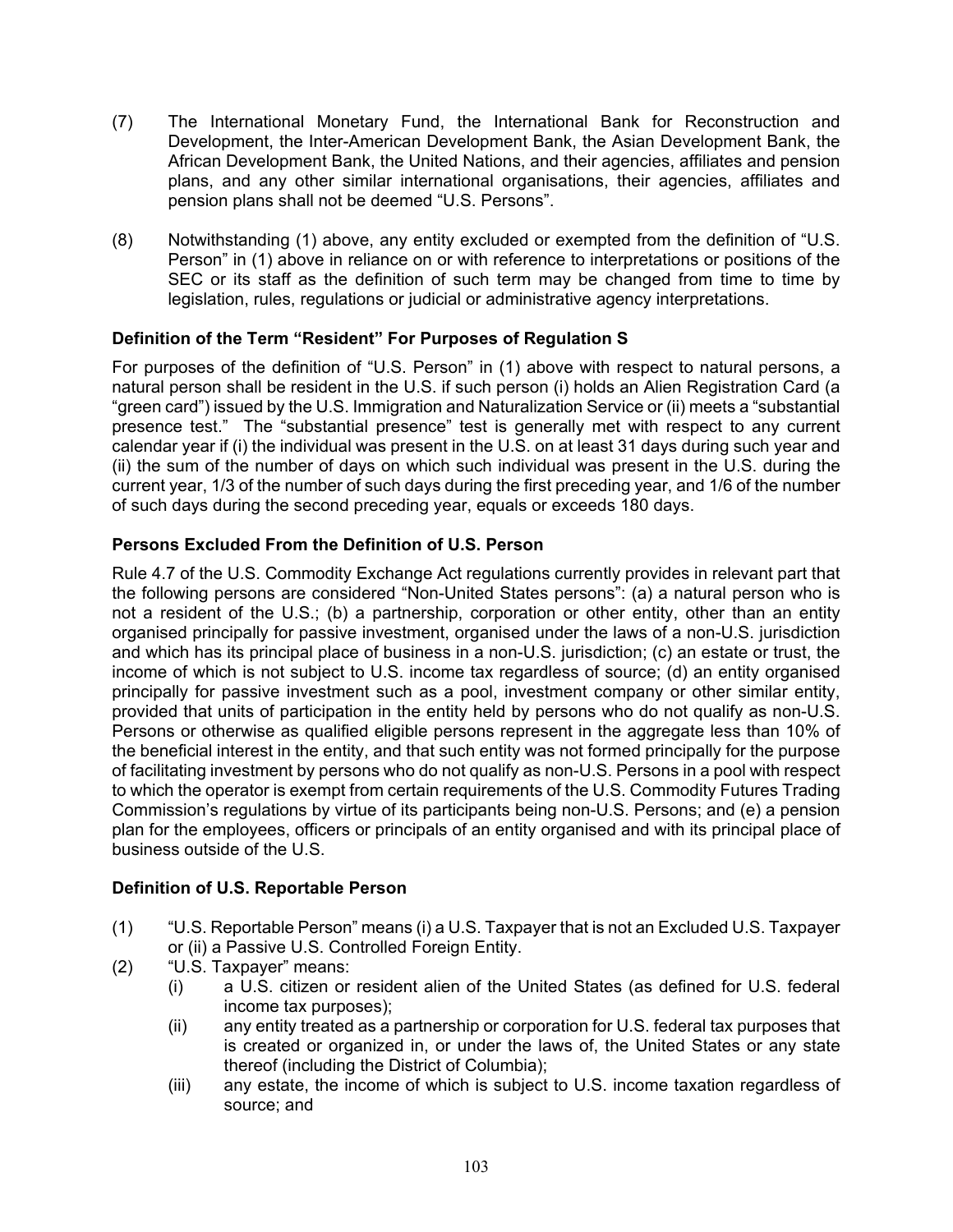(iv) any trust over whose administration a court within the United States has primary supervision and all substantial decisions of which are under the control of one or more U.S. fiduciaries.

An investor who is considered a "non-U.S. Person" under Regulation S and a "Non-United States person" under U.S. Commodity Futures Trading Commission Rule 4.7 may nevertheless be considered a "U.S. Taxpayer" depending on the investor's particular circumstances.

- (3) "Excluded U.S. Taxpayer" means a U.S. Taxpayer who is also: (i) a corporation the stock of which is regularly traded on one or more established securities markets; (ii) any corporation that is a member of the same expanded affiliated group, as defined in Section 1471(e)(2) of the Code, as a corporation described in clause (i); (iii) the United States or any wholly owned agency or instrumentality thereof; (iv) any state of the United States, any U.S. territory, any political subdivision of any of the foregoing, or any wholly owned agency or instrumentality of any one or more of the foregoing; (v) any organization exempt from taxation under Section 501(a) or an individual retirement plan as defined in Section 7701(a)(37) of the Code; (vi) any bank as defined in Section 581 of the Code; (vii) any real estate investment trust as defined in Section 856 of the Code; (viii) any regulated investment company as defined in Section 851 of the Code or any entity registered with the Securities Exchange Commission under the 1940 Act; (ix) any common trust fund as defined in Section 584(a) of the Code; (x) any trust that is exempt from tax under Section 664(c) of the Code; (xi) a dealer in securities, commodities, or derivative financial instruments (including notional principal contracts, futures, forwards, and options) that is registered as such under the laws of the United States or any state thereof; or (xii) a broker as defined in Section 6045(c) of the Code.
- (4) "Passive U.S. Controlled Foreign Entity" means any entity that is not a U.S. Taxpayer or Financial Institution and that has one or more "Controlling U.S. Persons" as owners of equity in such entity. For this purpose, a Controlling U.S. Person means an individual who is a U.S. Taxpayer and who exercises control over an entity. In the case of a trust, such term means the settler, the trustees, the protector (if any), the beneficiaries or class of beneficiaries, and any other natural person exercising ultimate effective control over the trust, and in the case of a legal arrangement other than a trust, such term means persons in equivalent or similar positions.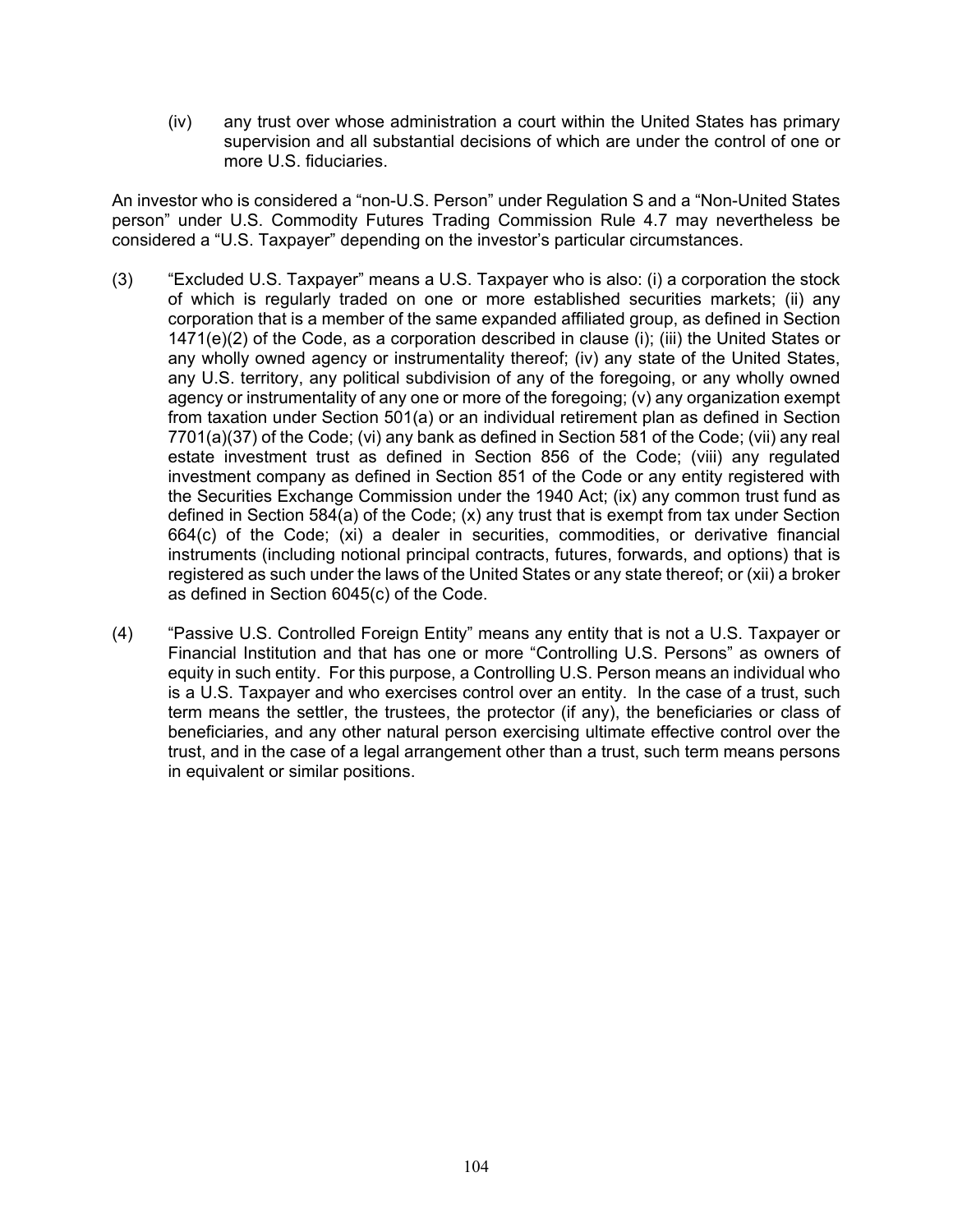## **SCHEDULE IV**

| <b>SUB-CUSTODIAN</b><br><b>MARKET</b>                                     |  |
|---------------------------------------------------------------------------|--|
|                                                                           |  |
| Australia<br><b>HSBC Bank Australia Limited</b>                           |  |
| Austria<br>UniCredit Bank Austria AG                                      |  |
| <b>Bahrain</b><br><b>HSBC Bank Middle East Limited</b>                    |  |
| Bangladesh<br><b>Standard Chartered Bank</b>                              |  |
| <b>BNP Paribas Belgium</b><br>Belgium                                     |  |
| Bermuda<br><b>HSBC Securities Services</b>                                |  |
| Bosnia & Herzegovina<br>UniCredit Bank Austria AG                         |  |
| <b>Botswana</b><br>Standard Chartered Bank Botswana Ltd                   |  |
| <b>Brazil</b><br><b>BNP Paribas Brazil</b>                                |  |
| UniCredit Bulbank AD<br><b>Bulgaria</b>                                   |  |
| Canada<br>Royal Bank of Canada                                            |  |
| Chile<br>Banco de Chile (Citibank N.A.)                                   |  |
| Citibank (China) Co. Ltd<br>China - A Shares                              |  |
| HSBC Bank (China) Company Limited<br>China - Shanghai                     |  |
| China - Shenzhen<br>HSBC Bank (China) Company Limited                     |  |
| Colombia<br>Cititrust Colombia S.A.                                       |  |
| Croatia<br>UniCredit Bank Austria AG                                      |  |
| Cyprus<br><b>HSBC Bank plc</b>                                            |  |
| <b>Czech Republic</b><br>UniCredit Bank Czech Republic a.s.               |  |
| Denmark<br>Danske Bank A/S                                                |  |
| HSBC Bank Egypt S.A.E.<br>Egypt                                           |  |
| Estonia<br>Swedbank                                                       |  |
| Euromarket<br>Clearstream Banking S.A.                                    |  |
| Nordea Bank Finland Plc<br>Finland                                        |  |
| France<br>Deutsche Bank A.G.                                              |  |
| Germany<br>Deutsche Bank A.G.                                             |  |
| Ghana<br>Standard Chartered Bank Ghana Ltd.                               |  |
| Greece<br><b>HSBC Bank Plc Greece</b>                                     |  |
| Standard Chartered Bank (Hong Kong) Limited<br>Hong Kong                  |  |
| Hungary<br>UniCredit Bank Hungary Zrt.                                    |  |
| The Hongkong and Shanghai Banking Corporation Limited<br>India            |  |
| <b>Standard Chartered Bank</b><br>Indonesia                               |  |
| Ireland<br>Citibank Ireland                                               |  |
| Israel<br>Citibank N.A. Tel Aviv Branch                                   |  |
| <b>BNP Paribas Securities Services</b><br>Italy                           |  |
| Citibank, Tokyo<br>Japan                                                  |  |
| <b>Standard Chartered Bank</b><br>Jordan                                  |  |
| Kazakhstan<br><b>JSC Citibank Kazakhstan</b>                              |  |
| Standard Chartered Bank Kenya<br>Kenya                                    |  |
| Kuwait<br><b>HSBC Bank Middle East Limited</b>                            |  |
| Swedbank<br>Latvia                                                        |  |
| <b>HSBC Bank Middle East Limited</b><br>Lebanon                           |  |
| Swedbank<br>Lithuania                                                     |  |
| Clearstream<br>Luxembourg                                                 |  |
| Standard Chartered Bank Malaysia Berhad<br>Malaysia                       |  |
| The Hongkong and Shanghai Banking Corporation Limited<br><b>Mauritius</b> |  |
| Mexico<br>Banamex S.A.                                                    |  |
| Morocco<br>Société Générale Marocaine de Banques                          |  |
| Namibia<br>Standard Bank Namibia Ltd                                      |  |